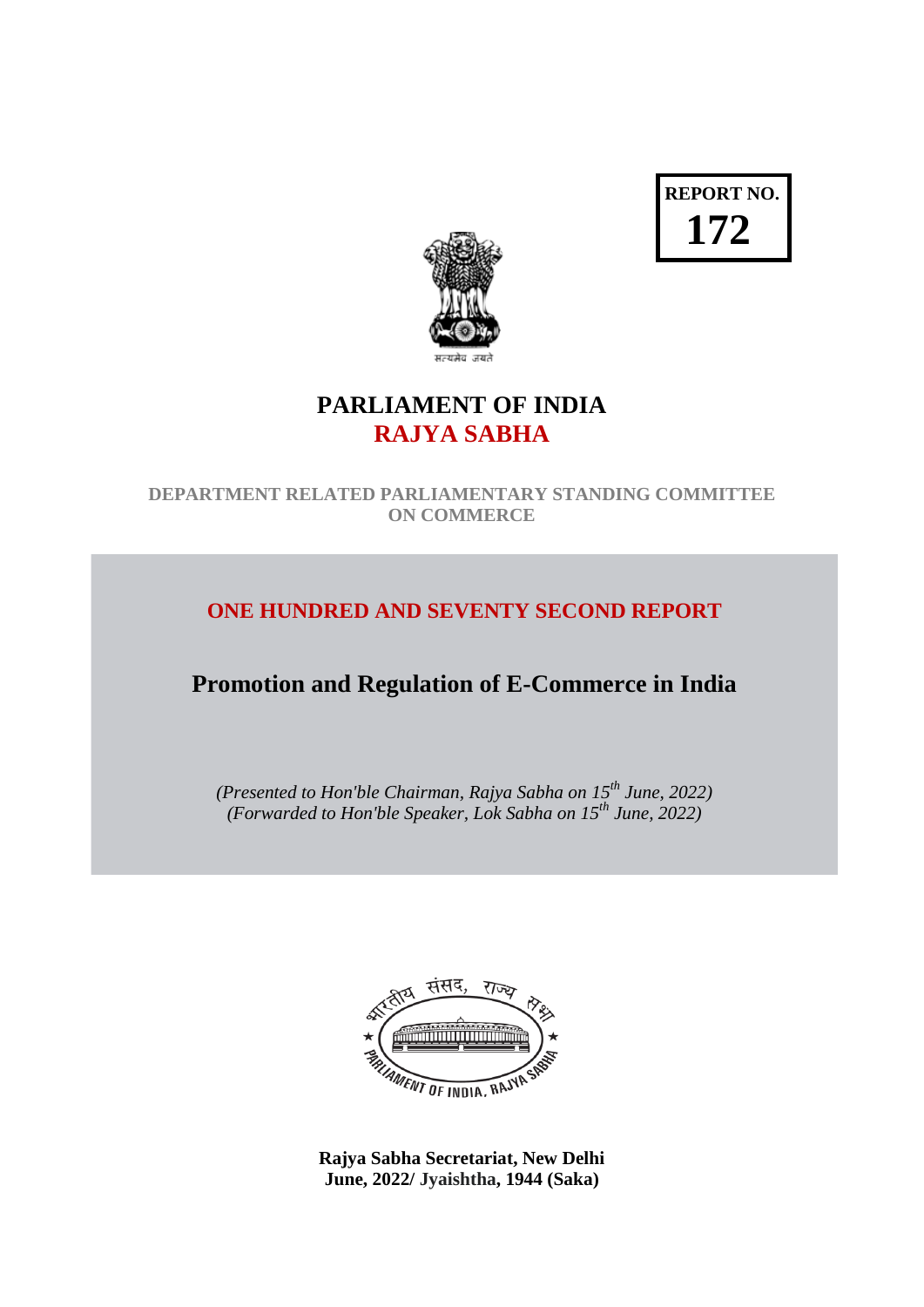**Website:** *[http://rajyasabha.nic.in](http://rajyasabha.nic.in/)* **E-mail:** *[rsc-comm@sansad.nic.in](mailto:rsc-comm@sansad.nic.in)*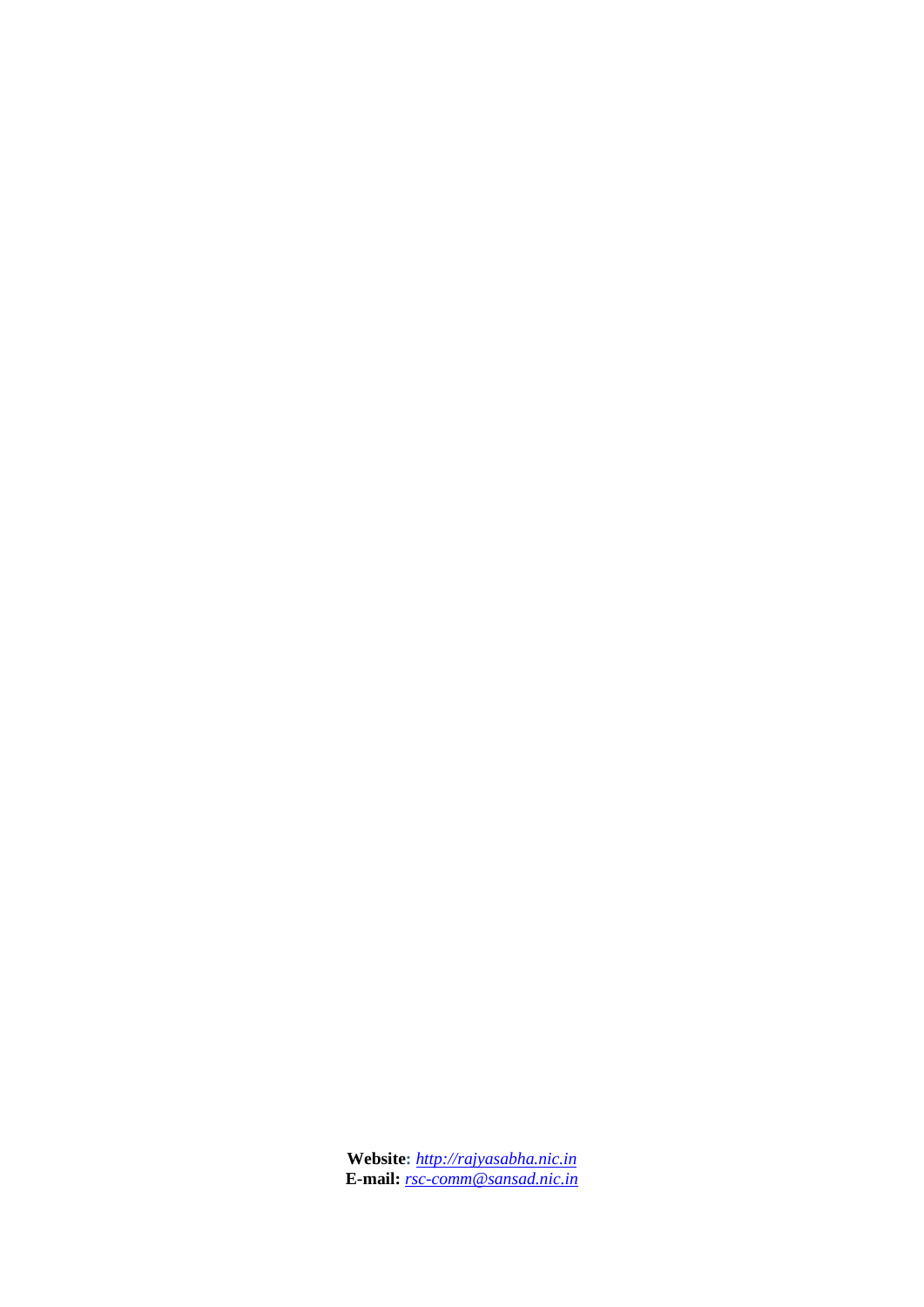# **PARLIAMENT OF INDIA RAJYA SABHA**

#### **DEPARTMENT RELATED PARLIAMENTARY STANDING COMMITTEE ON COMMERCE**

#### **ONE HUNDRED AND SEVENTY SECOND REPORT**

# **Promotion and Regulation of E-Commerce in India**

*(Presented to Hon'ble Chairman, Rajya Sabha on 15th June, 2022) (Forwarded to Hon'ble Speaker, Lok Sabha on 15th June, 2022)*



**Rajya Sabha Secretariat, New Delhi June, 2022/ Jyaishtha, 1944 (Saka)**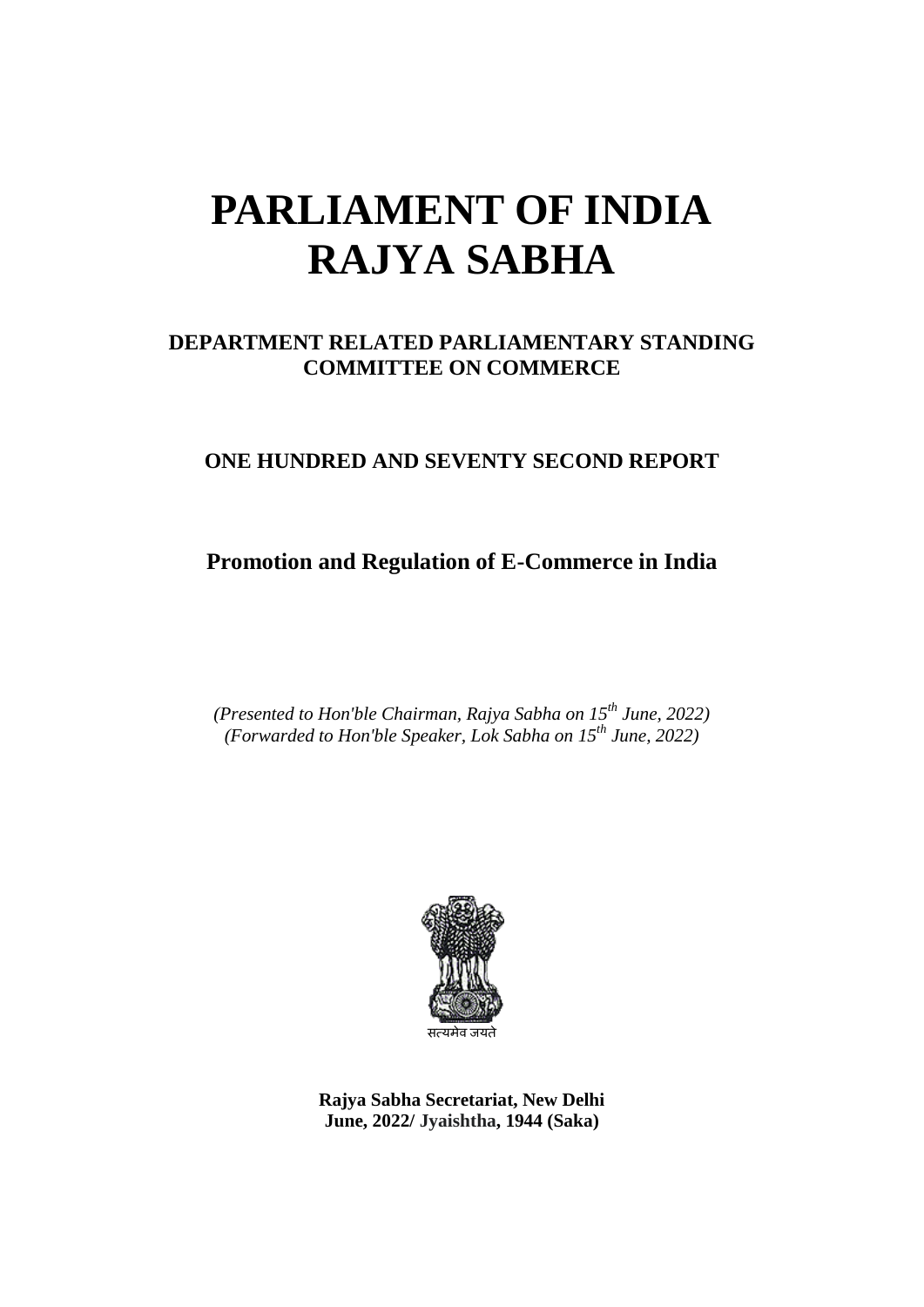#### **CONTENTS**

PAGES

| 1.               | <b>COMPOSITION OF THE COMMITTEE</b>        | (i)          |
|------------------|--------------------------------------------|--------------|
| 2.               | <b>INTRODUCTION</b>                        | (ii)         |
| $\mathfrak{Z}$ . | <b>ACRONYMS</b>                            | $(iii)-(iv)$ |
| 4.               | <b>REPORT</b>                              | $1 - 42$     |
| 5 <sub>1</sub>   | RECOMMENDATIONS/OBSERVATIONS - AT A GLANCE | $43 - 62$    |
| 6.               | <b>MINUTES</b>                             | 63-75        |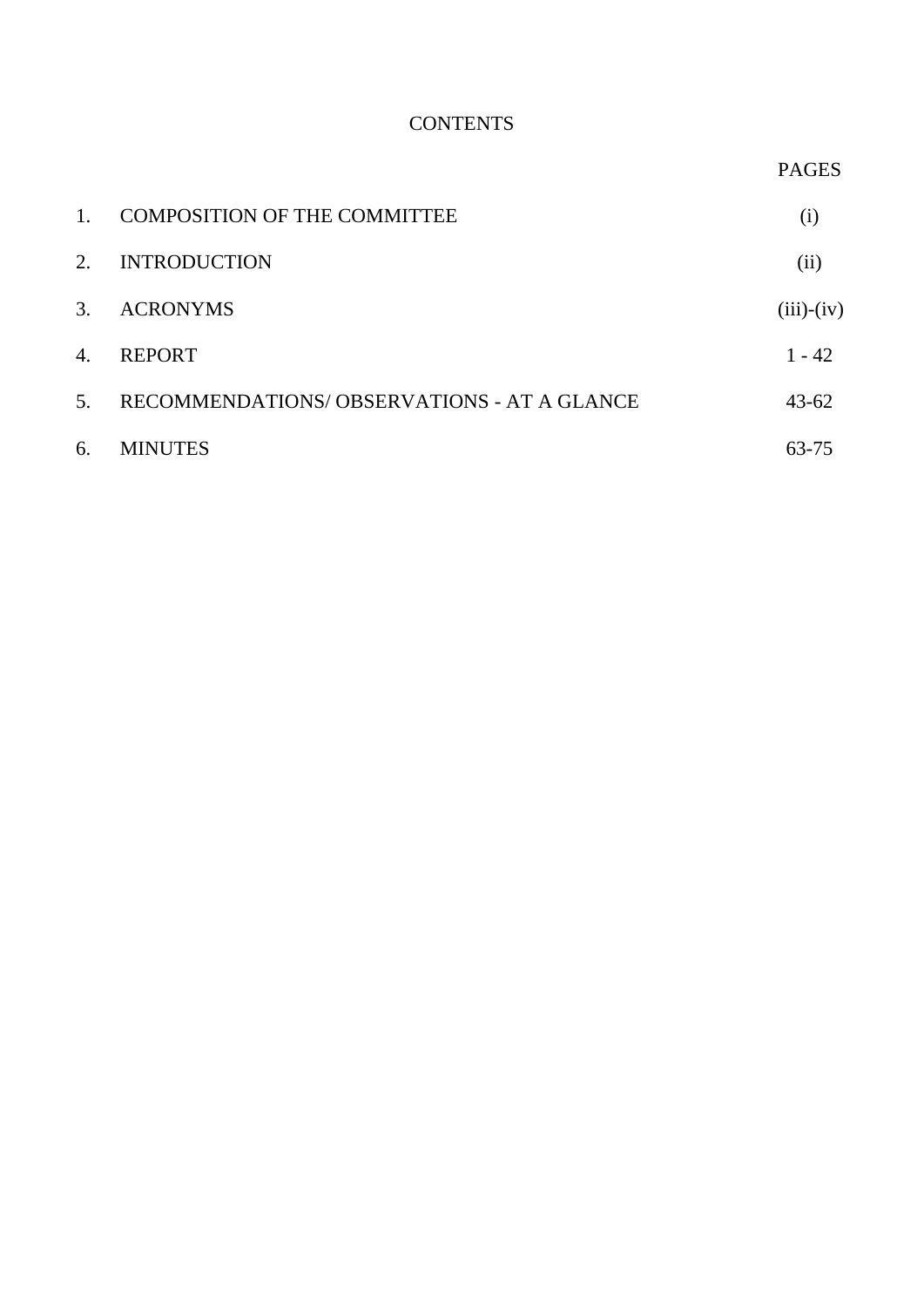#### **COMPOSITION OF THE COMMITTEE**

(Constituted w.e.f.  $13^{th}$  September, 2021)

1. Shri V. Vijayasai Reddy  *Chairman*

#### **RAJYA SABHA**

- 2. Shri P. Bhattacharya
- 3. Shri Anil Desai<br>\* 4. Shrimati Roopa
- Shrimati Roopa Ganguly
- # 5. Shri Naresh Gujral
- 6. Shri Sushil Kumar Gupta
- 7. Shri Om Prakash Mathur
- 8. Shri Deepak Prakash
- 9. Shri Dharmapuri Srinivas
- @10. Shri Jugalsinh Lokhandwala

#### **LOK SABHA**

- 11. Shri Prasun Banerjee
- 12. Shri Raju Bista
- 13. Shri Rajkumar Chahar
- 14. Shri Rameshbhai Lavjibhai Dhaduk
- 15. Shri Arvind Dharmapuri
- 16. Shri Santosh Kumar Gangwar
- 17. Shri Manoj Kotak
- 18. Shri Ajay Kumar Mandal
- 19. Shrimati Manjulata Mandal
- 20. Shri Nakul Kamal Nath
- 21. Shri Hemant Shriram Patil
- 22. Dr. Gautham Sigamani Pon
- 23. Dr. Manoj Rajoria
- 24. Shri Nama Nageswara Rao
- 25. Shri Ashok Kumar Rawat
- 26. Shri Magunta Sreenivasulu Reddy
- 27. Shri Prajwal Revanna
- 28. Shri Gowdar Mallikarjunappa Siddeshwara
- 29. Shri Kesineni Srinivas (Nani)
- 30. Shri Mansukhbhai Dhanjibhai Vasava
- 31. Vacant

#### **SECRETARIAT**

Shri S. Jason, Joint Secretary Shri T.N. Pandey, Director Smt. Nidhi Chaturvedi, Additional Director Shri Kuldip Singh, Under Secretary Shri V. Summinlun, Assistant Committee Officer

\_\_\_\_\_\_\_\_\_\_\_\_\_\_\_\_\_\_\_\_\_\_\_\_\_\_\_\_\_\_\_\_\_\_\_\_\_\_\_\_\_\_\_\_\_\_\_\_\_\_\_

\* Retired w.e.f. 24th April, 2022.

# Retired w.e.f. 9th April, 2022.

 $\omega$  Nominated w.e.f.  $8^{th}$  December, 2021.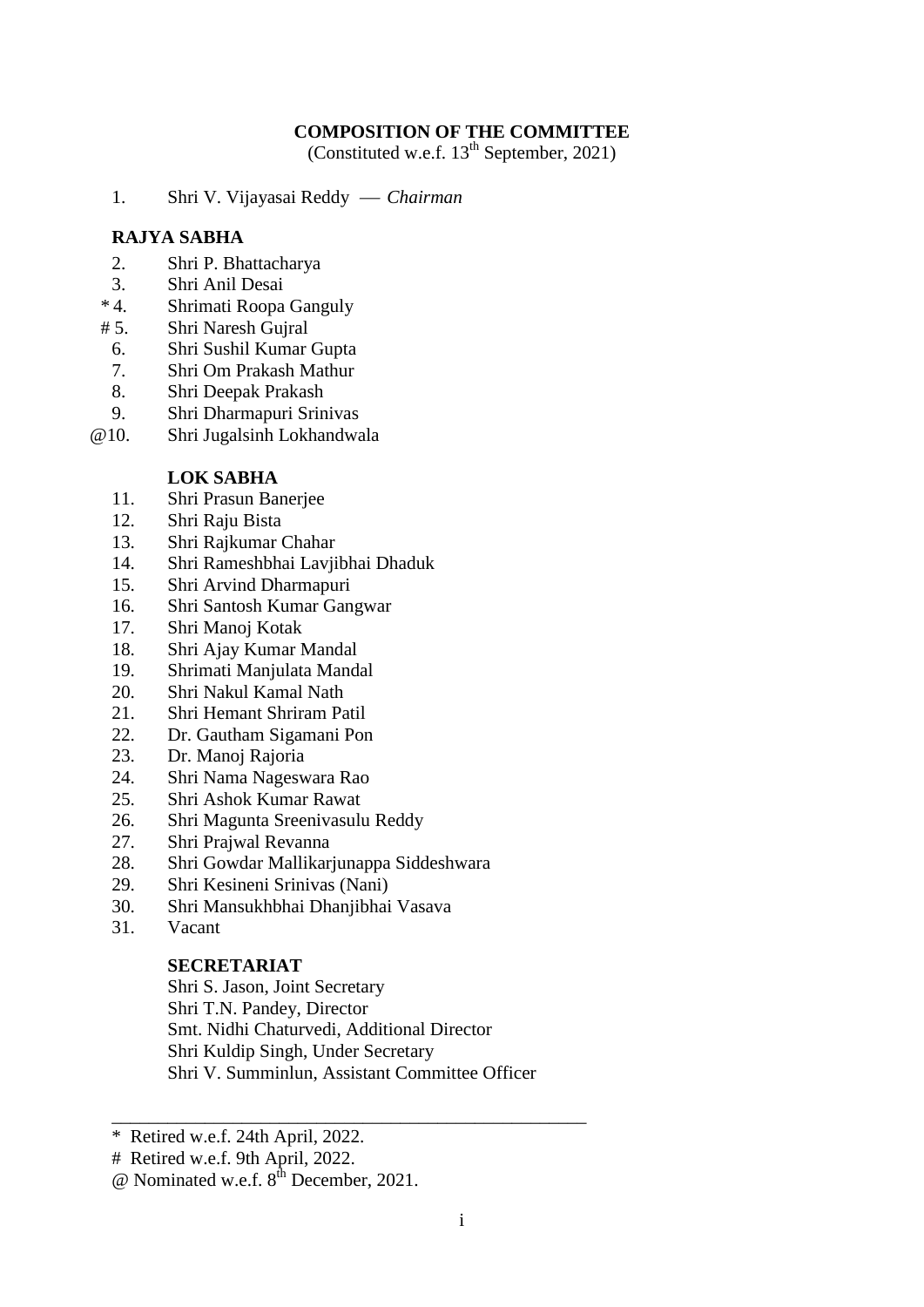#### **INTRODUCTION**

I, the Chairman of the Department Related Parliamentary Standing Committee on Commerce, having been authorised by the Committee, present this One Hundred and Seventy Second Report of the Committee on 'Promotion and Regulation of E-Commerce in India'.

2. The Committee selected the subject for detailed examination on 20<sup>th</sup> October, 2021 and the same was notified *vide* Parliamentary Bulletin Part-II dated  $26<sup>th</sup>$  October, 2021. As a part of examination of the subject, the Committee considered the subject in detail in its three meetings wherein it heard the views of Department for Promotion of Industry and Internal Trade, Ministry of Commerce and Industry; Department of Revenue, Ministry of Finance; Vidhi Centre for Legal Policy; National Restaurant Association of India; and Ecom Express.

3. The Committee also undertook one study visit to Hyderabad, Bengaluru and Mumbai from  $18<sup>th</sup>$  to  $22<sup>nd</sup>$  April, 2022 on the subject and held interactions with various stakeholders as well as representatives of the State Governments of Andhra Pradesh, Telangana, Karnataka, and Maharashtra.

4. The Committee considered the draft Report and adopted the same at its meeting held on  $8<sup>th</sup>$  June, 2022.

NEW DELHI; 8 th *June*, 2022 *Jyaishtha* 18, 1944 *(Saka)*

 V. VIJAYASAI REDDY *Chairman, Department Related Parliamentary Standing Committee on Commerce Rajya Sabha.*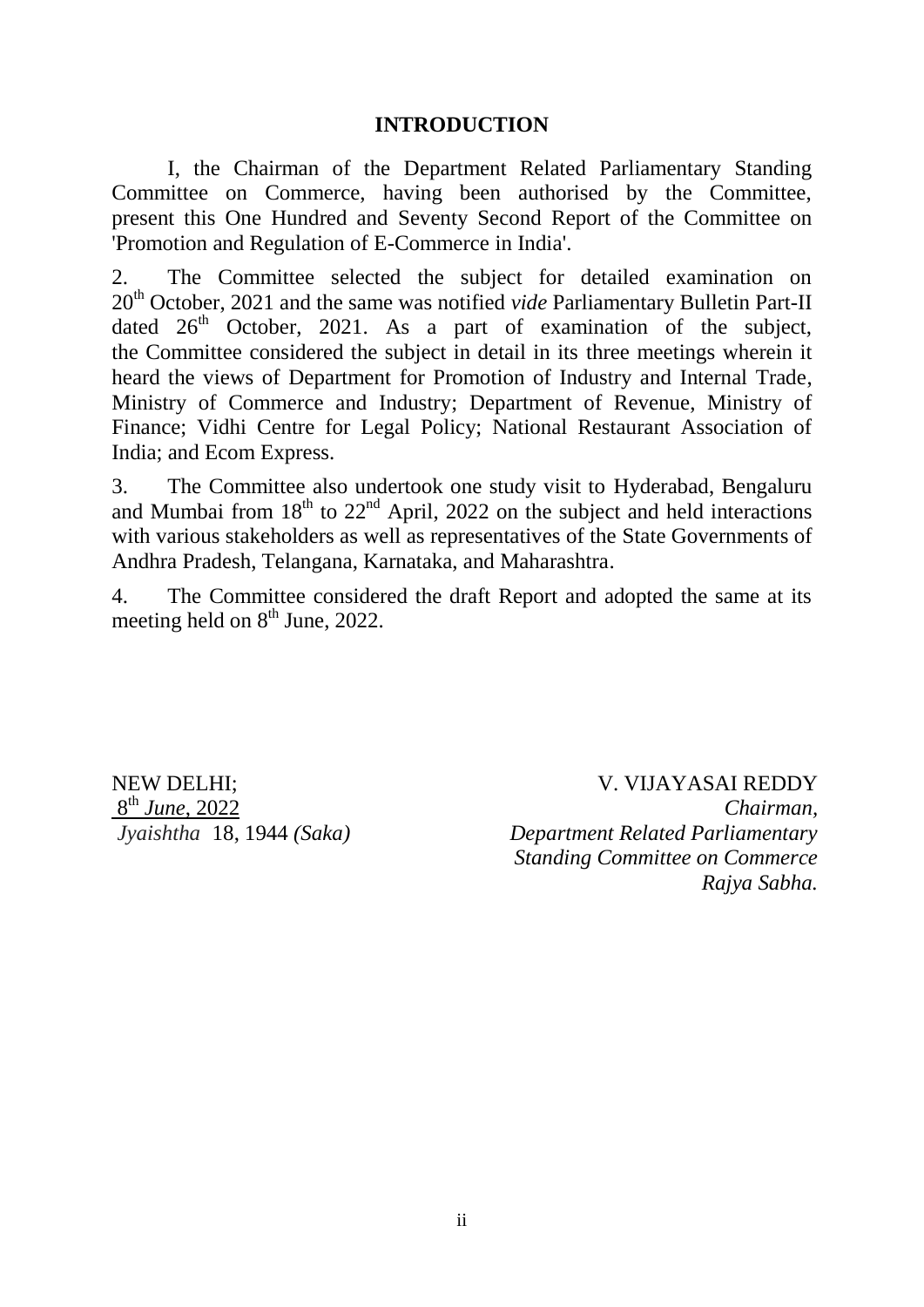# **ACRONYMS**

| AAEC             | Appreciable Adverse Effect on Competition               |
|------------------|---------------------------------------------------------|
| <b>AFS</b>       | Air Freight System                                      |
| AI               | Artificial Intelligence                                 |
| <b>ASPA</b>      | <b>Authentication Solution Providers' Association</b>   |
| B <sub>2</sub> C | Business-to-Consumer                                    |
| <b>CBIC</b>      | <b>Central Board of Indirect Taxes and Customs</b>      |
| <b>CCI</b>       | <b>Competition Commission of India</b>                  |
| <b>CFS</b>       | <b>Container Freight Station</b>                        |
| <b>CGST</b>      | <b>Central Goods and Services Tax</b>                   |
| <b>CLRC</b>      | <b>Competition Law Review Committee</b>                 |
| <b>CSB</b>       | <b>Courier Shipping Bill</b>                            |
| <b>DHP</b>       | <b>Digital Health Platforms</b>                         |
| <b>DPIIT</b>     | Department for Promotion of Industry and Internal Trade |
| EC               | <b>European Commission</b>                              |
| <b>ECCS</b>      | Electronic Cargo Clearance System                       |
| ED               | <b>Enforcement Directorate</b>                          |
| <b>EEZs</b>      | <b>E-Commerce Export Zones</b>                          |
| <b>EGMM</b>      | <b>Employment Generation and Marketing Mission</b>      |
| EU               | European Union                                          |
| <b>EUMR</b>      | <b>EU Merger Regulation</b>                             |
| <b>EXIM</b>      | <b>Export Import</b>                                    |
| <b>FDI</b>       | <b>Foreign Direct Investment</b>                        |
| <b>FPOs</b>      | <b>Foreign Post Offices</b>                             |
| <b>FTAs</b>      | <b>Free Trade Agreements</b>                            |
| GeM              | Government E-Marketplace                                |
| <b>GDP</b>       | <b>Gross Domestic Product</b>                           |
| <b>GMV</b>       | <b>Gross Merchandise Value</b>                          |
| <b>GST</b>       | Goods and Services Tax                                  |
| <b>GSTR</b>      | Goods and Services Tax Return                           |
| <b>HTTPs</b>     | <b>Hypertext Transfer Protocol Secure</b>               |
| <b>IBEF</b>      | <b>Indian Brand Equity Foundation</b>                   |
| <b>ICD</b>       | <b>Inland Container Depot</b>                           |
| <b>ICT</b>       | <b>Information And Communications Technology</b>        |
| <b>IIPA</b>      | <b>Indian Internet Pharmacies Association</b>           |
| <b>IoT</b>       | Internet of Things                                      |
| <b>IPR</b>       | <b>Intellectual Property Rights</b>                     |
| <b>IT</b>        | <b>Information Technology</b>                           |
| <b>ITC</b>       | <b>Input Tax Credit</b>                                 |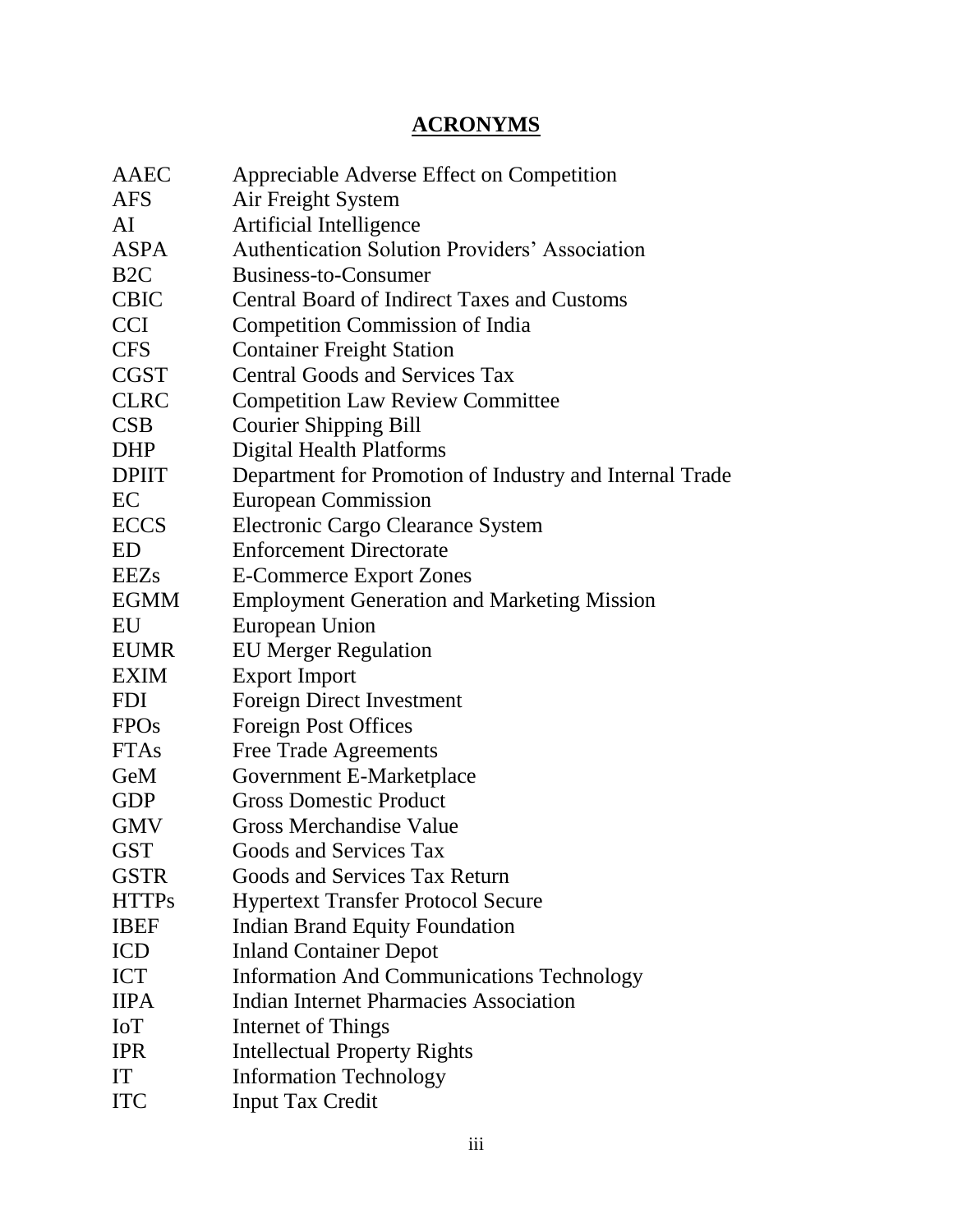| LoI               | Letter of Intent                                             |
|-------------------|--------------------------------------------------------------|
| <b>MDR</b>        | <b>Merchant Discount Rate</b>                                |
| MeitY             | Ministry of Electronics and Information Technology           |
| <b>MMLPs</b>      | Multi-Modal Logistic Parks                                   |
| <b>MSMEs</b>      | Micro, Small & Medium Enterprises.                           |
| <b>NAD</b>        | <b>National Accounts Division</b>                            |
| <b>NPCI</b>       | National Payments Corporation of India                       |
| <b>NSDC</b>       | <b>National Skill Development Corporation</b>                |
| <b>NSIC</b>       | <b>National Small Industries Corporation</b>                 |
| <b>ONDC</b>       | Open Network for Digital Commerce                            |
| <b>PAN</b>        | <b>Permanent Account Number</b>                              |
| P <sub>2</sub> B  | <b>Platform-to-Business</b>                                  |
| <b>PBE</b>        | Postal Bill of Export                                        |
| <b>PCI DSS</b>    | Payment Card Industry Data Security Standard                 |
| PG                | <b>Payment Gateway</b>                                       |
| PO                | <b>Purchase Order</b>                                        |
| PP <sub>o</sub> B | <b>Principal Place of Business</b>                           |
| <b>PPP</b>        | <b>Public-Private Partnership</b>                            |
| <b>PSCAM</b>      | <b>Paramount Significance for Competition Across Markets</b> |
| <b>PSP</b>        | <b>Payment Service Providers</b>                             |
| <b>RBI</b>        | Reserve Bank of India                                        |
| <b>SARAS</b>      | Sale of Articles of Rural Artisans Society                   |
| <b>SEZ</b>        | Special Economic Zone                                        |
| <b>SHGs</b>       | Self-Help Groups                                             |
| <b>SOPs</b>       | <b>Standard Operating Procedures</b>                         |
| <b>TCS</b>        | <b>Tax Collected at Source</b>                               |
| UK.               | <b>United Kingdom</b>                                        |
| <b>UNCTAD</b>     | United Nations Conference on Trade and Development           |
| <b>UPI</b>        | <b>Unified Payment Interface</b>                             |
| <b>USD</b>        | <b>United States Dollar</b>                                  |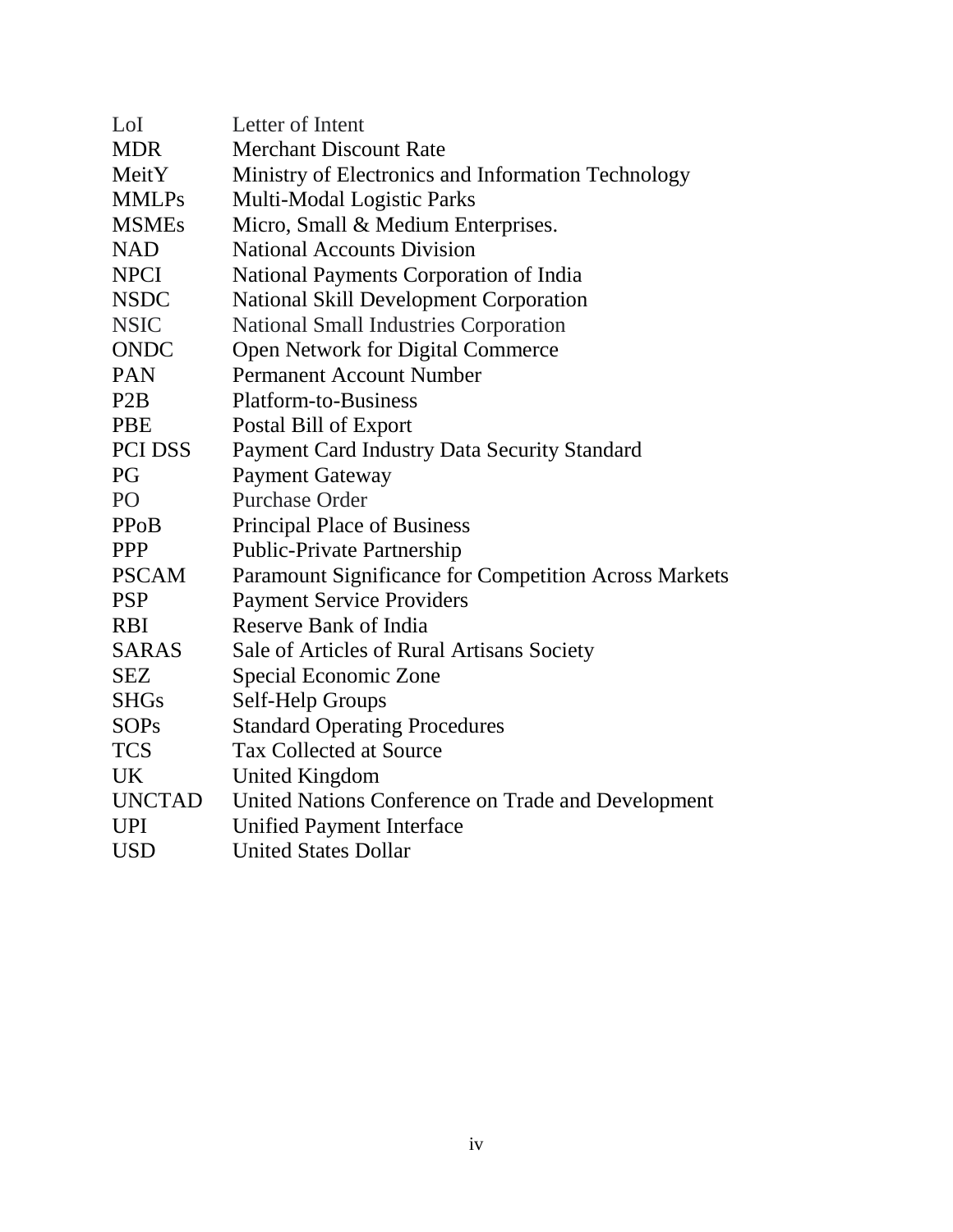#### **REPORT**

#### **INTRODUCTION**

The e-commerce industry has evolved and attained a foothold in the Indian market and picked up a significant momentum during the past few years. The rapid proliferation of the digital economy has led to growth of e-commerce industry at a rapid pace which was further accelerated by compulsions on account of COVID-19. At the heart of the rapid expansion of e-commerce is the multiplicity of benefits the e-marketplace offers to both sellers and consumers, in comparison to traditional brick and mortar markets. The online platforms provide benefits such as flexibility in business models, access to wider audience and scalability of business to the sellers. Additionally, sellers can also purchase services from the online platforms which include warehousing, storage, packaging and shipment facilities of products. To consumers, such online platforms offer products at massive discount rates coupled with facilities such as door-step delivery and return services, which thereby result in high consumer satisfaction. With attractive and convenient shopping options at the core of the consumer-facing business, the e-commerce industry also offers the power to create an innovative, sustainable, consistent and seamless shopping experience across all channels.

1.2 The rise of e-commerce in India, however, has not been without problems. The e-commerce market in India exhibits a clear pattern of concentration, where few e-marketplace giants hold control over a large part of the market, making them indispensable for sellers/business users seeking access to such e-marketplaces' sizeable online consumer bases. Additionally, numerous allegations of anti-competitive and unfair trade practices such as deep discounting, self-preferencing of private labels owned by platform operators, and opacity regarding search rankings, reviews and usage of data have been routinely levelled against platforms by their sellers/business users. Several trade organisations and unions in India have repeatedly approached the Competition Commission of India (CCI), the Ministry of Commerce and Industry and the Enforcement Directorate to remedy the same.

1.3 In this background, the Department Related Parliamentary Standing Committee on Commerce has taken up the subject, 'Promotion and Regulation of E-Commerce in India' for examination. The Committee, in its Report, observes and analyses the various competition issues that are prevalent in the e-commerce marketplace with the objective of ensuring that benefits of the e-commerce ecosystem are reaped by all the stakeholders, *viz.,* the platform, the sellers and the buyers/consumers. The Committee has also examined various challenges in the e-commerce marketplace such as digital exclusion of MSMEs, IPR infringement, gaps in the current regulatory and enforcement mechanism,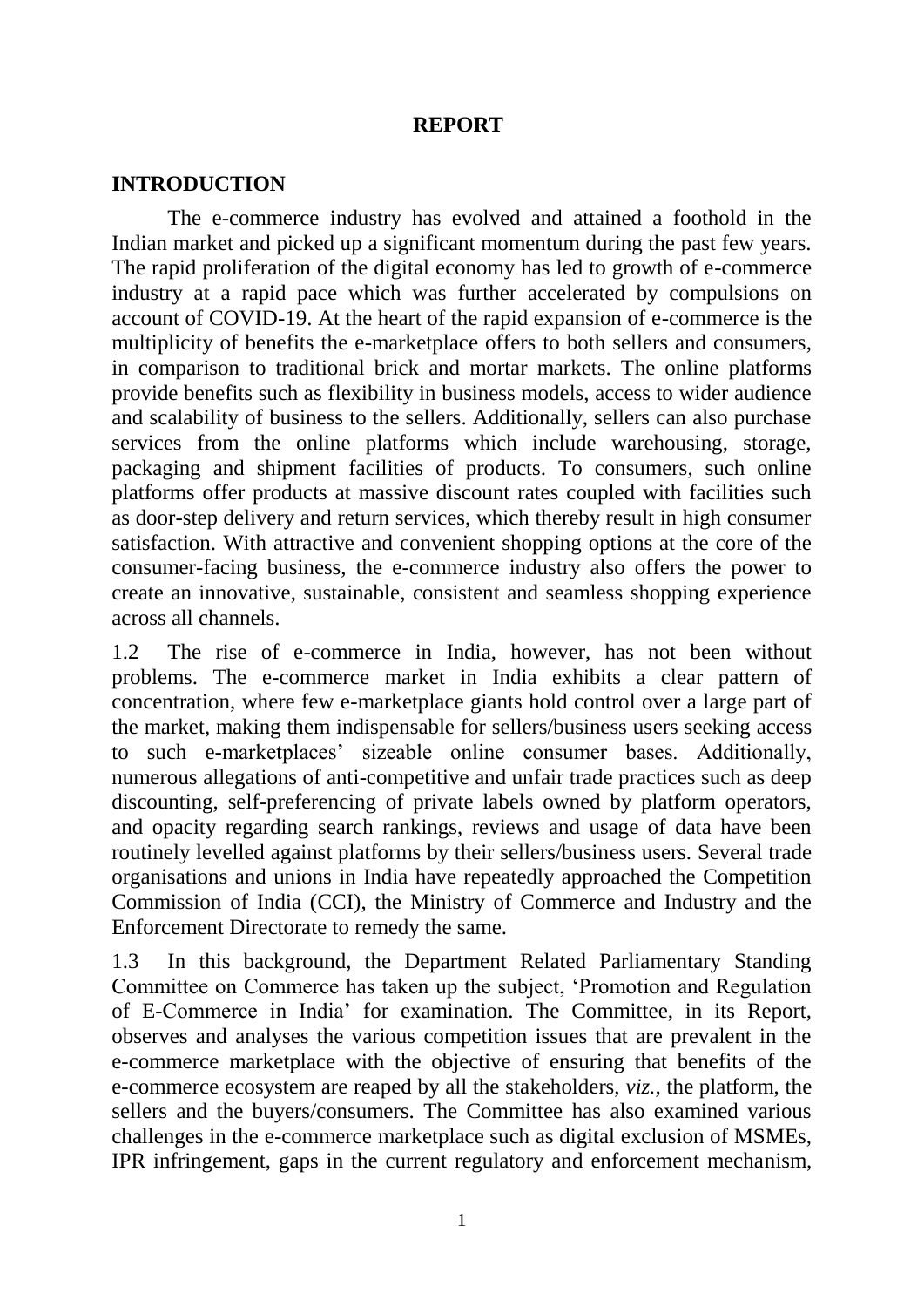procedural issues in logistics and courier services, GST regime and e-commerce exports.

# **OVERVIEW OF E-COMMERCE MARKET**

2.1 The Department for Promotion of Industry and Internal Trade (DPIIT) informed the Committee that as per data published by the Statista in February, 2022, the global retail e-commerce sales have increased from USD 1,336 billion in 2014 to USD 4,938 billion in 2021. As per Indian Brand Equity Foundation (IBEF) report in November, 2021, the Indian e-commerce market is expected to grow from USD 46.2 billion in 2020 to USD 111.40 billion by 2025 and is further projected to attain the value of USD 200 billion by 2026. According to Bain & Company Report, India's social commerce Gross Merchandise Value (GMV) stood at USD 2 billion in 2020 and it is expected to reach USD 20 billion by 2025, with a potentially monumental jump to USD 70 billion by 2030, owing to high mobile usage.

2.2 With an objective of gaining insights on the market structure of the domestic e-commerce sector and its impact on the economy, the Committee enquired about the number of registered e-commerce operators, share of e-commerce sector in GDP, and direct and indirect employment generated in the e-commerce sector. It was informed by DPIIT that as per mandatory Tax Collected at Source (TCS) registration under GST system, 15,638 e-commerce operators are registered as on  $31<sup>st</sup>$  March, 2022. The Department also informed that the information as to whether these registered e-commerce operators are owned by foreign or domestic entity, it is not captured under the system. As regards to the data on the share of e-commerce market in GDP, the Department informed that the National Accounts Division (NAD) does not compile value addition separately for e-commerce. It further informed that data regarding the direct and indirect employment generated by the e-commerce sector is not available.

2.3 **The Committee is perturbed to observe that critical data regarding e-commerce such as share of e-commerce market in GDP and direct and indirect employment generated by e-commerce sector has not been collated and maintained by the Government. The Committee opines that such data forms crucial inputs in formulating a long term policy for the e-commerce sector and enables data based policy formulation. The Committee, therefore, recommends the Department to direct its resource towards maintaining of appropriate data regarding e-commerce and make it readily available.** 

2.4 **The Committee also observes that e-commerce companies are not registered with the DPIIT despite the fact it being the parent Department with regard to e-commerce. The Committee feels that enabling mandatory**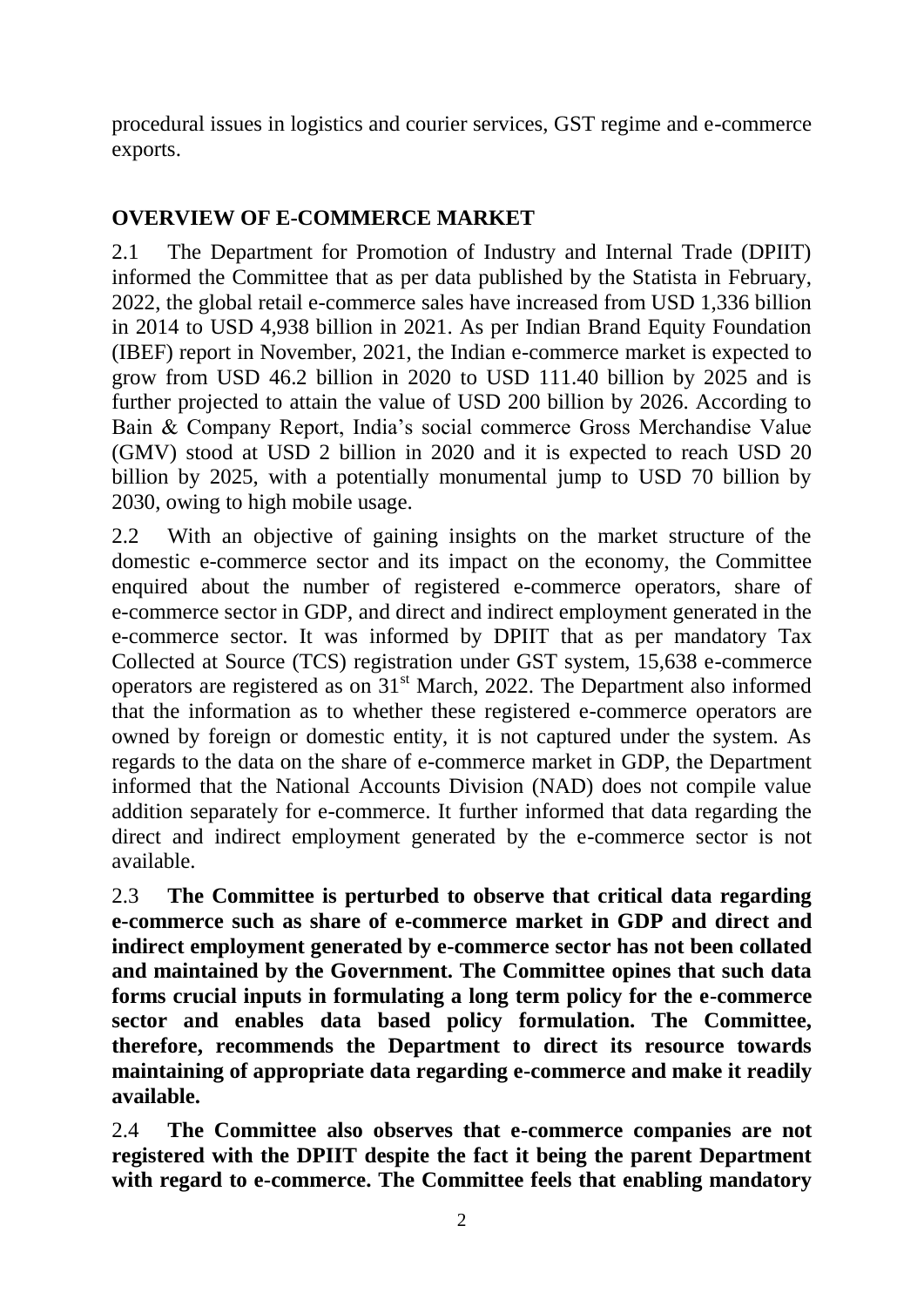**registration of e-commerce companies with the Department will be the first step towards streamlining the regulation of e-commerce and will also assist in gauging the progress of the sector. The Committee, therefore, recommends the Department to make it mandatory for all e-commerce companies to be registered with them. The Committee further recommends that the process of registration with Department must be simple and in line with ease of doing business.**

# **UNIQUE FEATURES OF E-COMMERCE PLATFORMS**

# **1) Data as an economic resource**

3.1 The business model of digital platforms such as e-marketplaces is based on users' personal data, and flow of this data from one side to another. Such platforms collect, store, and use large amounts of data, derived from consumers that transact upon them. This accumulated consumer data is a veritable goldmine for e-marketplaces which can be processed to study consumption trends and monetised in various ways to compete against their business users by internally developing products and services for which there is demonstrated consumer appetite.

3.2 Additionally, singular access to aggregated data can present a form of competitive advantage. A data-rich incumbent is able to further bolster its market position through an effect known as the 'feedback loop'. Such feedback loops reinforce the strength of an incumbent giant in the market and, therefore, constitute a formidable barrier to entry for emerging e-marketplaces to effectively compete with incumbent giants.

# **2) Network Effects**

3.3 'Network effects' refers to increased utility that a user derives from a service when the number of other users consuming the service increases. Therefore, a competitive lead in such markets is self-reinforcing. This creates an effect where not only the product, but also the network of its users bears utility to the user. The greater the popularity of a digital platform, the harder it becomes to create an equally or more attractive competitor.

#### **3) Economies of Scale**

3.4 Economies of scale refers to a situation where the cost of production of a good or service decreases with the increase in the number of goods or services produced. While this generally holds true for all markets, the way this phenomenon plays out is far more extreme in case of digital platforms. The increment in the cost of production of service to a new consumer acquired is almost negligible in case of a platform. This peculiarity also results in preexisting dominant players having a huge competitive advantage over new entrants in terms of the price at which the service of the platform is offered. Additionally, in order to grow in size with the ultimate goal of reaping benefits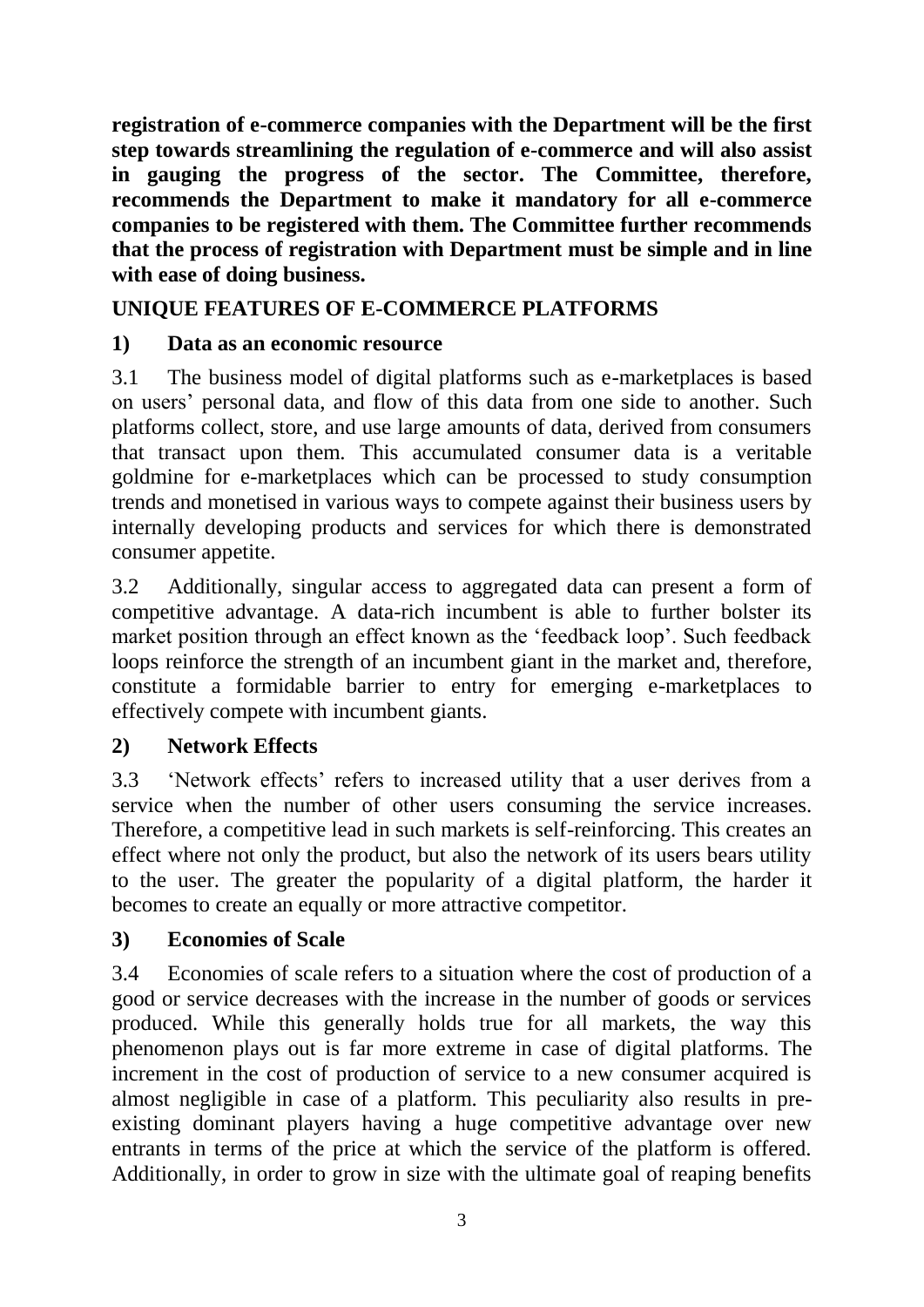of economies of scale, large platforms (which may not necessarily be dominant in a given market) defer their profits indefinitely by running at losses.

# **REGULATORY FRAMEWORK IN E-COMMERCE**

4.1 E-commerce platforms display certain distinct and unique features that set them apart from the traditional brick and mortar model of business. The Committee was informed that different laws and regulations across sectors govern the present e-commerce activities owing to the cross-cutting nature of e-commerce, some of which are, FDI Policy on E-Commerce and Foreign Exchange Management Act, 1999, Consumer Protection Act, 2019, Competition Act, 2002, Central Goods and Services Tax (CGST) Act, 2017, Finance Act, 2016-Equalisation Levy, Income Tax Act, 1961-TDS on E-Commerce transaction, etc.

# **FDI POLICY ON E-COMMERCE AND FOREIGN EXCHANGE MANAGEMENT ACT, 1999**

5.1 The FDI policy on E-Commerce and Foreign Exchange Management Act, 1999 regulates FDI in e-commerce sector. The policy permits FDI backed e-commerce entities to only operate as a marketplace and expressly prohibits such e-commerce entities from operating as an inventory-based model. In marketplace model, e-commerce platforms are restricted to have equity share or have control over inventory of sellers on their platform directly or through its group companies. In this regard, inventory of seller is deemed to be controlled by an e-commerce platform if more than 25 per cent of purchases of such vendor are from the marketplace entity or its group companies.

5.2 The FDI policy also places obligations upon e-marketplaces to maintain a level playing field, specifically by refraining from directly or indirectly influencing the sale price of goods or services sold on its platform. It further mandates parity between contracts and offers such as cashbacks to be made available to all sellers indiscriminately. Additionally, the policy also prohibits e-commerce marketplace entities from mandating any business user to sell any product exclusively on its platform. In order to ensure compliance to the FDI rules, e-commerce platforms, who have received FDI are required to obtain and maintain a report of statutory auditor by 30<sup>th</sup> of September every year and confirm their compliance to e-commerce guidelines. Enforcement Directorate (ED) under the Ministry of Finance undertakes investigations regarding contravention of FDI rules.

5.3 The Committee was informed that the extant FDI policy attempts to promote fair and competitive e-marketplace by targeting a number of anticompetitive practices such as self-preferencing, lack of platform neutrality, deep discounting, exclusive agreements and preferential treatment to selected sellers. However, the efficacy of the FDI policy in promoting fair competition in e-marketplace is limited given the fact that it is applicable only to foreign-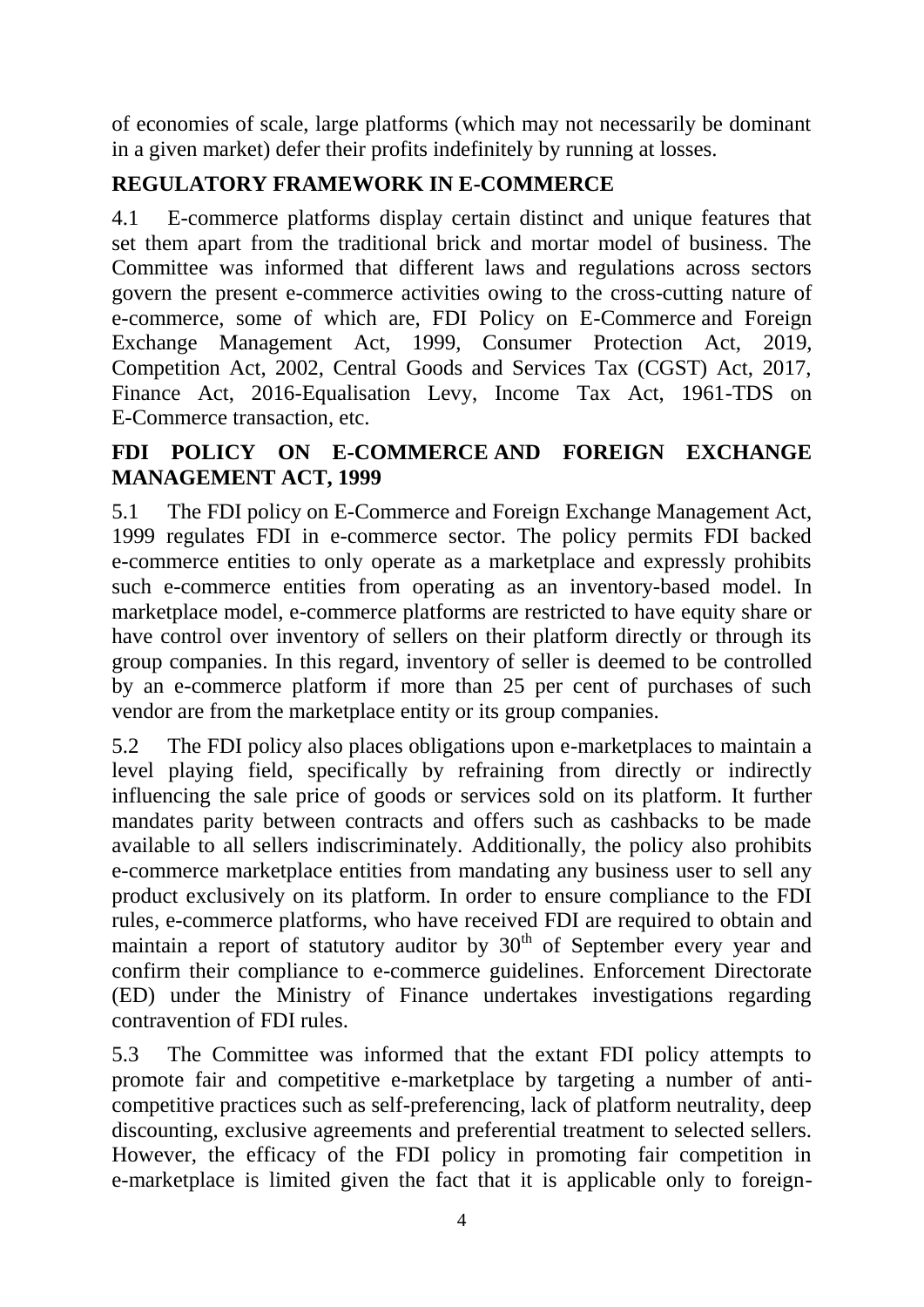funded e-commerce entities resulting in the domestically funded e-commerce entities escaping the obligations under the FDI policy. Further, the fact that obligations under the FDI policy are formulated and notified by the DPIIT but enforced by the Enforcement Directorate has reportedly led to confusion and dissatisfaction amongst several trade organisations regarding its enforcement efficacy. Additionally, many market players have also alleged that uncertainty around the FDI policy given its frequent revisions that require expensive internal restructuring, reduce the ease of doing business.

5.4 **The Committee notes that FDI policy is limited in addressing anticompetitive practices in the e-marketplace such as self-preferencing, lack of platform neutrality, deep discounting, exclusive agreements and preferential treatment to selected sellers. The Committee opines that a holistic framework that addresses these issues, irrespective of the marketplace being funded by foreign or domestic entities, is the need of the hour. The Committee, therefore, recommends the Department to work out a comprehensive framework that regulates the e-commerce and include it in the National E-Commerce Policy.**

5.5 **The Committee observes that while the FDI policy on E-Commerce attempts to address various issues in the e-commerce sector, it fell short in its enforcement mechanism. The Committee, therefore, recommends that the enforcement mechanism under the FDI policy are effectively strengthened and proactive actions are taken against e-commerce giants that are found to flout the FDI rules. A time-bound investigation mechanism is required to address the fast paced digital market and to ensure that unfair market practices do not occur due to sluggish investigation process.** 

5.6 **The Committee opines that frequent changes to policy are against the ethos of ease of doing business as it brings uncertainty in the policy regime. The Committee, therefore, recommends that a stable FDI policy regime be ensured in the e-commerce sector to bring about certainty and boost the confidence of potential investors.** 

# **CONSUMER PROTECTION ACT, 2019 AND THE CONSUMER PROTECTION (E-COMMERCE) RULES, 2020**

6.1 The Consumer Protection (E-Commerce Rules), 2020 has been notified by Ministry of Consumer Affairs, Food and Public Distribution under the Consumer Protection Act, 2019. The rules, which are applicable to all activities covered under e-commerce, specified the duties and liabilities of the e-commerce entities and sellers.

6.2 The Committee was informed that the Department of Consumer Affairs, Ministry of Consumer Affairs Food and Public Distribution published draft amendments to the E-Commerce Rules (Draft Rules) for public comments on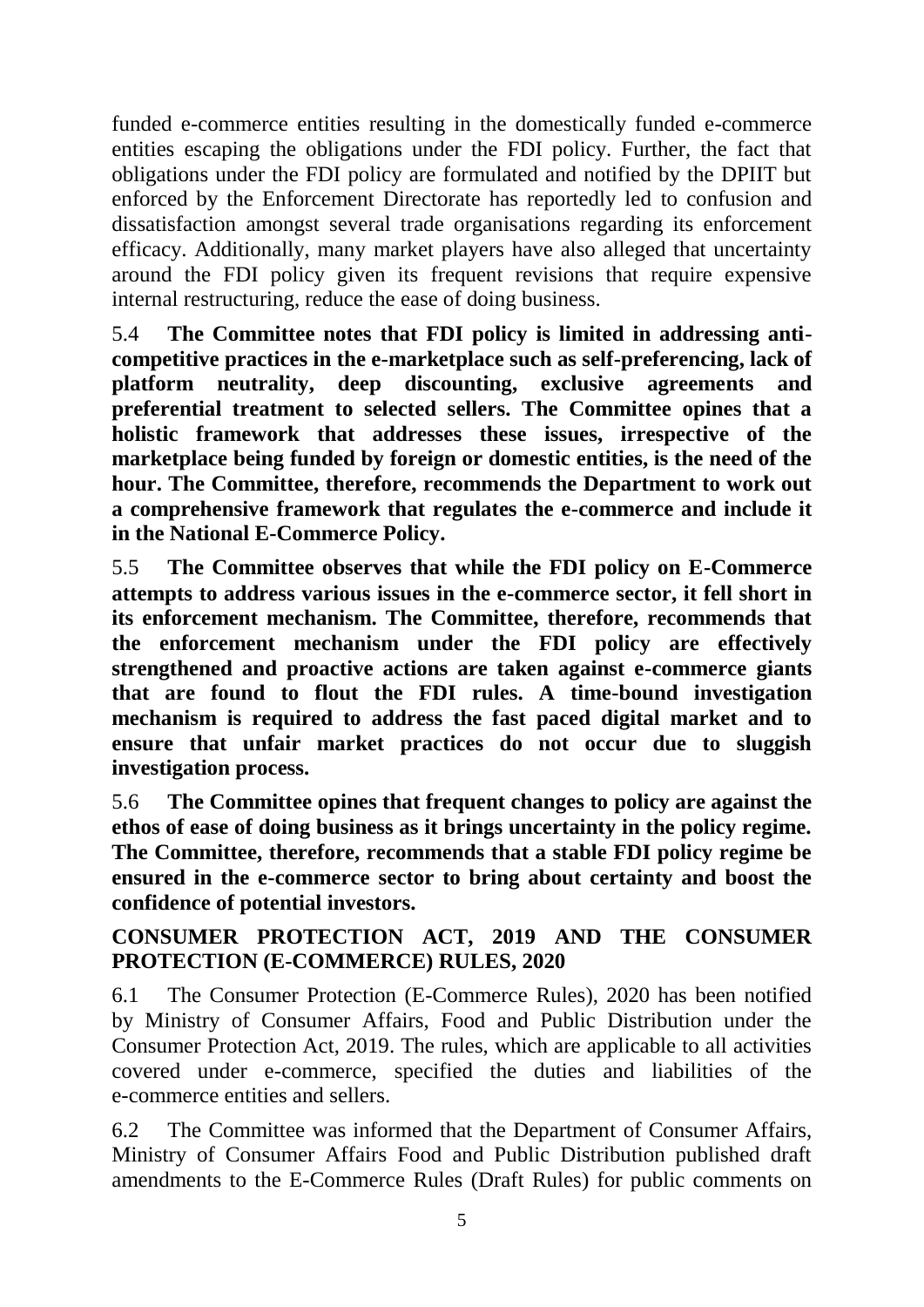$21<sup>st</sup>$  June 2021. The Draft Rules, with a view to further consumer welfare, seek to propose numerous accountability and transparency enabling obligations upon e-commerce entities. These obligations include the appointment of a Chief Compliance Officer, Nodal Contact Person, a Resident Grievance Officer and the setting up of a Grievance Redressal Mechanism on the entity's website.

6.3 The Committee was informed that while the above measures are a welcome step in fostering accountability for e-commerce entities, a blanket applicability of such requirements upon all e-commerce entities irrespective of their size may prove to be onerous and cumbersome for smaller e-commerce companies and Startups. In fact, the increased compliance costs and exposure to liability may decelerate the growth of smaller e-commerce business and drive potential competitors of existing incumbent giants away from the Indian e-commerce market.

6.4 Various international practices view that digital companies of a certain size need specialised targeted regulation. For instance, the Digital Services Act Package proposed by the European Union (EU) in February, 2020 targets platforms that are designated as gatekeepers based on well defined criteria which are to be reviewed periodically. Similarly, in the United Kingdom (UK), the new regime for digital businesses will be applicable to companies with Strategic Market Status. A similar approach is being adopted by Germany. In the US, the Federal Trade Commission, the US antitrust regulator, has been extremely vocal about Big Tech and the need for nuanced regulation to ensure a level playing field.

6.5 In the domestic regulatory landscape too, the recently notified Information Technology (Intermediary Guidelines and Digital Media Ethics Code) Rules, 2021 (IT Rules) has adopted a calibrated approach to digital regulation wherein social media intermediaries are classified based on the number of registered users and differential obligations imposed upon them. The requirement of appointing a Chief Compliance Officer, a Nodal Contact Person and a Resident Grievance Officer have only been placed on significant social media intermediaries that qualify a certain threshold of registered number of users notified by the Government.

6.6 **The blanket imposition of increased obligation on e-commerce companies, irrespective of their size, may be counterproductive and may decelerate the growth of e-commerce in India. The Committee, therefore, recommends that a calibrated approach be adopted towards regulating e-commerce entities and the additional duties and liabilities sought to be introduced through the Draft Rules should be made applicable specifically to only e-commerce entities that qualify a certain threshold, devised particularly to regulate e-commerce giants.**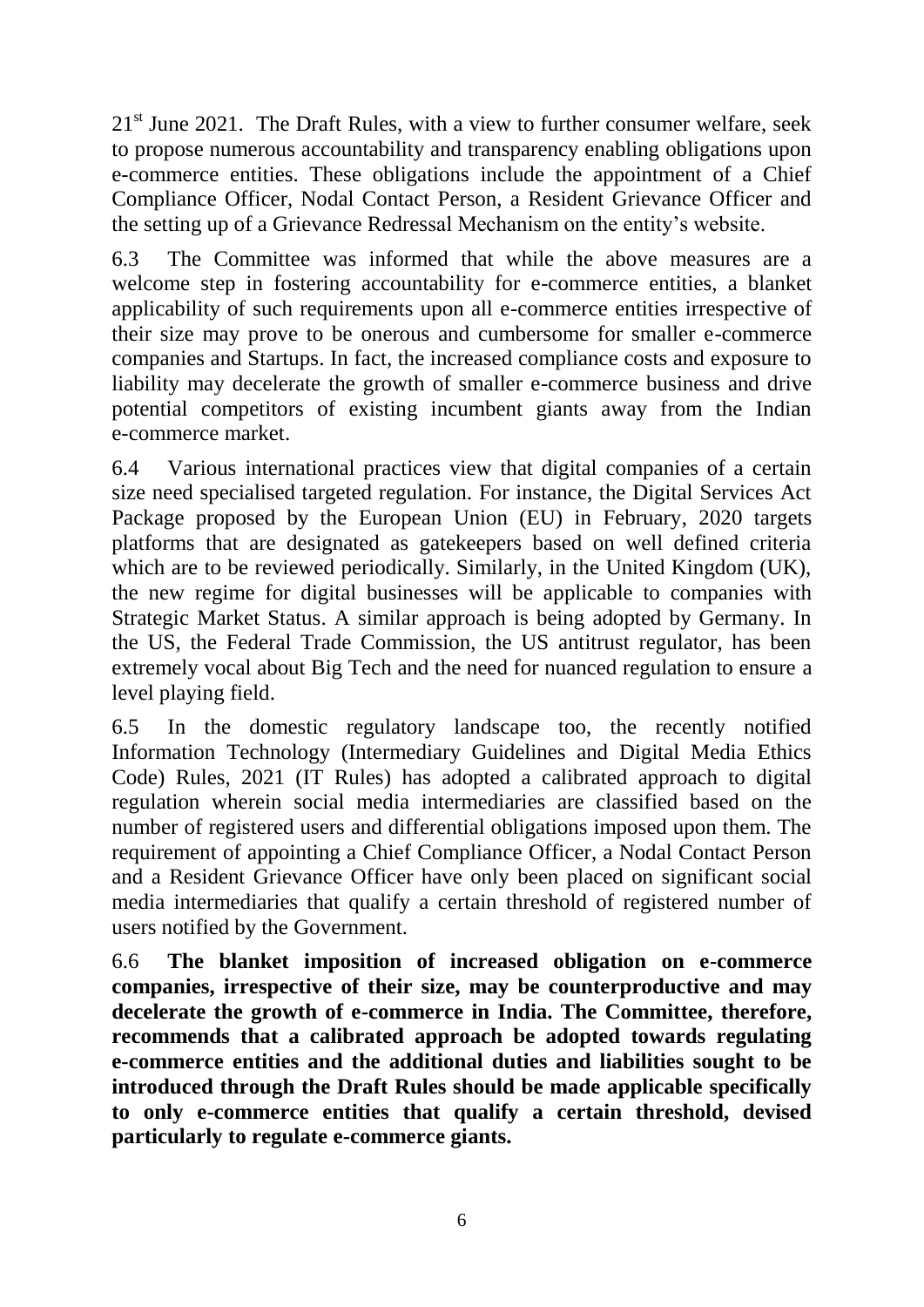6.7 The Draft Rules also aim to promote free and fair competition, through placing prohibitions on abuse of dominance, unfair pricing and selfpreferencing. The Committee was informed that while increased market competition is in the interest of consumers, the issues that the Draft Rules aim to address falls squarely within the mandate of the Competition Commission of India (CCI) established under the Competition Act, 2002. An express transplanting of powers under the Competition Act, 2002 into the Draft Rules may provide avenues for enforcement overlaps, forum shopping and regulatory arbitrage. Moreover, such an overlap of mandate will give an advantage to existing e-commerce giants which have the money and manpower to devote to multiple legal proceedings as can potentially delay conclusion of legal proceedings and enforcement of orders endlessly.

6.8 **The Committee opines that while the intent of the draft rules is appreciable, the overlap in mandate and transplanting of power already accorded to a statutory body may not result in enhancing regulatory mechanism. The Committee, therefore, recommends that the manner of regulation of e-commerce platforms and division of responsibility amongst regulators be consciously designed with a view to avoid overlaps of mandate. The Committee further recommends that a robust mechanism of co-operation between various ministries/regulators and the CCI must be devised to bring about increased enforcement success, administrative efficiency, expertise building as well as bolstering the ease of doing business.**

6.9 The Draft Rules under Rule 39(e) place a prohibition on e-commerce entities from organising flash sales. However, the Press Notification dated 21<sup>st</sup> June 2021 released by the Ministry of Consumer Affairs, Food and Public Distribution states that conventional flash sales are not banned, but only specific flash sales or back-to-back sales which limit customer choice, increase prices and prevent a level playing field are not allowed. The above distinction between conventional flash sales and other specific flash sales that are sought to be banned appears to be ambiguous.

6.10 **The Committee opines that ambiguity in policy may adversely impact its enforcement and also create confusion among the stakeholders, which is not conducive for business. The Committee, therefore, recommends that clarity on the precise scope and applicability of the prohibition on flash sales be provided in the draft rules.** 

# **COMPETITION ACT, 2002**

7.1 The Competition Act, 2002 has been enacted to prevent practices having adverse effect on competition, promote and sustain competition in markets, protect the interests of consumers and ensure freedom of trade carried on by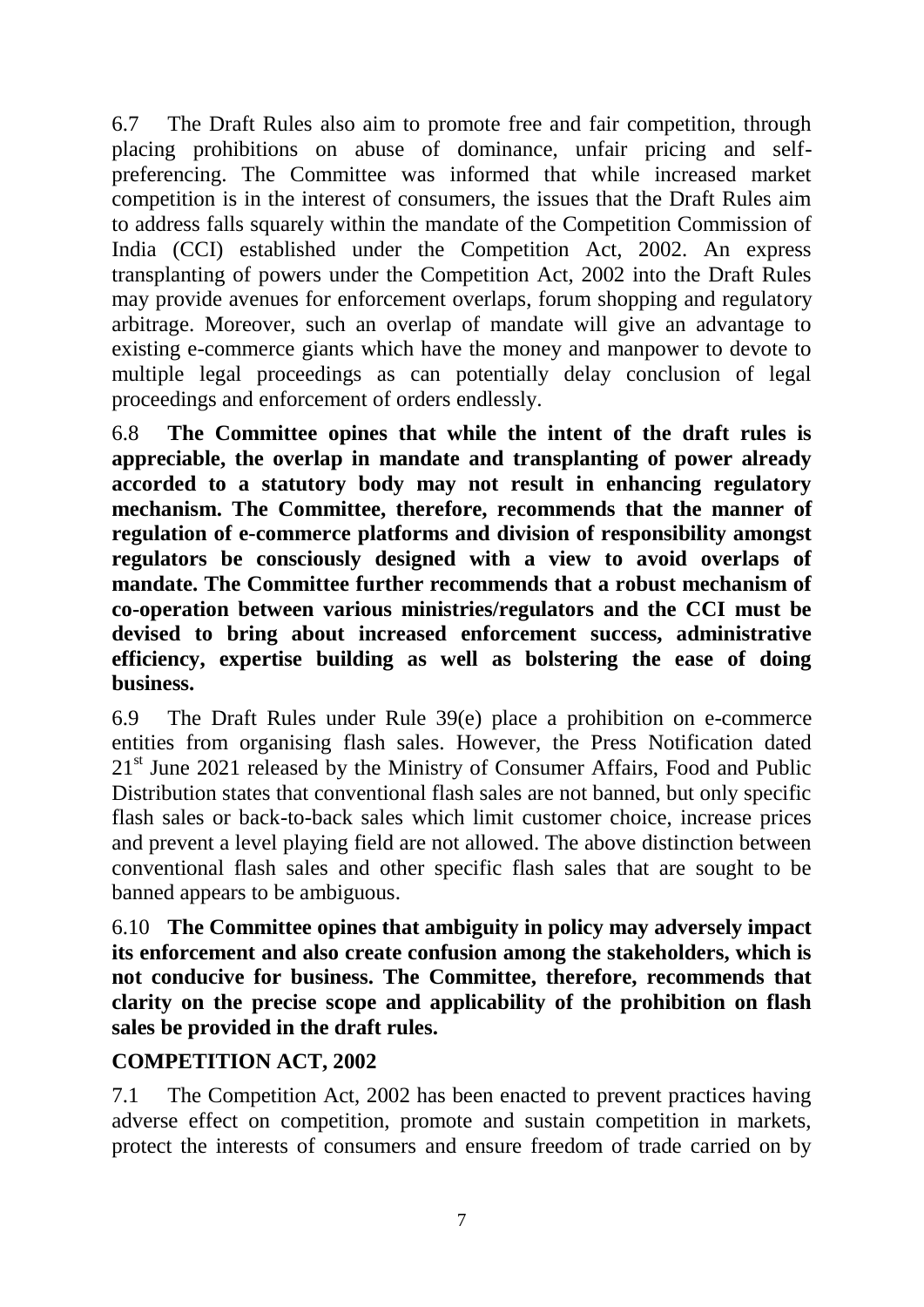other participants in markets. The Act is sector agnostic and covers all sectors/industries including e-commerce/digital markets.

#### **ANTI-COMPETITIVE AGREEMENTS**

7.2 The Committee was informed that while determining whether an agreement has an Appreciable Adverse Effect on Competition (AAEC) under Section 3 of the Competition Act, 2002, the Competition Commission of India (CCI) is required to consider a limited set of factors laid out in Section 19(3) of the Competition Act. These factors were formulated over two decades ago and may not always account for considerations that are unique to the current platform economy. The Report of the Competition Law Review Committee which was submitted to the Ministry of Corporate Affairs on  $26<sup>th</sup>$  July, 2019, recommended the widening of Section 19(3) to make it an inclusive provision with a view to allow newer considerations which may be relevant for digital markets to be factored in while assessing AECC of an agreement. However, recommendations of the CLRC are yet to be codified.

7.3 **The Committee is surprised at the undue delay in undertaking the necessary procedure for codification of recommendation of Competition Law Review Committee (CLRC). It is of the strong opinion that prompt action in undertaking appropriate changes in regulatory framework is crucial in the fast paced digital market. The Committee, therefore, recommends that factors laid out in Section 19(3) of the Competition Act, 2002 are updated after due consultation with stakeholders without further delay. The Committee further recommends that the Competition Commission of India (CCI) be empowered to undertake necessary updation to Section 19(3) in line with market realities.** 

#### **ABUSE OF DOMINANT POSITION**

7.4 The pre-condition for assessing whether a certain practice is abusive under Section 4 of the Competition Act, 2002 is to establish that the entity in question is dominant within the relevant market. Establishing dominance in relevant markets is fraught with complexities due to the multisided and cross cutting nature of e-commerce market. It has been argued that many tools that are traditionally used in the assessment of relevant market may not adequately capture features such as the impact of direct and indirect network effects on prices, the presence of interconnected but distinct markets on different sides of the platform, and the implicit price of data paid by a consumer. The Competition Law Review Committee (CLRC) Report recommended widening the scope of delineation of relevant markets under Sections 19(6) and 19(7) of the Competition Act to accommodate for factors that may apply to new-age digital markets. Further, while the CLRC Report concluded that non-monetary considerations such as data may be captured in the definition of price as per the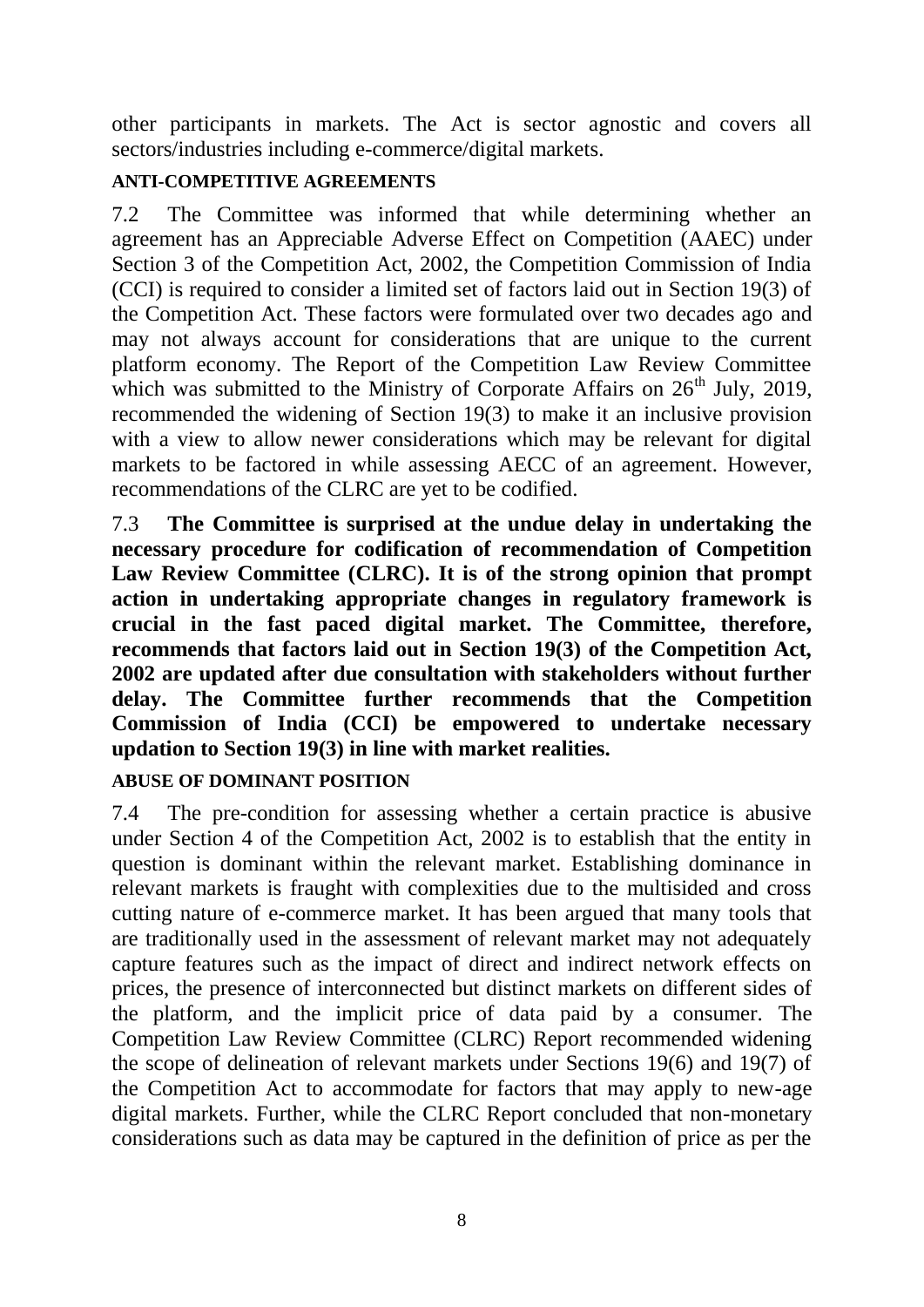Competition Act, a comprehensive legal assessment that captures such nuances of e-marketplaces is yet to be examined by the CCI in practice.

7.5 **The Committee recommends the Competition Commission of India (CCI) to take forward the recommendations of the Competition Law Review Committee (CLRC) and make necessary amendment to Sections 19(6) and 19(7) of the Competition Act, 2002 to accommodate for factors that may apply to new-age digital markets. The Committee would further like to emphasise that delayed action in undertaking necessary amendments to the regulatory framework may result in unwanted irreversible effect on competition in digital market.** 

7.6 After establishing the relevant market, the next step to initiating anticompetitive investigation is the establishment of dominance within the relevant market. It is pertinent to mention here that the business modes of e-commerce platforms are different from traditional business model wherein the priority of e-commerce platforms is the expansion of user base, growth of the platform as opposed to profit maximisation, access to data, and network effects. It is, therefore, argued that a traditional assessment using statutory metrics such as market share does not serve as a useful proxy for dominance. The CLRC Report acknowledges that access to data and network-effects are important considerations while determining dominance and have concluded that the inclusive nature of Section 19(4) of the Competition Act enables the Competition Commission of India (CCI) to consider such factors while assessing dominance.

7.7 The Committee was informed that the CCI is technically empowered within the framework of the Competition Act, 2002 to adopt a differentiated standard for ascertaining dominance in digital markets, given that dominance is assessed on a case-by-case basis. However, even if one accounts for unique features of digital markets, establishing the high threshold of dominance of a particular e-marketplace may not be a simple exercise within the contours of the existing jurisprudence on dominance and may require departure from the existing jurisprudence on dominance.

7.8 **The Committee recommends that guidance elaborating on the different dominance standard for digital markets be issued by the Competition Commission of India (CCI) pursuant to adequate stakeholder consultation. The Committee opines that such guidance will not only provide certainty to stakeholders but also have a far reaching signalling effect on all market players. The Committee further recommends that clear and precise qualitative and quantitative parameters may be outlined in the guidance taking into account the realities of the digital market.**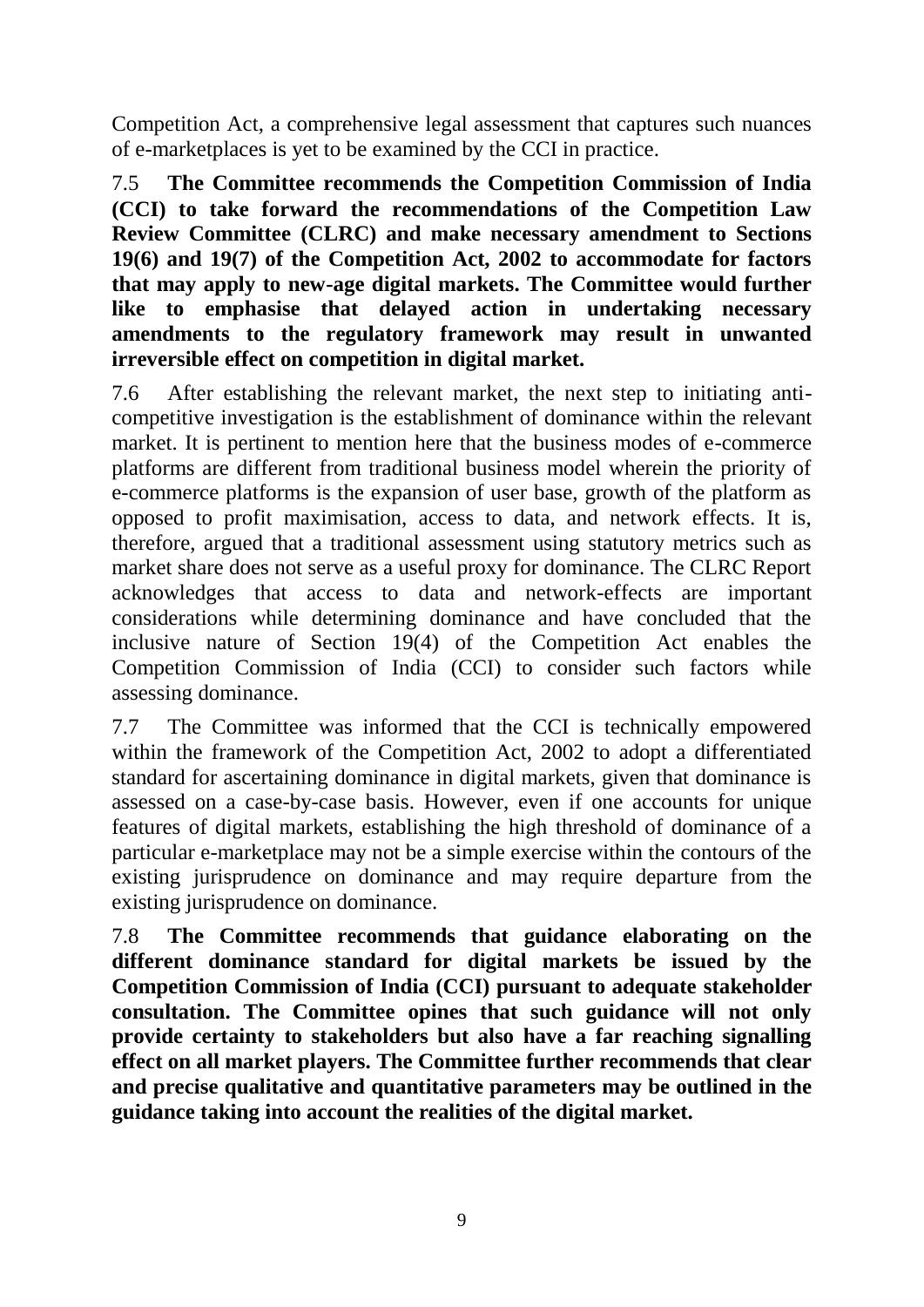#### **MERGER AND ACQUISITIONS**

7.9 In regard to regulation of combinations, the extant framework under Sections 5 and 6 of the Competition Act, 2002 stipulates mandatory notification of all combinations qualifying prescribed thresholds of asset value or turnover to the Competition Commission of India (CCI). A qualifying transaction cannot be consummated till the CCI approves it. The CCI, however, does not have any residuary power to examine transactions which do not meet the asset value or turnover based thresholds prescribed in the Competition Act even if they entail clear competitive harm to Indian markets.

7.10 Globally, including the European Union (EU), Germany and United Kingdom (UK), competition regulators are increasingly recognising that significant combination transactions in digital markets may escape the traditional thresholds of asset value and turnover. In the EU for instance, the European Commission (EC) issued guidance in March, 2021 on Article 22 of the EU Merger Regulation (EUMR) which states that the EC will work with domestic competition regulators to scrutinise concentrations that, even though they do not meet existing domestic thresholds for triggering antitrust scrutiny, have the potential to adversely affect competition. Further, the EU has proposed the Digital Market Act which recognises intermediaries as digital gatekeepers, based on certain qualitative and quantitative parameters which are previously not included in combination scrutiny. The US has also taken cognisance of the need to develop new approaches that capture the impact of mergers on competition in the digital sector. To this end, the United States House Judiciary Committee in June, 2021 approved a bill, namely, the Platform Competition and Opportunity Act of 2021, which prohibits acquisitions, total or partial, by Covered Platforms of the stocks or assets of any person engaged in or implicating commerce. The Bill outlines criteria for designating a digital platform as a 'Covered Platform' which includes, among others, the number of monthly active users, number of business users, etc. Similar approach has been adopted by countries such as UK, Germany, Brazil and Singapore to bridge the existing gaps in scrutinising combinations in the digital marketplaces.

7.11 In India too, Competition Law Review Committee (CLRC) noted that certain significant transactions in digital markets do not meet the existing asset and turnover based thresholds for them to qualify as notifiable combinations under the Competition Act, 2002. It also observed that, in digital markets, acquisitions often derive value from some business innovation of target companies which often do not have a large asset base. Further, the business model of tech companies is often focused on creating a large user base and not on revenue maximisation. Therefore, asset and turnover based thresholds may not fully capture the significance of a transaction for competition. The CLRC has recommended the inclusion of additional notification thresholds that may empower the CCI to scrutinise such transactions. Accordingly, the Draft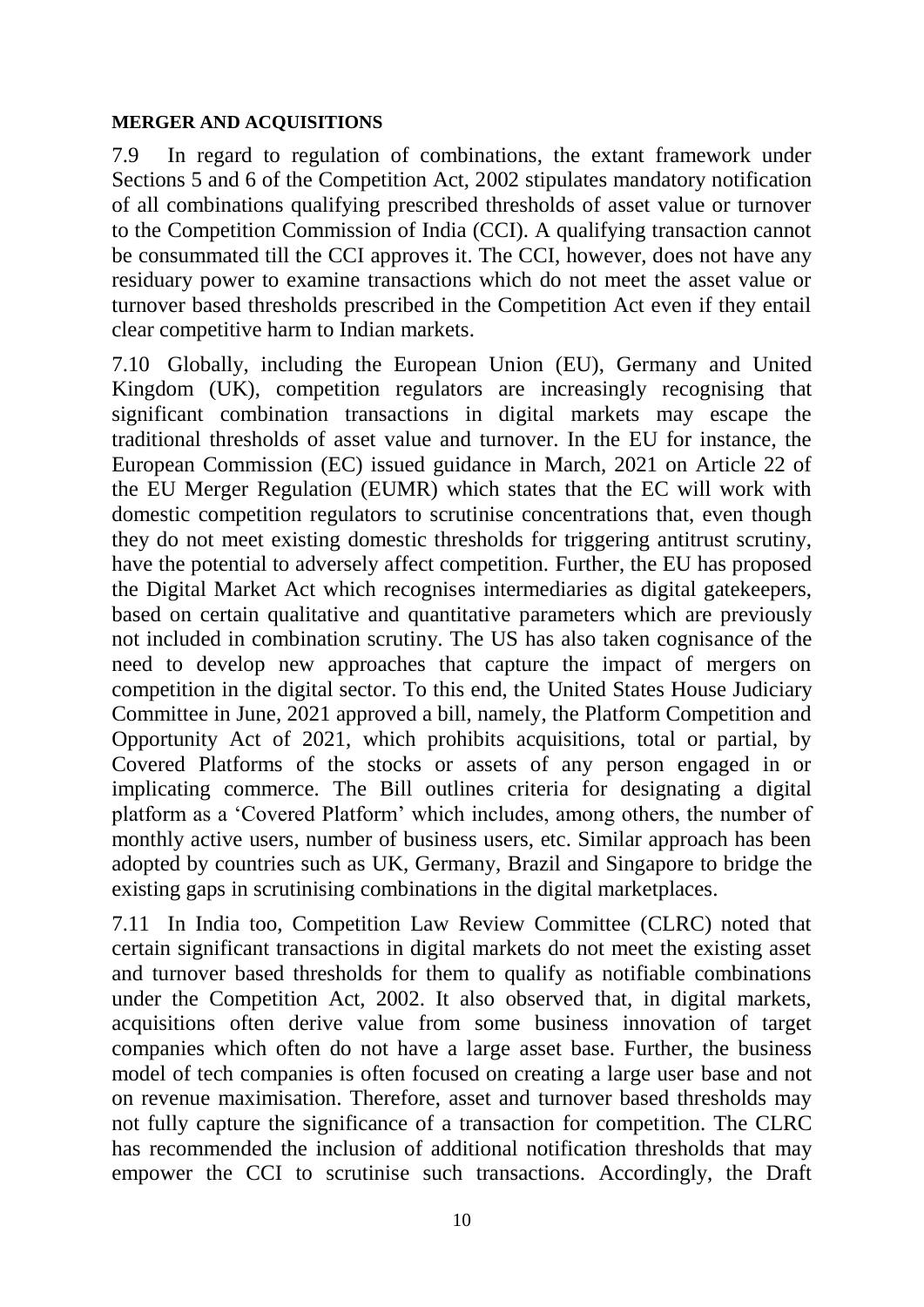Competition (Amendment) Bill, 2020 incorporates a proviso that empowers the Central Government to notify additional criteria to widen the ambit of merger scrutiny. Upon enforcement, the provision may be aptly used by the CCI to ensure that the market for e-marketplaces remains contestable and does not undergo structural changes that cannot be undone.

7.12 **The Committee notes that the power of the Competition Commission of India (CCI) is presently limited to combination transactions which meet the asset value or turnover based thresholds prescribed in the Competition Act. The Committee also takes note of the fact that asset and turnover based thresholds may not fully capture the significance of a combination transaction in the current digital market and such transactions may escape the traditional thresholds metrics and subsequently the scrutiny of CCI. The Committee opines that the enactment of the Draft Competition (Amendment) Bill, 2020 that will empower the Central Government to notify additional criteria to widen the ambit of merger scrutiny is the need of the hour to prohibit e-marketplace giants from engaging in anticompetitive transactions that may irremediably tip the Indian e-commerce market. The Committee, therefore, recommends that sincere effort is made for the enactment of the Draft Competition (Amendment) Bill, 2020 at the earliest. The Committee further recommends that a comprehensive framework for identifying entities that have significant market power may be worked out and references may be drawn from international practices around the world in this regard.** 

#### **ENFORCEMENT GAPS IN CURRENT REGULATORY REGIME**

8.1 The governance of e-commerce is fragmented with a multitude of authorities regulating different aspects of e-commerce that fall under their respective domains. Such a fragmented approach is inherently prone to arbitrage, overlaps and gaps. In the absence of a cohesive model that mandates information exchange and coordination on enforcement practices, legislation and policy making, the persisting friction is expected to continue. Absence of a clear mandate to oversee digital markets has resulted in a play of musical chairs among various Ministries/Departments and regulators trying to do their bit. The lack of clarity has spurred fragmented and sporadic action as well as inaction. International experiences such as the European Union and the United Kingdom shows that there is a huge reliance on coordinated policy responses by multiple agencies in order to effectively regulate digital markets. For example, recently a proposal to establish the 'Digital Regulation Co-operation Forum' has been floated in the United Kingdom (UK) to bring together all regulators that oversee digital markets such as the Information Commissioner's Office, the Office of Communications and the Financial Conduct Authority to support regulatory engagement, coordination and knowledge exchange.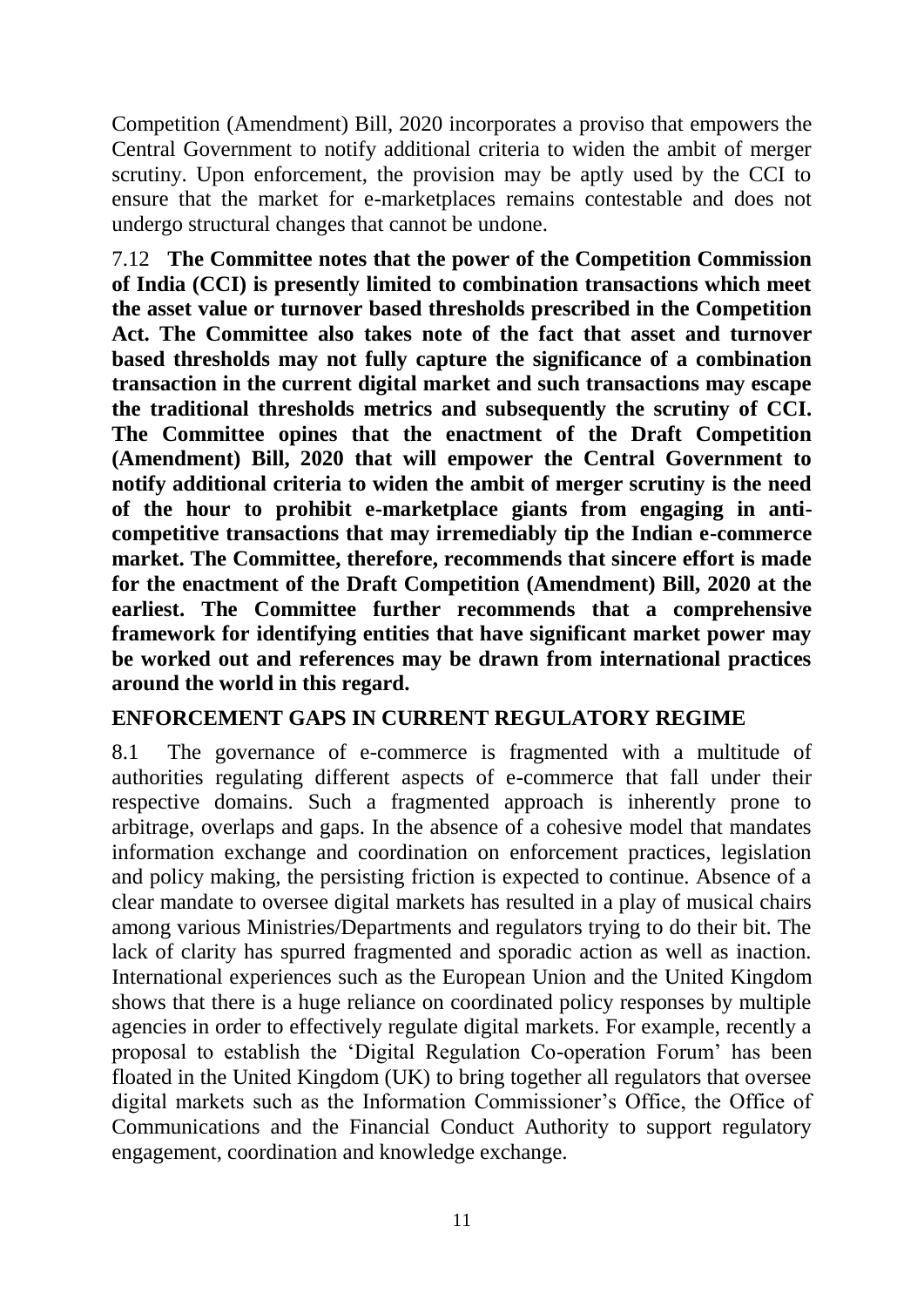8.2 **The Committee opines that lack of coordination between different Ministries/Departments concerned with e-commerce has resulted in enforcement gaps in the current regulatory regime. The Committee, therefore, recommends that a framework may be formulated to enable the periodic interaction and information exchange among Competition Commission of India (CCI) and other regulatory bodies and Ministries such as Department for Promotion of Industry and Internal Trade (DPIIT), Ministry of Electronics and Information Technology, Ministry of Consumer Affairs, Food & Public Distribution, etc., that govern aspects of e-commerce in India.** 

8.3 **The Committee feels that the presence of an overarching regulatory body that glues together different Ministries/Departments and Authorities that presently regulate e-commerce will strengthen the regulatory regime and bridge the existing gaps in enforcement. The Committee recommends that a Digital Market Division within the Competition Commission of India (CCI) be created as an expert division specifically tasked with regulation of the digital markets with participation from all the existing regulators concerned with e-commerce such as Department for Promotion of Industry and Internal Trade, Ministry of Consumer Affairs, Food and Public Distribution, Ministry of Electronics and Information Technology, Reserve Bank of India, etc.** 

# **GAPS IN CURRENT REGULATORY REGIME**

9.1 The Committee was informed that the existing statutory instruments are inadequate to effectively monitor and regulate the competition dynamics at play in e-marketplaces which are different from traditional brick-and-mortar retail competition. It was also informed that a comprehensive approach to regulate the relationship between platforms and business users is missing and there is lack of a comprehensive *ex-ante* approach to regulate e-marketplaces. The regulatory vacuum in governing the Platform-to-Business user (P2B) relationship and predominant reliance on *ex-post* model of regulation has resulted in unsatisfactory outcomes.

9.2 The Committee was also informed that *ex-post* enforcement does not always lead to optimal restoration of competition in evolving and fast paced markets, especially involving gatekeepers. It may also be mentioned that *ex-post* investigations are limited due to the fact that the investigations are applicable only to the narrow claims made in each specific case. They may do little to address similar anti-competitive conduct arising in regard to the same entity's conduct in a different/associated market or a different entity's conduct resulting in the same issues as investigated.

9.3 Regulatory bodies around the world have recognised the unique nature of e-marketplaces, the asymmetric relationship between platforms and business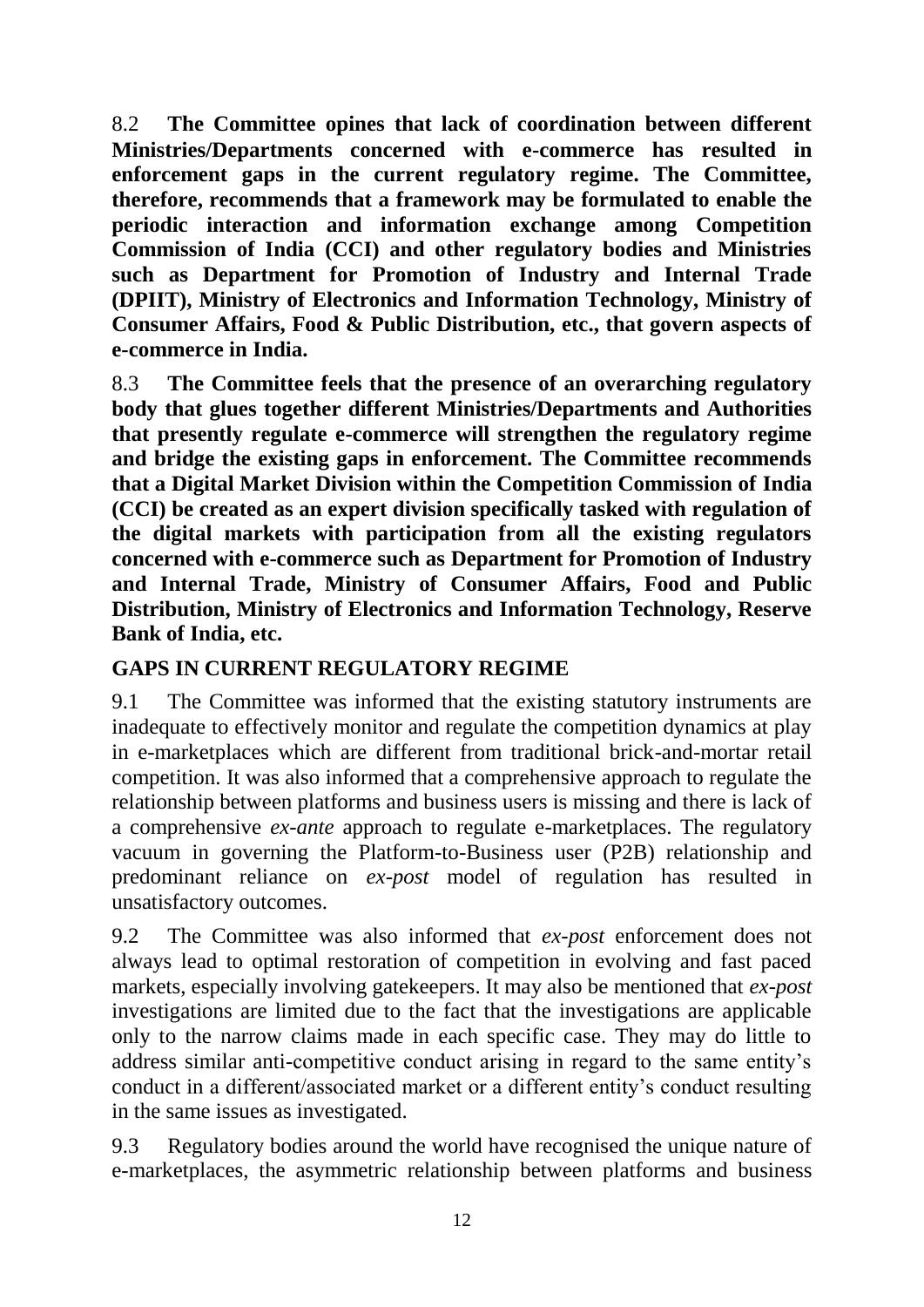users, shortcomings in *ex-post* regulation framework and have accordingly, devised various mechanisms to bridge the regulatory gaps. The proposed Digital Market Act of European Union (EU), proposed *ex-ante* regime for gatekeeper equivalent entities and creation of Digital Market Unit in United Kingdom, introduction of *ex-ante* regime for regulating conduct of entities having Paramount Significance for Competition Across Markets (PSCAM) in Germany, and the antitrust legislative package in USA, etc., are the steps taken by regulatory bodies around the world.

9.4 The Committee was informed that the first step to formulate an *ex-ante* model of regulation is the identification of entities that act as gatekeepers in the digital markets. International regulatory bodies around the world have introduced additional criteria such as assessment of resources of the platform, volumes of data aggregated, its bargaining position *vis-à-vis* its business users and consumers, its gatekeeping function and ability to set the rules of the ecosystem to cast a wider net for entities that have not yet attained the dominance threshold under the existing statutory framework.

9.5 **The Committee is of the opinion that it is high time India revamps and strengthens its** *ex-ante* **regulatory framework and take steps to identify entities that act as gatekeeper platforms and set a threshold for qualifying as gatekeeper. The Committee recommends that the Competition Act, 2002 be amended to prescribe additional quantitative criteria such as number of registered/active consumers and sellers on the platform, number of transactions taking place and volume of revenue generated to identify entities that act as a gatekeeper platform. Further, in line with international emerging practices, criteria such as assessment of resources of the platform, volumes of data aggregated, and its bargaining position**  *vis-à-vis* **its business users and consumers, its gatekeeping function and ability to set the rules of the ecosystem may also be included. The Committee further recommends that an obligation must be placed on platforms to** *suo moto* **notify the regulator once it reaches the prescribed gatekeeper threshold.** 

9.6 The second step to the *ex-ante* framework is the formulation of a code of conduct that will be applicable to digital platforms. It is crucial to understand that digital platforms have vastly different business models and monetisation schemes. One may rely on advertising as its main source of revenue while the other may have no business interest in promoting pure play advertisements on its platform. It would be erroneous to think of them as homogenous competitors in one common sector. Rather they are gatekeepers of completely different markets with completely different incentives. Reliance on technology and data generated by their users is one of their only underlying commonalities. Therefore, it is imperative that any attempt at regulating digital platforms must be tailored to the business model of the platform.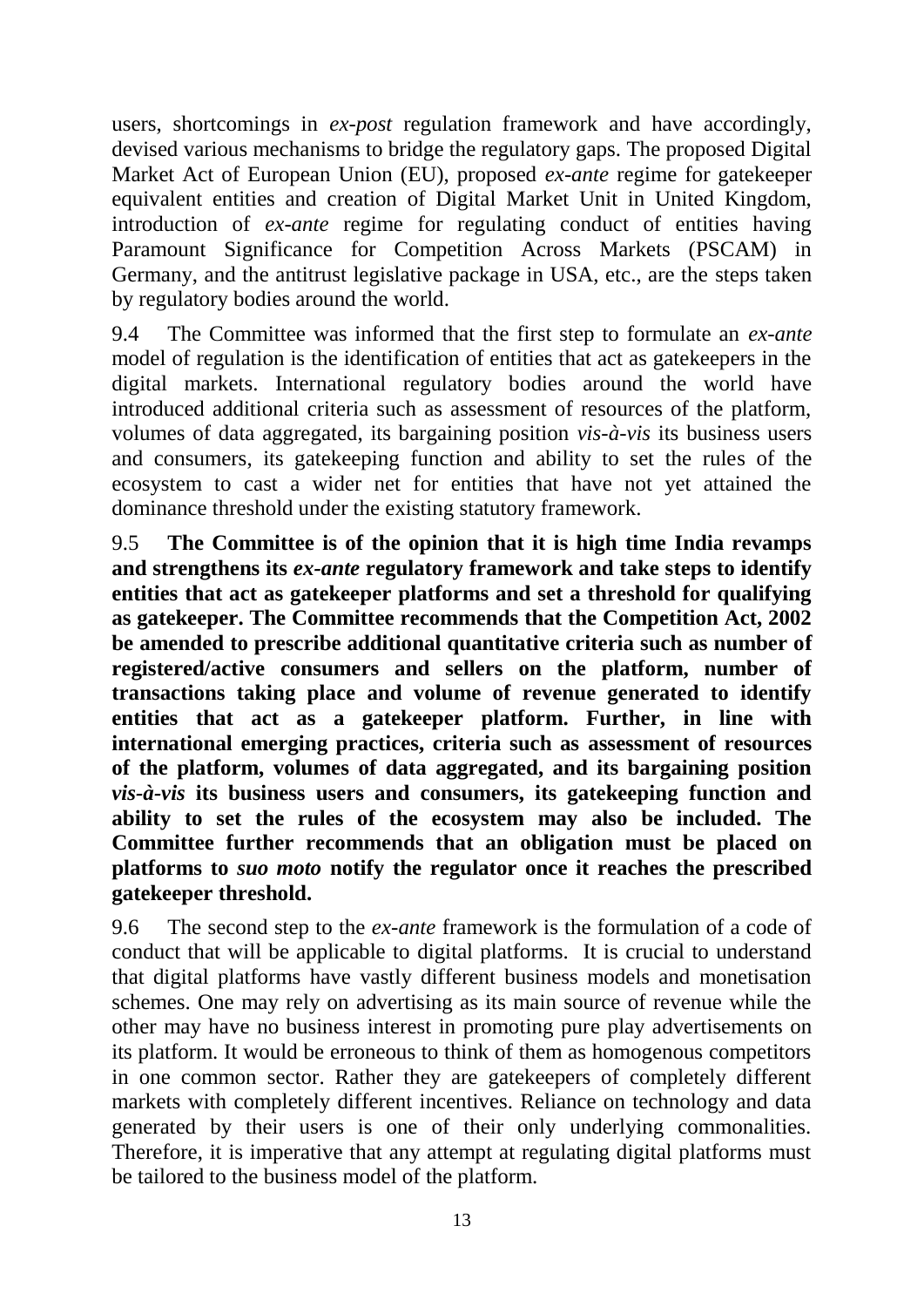9.7 **The Committee recommends the Competition Commission of India (CCI) to formulate a mandatory code of conduct that clarifies acceptable conduct between operators of e-marketplaces on the one hand and their business users and consumers on the other after extensive consultation with all stakeholders. The code should be comprised of a set of core principles as well as a list of hardwired do's and don'ts and must be tailored to the business model of the platform. Certain practices that may be prohibited**  *ex-ante,* **subject to the business model of the platform include selfpreferencing, discriminatory treatment between business users, using data anti-competitively and including most-favoured nation clauses in contracts between business users and the platform. The Committee further recommends that the code of conduct should also mandate certain practices to be carried out by platforms such as facilitating data interoperability, enabling multi-homing, facilitating data mobility and ensuring transparency in usage of data, in addition to enumerating prohibitions.**

9.8 The Committee was informed that the scope for e-commerce in pharmaceutical industry is immense and if properly regulated, online pharmacies in India could prove beneficial to various stakeholders. However, there is a serious need for framing the laws within India, as the online pharmacy laws in India are still in nascent stage and there are no dedicated online pharmacy laws in India. In the absence of regulatory guidelines, there is always a threat/possibility for supplying illegal or unethical medicines or outdated, substituted, or counterfeit medications to the person who ordered the drug instead of the real medication. Other concerns include potential lack of confidentiality, improper packaging, and intake of harmful drug interactions among several other issues.

9.9 The Indian Internet Pharmacies Association (IIPA), renamed as Digital Health Platforms (DHP), which is a consortium of entrepreneurs in the online pharmacy and health space is currently working actively with the Government to bring in changes to the regulations including the use of Aadhar linked prescriptions to ensure there is no misuse and member pharmacies striving to self-regulate until the law of the land catches up to advancements. The Ministry of Health and Family Welfare has also come out with Draft E-Pharmacy Rules on 28 August 2018 which aims to regulate the sale of drugs through online/ e-pharmacies and provide patients access to genuine drugs from authentic online portals.

9.10 **The Committee, while appreciating the rise of e-commerce in the pharmacy and health sector, expresses concern at the possible misuse of such avenues for distribution of illegal or unethical medicines or outdated, substituted, or counterfeit medications amid the absence of regulations. Stringent regulation of the e-health and e-pharmacy sector is essential in view of the potential harm it can cause to health of end user in case of**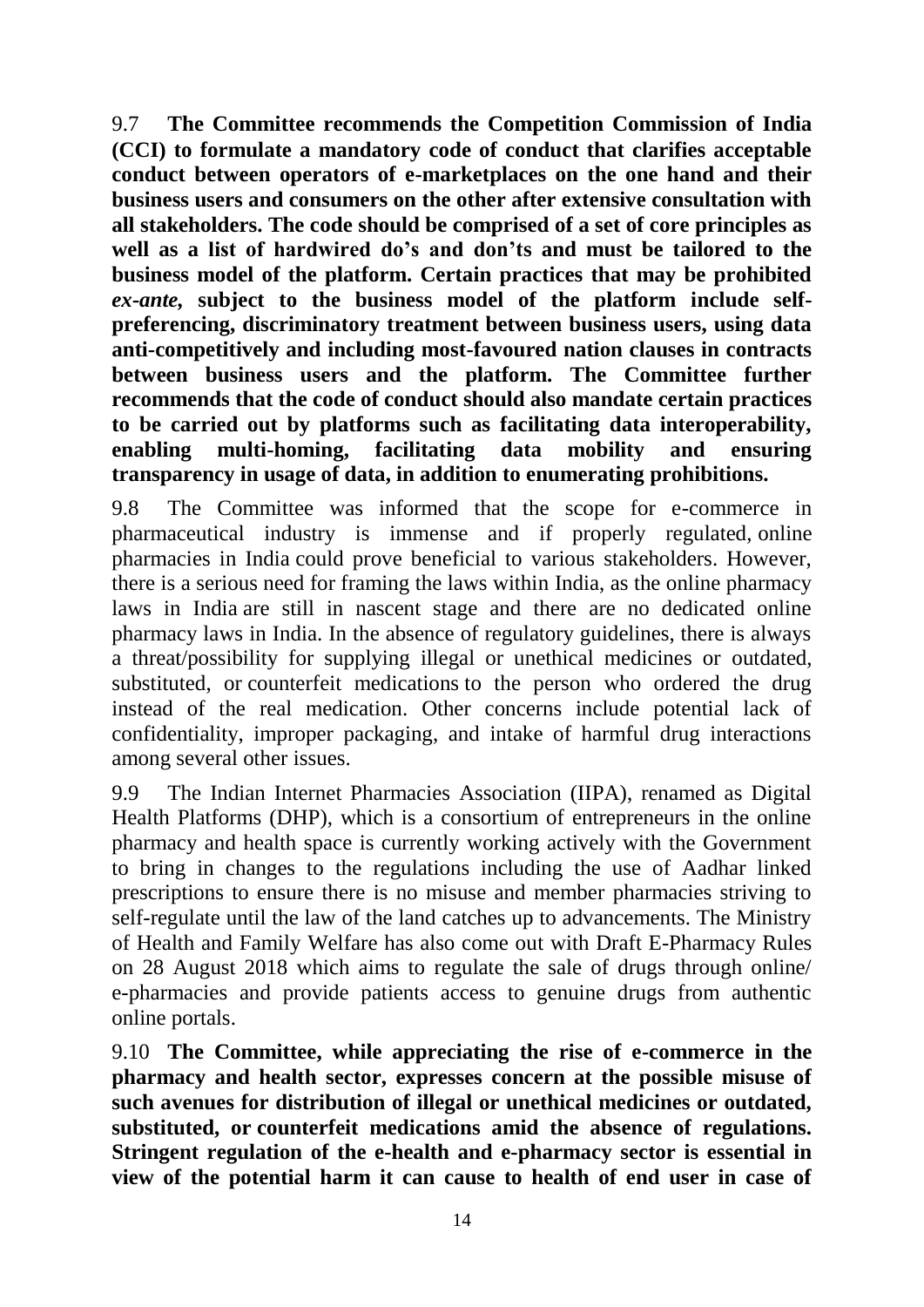**misuse. The Committee, therefore, recommends that a comprehensive guideline that encompasses the due diligence measures to be undertaken by the e-pharmacy/e-health platforms, mandatory registration with the appropriate authority for sale of drugs, assigning responsibility on such platforms for the sale of genuine drugs, regulating the sale of controlled drugs, etc., should be formulated in consultation with the stakeholders.** 

9.11 **The Committee is appalled to observe that the Draft E-Pharmacy Rules have not been finalised till date. The Committee reiterates that undue delay in adopting a definitive regulatory framework results in uncertainty which is not conducive for the fast pace digital markets. The Committee, therefore, recommends the Draft E-Pharmacy Rules are finalised and implemented without further delay.** 

## **INFORMATION AND COMMUNICATIONS TECHNOLOGY (ICT) INFRASTRUCTURE AND CYBER SECURITY**

10.1 Quality network connectivity, information technology and access to the internet are prerequisites for e-commerce. Technical failures can cause unpredictable effects on total processes. As per report published by Indian Brand Equity Foundation (IBEF) in May, 2021, the number of internet users in India has increased significantly to 747.41 million in 2020 and internet penetration in rural India is expected to grow at the rate of 45 per cent by the end of 2021.

10.2 The UNCTAD B2C E-Commerce Index measures an economy's preparedness to support online shopping. India ranked  $71<sup>st</sup>$  in the UNCTAD B2C E-Commerce Index, 2020 with only 34 per cent of the population using internet in 2019 and only 389 people out of 1 million having secure internet servers in 2019.

10.3 The Committee was informed that Government has not been proactive in adopting the changes in the digital space and has always lagged behind other countries. An example is the case of delay in roll out of 5G. The necessary changes in regulatory framework to embrace the fast changing digital technology always lagged behind when compared to other developed countries.

10.4 **The Committee observes that while internet penetration has increased over the years, India still has a long way to realise its full potential and cover maximum population of the country to access internet. The Committee also expresses concern with regard to the quality of internet with slow speed of 4G network, and 5G networks yet to be launched. The Committee, therefore, recommends that Department of Telecommunications takes proactive steps to expand internet connectivity to rural and remote areas, and improve its infrastructure to provide fast and stable internet speed to business users and customers. The Committee further recommends Government to be proactive in aligning its regulatory**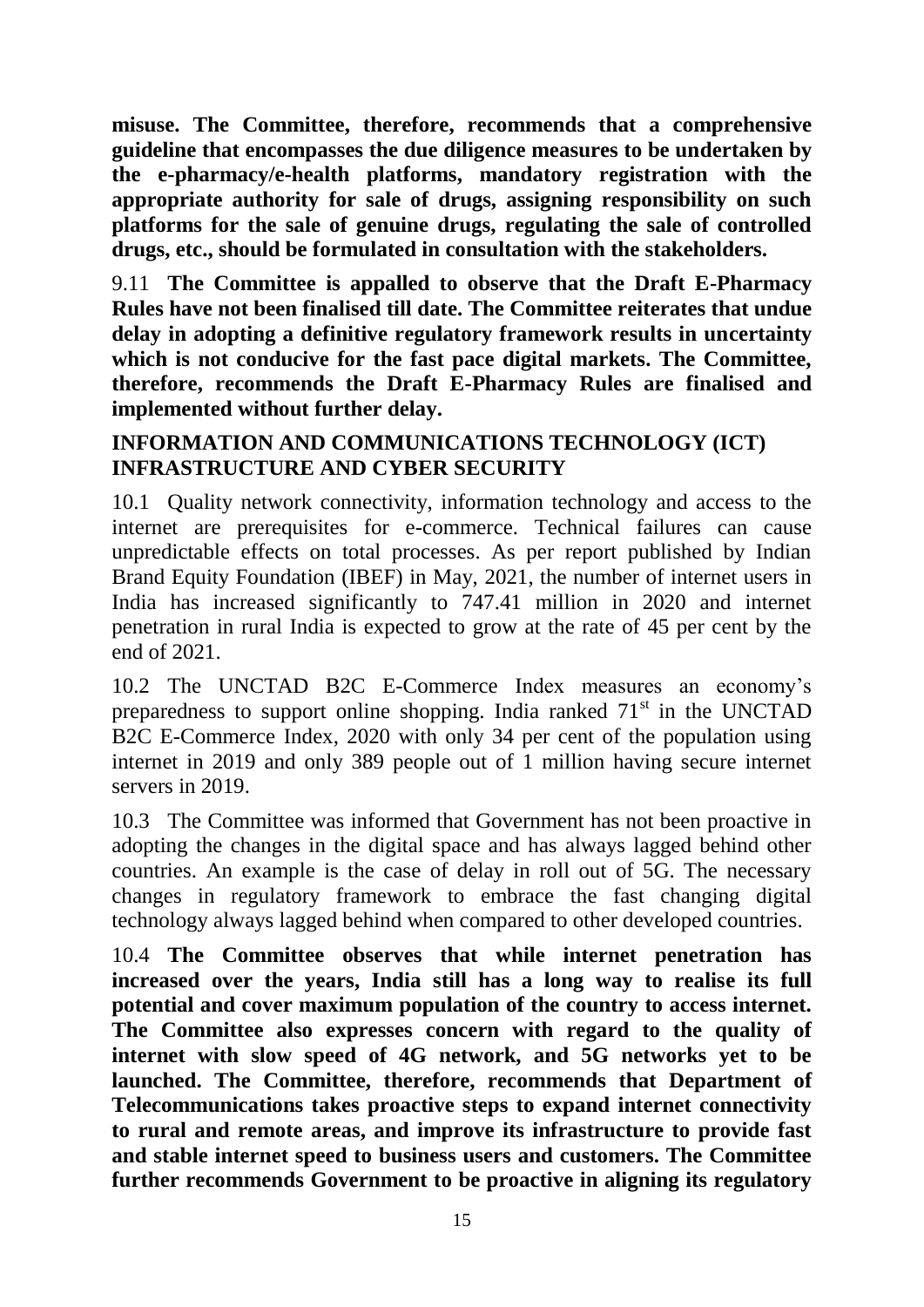# **framework and policy guidelines to promptly adopt technological changes to enable the country to compete with others in the digital space.**

10.5 Taking note of the fact that numerous data is generated on e-commerce platforms through business transactions and interactions between different market players on the platforms, the Committee enquired about the availability of data policy and rules that govern the ownership, access, storage, use and sharing of data generated on e-commerce platforms. The Committee also enquired about the presence of a policy to govern the sharing of data between G2B**,** B2B and cross-border movement of data. In response, DPIIT informed that the Report on the Personal Data Protection (Bill) 2019 tabled in Parliament on  $16<sup>th</sup>$  December, 2021 is under examination by the Government. It further informed that the Ministry of Electronics and Information Technology (MeitY) has also taken steps towards developing a governance framework around nonpersonal data. MeitY formed a committee of experts under the Chairmanship of Shri Kris Gopalakrishnan to study various issues relating to non-personal data and to make specific suggestions for consideration in the regulation of nonpersonal data. The work of the committee is at an advanced stage.

10.6 **The Committee is perturbed at the absence of a policy and regulatory framework around the use of data which may result in misuse and exploitation of data by a handful of companies which when coupled with network effects might distort competition in e-marketplace. The finalisation and enactment of The Personal Data Protection Bill, 2019 is crucial as this will provide the guiding principles for formulation of rules regarding the ownership and storage, use and access and cross border movement of data. The undue delay in the bill may result in failure to capitalise on the virtual treasure trove that data has provided and may result in economic loss to the country. The Committee, therefore, recommends that The Personal Data Protection Bill, 2019 be enacted without further delay. The Committee further recommends that clear guidelines regarding the use and sharing of data generated on e-commerce platforms are formulated and introduced at the earliest.**

10.7 **The Committee is of the view that treatment of personal and non-personal data within the same regulatory framework might not be conducive in the process of using data to obtain quantifiable economic benefit. The Committee, therefore, recommends that a separate framework for regulation of personal and non-personal data may be formulated in such a way that the Data Protection law exclusively deal with Personal Data and a separate statutory framework be formulated for governing nonpersonal data.**

10.8 The Committee was informed that as per industry reports by JLL Research report Data Centre outlook, Data Centre Sector capacity (IT load)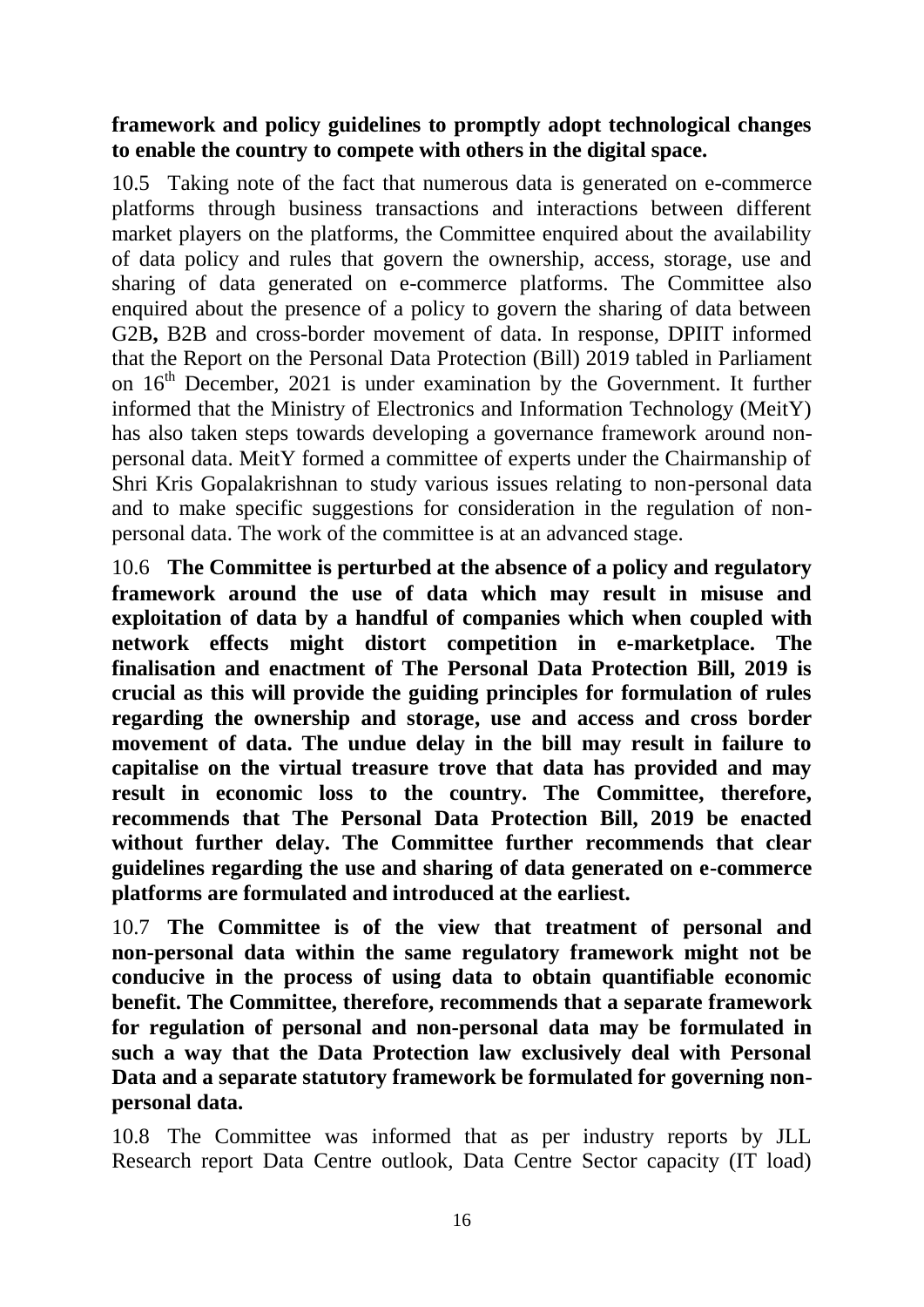available with private sector is around 499 MW and an additional capacity of 508 MW is expected to be added by Private sector, taking the total capacity to approximately 1007 MW by 2023. It was further informed that capacity of National Data Centres owned by NIC and other State Data Centres is around 17 MW and additional capacity of about 22 MW is also planned to be added through National Data Centres of NIC, taking Government Data Centre capacity to approximately 39 MW by 2025. It was also informed that lack of infrastructure or Industry status to the Data Centres, complex clearance processes, time consuming approvals, high cost of power, lack of published standards, absence of specialised building norms for building the Data Centres, submarine cable network connectivity limited to few States and high cost of capital and operational expenditure, etc. impeded the development of Data Centres.

10.9 **The Committee is of the opinion that the rapid digitisation coupled with increasing reliance on digital technology will result in explosion of data thereby requiring expansion of data storage centres. The Committee, therefore, recommends Government to constitute an expert body to prepare a roadmap for expansion of data centres and server farms in the country and to formulate domestic standards of data infrastructure such as towers and tower stations, equipment, optical wires, signal transceivers, antennae, and smart devices etc. The Committee also recommends that research and innovation in the field of AI, IoT, Smart Devices, etc., which feeds on data, be encouraged though enhanced investment in these field.** 

10.10 Along with the increasing use of digital technology and data, concerns on increasing instances of cyber attacks and cyber crimes have also been raised. These vulnerabilities cast doubts in the minds of customers regarding the safety of online shopping and discourage business entities to shift their business to online platforms. Further, small businesses do not have the financial and technical capability to protect themselves against cyber attacks which results in downtime in their operation due to such attacks, thereby, affecting their business. The Committee was informed that the existing network of cybercrime investigation through local police stations is highly inadequate. The existing law and order frameworks need to be revamped with sufficient skilled and trained investigators for handling incidents of frauds and cybercrimes reported by general public.

10.11 **The Committee is of the opinion that a National Cybercrime Policy or legislation that lays down the framework for addressing all aspects related to cyber crime such as, skilling and training in digital crimes investigation, creation of dedicated cybercrime division, cyber security standards, investigation process and grievance redressal mechanism, capacity building of stakeholders, etc., is required in view of the increasing reliance on digital technology. The Committee, therefore, recommends**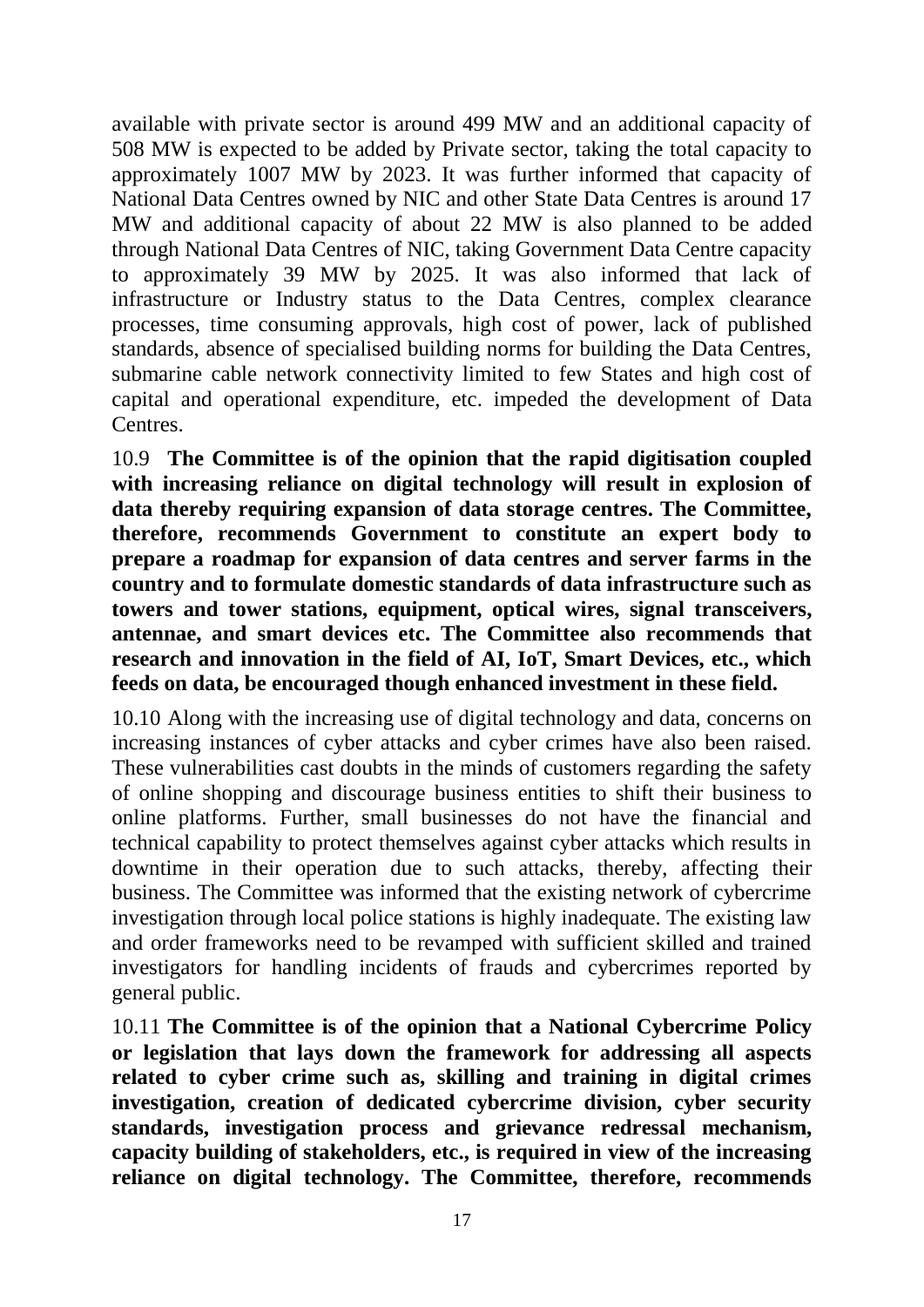**Government to formulate comprehensive cyber crime policy or legislation in consultation with stakeholders and industry experts. The Committee also recommends Government to keep in mind the interest of the small businesses and enable them to adopt an appropriate cyber security framework.** 

#### **PAYMENT SYSTEMS AND FINANCIAL SECURITY**

11.1 The Payment and Settlement Systems Act, 2007 provides for the regulation and supervision of payment systems in India and designates the Reserve Bank of India (RBI) as the authority for that purpose and all related matters. Under the Act, RBI issues guidelines that are also applicable to e-commerce entities, payment gateways and payment aggregators with the objective of ensuring protection of financial data.

11.2 The Committee was informed that e-commerce sites constantly face the threat of cyber attacks as they deal with personal and financial data. Further, it was informed that issues of technical failures in financial transaction have increased from 1 per cent to 2 per cent since the pandemic. As a result, several customers hesitate from transacting online on account of these concerns. To boost the confidence of customers and to ensure protection of their financial data, measures/Standard Operating Procedures (SOPs) are laid down for e-commerce businesses which include compliance with Payment Card Industry Data Security Standard (PCI DSS), use of secure protocol (HTTPs) by e-commerce portals for online data security, intimation of transaction details through SMS/Email, one-time additional factor authentication for recurring transactions using debit cards, credit cards, and Unified Payments Interface, etc.

11.3 **The Committee observes that the financial security system that is in place for ensuring secure financial transactions and protection of financial data relies heavily on the alertness and financial literacy of the customers. The Committee, therefore, recommends banking institutions and e-commerce platforms to create awareness among customers regarding sharing of sensitive financial data. The Committee further recommends that periodical cyber security audits be undertaken by e-commerce platforms, payment gateways and payment aggregators and financial institutions. The Committee also recommends Government to strengthen the payment infrastructure to mitigate transaction failures and enable seamless financial transactions.**

11.4 E-commerce purchases are facilitated by a host of online payment modes, several of which are provided by banks in collaboration with other entities in the payment ecosystem. The different payment mode includes UPI (Unified Payment Interface), Debit Card, Internet Banking, Payment Gateway (PG) services and Mobile Banking.

11.5 The Committee was informed that while the Payment Service Providers (PSP) such as GooglePay, Paytm, PhonePe, etc., generate revenue from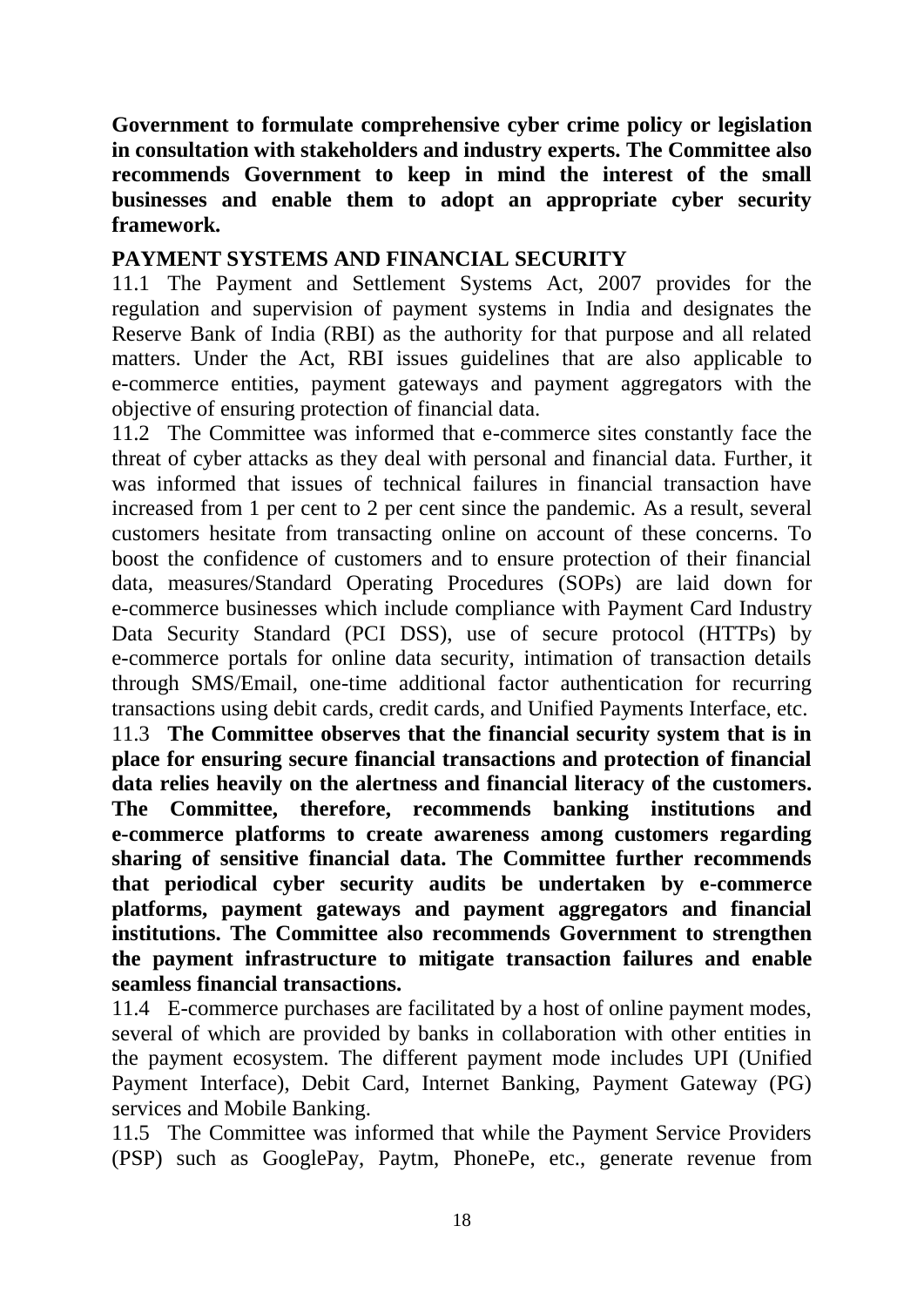transactions through their platform and command a major share in e-commerce transactions, they are not responsible for cases of frauds that occur through their UPI. It was further informed that the Merchant Discount Rate (MDR) which was applicable on UPI transactions has been waived off and at the same time banks also have to pay PSP (Payment Service Provider) fee to service providers like GooglePay, Paytm, PhonePe, etc. In this regard, banks made a submission to the Committee that the MDR on UPI transactions may be reintroduced and the PSP fee, switching fee and interchange fee are restructured so that all participant banks/PSPs in the UPI ecosystem share the payable fee proportionately.

11.6 **The Committee feels that a relook into the Merchant Discount Rate (MDR) in UPI transactions and the structure of Payment Service Provider (PSP) fee is essential as financial transactions** *via* **UPI is expected to increase further in the future. The Committee, therefore, recommends the National Payments Corporation of India (NPCI) and Ministry of Finance to undertake comprehensive stakeholders' consultation in this regard and furnish action taken note on the same.**

11.7 **The Committee opines that ensuring the security of financial transactions through UPI is vital given the fact that majority of e-commerce payment is undertaken through this platform. The Committee, therefore, recommends that security measures/Standard Operating Procedures that are applicable to banks should be made mandatory to UPI based Payment Service Providers (PSPs) to avoid financial frauds on their payment platforms. The Committee further recommends the payment platforms should be held accountable for financial frauds perpetuated on their platforms in case of non-compliance to mandatory security measures. IPR INFRINGEMENT IN E-MARKETPLACE**

12.1 The Internet is borderless with minimum regulation and, therefore, protecting Intellectual Property Rights (IPRs) on the Internet becomes a growing concern. There are currently several significant IPR infringement issues including misuse of trademark and copyright. According to the Authentication Solution Providers' Association (ASPA), India suffers a loss of over Rs. 1 lakh crore a year owing to the sale and purchase of counterfeit goods. While India has a well-defined legal and regulatory framework for the protection of IPRs, it is yet to completely update the laws for complete efficiency in the virtual world.

12.2 **The Committee is deeply concerned by the prevalence of counterfeit products. The unhindered presence of such products negatively impacts the revenue of genuine manufacturers and the absence of protection to the trademark and copyright products may also act as a deterrent to innovation. The Committee, therefore, recommends that due diligence measures must be imposed on the sellers and platforms to ensure that the**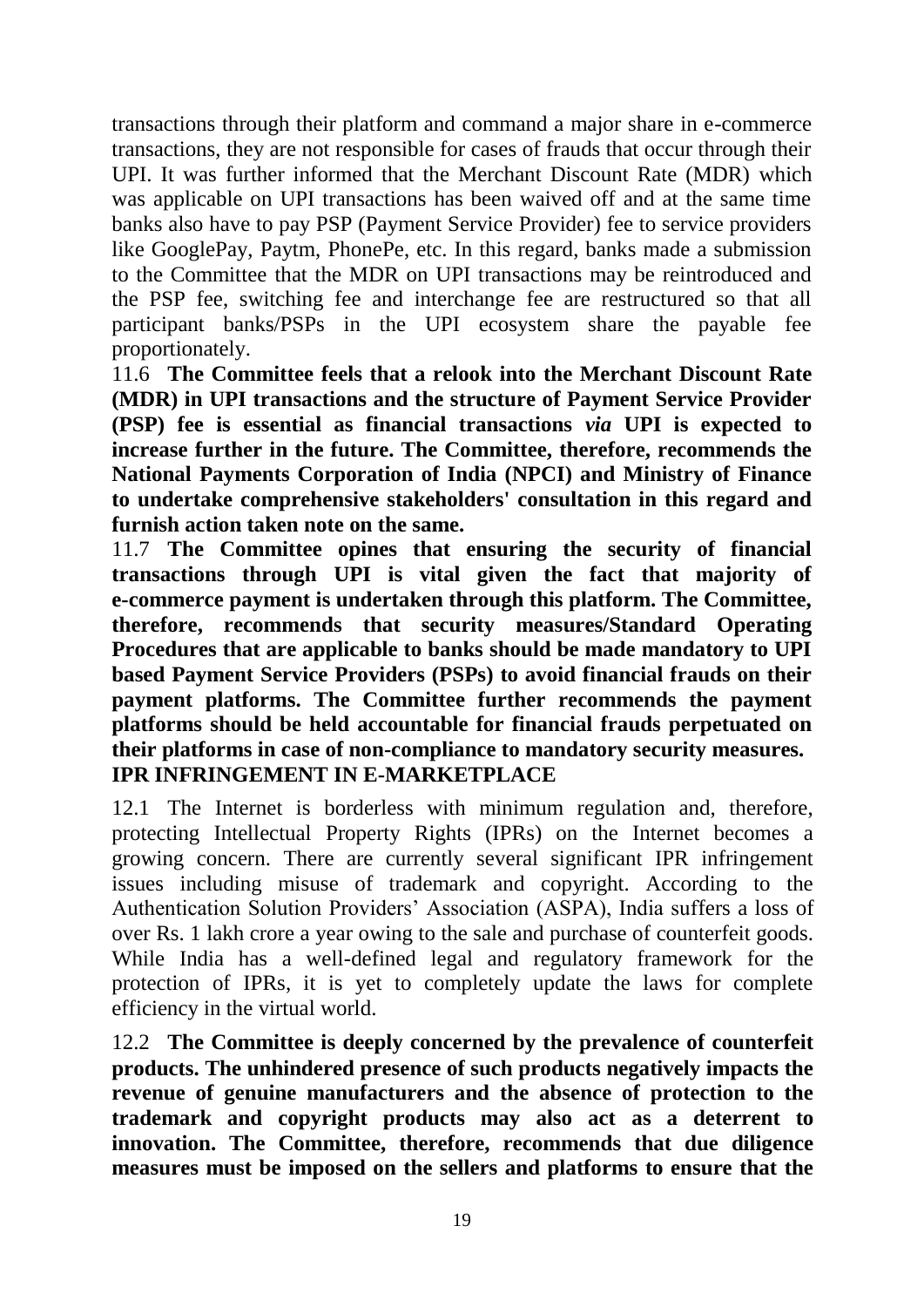**products sold on platforms are authentic and do not infringe upon Intellectual Property Rights. The Committee further recommends that the sellers of counterfeit products should be made to pay the loss suffered by genuine rights holder and must be barred from the e-commerce space. The Committee also recommends that the IPR Act be strengthened and detailed guidelines issued under the Act to deal with IPR infringement in the e-commerce space.** 

# **SAFE HARBOUR AND FALLBACK LIABILITY**

13.1 The Committee was informed that safe harbour provisions available to marketplace e-commerce entities (as intermediaries) are not usually upheld by consumer courts due to intermingling of roles and responsibilities of various players in case of e-commerce transactions. It was suggested to the Committee that a codified law that recognises the liabilities and responsibilities of parties involved in handling e-commerce transactions is required. The regulation should account for roles of different service providers which would facilitate the consumer courts to attribute responsibilities for defects and deficiencies of products and services appropriately.

13.2 It was also informed by e-commerce marketplaces that The Consumer Protection (E-Commerce) Rules, drafted by the Ministry of Consumer Affairs, propose to impose fallback liability on e-commerce marketplaces for the negligence or omissions by sellers in fulfilling their duties thereby causing loss to the consumer. This proposed provision was introduced to prevent consumers from being adversely affected in the event where a seller fails to deliver the required quality of goods or services due to its negligent conduct and to ensure regulatory oversight over the activities of the sellers.

13.3 The e-commerce platforms further submitted that the platform only acts as intermediaries by providing the software solution to connect sellers and buyers, and has no control over the conditions of the contents being delivered, nor exercises ownership or control over any item sold or delivered using its services at any point in time.

13.4 **The Committee feels that it will not be in the interest of customers to totally absolve e-commerce marketplaces of their responsibility in maintaining the quality and standard of goods sold on their platforms. The Committee recommends that responsibility should be placed on the e-commerce marketplace and necessitate them to play active role in resolution of issues related to delivery of sub-standard counterfeit products and services on their platforms and require them to act as the intermediary between the customers and sellers. The Committee further recommends that codified guidelines that assign roles and responsibilities of the parties involved in the e-commerce transactions should be formulated in a balanced manner and notified.**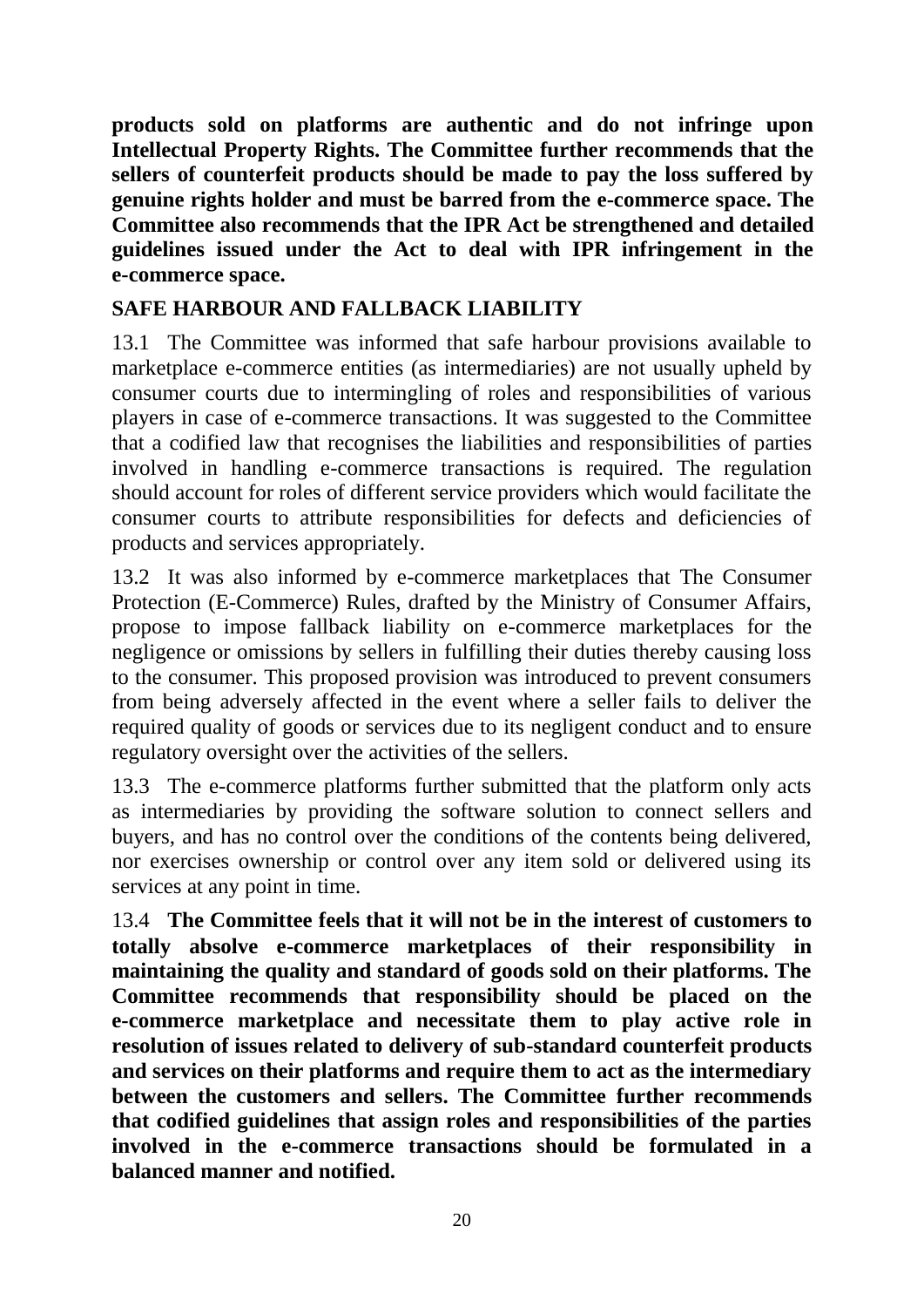# **GOODS AND SERVICES TAX (GST) REGIME IN E-COMMERCE**

14.1 The Goods and Services Tax (GST) is an indirect tax levied on goods and services sold in India. The GST is paid by consumers, but it is remitted to the Government by the businesses selling the goods and services. Section 24 (ix)  $\&$ (x) of the CGST Act, 2017 which deals with compulsory registration of the seller and e-commerce operators; Section  $10(2)(d)$  of the CGST Act, 2017 regarding eligibility for Composite Taxation Scheme; and Section 52 of the CGST Act, 2017 which provides for collection of tax at source by electronic commerce operator are the sections which are directly concerned with e-commerce.

#### **DIFFERENTIAL TREATMENT OF OFFLINE AND ONLINE SELLERS**

14.2 The Committee was informed that Section 24(ix) of the Central Goods and Services Taxes Act (CGST) Act, 2017 makes it mandatory for sellers who conduct businesses through e-commerce platforms to pay Tax Collected at Source (TCS) irrespective of their sales value, which means that all sellers selling online must get GST registration. In contrast, offline sellers with turnover less than Rs. 40 lakh in case of sale of goods and turnover of less than Rs. 20 lakh in case of provision of services are exempted from GST registration. The mandatory registration requirement has placed additional burden on small sellers, increased the compliance and operation costs for such sellers, which negatively affects their margins, thereby resulting in a significantly high dropout rate in the range of 60-70 per cent.

14.3 The Committee was also informed that return of orders is a regular feature of online retail and this impacts sales value and the GST liability of sellers as there is refund involved. A seller selling online needs to input transaction details from returns and ensure that correct GST liability is reported. For MSMEs not well versed in GST compliances, this creates complications and they often need professional help from Chartered Accountants (CAs) to address such issues. This unnecessarily adds to compliance costs and eats into the slim profit margins of MSMEs.

14.4 **The Committee observes that the mandatory GST registration has placed undue burden on small sellers doing business through e-commerce platforms. The high dropout rate of 60-70 per cent from online platforms is alarming. The Committee, therefore, recommends that the exemption provided to offline sellers with regard to GST registration be extended to online sellers as well with same applicable threshold limit by the Government. The registration exemption may be provided to the unregistered sellers on an annual basis, on a declaration that their turnover is within the prescribed limit and a declaration by such sellers that they will only sell Intra-State. The Committee further recommends that onboarding of small sellers on online platforms be allowed based on a three**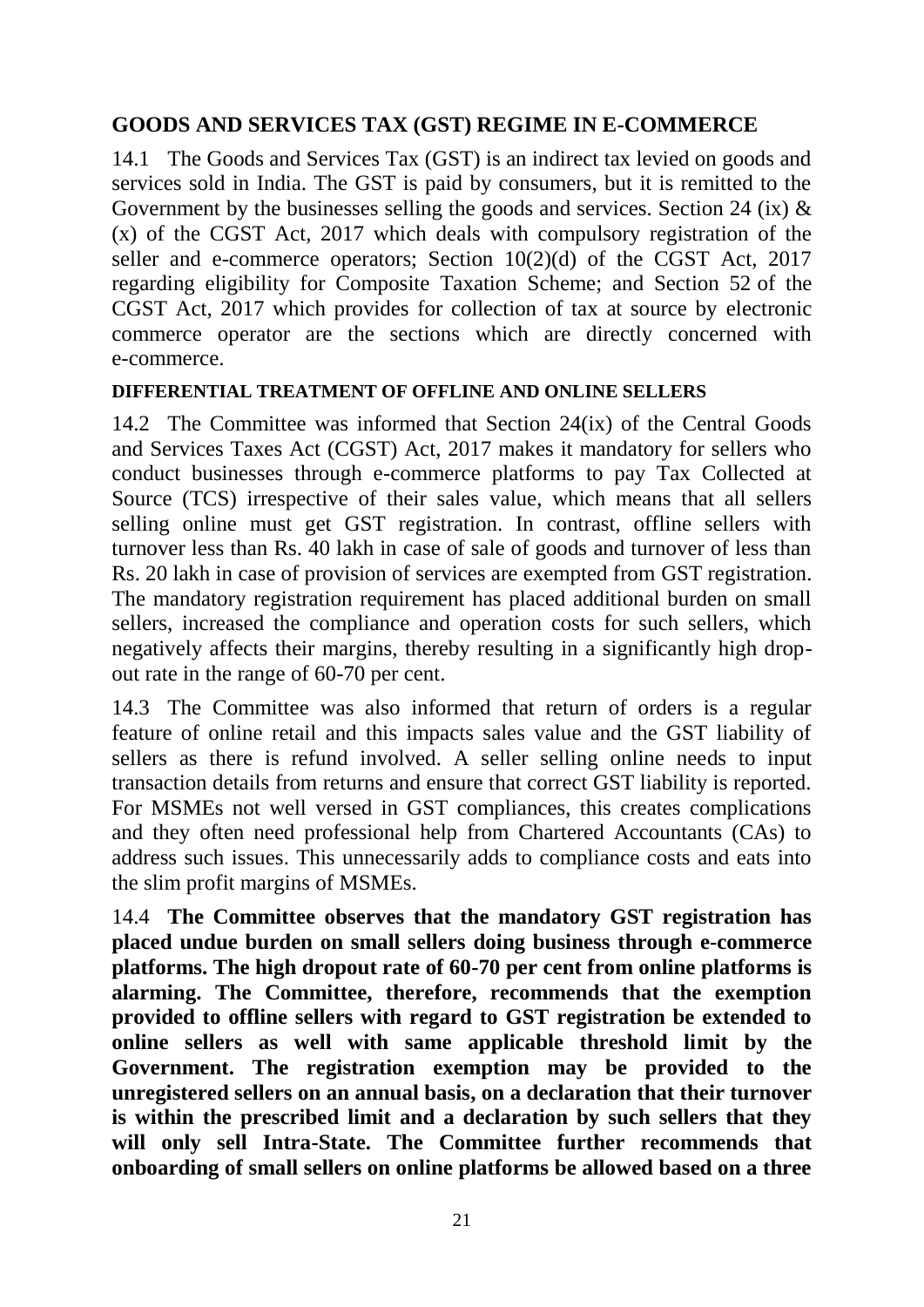## **way authentication of Aadhaar, Permanent Account Number (PAN) and bank details in place of mandatory GST registration.**

#### **GOODS AND SERVICES TAXES (GST) COMPOSITION SCHEME**

14.5 The Composition Scheme is a simple and attractive scheme under Goods and Services Taxes (GST) for small businesses wherein a taxpayer opting for the scheme is required to pay 1 per cent tax on their annual turnover, instead of calculating GST liability monthly and is permitted to make only intra-State supplies. Under the scheme, small taxpayers can get rid of tedious GST formalities and pay GST at a fixed rate of turnover and this scheme can be opted for by any taxpayer whose turnover is less than Rs. 1.5 crore. However, Section 10(2)(d) restricts businesses/individuals registered under the scheme to sell through e-commerce platforms. The Committee was informed that this restriction create barriers for many businesses which are presently selling offline to leverage online marketplaces.

14.6 **The Committee notes that the exclusion of online sellers under the Goods and Services Taxes (GST) Composition Scheme acts as a barrier to MSMEs in adopting e-marketplace. The Committee opines that the extension of the scheme to online sellers will incentivise MSMEs to adopt e-marketplaces, leverage the benefits of e-marketplaces and also further simplify and streamline the compliance process for MSMEs. The Committee, therefore, recommends to the Government that the scheme be extended to online sellers subject to turnover threshold of Rs. 1.5 crore.** 

#### **PERMITTING A VIRTUAL PLACE OF BUSINESS**

14.7 As per GST law, a supplier is required to have a physical presence and obtain a Principal Place of Business (PPoB) registration in every State from where taxable supplies are made. In the digital era, such requirement not only adds to the working capital and increased manpower requirement, but also creates significant inefficiencies. The reason being, while all the stock is maintained at the warehouses of e-commerce platforms in various States, the books of accounts are maintained digitally at the head office of the seller in the home State.

14.8 **The Committee feels that streamlining and aligning of rules in consonance with the requirements of stakeholders and in the ethos of easing business environment is required. The Committee, therefore, recommends that suitable changes be made in the Goods and Services Taxes (GST) Rules to allow online sellers, who utilise warehouse of e-commerce operators to store their goods, to register the warehouse of e-commerce operators across States on the basis of a single Principal Place of Business (PPoB) registration in the home State of the seller instead of mandatory physical PPoB in each State of operation.**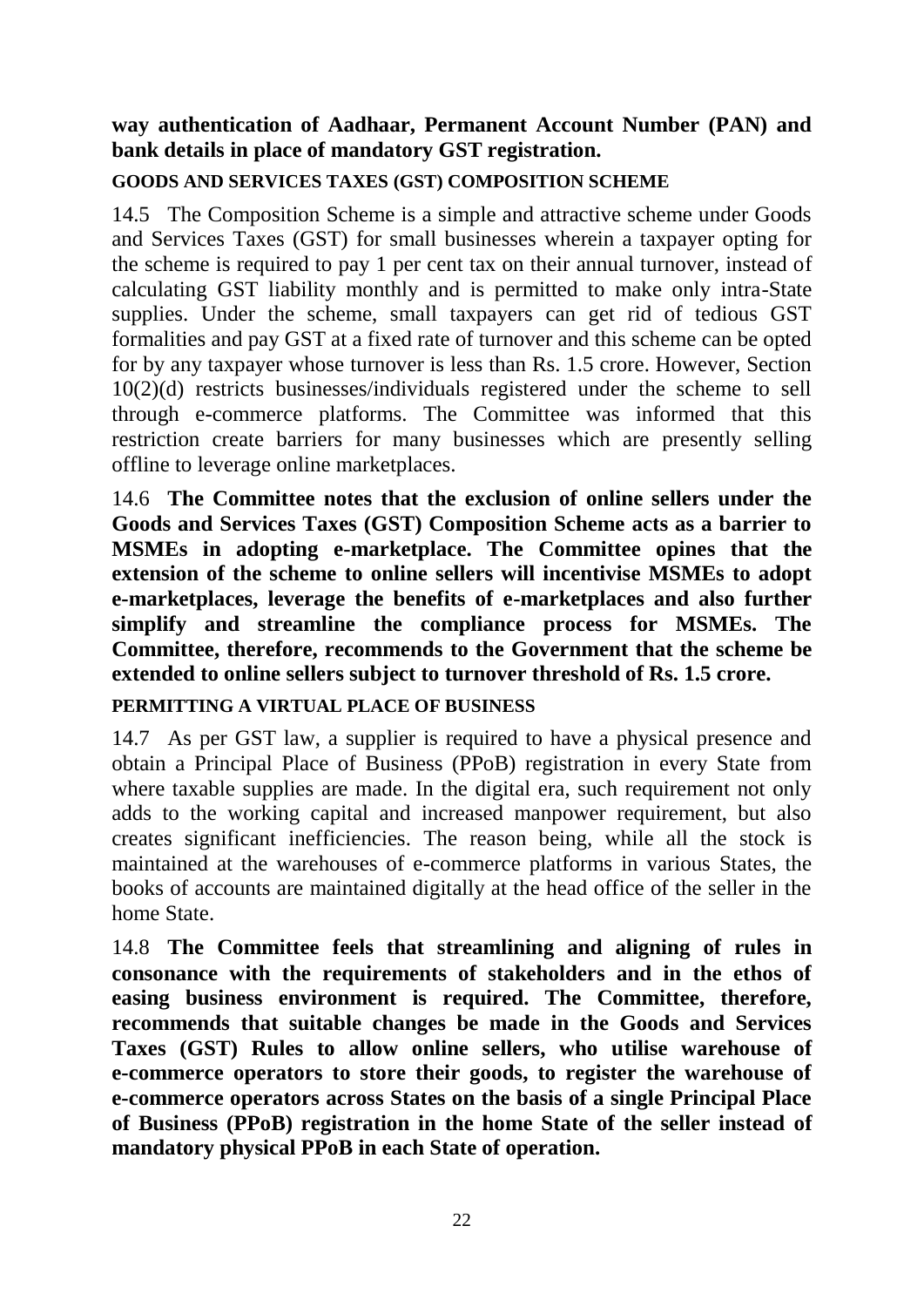#### **STREAMLINING COMPLIANCES**

14.9 The current reporting framework in GSTR-1 requires a supplier to disclose supplies made to each e-commerce operator. Similarly, e-commerce operator is required to report details of supplies made through it by every supplier in the GSTR-8 form at a gross level. This creates duplicity in GST compliance process, firstly at the level of sellers and secondly at the level of e-commerce operators. It was suggested to the Committee that the introduction of seller-wise reporting based on Aadhar/PAN by the e-commerce operator in GSTR-8 will help in comprehensive reporting and removes duplicity in GST compliance.

14.10 **The Committee opines that the introduction of seller-wise reporting based on Aadhar/PAN by the e-commerce operator in GSTR-8 will ease the compliance process and reduce the compliance burden on sellers, especially small sellers. The Committee, therefore, recommends that the feasibility and practicality of such compliance mechanism be deliberated with the relevant stakeholders.** 

# **LOGISTICS AND ALLIED INFRASTRUCTURE**

15.1 Tier-II and Tier-III cities have recently emerged as the growth drivers of e-commerce market. As per the study done by Unicommerce and Kearny, the overall contribution of Tier-II and Tier-III+ to overall e-commerce market increased from 32 per cent in Q4 of 2019 to 46 per cent in 2020, eating up the 14 per cent share of traditional metropolitan and Tier I cities. The Tier- II and Tier-III+ cities witnessed an astounding growth rate of 151 per cent and 87 per cent respectively, which outpaced the growth rate in Tier-I cities, which shows a muted growth rate of 19 per cent during Q4 2020 as compared to the to the same period in the previous year. It is evident that the further expansion of the e-commerce market will be driven by Tier-II and Tier-III+ cities which, therefore, have to be supported with a robust and efficient logistics and delivery networks across these cities.

15.2 The Committee was informed that India's current state of logistics is still emerging and has a long way to go to match up with its global counterparts. India's transport and logistics sector is fragmented, with a need to improve infrastructure and information technology penetration to help tackle operational inefficiencies. There are bottlenecks in hinterland connectivity resulting in higher lead times in cargo movement and higher turnaround time in the supply chain. The weak transportation network in the rural parts also pose challenges which directly impacts the transportation of goods.

15.3 **The Committee observes that there exists a gap in connectivity between rural and urban India which has to be bridged for increased penetration and adoption of e-commerce in remote areas. The improvement in roads and highway network will help address the**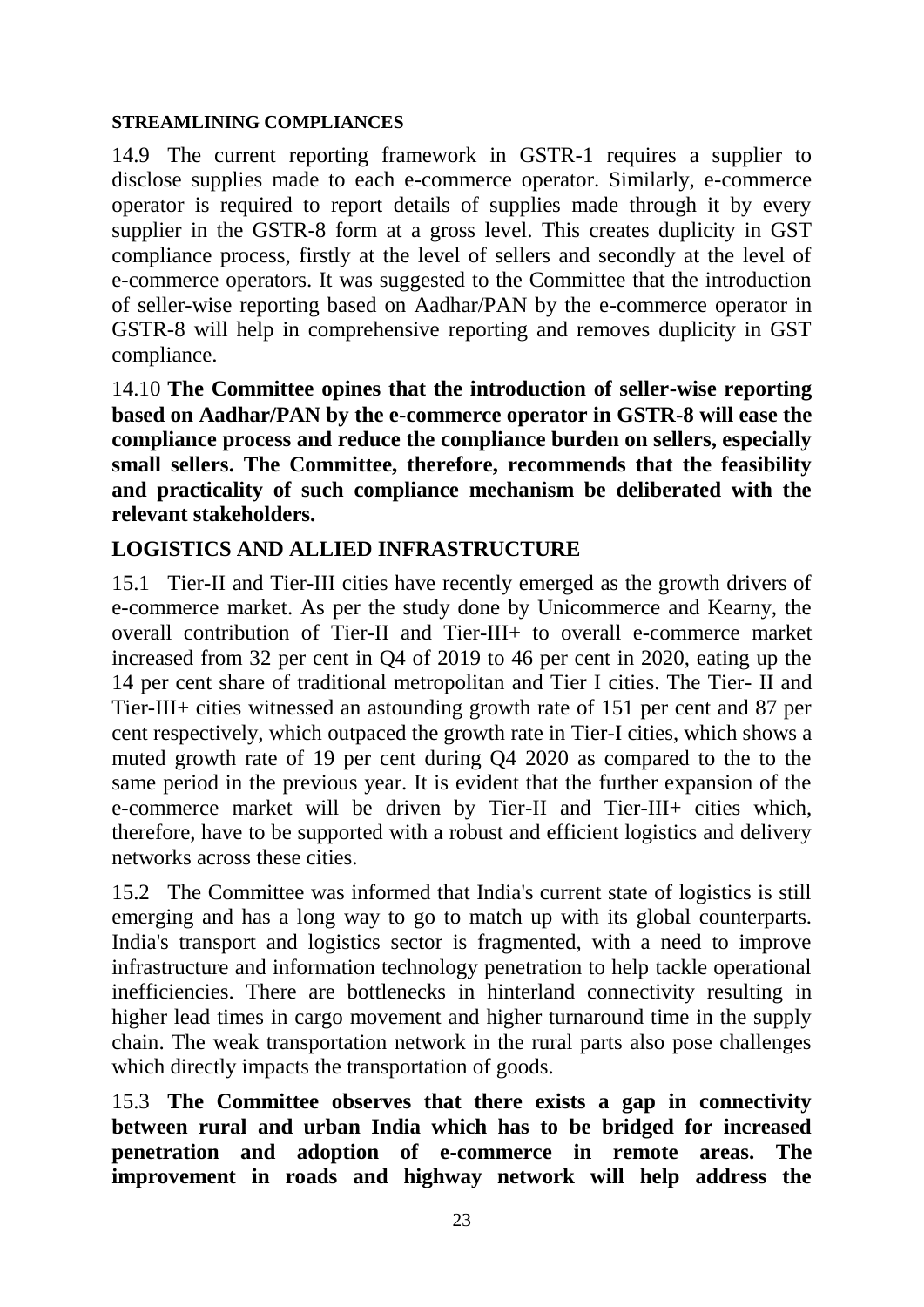**connectivity gap and also build efficiencies that can alleviate some cost externalities such as rising fuel costs in overall context of business sustainability of logistics services companies. The Committee, therefore, recommends Government to accelerate its road and railway infrastructure projects in rural and remote areas to provide seamless logistics movement.** 

15.4 One of the key reasons for poor productivity in the logistics sector is the lack of automation in logistics process. In India, automation of processes is still in the embryonic stage and non-standardisation in the industry due to its fragmentation further slows down the progress. Acceptance and adoption of technological advancements like GPS tracking solutions, warehouse management systems, policy framework on drones, etc., can resolve the issues between domain requirements and IT.

15.5 It was submitted to the Committee that the private sector is playing a significant role in digitising logistics, most notably providing technological solutions. It is essential to have schemes for investment in technology and policy on information and data sharing for efficient data collection, management and analysis. Despite the overall high logistics costs, service providers struggle to earn profits and are often replaced for the slightest cost differential. There is a lack of premium for technology-driven, automated logistics processes over traditional ones. There is a dire need for a policy framework in the fields of robotics, locational intelligence, machine learning and Artificial Intelligence to enable the development of more efficient and cost effective support system in the domestic market.

15.6 **The Committee takes note of the fact that lack of comprehensive policy governing critical areas such as data and automation technology, and non-standardisation of procedures in logistics process has hindered the development of the sector. The Committee, therefore, recommends Government to formulate enabling policies on such areas for incentivising greater participation of the private sector to build quality digital infrastructure. The Committee further recommends Government to stimulate innovation in disruptive technology such as robotics, locational intelligence, machine learning and Artificial Intelligence (AI) in logistics sector through increased investment in research and development in the sector and also provide tax incentives to private players engaging in such activities. The Committee also recommends the Government to formulate guidelines regarding use of drone technology in e-commerce deliveries.** 

15.7 The efficiency of warehouse process plays critical role in timely delivery of e-commerce consignments. The Committee was informed that warehousing sector can be strengthened by improving the quality of storage infrastructure including specialised warehouses, and increasing warehousing capacity by identifying areas of standardisation and optimisation. The need of the hour is to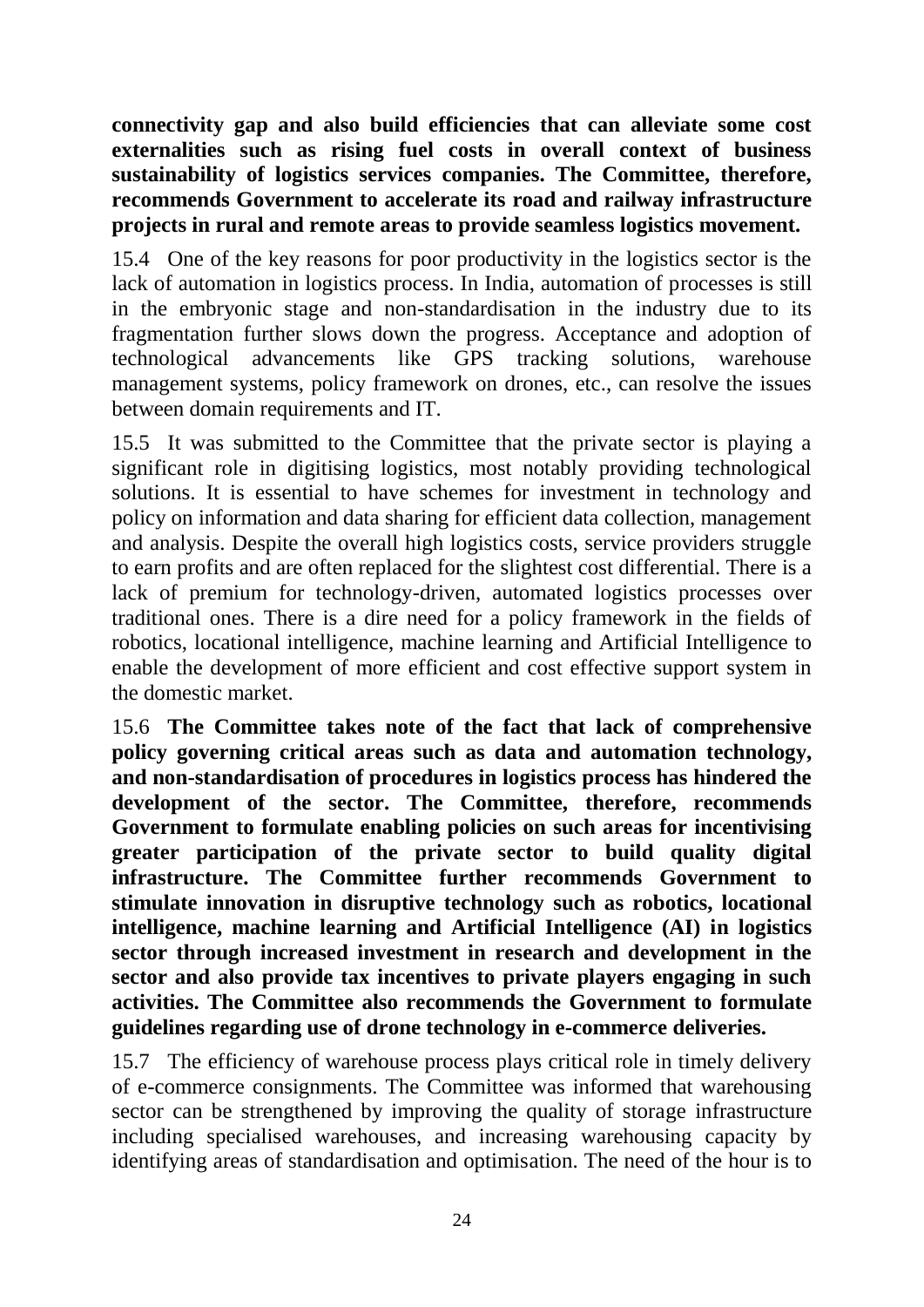develop adequate warehousing infrastructure in the fringe areas of major metropolitan trade hubs of the country and high commerce corridors. It was also informed that the time-consuming process of obtaining multiple approvals from various Government Departments hindered the construction of warehouse.

15.8 The Committee was also informed that cement and steel constitute around 61 per cent of the construction cost of warehouses. It was suggested to the Committee that support in the form of tax rebates or incentives for procuring cement and steel for construction of warehouse will incentivise greater participation in the warehousing sector.

15.9 **The Committee recommends Government to provide a single window clearance facility with stipulated timeline of approval and also allow relaxations in regulatory approvals to accelerate the pace of warehousing construction. The Committee also recommends Government to extend support to warehousing sector in the form of capital subsidies for construction of Grade-A warehouses in small towns, facilitate better credit facilities and low-interest rates in warehousing sector and provide tax rebate in procurement of cement and steel for warehouse construction. The Committee opines that such measures will spur more investment and participation of private players into the warehousing sector, increasing warehousing capacity in fringe areas of major metropolitan trade hubs of the country and high commercial corridors. The Committee further recommends Government to take concerted efforts for accelerated adoption of automated warehousing processes and extend necessary support through increased investment in automation technology.** 

15.10 The Committee was informed that logistics providers are unable to find skilled manpower such as data scientists, robotics specialists, operations research experts, etc. According to a report by National Skill Development Corporation (NSDC), India will need around 28.4 million workers in India's booming transportation, logistics, warehousing and packaging sector. The Indian logistics sector is also facing an inward tech pattern and the workforce, existing and new, needs to instil Information Technology in their logistics specific skill set. The available skill set needs to be upgraded urgently. A trained workforce is necessary for both the third-party logistics sector and the manufacturing and retailing sectors, which are very weak and need attention.

15.11 **The Committee opines that while the existing skill gap in the logistic sector is of concern, it also presents ample opportunity for employment generation if addressed with a robust capacity building framework for the employable workforce. The Committee recommends Government to chart out a clear time-based road map in collaboration with industry players by identifying the output and financial outlays for skill development projects, focusing on transportation, warehousing and cold chain sectors. It will be**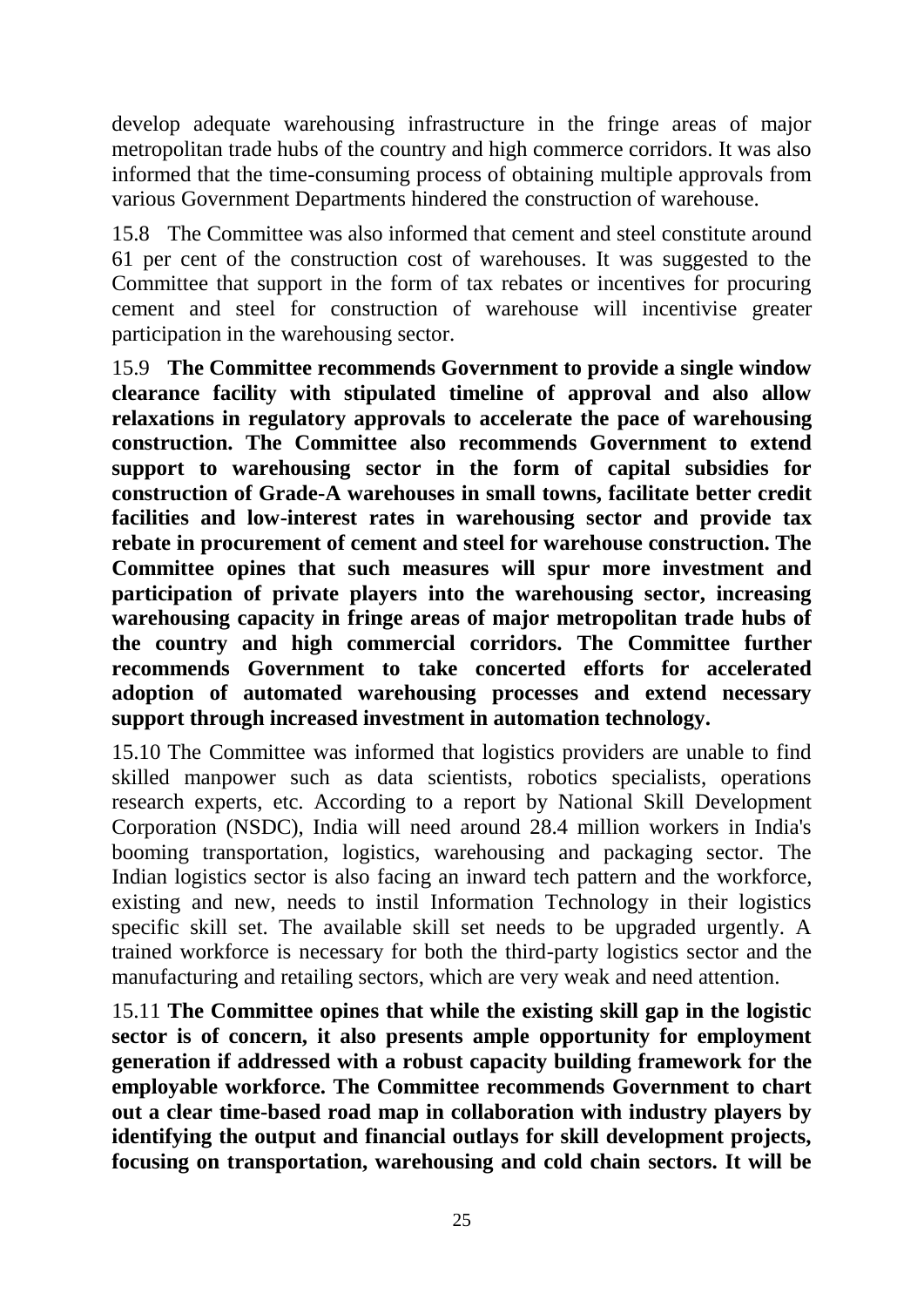**imperative that setting up development centres to provide sector-specific knowledge and exposure to individuals is included in such road map. The Committee also recommends market leaders to pull together their clout and resources to establish an institutionalised infrastructure and create incentives for training by designing and developing certification levels for recruits in collaboration with Government. The Committee, further, recommends Government to provide support to the industry players through Skill India Mission by providing adequate budgetary allocation under the scheme for capacity building in the logistics sector.**

15.12 The Committee during its study visit to Hyderabad, Bengaluru and Mumbai interacted with representatives of the State Governments regarding status of logistics chain and other support infrastructure of e-commerce. The representatives of the State Government of Andhra Pradesh informed the Committee that the State has taken calibrated measures to ensure integrated, seamless, efficient, reliable, green, sustainable and cost-effective logistics network through development of Multi-Modal Logistic Parks (MMLPs), collaborating with e-commerce and 3PL companies for expanding warehouses and sorting centres, and preparing a road map for expansion of warehousing capacity in the State. The State Government of Karnataka also informed that a Logistics Action Plan focusing on city logistics/freight smart cities, green logistics, EXIM logistics infrastructure, smart enforcement, Inland Container Depot (ICD)/Container Freight Station (CFS)/Air Freight System (AFS) are under consideration. Further, a dedicated Logistics Sector Skill Council has been established to deliver relevant skills in the sector and to impart the relevant skill set to youth ready to join the workforce. Additionally, it is also working with Flipkart to provide necessary skill training relevant for e-commerce. The representatives of the State Government of Telangana also informed that the State has introduced the Telangana State Logistics Policy which includes the development of warehouses and cold storages, Multi Modal Logistics Parks, Integrated Container Depots, skill centres, etc.

15.13 **The Committee notes with appreciation on the proactive steps taken by the State Governments in facilitating the development of logistics and warehousing infrastructure across the States. The successful implementation of the policy and roadmap prepared by the State Governments will accelerate the growth of e-commerce. The Committee recommends the State Governments to ensure accelerated implementation of the plans and roadmaps outlined by them and continue to act as a facilitator in e-commerce by enabling the development of robust support infrastructure.** 

15.14 During interaction with representatives of the State Government of Telangana, it was brought to the attention of the Committee that delay in implementation of Hyderabad-Bengaluru, Hyderabad-Warangal and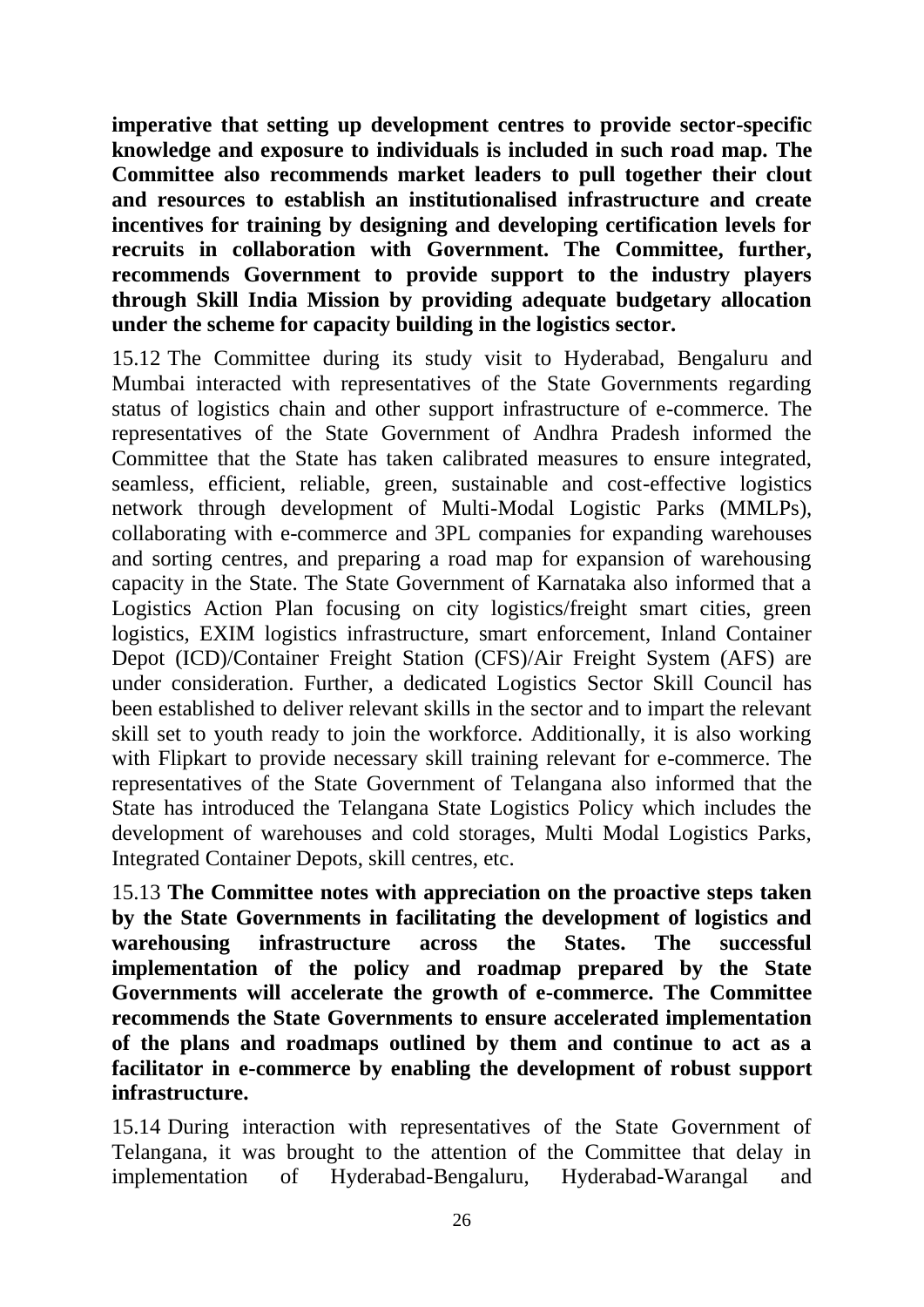Hyderabad-Nagpur industrial corridors has hindered the development of seamless logistics network between technologically significant city of Hyderabad with cities in other States. Further, presence of National Institute of Design in the State would facilitate the development of modern designs that suit the taste of consumers in the traditional arts and crafts sector and small scale industries. It was also submitted that the development of Railway Coach Factory in Warangal and setting up of Integrated Steel Plant at Bayyaram would facilitate the overall economic development of the State which would percolate to enable the development of various sectors including the e-commerce markets.

15.15 **The Committee is of the opinion that the accelerated implementation of the Hyderabad-Bengaluru, Hyderabad-Warangal and Hyderabad-Nagpur industrial corridors is crucial in the development of inter-State connectivity and to further augment inter-State movement of goods and services which will be beneficial to the e-commerce markets. The Committee, therefore, recommends the DPIIT to accord priority in the implementation and completion of these crucial projects. The Committee, further, recommends Government to take up on priority basis the setting up of Railway Coach Factory in Warangal, Integrated Steel Plant at Bayyaram and National Institute of Design to provide the much needed economic upliftment to the State of Telangana.** 

15.16 **The Committee also recommends Government to make concerted efforts to augment infrastructure related to e-commerce and provide adequate budgetary allocation for the same. The Committee further recommends that existing logistics infrastructure be suitably aligned to cater to the needs of the e-commerce sector.** 

# **COMPETITION ISSUES IN E-COMMERCE MARKETPLACE**

16.1 The Committee undertook extensive discussions with stakeholders ranging from e-commerce platforms, sellers/business users, financial institutions, industry associations, State Governments, etc. From the submission made by the stakeholders, it has been observed that there exist certain underlying issues in the operation dynamics of the e-marketplace which are discussed below.

# **1. Lack of Platform Neutrality**

16.2 It has been alleged that platforms indirectly control selected preferred sellers and extend preferential treatment to them to the detriment of independent third party sellers on the marketplace platform thereby violating the principle of platform neutrality. A few examples of preferred sellers include Cloudtail India and Appario Retail on Amazon and RetailNet and OmnitechRetail on Flipkart. Further, marketplace platforms have private label products (wholly/partially owned by the marketplace) which compete with products of third party independent sellers on the same marketplace. For example, Amazon has private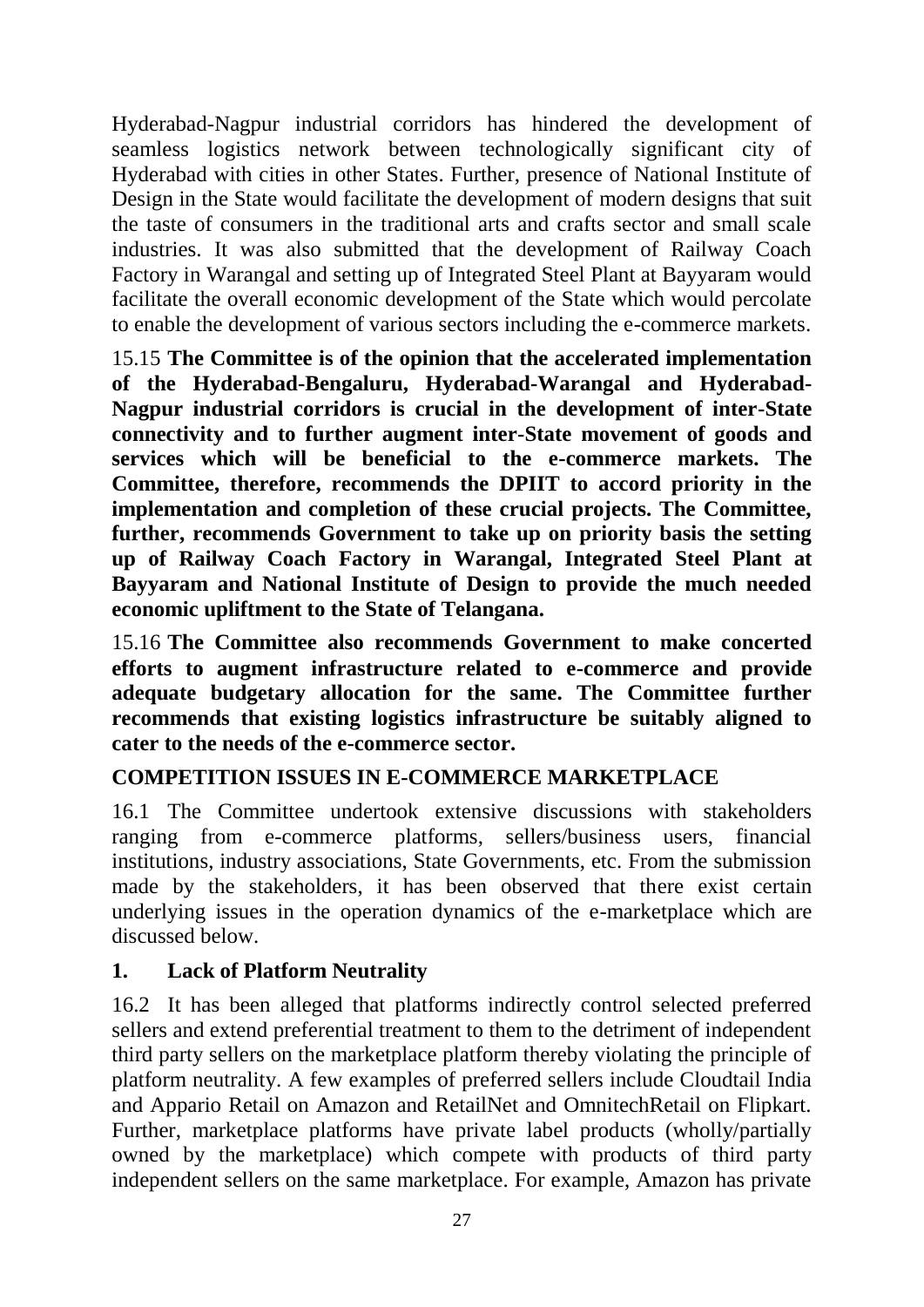labels like Solimo, Amazon Basics and Vedaka, and Flipkart has private labels like SmartBuy, Marq, etc., which compete with products of third party sellers in the same product categories.

## **2. Deep Discounting**

16.3 Selective funding of discounts by platforms to its selected/preferred sellers creates a distortionary effect on competition in e-marketplace. In the Income Tax Appellate Tribunal Case no 202 & 693/Bang/2018, the personnel of e-commerce players have admitted that they indulge in predatory pricing to capture market and help their retailers to survive in the developing e-commerce market which reveals that platforms can capture market by burning cash. The United States Sub Committee on Antitrust, Commercial and Administrative Law of the Committee on the Judiciary (Sub-Committee Report), released a Report in 2020, which confirmed that e-commerce entity faced losses of USD 200 million in one month to drive out its rival, Quidsi, from the market of providing baby supplies. The Committee was informed that while predation may be beneficial for consumers in the short run when prices charged by the firm with superior market power are particularly low, it becomes detrimental for consumers in the long run. Once the existing competitors are driven out of the market, the predator achieves a position which allows it to raise prices or charge supra-competitive prices.

# **3. Non-Transparent Search Ranking**

16.4 The dual role of the platform, as facilitator and seller gives rise to the concern of ranking biases that may be created by the platform as a discriminatory device. It has been alleged that in the goods category, the platforms' private labels reportedly are typically showcased as bestsellers to customers, while in the food services segment the platforms' own cloud kitchens are given prominent placement. The black box nature of the search algorithm and lack of transparency *vis-à-vis* the search ranking criteria made sellers/business users assume that the commissions paid by them influenced their search ranking and thus the so called organic listing on platforms also effectively amounted to paid listing.

# **4. Use/Misuse of Data by Platforms**

16.5 It has been alleged that e-commerce platforms utilise the data aggregated on their platform and monetise the same by launching their own private label products by ownership/proxy on their platforms. Similarly, personal data are used by platforms for targeted advertising, which may be used by the platforms to the advantage of selected sellers. While platforms monetise data accumulated on their platforms in various ways, it does not provide sellers/business users access to the same data citing privacy concerns.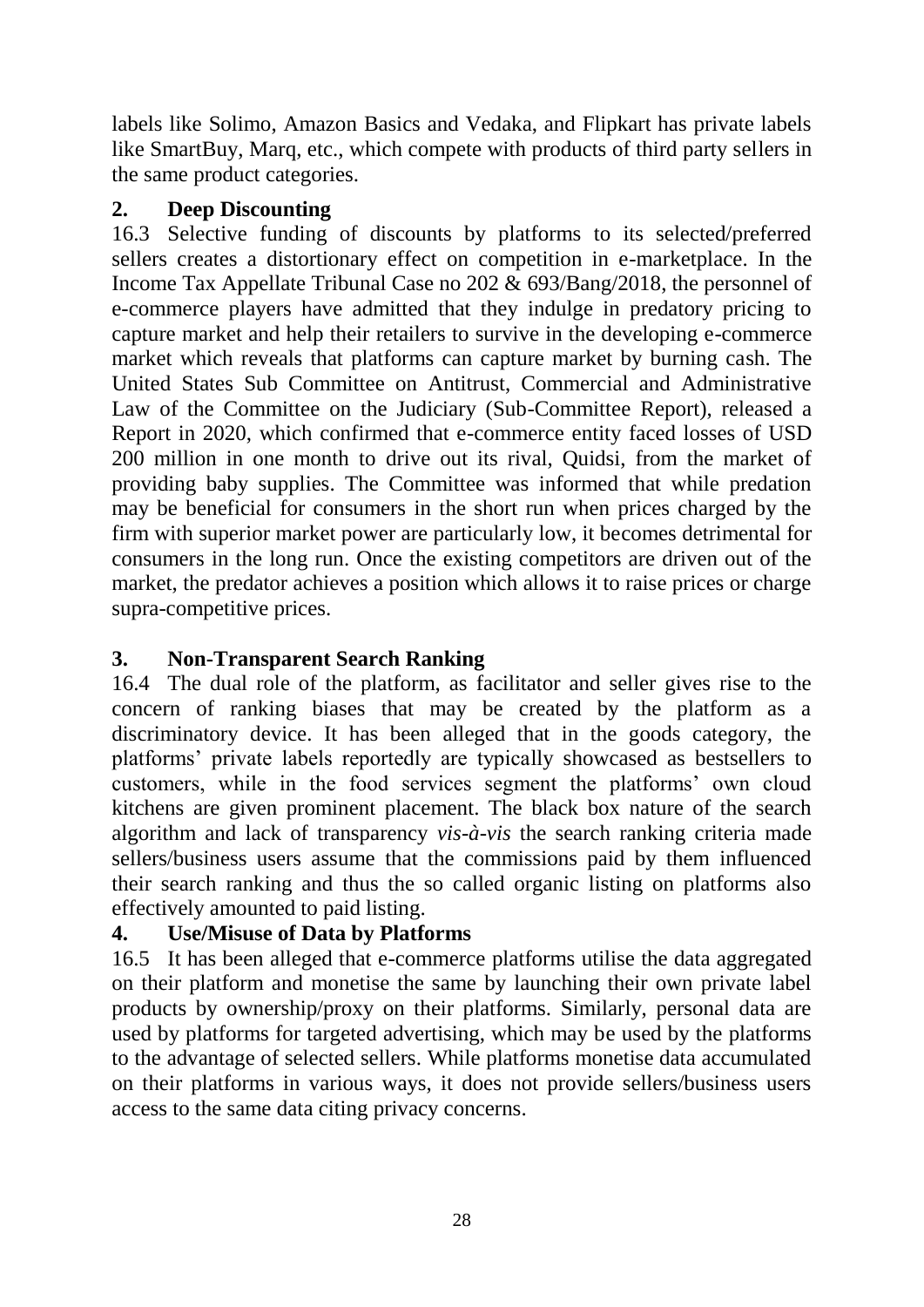# **5. Exorbitant Commission and Coerced Bundling of Service**

16.6 Due to sheer asymmetry in the bargaining power between the marketplaces and business users, there are many unfair and one-sided clauses in the contracts which are imposed by these aggregators, including coerced bundling of services and excessive commission. The representatives of National Restaurant Association of India submitted that unbundling of services will result in increased innovation in the entire value chain, substantive reduction in commission rates and subsequently reduction in final price of the products.

### **6. Platform Parity Clauses**

16.7 A platform price parity clause restricts sellers/service providers from offering their goods or services at lower prices on other platforms. It is contractually imposed by platforms on the sellers/service providers to guarantee the lowest price for the platform itself.

### **7. Exclusivity**

16.8 Platforms enter into exclusivity agreements with the sellers and often compel them to commit exclusively to be listed on the platform. Sellers enter into these agreements when exclusivity is incentivised by platforms by way of offering better terms of engagement, such as lower commission/service fee charged and business assurance and revenue sharing. Moreover, these aggregators also use incentives as a tactic to keep the sellers loyal to their platforms and minimise switching to other platforms.

16.9 **The Committee observes that the underlying cause of the issues and concerns raised by sellers/business users is the lack of neutrality in platforms. In the absence of a clear policy and guidelines that specifically spell out what practices amount to conflict of interest in the e-marketplaces and what are the acceptable conducts of platforms, irrespective of the platforms being funded by foreign or domestic entities, such contestation between platforms and business user are bound to happen. The Committee opines that inculcating a culture of transparency in operations of platforms and formulating a dedicated and comprehensive policy that governs the e-commerce marketplace is the need of the hour. The Committee, therefore, recommends the following actions may be taken to address the competition issues in e-marketplace:**

**(i) A clear definition of marketplace and inventory model of e-commerce should be spelt out in consultation with stakeholders.**

**a)** *A marketplace e-commerce entity should not sell any goods owned or controlled by it on such e-commerce marketplace platform. All the sellers on the platform should only be third party sellers.* 

*b) An Inventory based e-commerce entity or e-commerce store or webstore should own the inventory of goods or services and sell such goods or services owned by it directly to the consumers on a principalto-principal basis. The e-commerce entity should be the only seller on*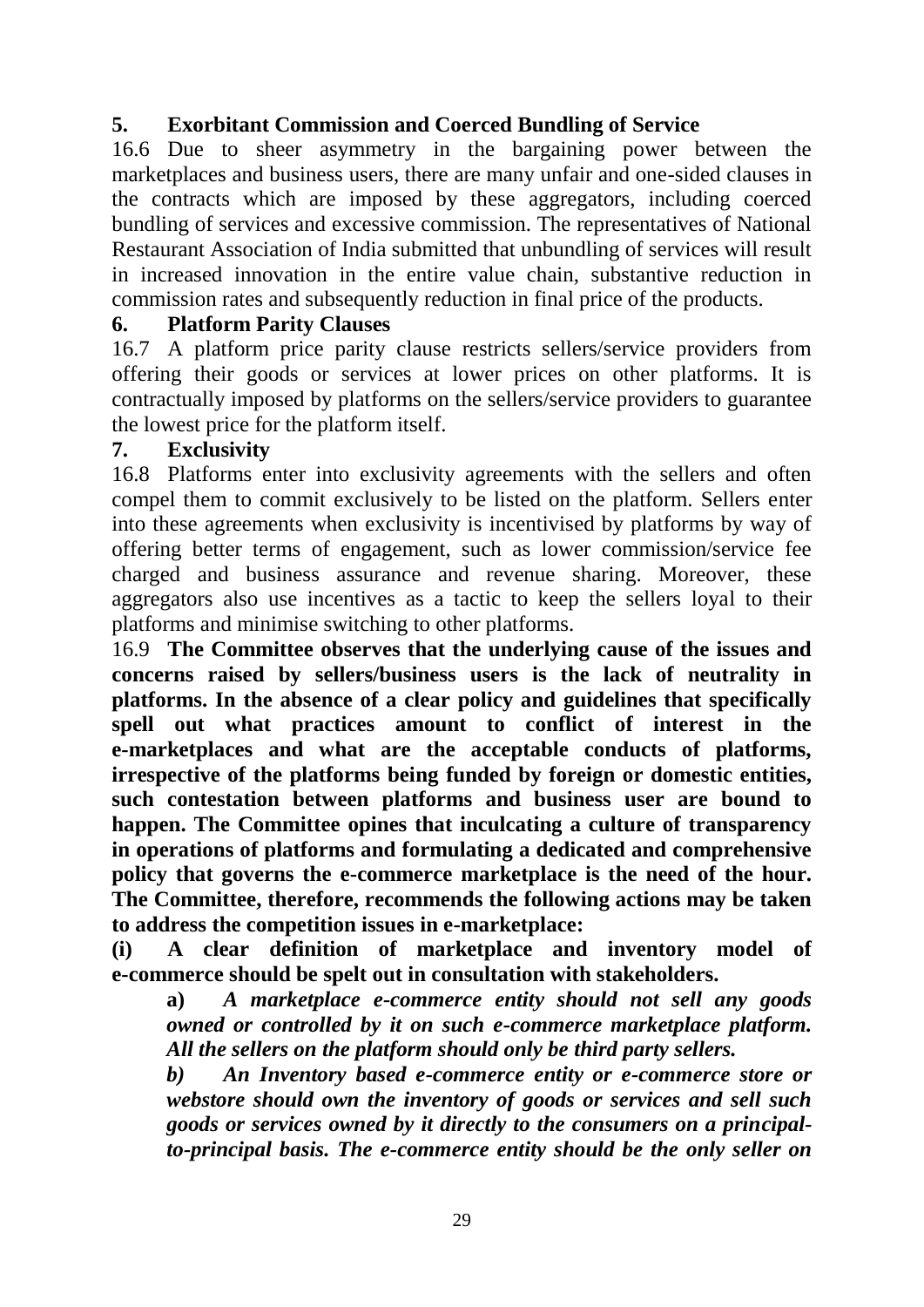*such e-commerce store platform and there should not be any third-party seller on such e-commerce store platform.* 

**(ii) To avoid conflict of interest in the platform and to ensure that marketplace e-commerce does not indulge in inventory based model, e-commerce platforms functioning under the marketplace should not be allowed to have any direct or indirect relationship with entities acting as sellers on the platform.** 

**(iii) An e-commerce entity, operating under both marketplace and inventory model must be mandated to use separate branding for each of the platforms.** 

**(iv) An e-commerce entity, operating under the marketplace model, must be prohibited to directly or indirectly license its brand or private label products to third parties selling products on its platform. The restriction should be extended to the marketplace entity's associated enterprises or its related parties.** 

**(v) Arbitrary classification of sellers and buyers and selective application of discounts/incentives to sellers and buyers should be prohibited on e-commerce platforms. Any incentives/discounts provided by platforms should be on a non-discriminatory basis.** 

16.10 **The Committee also recommends the following steps to improve transparency in handling of data, search rankings, and contract terms and also to promote innovation and competition in the entire value chain:**

**(i) A clear and transparent policy on data that is collected on platform, the use of such data by the platform and also the potential and actual sharing of such data with third party or related entities should be formulated.** 

**(ii) The e-commerce platforms should publish on its website the criterion and main parameters, the weightage assigned to each parameter in determining the ranking of goods and sellers on its platforms. The relative importance of the parameters should also be published in a plain and intelligible language.** 

**(iii) Marketplaces must disclose the complete terms and conditions of the agreement that are required to become a seller on the platform including but not limited to platform fee, commission, discounts and relaxations, all types of charges and levies amongst others, applicable to all sellers in a particular category. Unilateral revision of terms and conditions which is to the detriment of any concerned stakeholders must be prohibited.** 

**(iv) All services in the supply chain, including but not limited to, cartable menu, logistics, payment gateway, should be unbundled and the sellers seeking registration on the platform should not be coerced, directly or indirectly, to accept the bundled services. The decision to avail such support services should be left at the discretion of the seller.**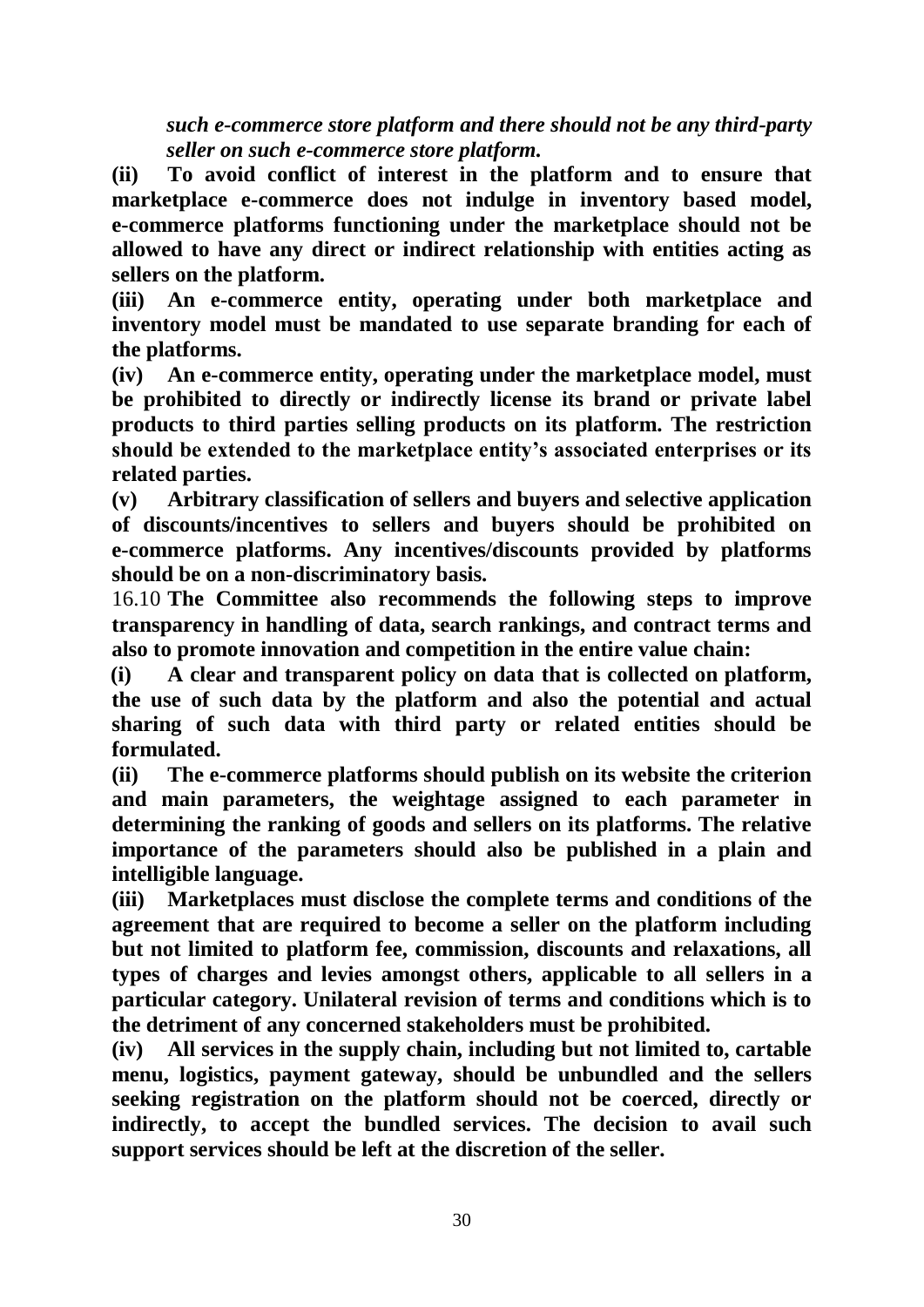# **E-COMMERCE EXPORTS**

17.1 Exports play an important role in the economy contributing a significant share in India's GDP. E-commerce exports enable businesses to sell directly to customers across the world. It helps businesses transcend boundaries and get access to a much larger pool of customers. It also provides an easy to adopt and scale mechanism for MSMEs to grow their business outside India, without having any footprint locally in international markets and reducing dependence on intermediaries thereby bringing the seller closer to the customer. Leveraging the advantages accorded by e-commerce to expand the markets of domestic manufacturers especially the MSMEs will contribute significantly to the growth of exports. However, entry barriers like market access, navigating the complexities of cross border logistics and payments, large initial investments and an uncertainty of demand deters these businesses from realising their full potential.

17.2 **The Committee is of the view that giving due cognisance to the crucial role played by e-commerce route in boosting export and making it a part of our export strategy and policy is the need of the hour. The Committee, therefore, recommends that a dedicated chapter on promotion of e-commerce export should be included in the upcoming Foreign Trade Policy. The Committee further recommends that e-commerce exports should also be made a part of the strategy and framework in negotiating Free Trade Agreements (FTAs) with other countries.** 

17.3 **The creation of an E-Commerce Export Zones (EEZs), based on the Special Economic Zone (SEZ) model, as a one-stop shop for storage, certification, testing, customs clearance, expedited processing of export incentives, Input Tax Credit (ITC) refunds, and duty drawbacks warrant serious consideration in view of the increasing importance of e-commerce in global trade. This will create a comprehensive ecosystem with world class infrastructural and regulatory facilities, and could help India leapfrog as a significant player in e-commerce exports. The Committee, therefore, recommends the Department for Promotion of Industry and Internal Trade, in consultation with Department of Commerce and other stakeholders to undertake a study on the feasibility and practicality of setting up EEZs in the top export clusters in India.**

17.4 The Committee was informed that there are more than 4.2 crore MSMEs in India, who manufacture and trade products, including authentic handicrafts that are in good demand all over the world. However, only very few MSME sellers are exporting to foreign markets due to lack of awareness about the benefits of e-commerce exports.

17.5 **Creation of awareness and handholding the MSMEs to navigate through the complex customs process is crucial to enable them to sell to**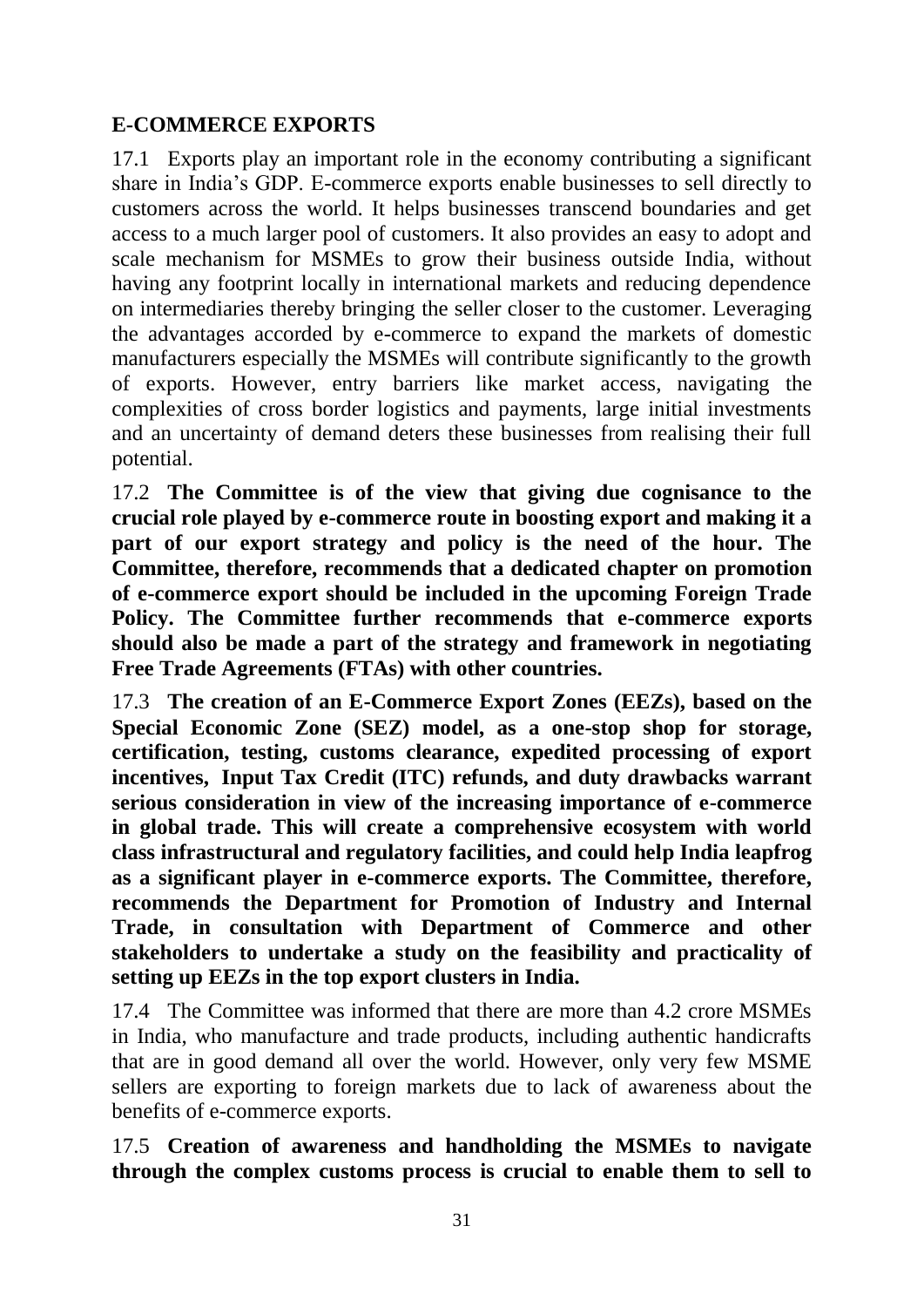**global markets through e-commerce platforms. The Committee, therefore, recommends the Department of Commerce, through its Export Promotion Councils, Trade Promotion Organisation, and apex trade bodies to create awareness on the benefits e-commerce exports brings to businesses. The Committee further recommends that dedicated e-commerce exports promotion cells within these entities at District level should be created to disseminate relevant knowledge on destination market, collate demand data and conduct training on e-commerce exports procedure, brand building and digital marketing.**

17.6 The Committee was informed that customs clearance for exports takes around 2 days for air transport, and around 4 days for sea route due to the cumbersome documentary procedures, congestion at cargo complexes, manual processes, etc. This lengthens delivery timelines, something that is crucial for e-commerce deliveries.

17.7 On enquiring about the steps taken for easing customs process in e-commerce exports, Central Board of Indirect Taxes and Customs (CBIC) informed that, it has over the last few years, brought in multiple improvements by way of amending law and regulations, and simplifying and automating the procedures to facilitate and promote e-commerce sector. The CBIC has digitised e-commerce clearance through the Electronic Cargo Clearance System (ECCS). To further expedite clearances through courier, CBIC has initiated a dialogue with e-commerce operators for sharing of shipment data with CBIC on prearrival basis. The prior receipt of data, such as description of goods, classification, value, etc., would enable CBIC to further facilitate customs clearance of such consignments using risk management techniques.

17.8 **The Committee takes cognisance of the measures taken by the Central Board of Indirect Taxes and Customs (CBIC) for facilitating and promoting e-commerce exports. The Committee, however, is of the opinion that the time taken for clearance of e-commerce exports needs to be further reduced in view of the time sensitive nature of e-commerce exports. The Committee, therefore, recommends the establishment of dedicated customs clearance lanes, equipped with barcode system of clearance, for e-commerce exports at all international courier terminals. The Committee further recommends the CBIC to ensure end-to-end digitisation of the clearance process to bring about efficiency, repeatability and traceability of transactions. The Committee also recommends the CBIC in coordination with Department of Commerce to take steps to enable e-commerce exports through land borders.** 

17.9 The CBIC informed that the present architecture for exports through post requires an exporter to come to one of the notified Foreign Post Offices (FPOs) to file the postal bill of export (PBE) and handover the consignment for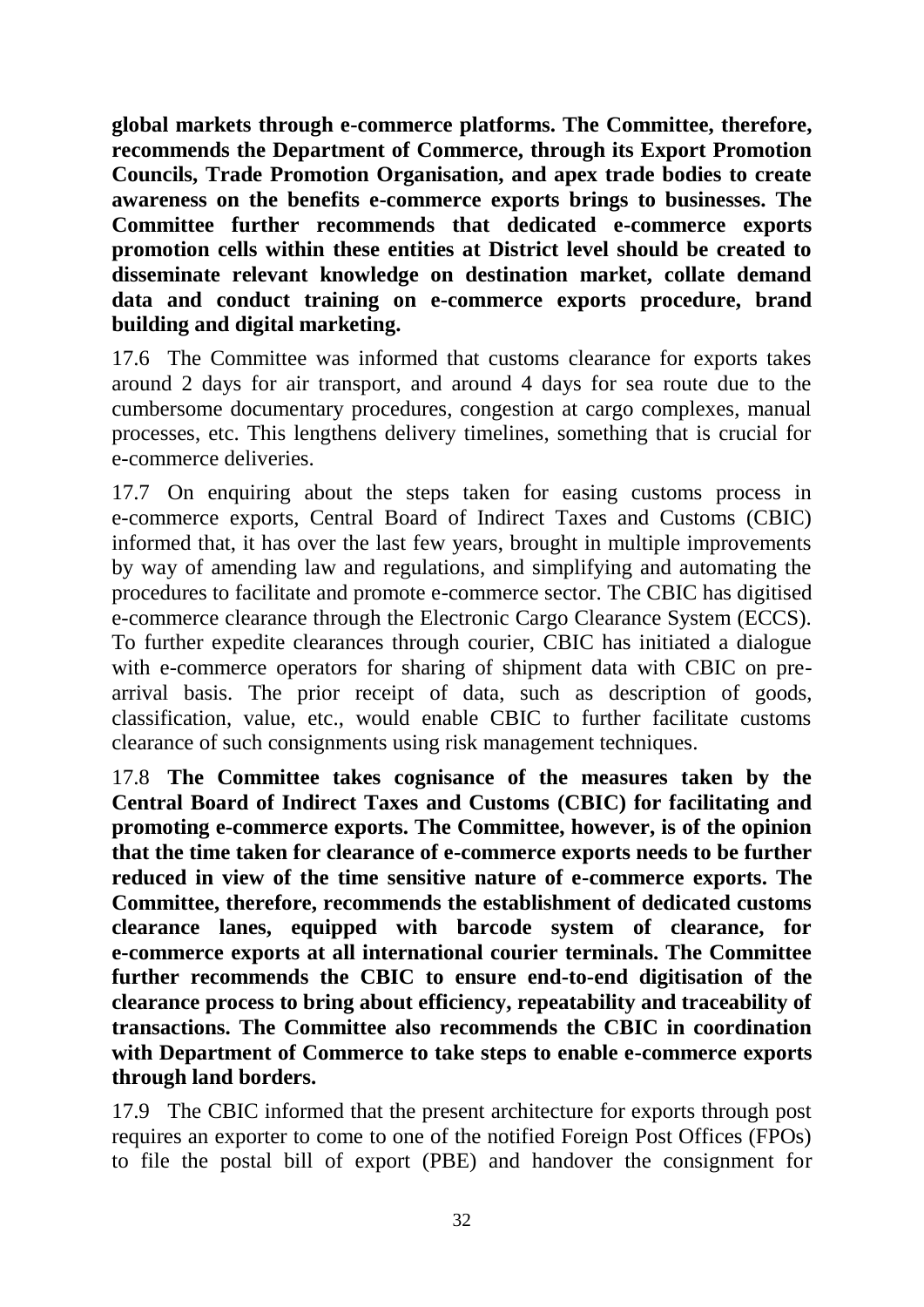shipment. Many of the important commercial hubs do not have proximate FPO, constraining the exporter to travel long distances to reach the nearest FPO for exporting an e-commerce shipment thereby making exports more difficult for MSMEs which are in remote places.

17.10 To address this, CBIC and Department of Posts have worked together to devise an innovative hub and spoke system to facilitate postal exports. In the new system, an exporter would not be required to visit a FPO. He would, rather be enabled to file Postal Bill of Export (PBE) online from his workplace, and then visit any nearby post office to drop the export parcel. The PBE would then be forwarded through the electronic system to one of the 28 FPOs for customs clearance. The parcel would also be transported to the same FPO for customs examination and export. The Department of Post has already started live testing on the model and CBIC is preparing regulations in consultation with the Department of Posts.

17.11 **The Committee applauds the proactive steps taken by the CBIC and Department of Post to facilitate e-commerce export through post from rural and remote areas. The innovative hub and spoke model, if implemented efficiently, has the potential to enable the MSMEs to access global markets and boost e-commerce exports from remote areas. The Committee, therefore, recommends the CBIC and Department of Posts to accord priority to the implementation of the model and ensure its completion at the earliest. The Committee further recommends that the presence of Foreign Post Offices (FPOs) should also be expanded across the country, especially to the areas recognised as commercial hubs, as re-routing of the export consignments from post offices to the limited FPOs might extend the delivery timelines.** 

17.12 The representatives of Gem & Jewellery Export Promotion Council informed the Committee that targeting individual customer across borders through e-commerce exports of gems and jewellery would result in higher value addition. However, lack of clarity in customs process related to gems and jewellery export has hindered businesses to export such products through e-commerce route. It further informed that authorised couriers are unwilling to handle gems and jewellery shipments in courier mode for want of a Standard Operating Procedure (SOP)/clarification from Central Board of Indirect Taxes and Customs (CBIC) for handling Courier Shipping Bill (CSB) filing and customs clearances despite the presence of procedure laid down by Customs Manual, 2018 regarding handling of gems and jewellery export.

17.13 On enquiring about the steps taken to ease the customs process in gems and jewellery exports, the CBIC informed that it has been working with stakeholders to put in place a simplified regime for facilitating exports of jewellery sold on e-commerce platforms through courier mode. The CBIC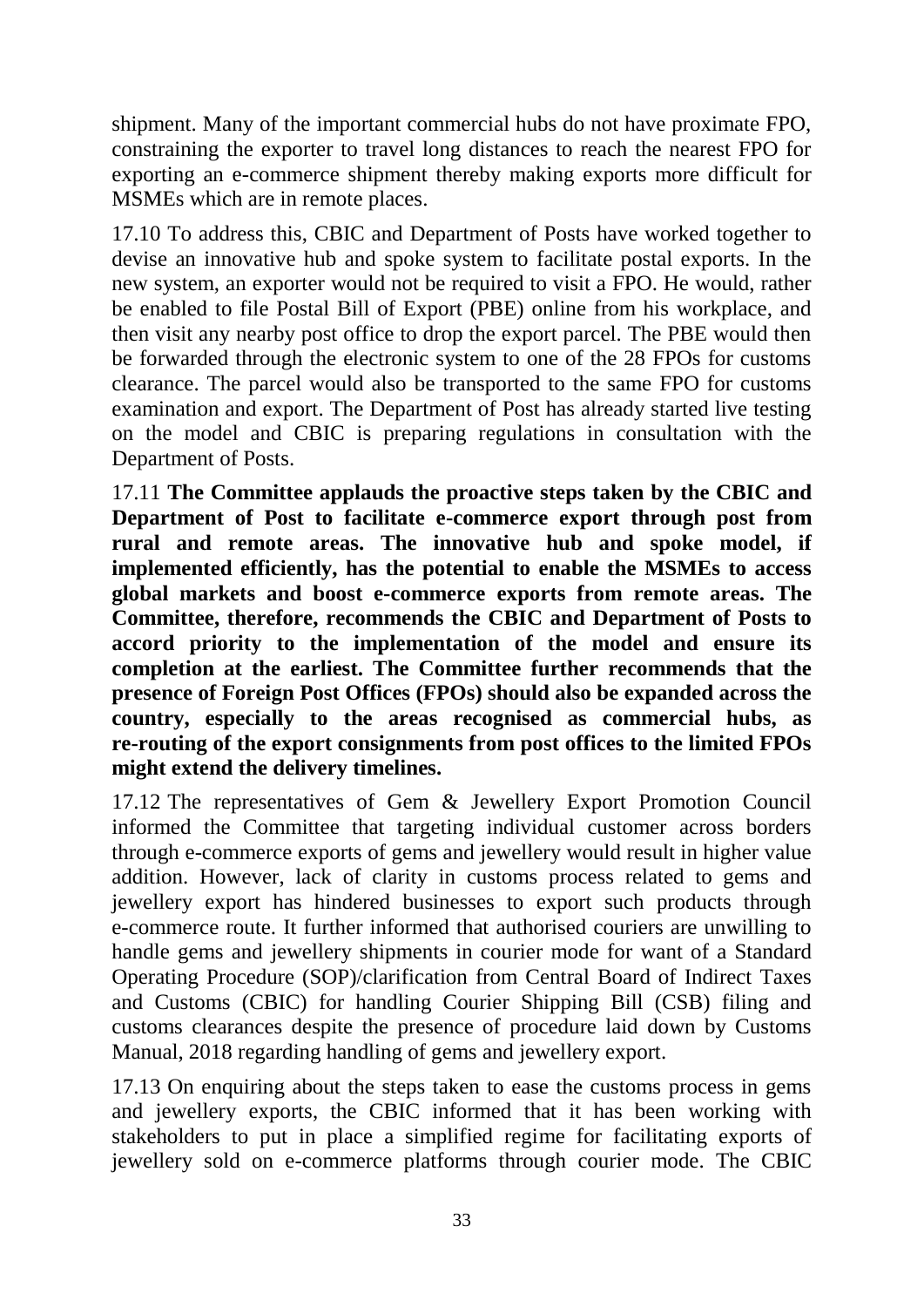further informed that the regulatory framework shall be implemented by June this year.

17.14 **The Committee recommends the Central Board of Indirect Taxes and Customs (CBIC) to formulate and notify a Standard Operating Procedure (SOP) for handling of gems and jewellery in courier mode at the earliest. Thereafter, the CBIC should also instruct all stakeholders, including authorised courier service providers, to accept gems and jewellery export in courier mode.**

17.15 The Committee was informed that Regulation  $2(2)(a)(iv)$  of Courier Imports and Exports (Electronic Declaration and Processing) Regulations, 2010 restricts import of Precious and Semi precious Stones, Gold and Silver in any form.

17.16 **The Committee takes note of the fact that returns and thereby re-import of products is a regular feature of e-commerce model of business. The Committee opines that restriction in re-import of gems and jewellery will adversely affect the seller's return policy and subsequently the confidence of buyer to purchase the product through e-commerce platforms. The Committee, therefore, recommends the CBIC to look into the matter and suitably amend the Courier Imports and Exports (Electronic Declaration and Processing) Regulations, 2010 to allow re-import of gems and jewellery in courier mode. The Committee further recommends the CBIC to formulate and notify a Standard Operating Procedure (SOP) regarding the same to provide clarity to all stakeholders.** 

17.17 The Committee, while interacting with stakeholders, was informed that sellers have to pay duty and undertake compliance twice for e-commerce based goods which are sold and then returned, i.e., first on export at the time of sale and then on re-import at the time of return. The reason being, under the current legal regime, no distinction on whether the goods being imported have discharged duties at an earlier stage and they are being re-imported after export. This discourages sellers from selling to global markets.

17.18 **The Committee recommends the CBIC to re-examine the customs rules and procedures and to remove the duplicity in compliance process in e-commerce exports. The Committee further recommends the CBIC to streamline the customs system and procedure, and formulate a mechanism to differentiate between imported products and products which are being returned after exports.** 

# **ON-BOARDING MSMEs: DIGITAL LITERACY AND SKILLING**

18.1 In India, around 1.2 crore Kiranas, which are hyper-local neighbourhood provision stores, account for 80 per cent of the retail sector in India, with 90 per cent of them being self-organised and most of them digitally excluded. As per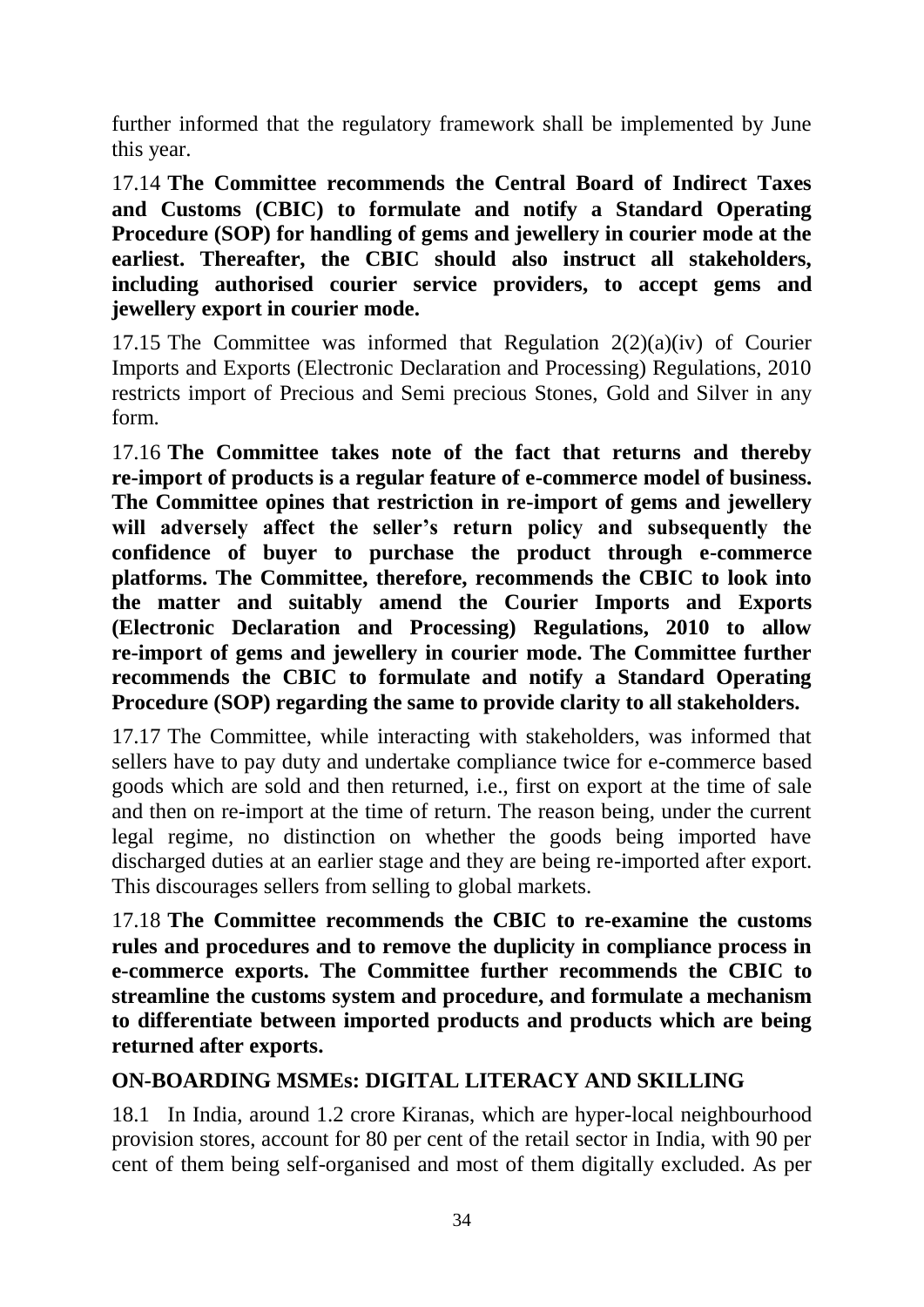the Annual Report (2021) of the Ministry of MSMEs, India is estimated to have 4.25 crore Micro, Small and Medium Enterprises (MSMEs) that have the potential to flourish with innovative sales and marketing efforts but are not part of this digital revolution. There is also low participation of rural women in e-commerce marketplace even though they expressed their willingness to participate in the e-commerce business. It was informed that lack of awareness about onboarding procedures and modalities acts as a barrier and women entrepreneurs have urged Government to institute capacity building programs to address the information gap on this.

18.2 **The Committee notes that majority of the MSMEs and women entrepreneurs are not part of the digital revolution which implies that most of them could not avail the benefits that the e-commerce market offers. The MSMEs and women entrepreneurs need to be equipped with the required skill set and digital capabilities to enable them to successfully tap into the e-commerce market; however, they do not have the financial capacity to acquire the required skill set nor digitise their business. The Committee recommends Government to undertake techno-economic feasibility study of the MSMEs to gauge the existing gaps in the current policies meant for the MSMEs and women entrepreneurs. The Committee further recommends Government to provide a special incentive scheme for digitisation which is targeted specifically at e-commerce business to MSMEs and women entrepreneurs.** 

18.3 **The Committee also recommends Government to leverage the Digital India and Skill India Programmes to design capacity building programmes specifically related to the e-commerce markets, such as, imaging and cataloguing, digital marketing, brand building, e-commerce on-boarding, digital payments, etc. The Committee further recommends that such skill training programmes and curriculum are designed in vernacular languages to enable wider reach of such programmes.** 

18.4 The Committee was informed that the industry is enabling the onboarding of MSMEs by assisting them in documentation, portfolio development, packaging and online vendor management. The representatives of Amazon informed that more than 90 per cent of sellers on its platform are local and medium business and a good number of them are from Tier-II and Tier-III cities. The Amazon Karigar, Flipkart Samarth Program, IKEA DISHA are some of the programmes launched by industry leaders to assist the MSMEs in their on-boarding process and impart the required skills to operate their business on e-commerce platforms.

18.5 The Committee was also informed that the State Governments of Telangana, Andhra Pradesh and Karnataka have provided support to MSMEs through various incentives/schemes and imparted the required digital skills in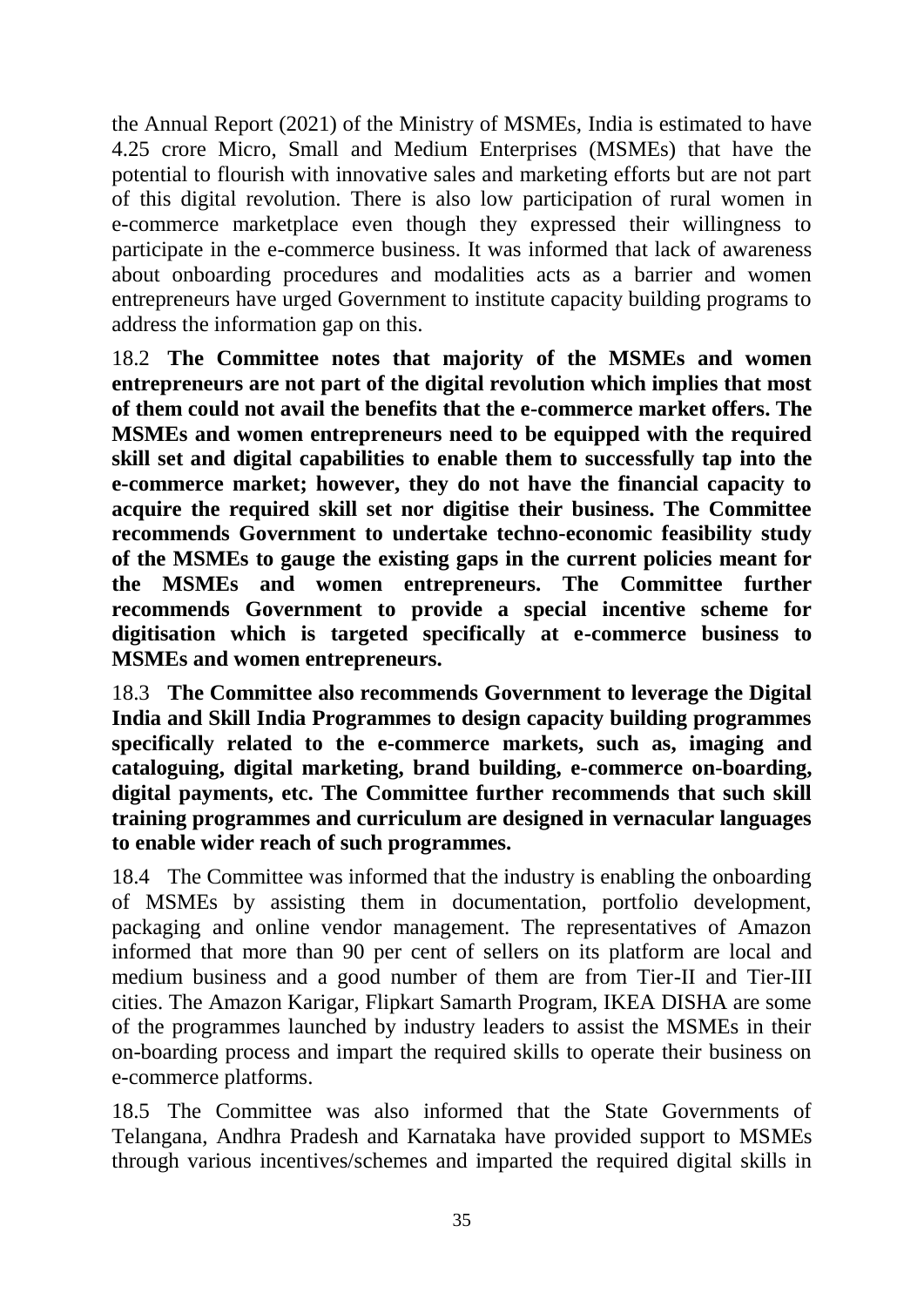collaboration with industry experts. The State Government of Telangana has devised various schemes and mechanisms such as Be'Nishan, KiranaLinker, etc., to link farms products and local stores with digital retail market. The State Government of Karnataka has collaborated with several e-commerce based organisations such as Meesho, Udaan, etc., to onboard local shops and MSMEs on digital platforms and has also tied up with Amazon to train exporters in MSMEs clusters including Bellari, Mysuru and Channapatna to sell their products in the global market.

18.6 With regard to digital skilling too, the State Governments have played an active role in imparting digital skills to MSMEs. The State Government of Andhra Pradesh has been collaborating with sectorial leaders to make sure the workforce is employable and is also working on setting up skill centres in each parliamentary constituency. The State Government of Karnataka is working with large tech players to implement initiatives which include promoting digital literacy and financial inclusion in the State, which will ultimately be a key enabler for ecommerce. The State Government of Telangana, through Employment Generation and Marketing Mission (EGMM), provides skilled manpower support to retail companies by training youth in retail sales and other retail related trainings.

18.7 **The Committee applauds the active and facilitative role played by the State Governments in digitising the business of MSMEs and also creating a skilled workforce that is suited to the ever expanding digital space. The Committee, however, observes that majority of the MSMEs are still left out of the digital revolution and require continued support of the concerned State Government to enable them to flourish in the digital space. The Committee recommends the State Governments to identify manufacturing and MSME clusters in their State and initiate targeted onboarding programmes in such cluster, leverage the One District One Product Programme to promote targeted products and tap into the expertise of industry stakeholders to promote e-commerce. The Committee further recommends the State Governments to collaborate with e-commerce platforms to facilitate the inclusion of more vernacular languages on their platforms.** 

18.8 **The Committee also observes that e-commerce platforms have provided assistance to MSMEs and local stores to digitise their business and imparted digital and marketing skills through various skill training and on-boarding programmes. The Committee recommends that a comprehensive framework to leverage industry expertise through PPP model for partnering with e-commerce platforms in imparting the required digital and marketing skills in e-commerce business should be included in the upcoming e-commerce policy. The Committee further recommends the Government to introduce a policy in line with the existing Corporate Social**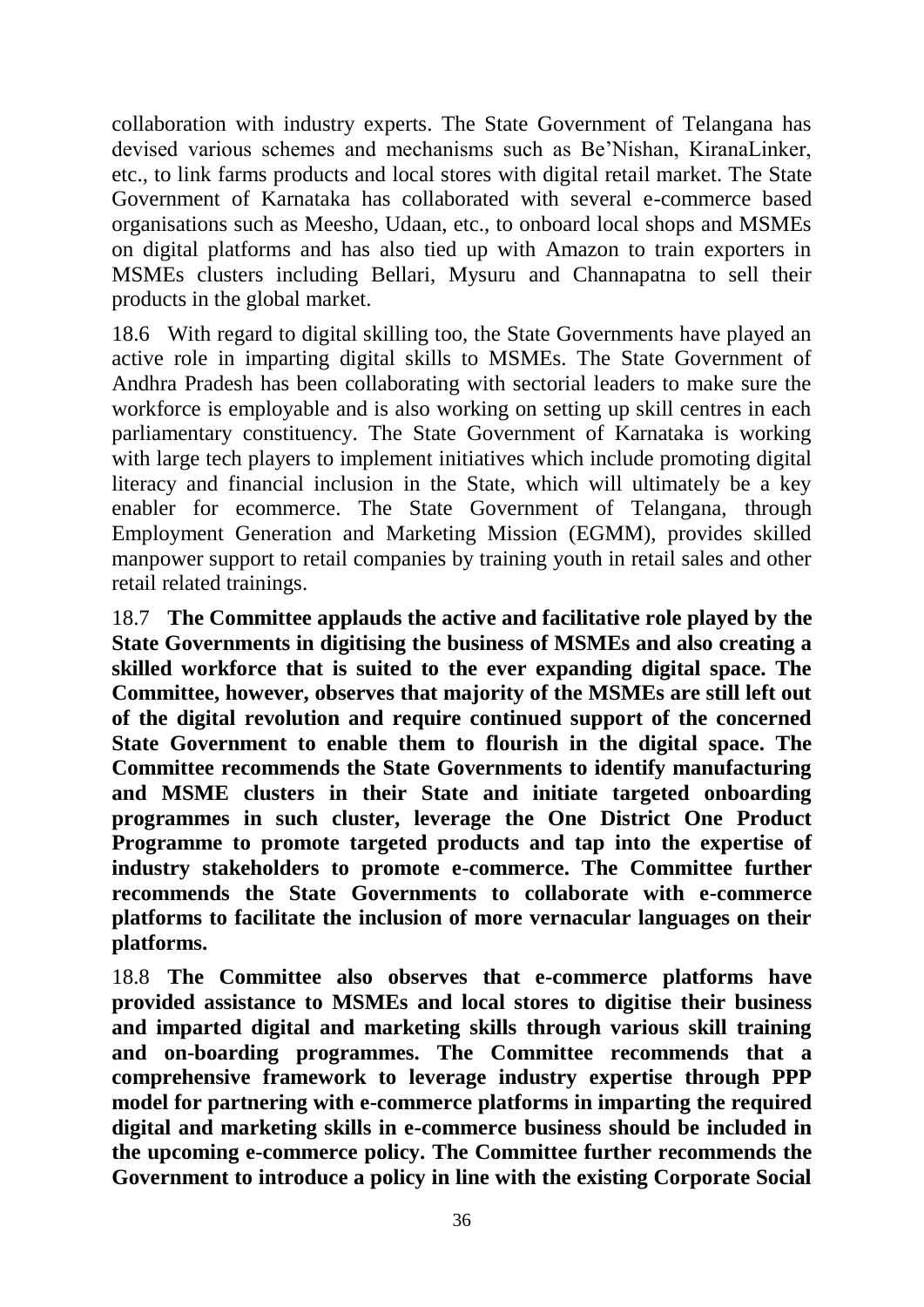# **Responsibility (CSR) Policy to place an obligation on the large e-commerce companies to provide training to small retailers and onboard them on their platforms.**

# **GOVERNMENT e-MARKETPLACE (GeM)**

19.1 The Department of Commerce introduced Government e-Marketplace (GeM) portal to facilitate online procurement of common use goods and services required by various Government Departments/Organisations/PSUs. The Department informed that rural Self-Help Groups (SHGs) are enabled to display their products to Government buyers through Sale of Articles of Rural Artisans Society (SARAS) collection initiative of GeM and Deen Dayal Antyodaya Yojana.

19.2 Upon enquiring about the number of sellers registered on the platform and the value of products sold through the platform, the Committee was informed that till date, 40,62,311 sellers are registered on the GeM platform, out of which 7,64,547 are MSME sellers and service providers. Further, goods and services to the tune of Rs. 1,06,764 crore have been sold on the platform during 2021-22, out of which Rs. 59,027 crore are sold by MSME sellers and service providers.

19.3 **The Committee applauds the digital platform provided by Department of Commerce to sellers and service providers, including the MSMEs and Self Help Groups (SHGs), to showcase and sell their products. The Committee observes that positive results have been yielded by the platform as can be seen from the value generated through the platform. The Committee, however, feels that the portal has the potential to have a greater impact in the domestic digital marketplace by onbording more number of MSMEs on the platform in view of the fact that only 7,64,547 out of 4.25 crore MSMEs have been onboarded till date. The Committee, therefore, recommends the Department of Commerce to create more awareness about the benefits of the platform and provide training on onboarding and compliance process to enable more MSMEs to be onboard on the GeM platform.** 

19.4 During interaction with stakeholders representing MSMEs, the Committee was informed that the GeM portal levied a charge at the rate of 0.5 per cent of the Purchase Order Value to download the Purchase Order (PO)/Letter of Intent (LoI), as a commission for downloading the order. It was pointed out that the GeM portal does not process tender/enquiry nor it processes the tender evaluation. The levying of high commission charge, i.e. 0.5 per cent of the Purchase Order Value is not justified as the GeM portal merely facilitates uploading the documents forwarded by the purchaser and downloading of Purchase Order by MSMEs. The Committee was further informed that the National Small Industries Corporation (NSIC) has provided services to the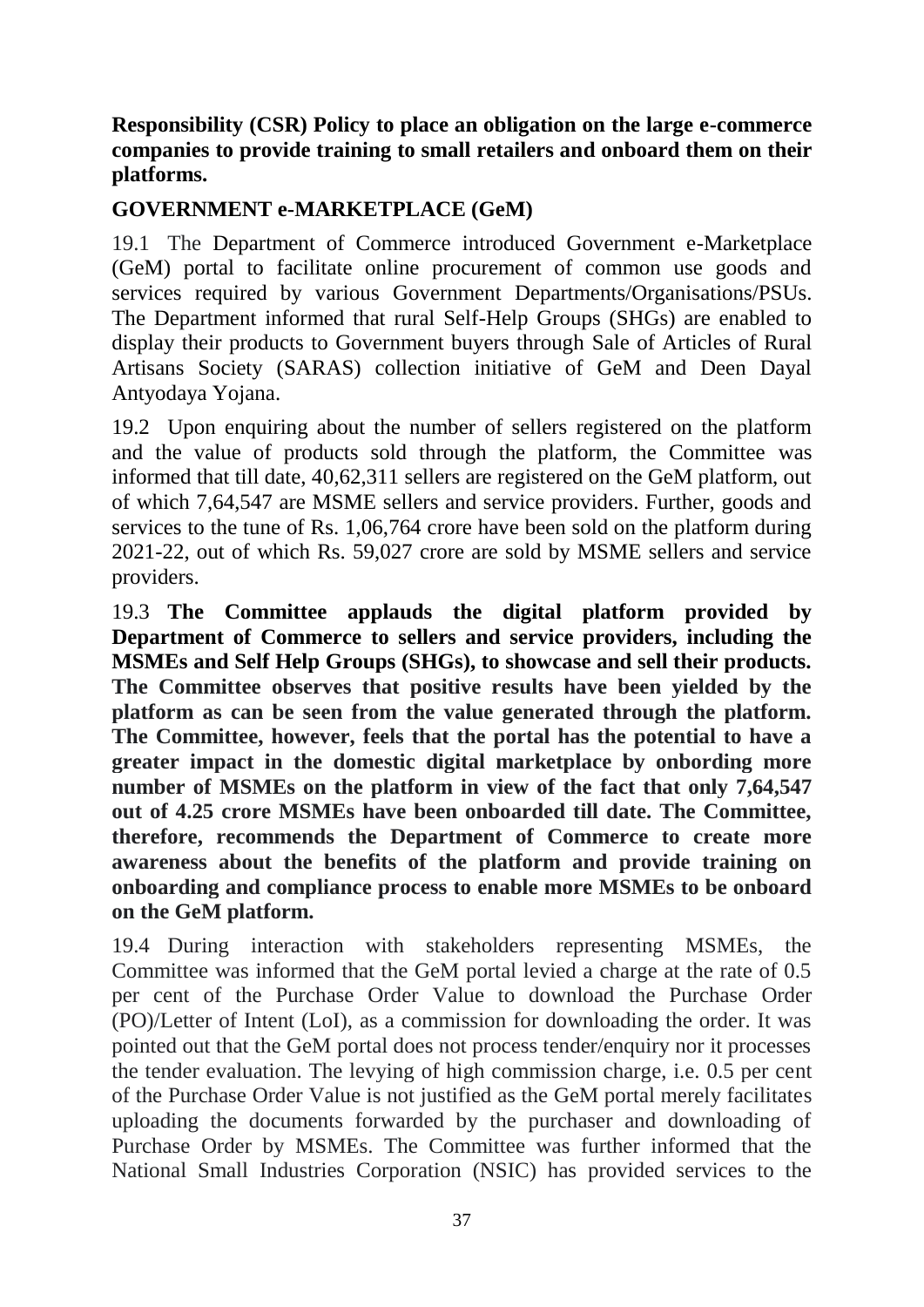MSMEs without levying any charge prior to the introduction of GeM. The Committee was also informed about the non-availability of some products especially laptops when the procurement quantity is large in numbers.

19.5 **The Committee is of the view that levying of commission increase the operation costs and eats into the already slim profit margin of the MSMEs. Providing exemption to the payment of commission on GeM will incentives more MSMEs to join the platform and enhance their profitability. The Committee, therefore, recommends the Department of Commerce to exempt the MSMEs from payment of 0.5 per cent commission charged on the platform. The Committee also recommends that Government to look into the issue of non-availability of products when the procurement is large in numbers.**

# **OPEN NETWORK FOR DIGITAL COMMERCE (ONDC)**

20.1 The Open Network for Digital Commerce (ONDC), which is an initiative of the Department for Promotion of Industry and Internal Trade (DPIIT), aims at promoting open networks for all aspects of exchange of goods and services over digital or electronic networks. The ONDC is based on open-sourced methodology, using open specifications and open network protocols independent of any specific platform and will enable local commerce across segments, such as mobility, grocery, food order and delivery, hotel booking and travel, among others, to be discovered and engaged by any network-enabled application.

20.2 A strategy paper titled, 'Open Network for Digital Commerce-Democratising Digital Commerce in India' was published in January, 2022. On perusal of the strategy paper, it is found that that the success of the ONDC is contingent upon certain factors, such as, the successful onboarding of the existing digital commerce apps and platforms, the compatibility and interoperability of the existing platforms/applications of the buyers and seller and the technical capability of small and medium enterprises to be onboarded on the digital network. However, the strategy paper is silent on these issues and does not lay out a road map/strategy for addressing these issues. Another issue is that the local business will find it extremely challenging to compete with the discounts, sale and other lucrative offers, being offered by prominent e-commerce players which may result in local business being squeezed out of the network in the long run. Further, the strategy paper is silent on the issues regarding liability on the network in case consumer faced issues regarding transactions, delivery of substandard products and service and there is also lack of clarity on applicability of the existing e-commerce laws to the network.

20.3 **The ONDC is an ambitious and revolutionary initiative that has the potential to categorically alter the e-commerce landscape in India. However, various issues regarding operational strategy, fair competition,**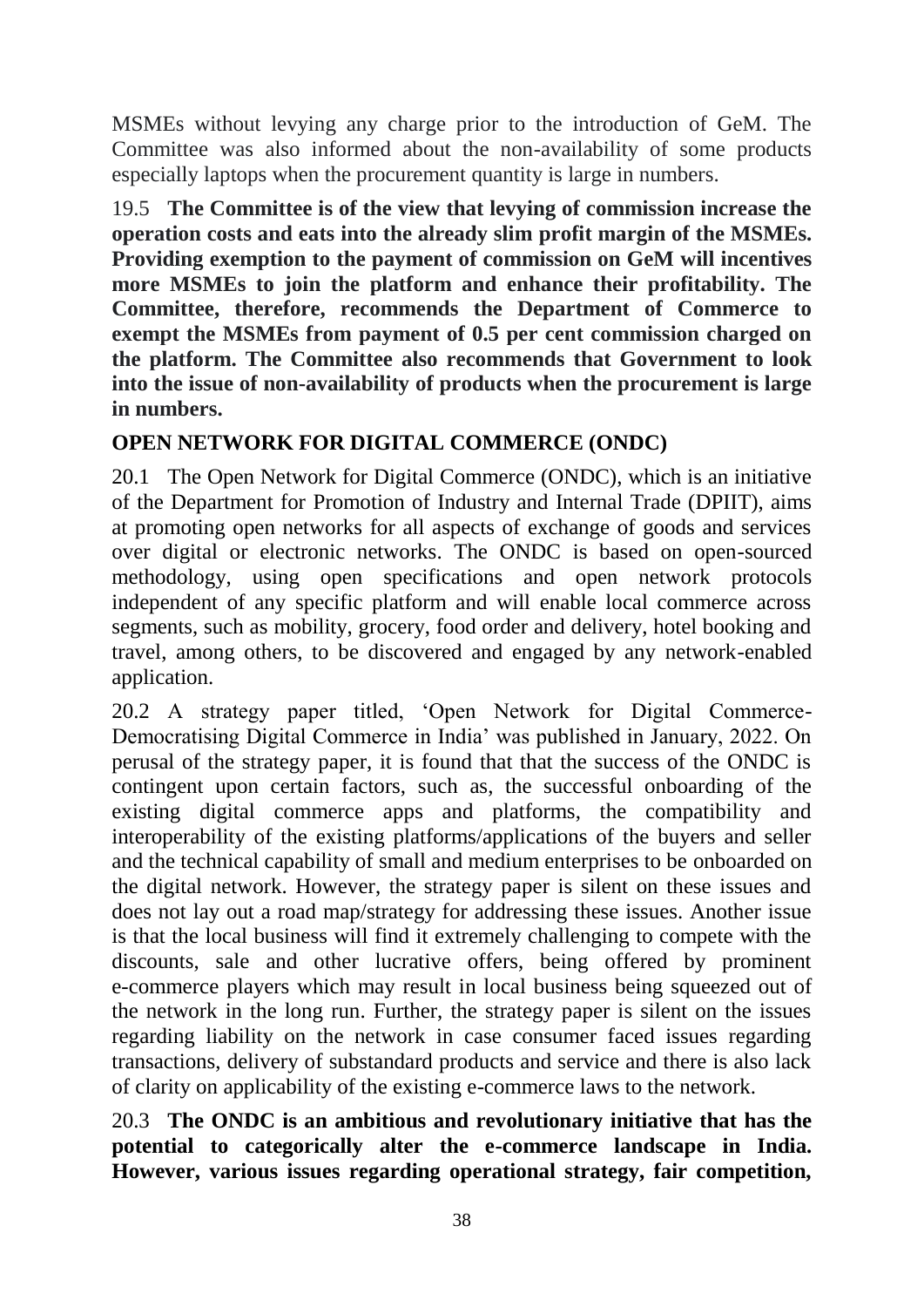**technical capability of MSMEs to leverage the network and clarity in assigning liability is yet to be addressed. The Committee, therefore, recommends DPIIT to formulate a concrete strategy to onboard existing e-commerce platforms, ensure a level playing field between local/small business and e-commerce giants, and provide technical support to small and local business to design a technical tool, compatible with ONDC protocol to achieve its intended goal of democratising e-commerce and digital onboarding of MSMEs. The Committee further recommends the Department to provide clarity regarding the issue of liability on the network by assigning definite roles and responsibilities to all the participants, namely, e-commerce platforms, buyers and sellers, and also clarify the extent of application of the e-commerce rules on the network.** 

# **SUMMATION**

21.1 Fuelled by higher internet penetration and increasing acceptance among consumers and businesses alike, e-commerce has been on an upward trajectory and is expected to rise further. The e-commerce marketplace is, however, plagued with issues such as concentration, unfair competition, prevalence of counterfeit products, complicated tax regime, etc. Various regulatory bodies attempted to address such issues one way or the other, but that has resulted in a fragmented regulatory regime, thereby, causing confusion and ineffective regulations which are not conducive for the overall development of e-commerce. In the absence of a dedicated e-commerce policy to address such issues, fragmented and piecemeal approach to regulation is expected to continue.

21.2 The Committee was informed that the Department for Promotion of Industry and Internal Trade (DPIIT) has prepared the draft National E-Commerce Policy and the first draft was placed in public domain on  $23<sup>rd</sup>$  February, 2019. The Department further informed that a revised draft has been prepared based on comments and suggestions received from over 120 stakeholders including Indian and foreign companies, industry associations, think tanks and foreign Governments.

21.3 **The Committee observes that the absence of a dedicated e-commerce policy has resulted in a fragmented and ineffective regulation. Further, the absence of an enabling policy has resulted in strategy vacuum to effectively benefits from e-commerce. Any further delay in formulating and notifying a dedicated policy may further accentuate the issues in the fast paced digital market. The Committee, therefore, recommends the Department for Promotion of Industry and Internal Trade to finalise the draft National E-Commerce Policy at the earliest.** 

21.4 In devising a regulatory framework for e-commerce, it is vital to recognise that e-commerce is just one segment of the overall online commerce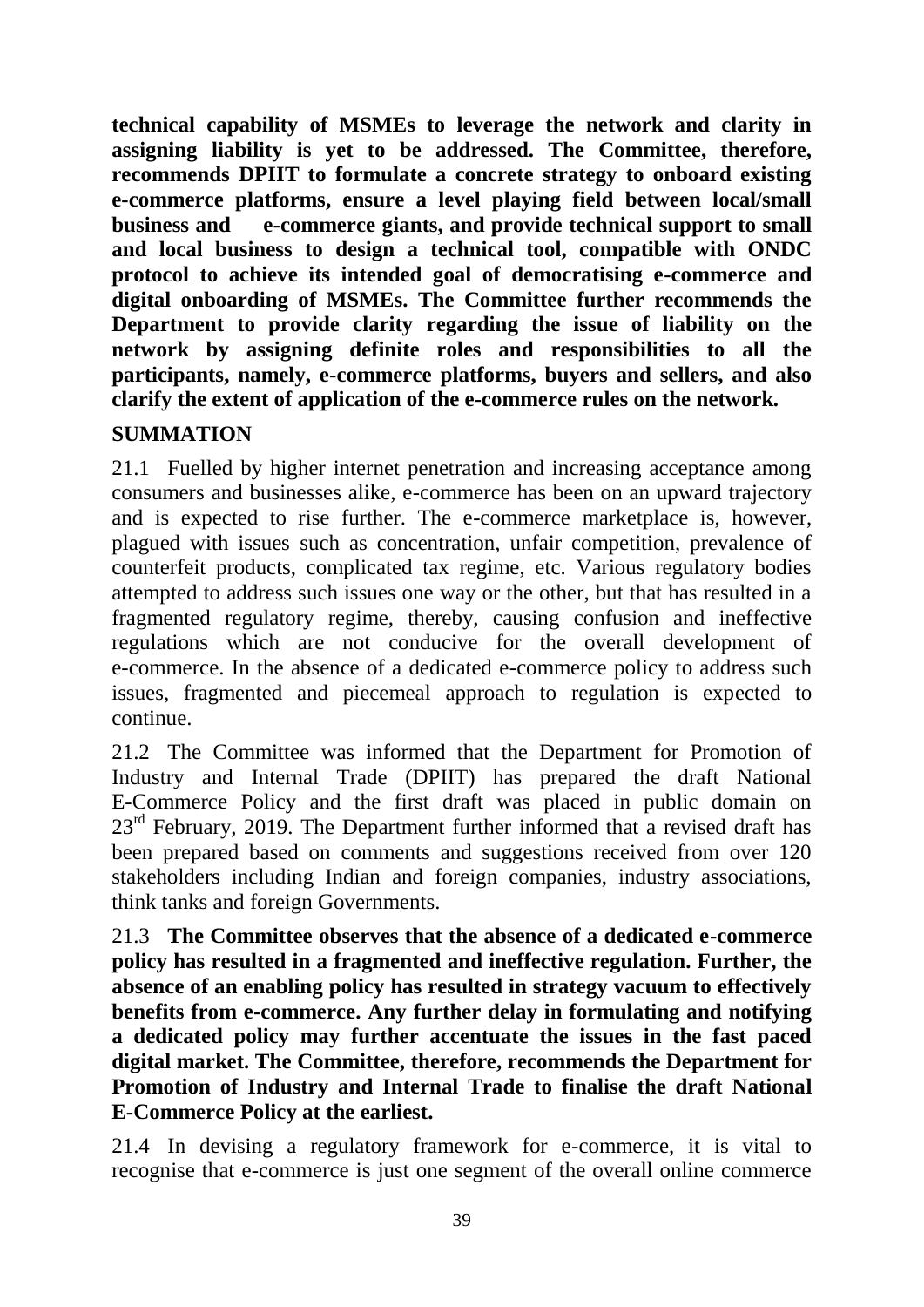ecosystem. There are models of e-commerce that have evolved over the years which cater to niche segments such as e-health, e-pharmacy, e-grocery, etc. Further, there are newer models, such as social commerce, open-commerce, etc., which are still evolving, the benefits and challenges of which are yet to be effectively identified. Quick commerce is another new model which is coming up rapidly in the country and is expected to touch about USD 5.5 billion market size by 2025.

21.5 **The presence of a comprehensive policy and regulation is of utmost importance for any sector's strategic growth. At the same time, it is also prudent for policies and regulations to be developed with the effective understanding of the sector's many segments and nuanced challenges. The Department should understand the vibrant and dynamic nature of the overall online commerce ecosystem while formulating policy and regulation, and should be cautious not to implement one-size-fits-all mechanism to regulate the diverse e-commerce models. The Department should drive the industry towards developing standards for the evolving ecosystem, formulate definite mechanisms for e-commerce players to enable self-regulation, and should be receptive to the feedback and inputs from various stakeholders and ecosystem participants. The Government should address the concerns associated with quick commerce like creation of dark stores and the safety of riders.**

21.6 Within the e-commerce model of business, concerns among consumers include data privacy, fraud and identity theft, product quality, uncertain delivery, scope of replacement, etc. Consumers are more likely to trust e-commerce entities if they are confident that an error, if any, can be corrected with swift and reliable redressal mechanism.

21.7 **The e-commerce policy should ensure the protection of consumer rights and privacy through inclusion of pro-customer regulatory framework and institution of a robust grievance redressal mechanism. It is important that anti-counterfeiting and anti-piracy measures are brought forward in the policy along with stringent enforcement mechanism. Simple and friendly customer support services, timely delivery of products along with easy return and replacement policy should also be taken care of in the e-commerce policy. The policy should also ensure the protection of personal data in consonance with the upcoming Personal Data Protection Bill.**

21.8 Opacity in the operation of the e-marketplaces, unfair competition practices, absence of guidelines in use of data generated on e-commerce platforms, asymmetry in Platform-to-Business (P2B) relations, etc., are some of the issues prevalent in the e-commerce. These issues need to be addressed in a comprehensive manner to ensure that the benefits of e-commerce are equitably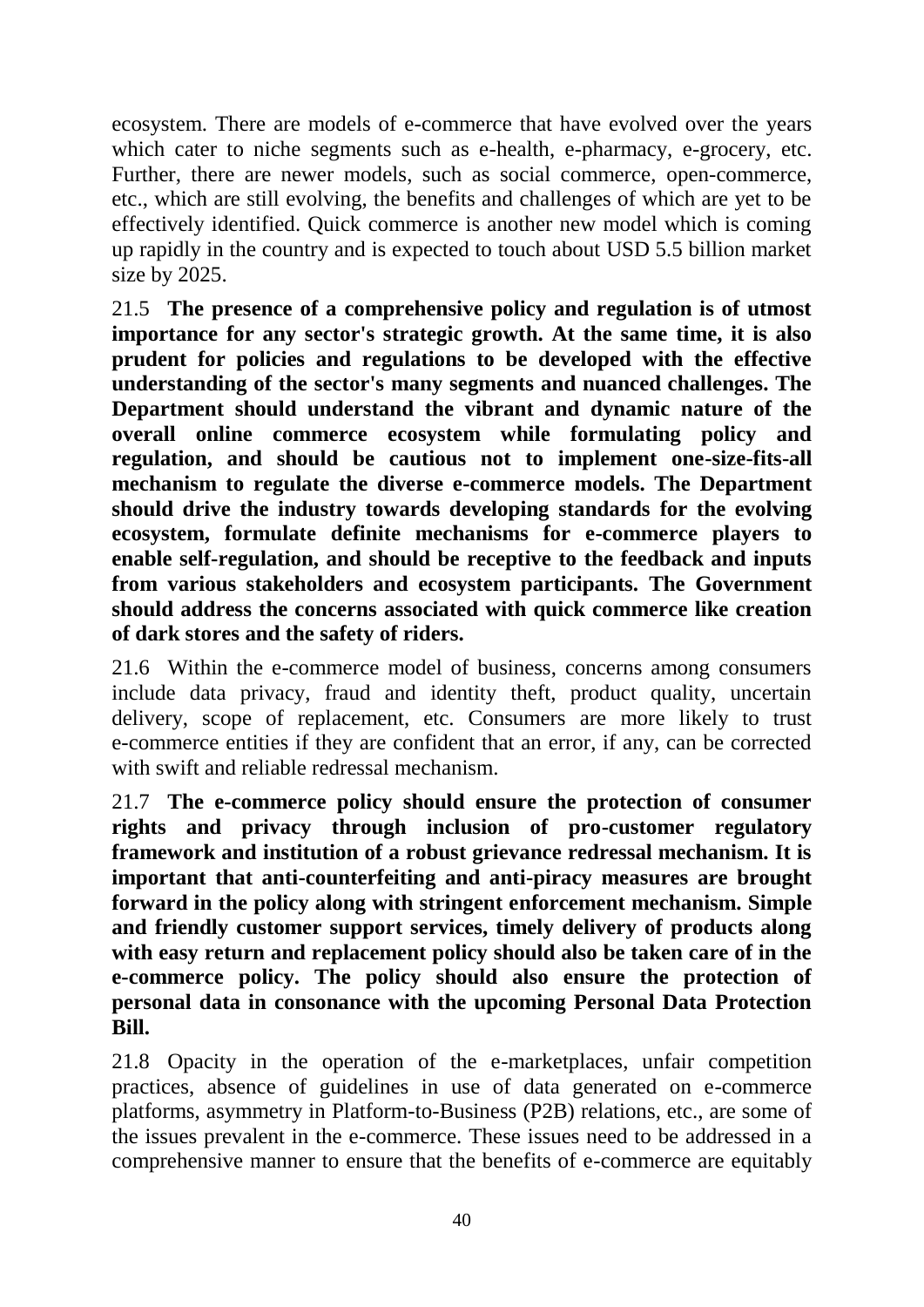reaped by all stakeholders, i.e., consumer, e-commerce platforms and sellers/business users.

21.9 **The Department should make sure that issues of competition and contestation between e-commerce platforms and sellers/business users are ironed out in a balance manner. The e-commerce policy should encompass guidelines regarding the ownership, use and sharing of data, spell out the roles and responsibility of all stakeholders and bring about transparency in the operation of e-commerce platforms.** 

21.10 E-commerce brings about numerous benefits to business through flexibility in business models, access to wider audience and scalability of business. On the flipside, the traditional brick and mortar shops and local business, which do not have the technical and financial capacity to digitise their business model, face the fear of being squeezed out due to higher competition. It has been documented that numerous businesses in the mobile phone retail sector have been forced to shut down due to competition from e-marketplaces. The same will continue if the small and local businesses are not equipped with the required digital skill to take their business to online platforms.

21.11 **The e-commerce policy should address the concerns of the traditional brick and mortar shops and local business and it should lay out a strategy and road map for onboarding them on the e-commerce platforms. Industry leaders in e-commerce have launched various initiatives to onboard small and medium business and local sellers on their platforms. The Department should tap into the in-hand experience and expertise of industry leaders in formulating strategy for onboarding more sellers on e-commerce platforms. A framework for PPP partnership in onboarding sellers should be included in the e-commerce policy.** 

21.12 The growing e-commerce has provided opportunity for employment generation across the value chain. However, the existing skill gap has deterred unemployed youth to capitalise on the growing employment opportunities in e-commerce value chain. It is important that the existing capacity building programmes such as the Skill India Mission should be effectively utilised to impart specific skills, such as catalogue management, delivery operations, packaging, etc., which are suited to e-commerce.

21.13 **The Committee recommends the Department to outline a specific skill development strategy in the e-commerce policy. The strategy should be formulated by gauging the various requirements in the e-commerce value chains and designing a skill training framework to suit such requirements. Private players and stakeholders in the e-commerce value chain should be lured in for implementation of such strategy. Further, in line with increased employment in e-commerce, measures to promote the**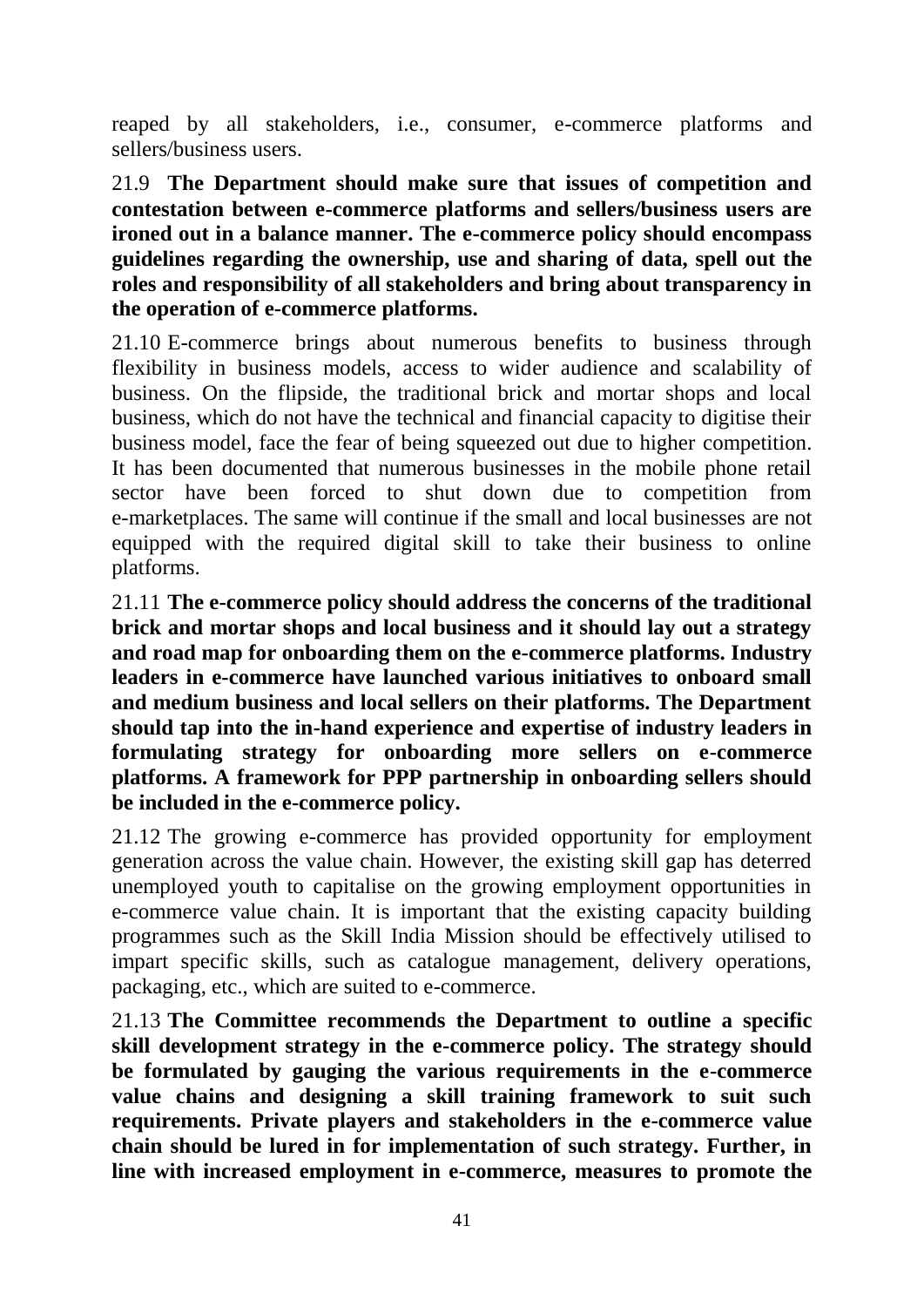**welfare and protection of contractual workers should be espoused in the policy. The Government should frame suitable social security schemes relating to insurance, working conditions, disability and other benefits, and also formulate appropriate labour laws relating to working hours, holidays, minimum pay, etc., for gig and platform workers, and mandate e-commerce companies to extend such benefits to them.** 

21.14 The increasing significance of e-commerce exports in global trade could no longer be ignored. E-commerce provides opportunity to sellers to connect with global customers beyond the limit of geographic boundary and, if leveraged appropriately, could boost our exports. However, the complexity of customs process, various barriers in international markets, lack of awareness about benefits of e-commerce exports, etc., deterred business to export through e-commerce route. It is essential that such issues and concerns of sellers are addressed to promote e-commerce exports.

21.15 **The Committee recommends the Department to deliberate on the issues faced by business in e-commerce export and device approach to address such issues in the e-commerce policy. An inclusion of an enabling framework, to benefit from e-commerce and stimulate more sellers to export their products through e-commerce route, is essential in the e-commerce policy.** 

21.16 **The Committee hopes that the Government brings in the much needed reforms in the e-commerce sector in a time bound manner in order to give a fillip to the trade industry while instilling customer confidence and providing a level playing field to the stakeholders.**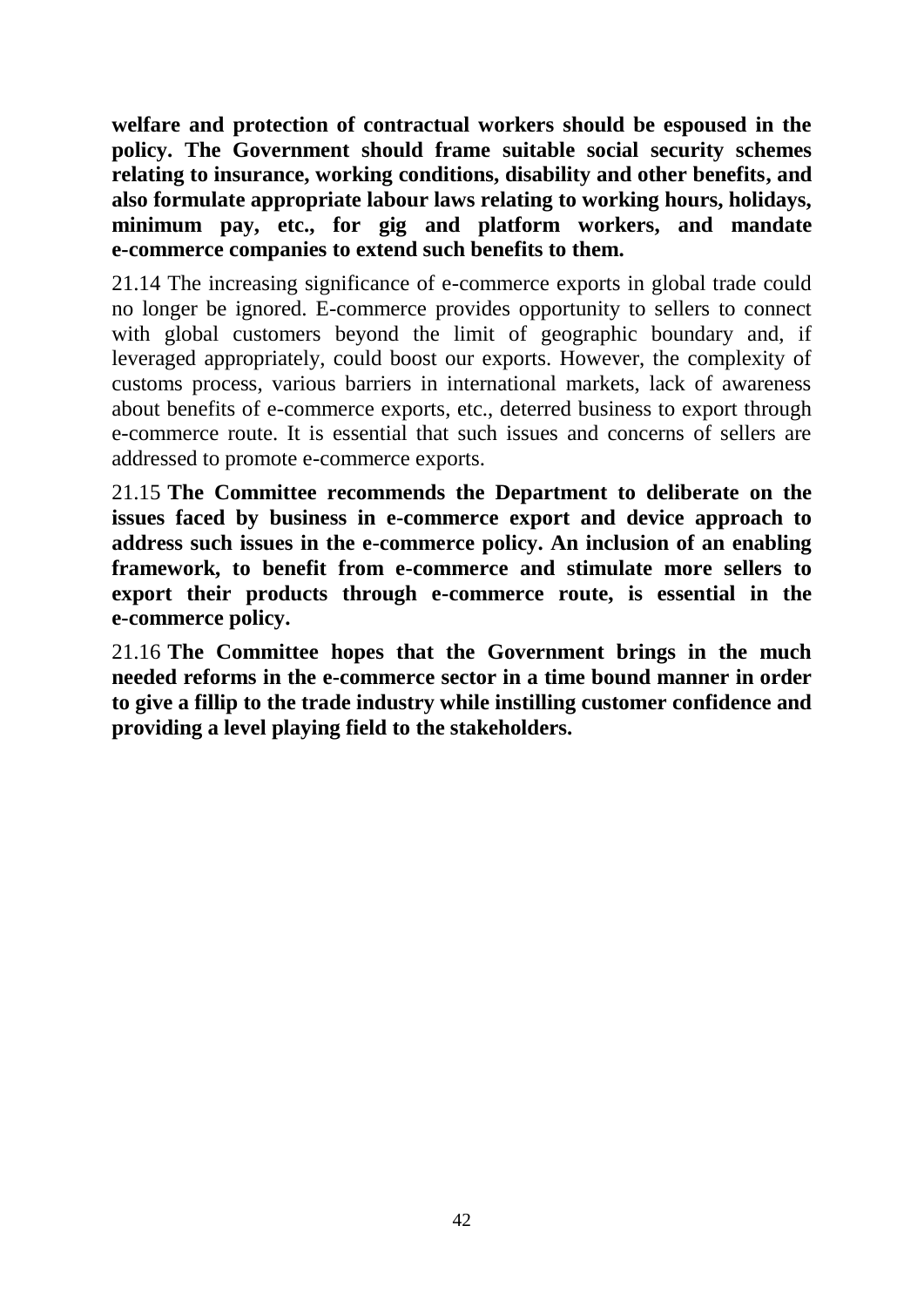# **RECOMMENDATIONS/OBSERVATIONS - AT A GLANCE OVERVIEW OF E-COMMERCE MARKET**

1. **The Committee is perturbed to observe that critical data regarding e-commerce such as share of e-commerce market in GDP and direct and indirect employment generated by e-commerce sector has not been collated and maintained by the Government. The Committee opines that such data forms crucial inputs in formulating a long term policy for the e-commerce sector and enable data based policy formulation. The Committee, therefore, recommends the Department to direct its resource towards maintaining of appropriate data regarding e-commerce and make it readily available.** 

(Para 2.3)

2. **The Committee also observes that e-commerce companies are not registered with the DPIIT despite the fact it being the parent Department with regard to e-commerce. The Committee feels that enabling mandatory registration of e-commerce companies with the Department will be the first step towards streamlining the regulation of e-commerce and will also assist in gauging the progress of the sector. The Committee, therefore, recommends the Department to make it mandatory for all e-commerce companies to be registered with them. The Committee further recommends that the process of registration with Department must be simple and in line with ease of doing business.** (Para 2.4)

**FDI POLICY ON E-COMMERCE AND FOREIGN EXCHANGE MANAGEMENT ACT, 1999**

3. **The Committee notes that FDI policy is limited in addressing anticompetitive practices in the e-marketplace such as self-preferencing, lack of platform neutrality, deep discounting, exclusive agreements and preferential treatment to selected sellers. The Committee opines that a holistic framework that addresses these issues, irrespective of the marketplace being funded by foreign or domestic entities, is the need of the hour. The Committee, therefore, recommends the Department to work out a comprehensive framework that regulates the e-commerce and include it in the National E-Commerce Policy.**

(Para 5.4)

4. **The Committee observes that while the FDI policy on E-Commerce attempts to address various issues in the e-commerce sector, it fell short in its enforcement mechanism. The Committee, therefore, recommends that the enforcement mechanism under the FDI policy are effectively strengthened and proactive actions are taken against e-commerce giants that are found to** 

43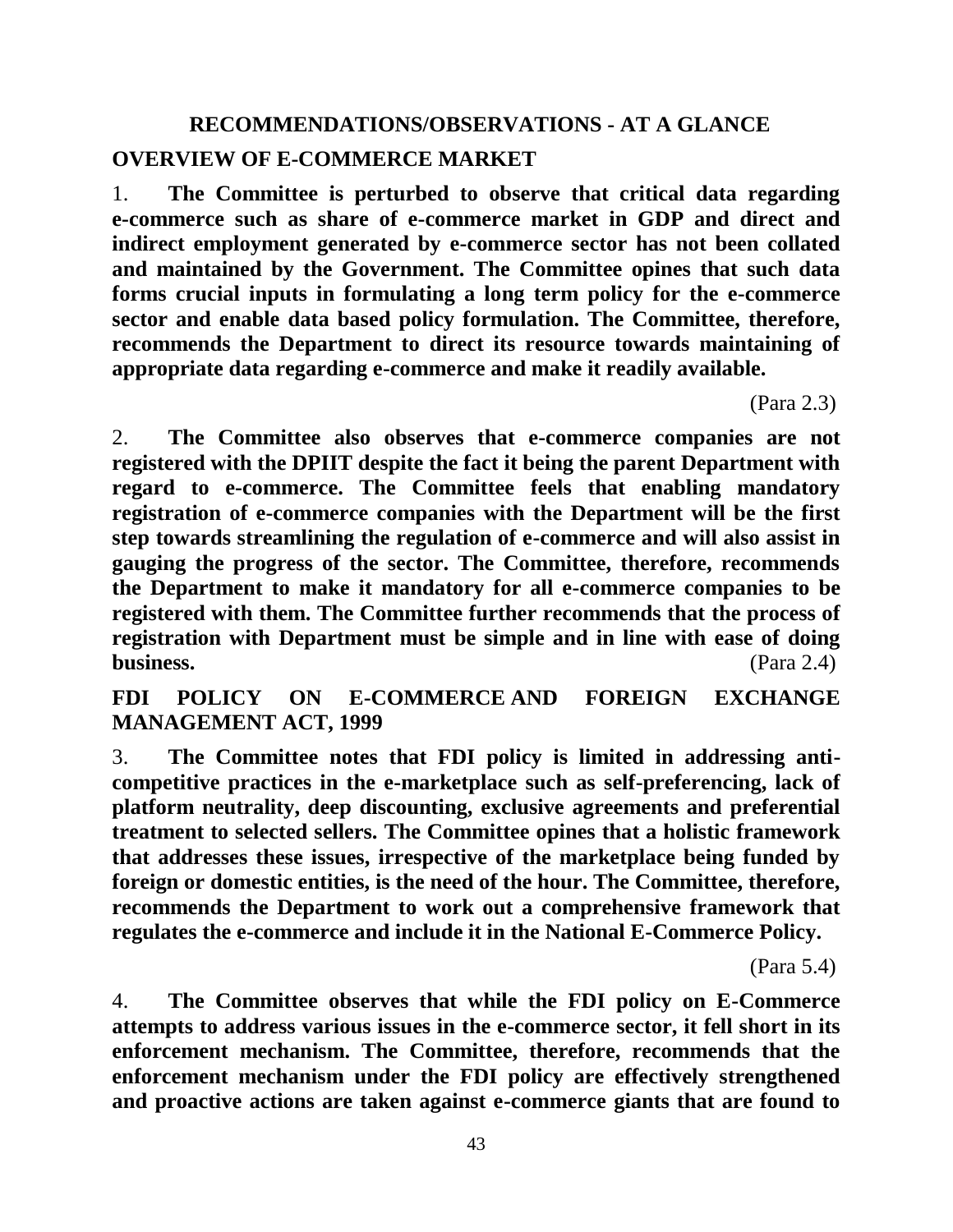**flout the FDI rules. A time-bound investigation mechanism is required to address the fast paced digital market and to ensure that unfair market practices do not occur due to sluggish investigation process.** (Para 5.5)

5. **The Committee opines that frequent changes to policy are against the ethos of ease of doing business as it brings uncertainty in the policy regime. The Committee, therefore, recommends that a stable FDI policy regime be ensured in the e-commerce sector to bring about certainty and boost the confidence of potential investors.** (Para 5.6)

**CONSUMER PROTECTION ACT, 2019 AND THE CONSUMER PROTECTION (E-COMMERCE) RULES, 2020**

**6. The blanket imposition of increased obligation on e-commerce companies, irrespective of their size, may be counterproductive and may decelerate the growth of e-commerce in India. The Committee, therefore, recommends that a calibrated approach be adopted towards regulating e-commerce entities and the additional duties and liabilities sought to be introduced through the Draft Rules should be made applicable specifically to only e-commerce entities that qualify a certain threshold, devised particularly to regulate e-commerce giants.** (Para 6.6)

7. **The Committee opines that while the intent of the draft rules is appreciable, the overlap in mandate and transplanting of power already accorded to a statutory body may not result in enhancing regulatory mechanism. The Committee, therefore, recommends that the manner of regulation of e-commerce platforms and division of responsibility amongst regulators be consciously designed with a view to avoid overlaps of mandate. The Committee further recommends that a robust mechanism of co-operation between various ministries/regulators and the CCI must be devised to bring about increased enforcement success, administrative efficiency, expertise building as well as bolstering the ease of doing business.** (Para 6.8)

8. **The Committee opines that ambiguity in policy may adversely impact its enforcement and also create confusion among the stakeholders, which is not conducive for business. The Committee, therefore, recommends that clarity on the precise scope and applicability of the prohibition on flash sales be provided in the draft rules.** (Para 6.10)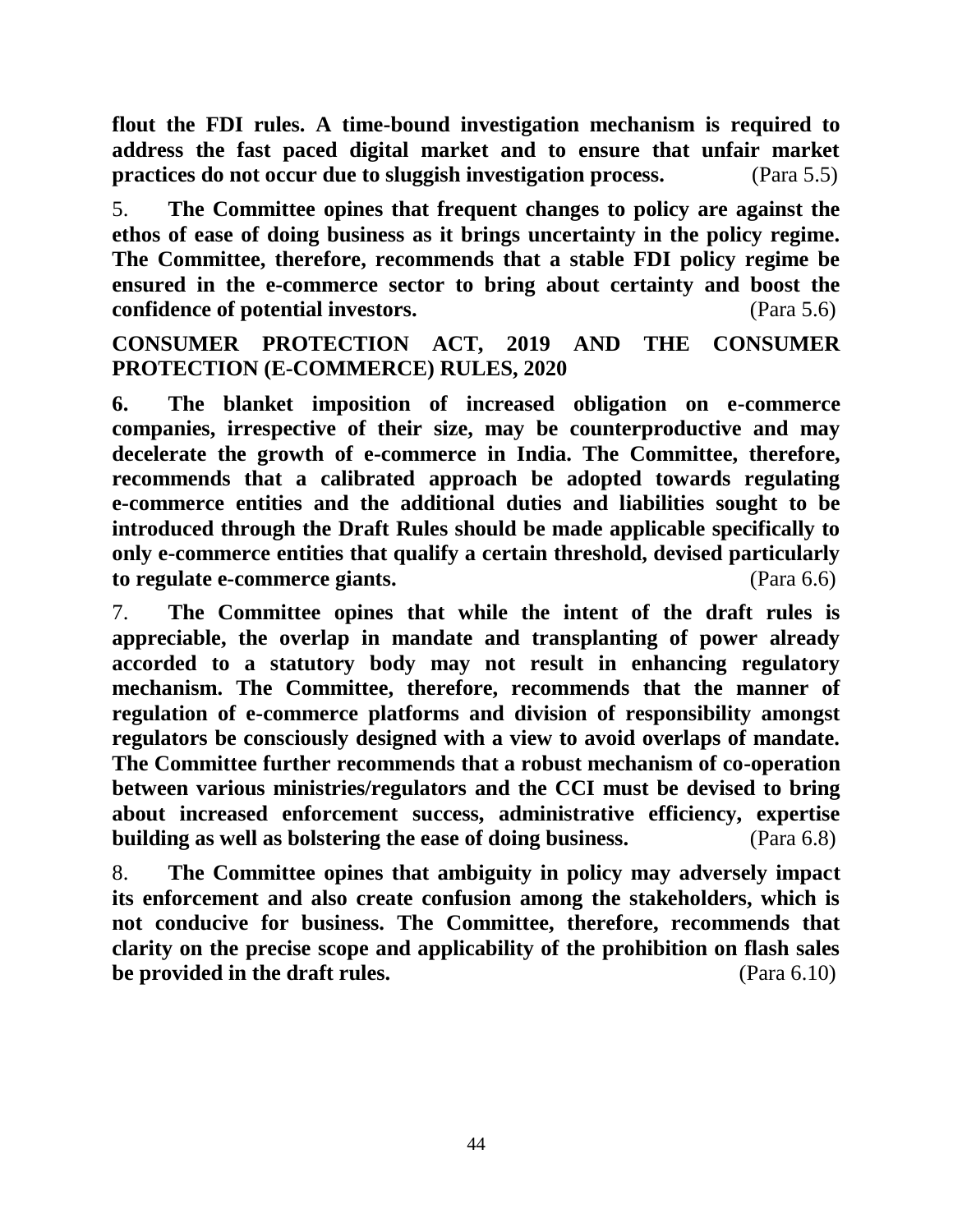### **COMPETITION ACT, 2002**

### **ANTI-COMPETITIVE AGREEMENTS**

9. **The Committee is surprised at the undue delay in undertaking the necessary procedure for codification of recommendation of Competition Law Review Committee (CLRC). It is of the strong opinion that prompt action in undertaking appropriate changes in regulatory framework is crucial in the fast paced digital market. The Committee, therefore, recommends that factors laid out in Section 19(3) of the Competition Act, 2002 are updated after due consultation with stakeholders without further delay. The Committee further recommends that the Competition Commission of India (CCI) be empowered to undertake necessary updation to Section 19(3) in line with market realities.**

(Para 7.3)

### **ABUSE OF DOMINANT POSITION**

10. **The Committee recommends the Competition Commission of India (CCI) to take forward the recommendations of the Competition Law Review Committee (CLRC) and make necessary amendment to Sections 19(6) and 19(7) of the Competition Act, 2002 to accommodate for factors that may apply to new-age digital markets. The Committee would further like to emphasise that delayed action in undertaking necessary amendments to the regulatory framework may result in unwanted irreversible effect on competition in digital market.** (Para 7.5)

11. **The Committee recommends that guidance elaborating on the different dominance standard for digital markets be issued by the Competition Commission of India (CCI) pursuant to adequate stakeholder consultation. The Committee opines that such guidance will not only provide certainty to stakeholders but also have a far reaching signalling effect on all market players. The Committee further recommends that clear and precise qualitative and quantitative parameters may be outlined in the guidance taking into account the realities of the digital market.** (Para 7.8)

### **MERGER AND ACQUISITIONS**

12. **The Committee notes that the power of the Competition Commission of India (CCI) is presently limited to combination transactions which meet the asset value or turnover based thresholds prescribed in the Competition Act. The Committee also takes note of the fact that asset and turnover based thresholds may not fully capture the significance of a combination transaction in the current digital market and such transactions may escape the traditional**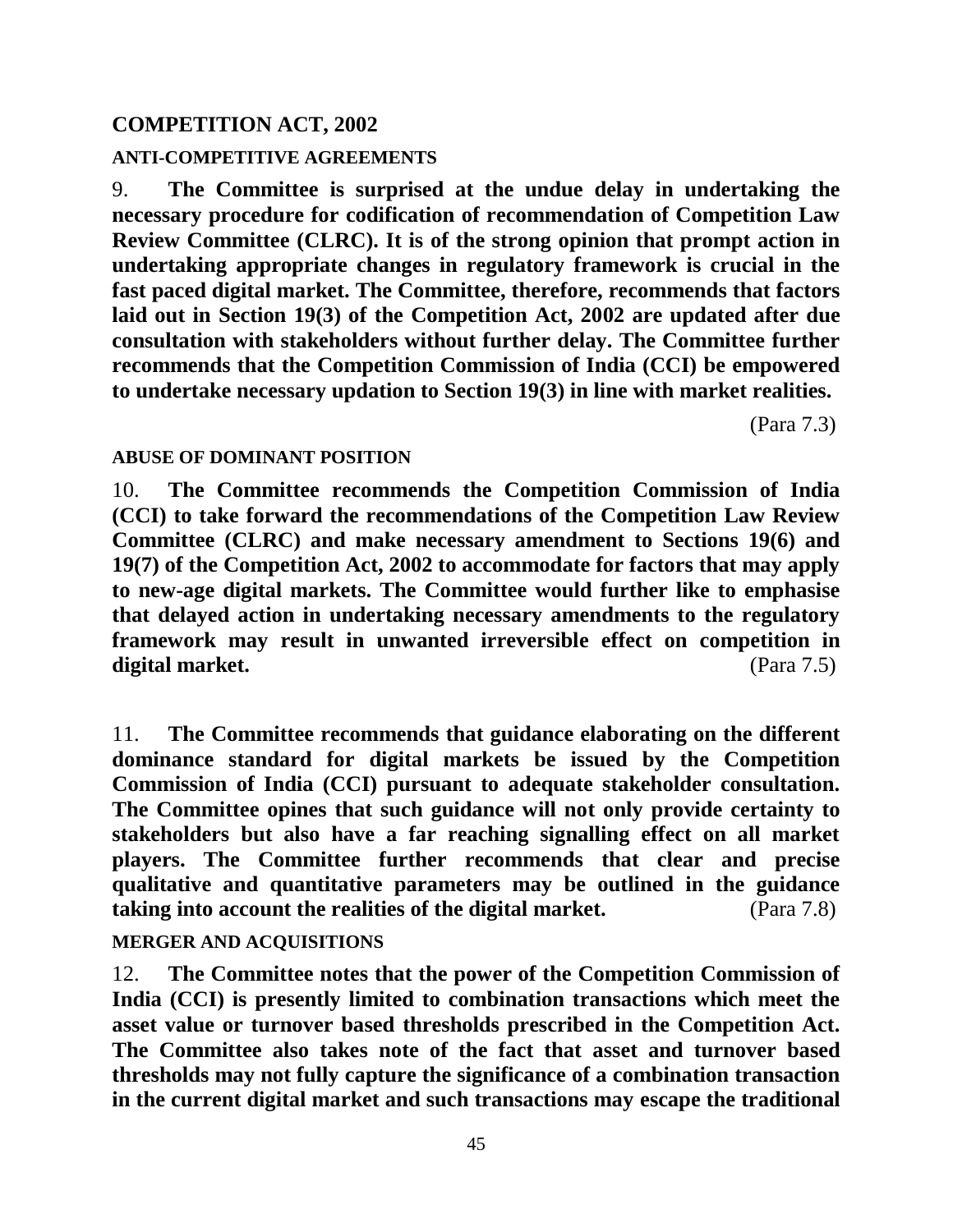**thresholds metrics and subsequently the scrutiny of CCI. The Committee opines that the enactment of the Draft Competition (Amendment) Bill, 2020 that will empower the Central Government to notify additional criteria to widen the ambit of merger scrutiny is the need of the hour to prohibit e-marketplace giants from engaging in anti-competitive transactions that may irremediably tip the Indian e-commerce market. The Committee, therefore, recommends that sincere effort is made for the enactment of the Draft Competition (Amendment) Bill, 2020 at the earliest. The Committee further recommends that a comprehensive framework for identifying entities that have significant market power may be worked out and references may be drawn from international practices around the world in this regard.** 

(Para 7.12)

### **ENFORCEMENT GAPS IN CURRENT REGULATORY REGIME**

13. **The Committee opines that lack of coordination between different Ministries/Departments concerned with e-commerce has resulted in enforcement gaps in the current regulatory regime. The Committee, therefore, recommends that a framework may be formulated to enable the periodic interaction and information exchange among Competition Commission of India (CCI) and other regulatory bodies and Ministries such as Department for Promotion of Industry and Internal Trade (DPIIT), Ministry of Electronics and Information Technology, Ministry of Consumer Affairs, Food & Public Distribution, etc., that govern aspects of e-commerce in India.** (Para 8.2)

14. **The Committee feels that the presence of an overarching regulatory body that glues together different Ministries/Departments and Authorities that presently regulate e-commerce will strengthen the regulatory regime and bridge the existing gaps in enforcement. The Committee recommends that a Digital Market Division within the Competition Commission of India (CCI) be created as an expert division specifically tasked with regulation of the digital markets with participation from all the existing regulators concerned with e-commerce such as Department for Promotion of Industry and Internal Trade, Ministry of Consumer Affairs, Food and Public Distribution, Ministry of Electronics and Information Technology, Reserve Bank of India, etc.** 

(Para 8.3)

### **GAPS IN CURRENT REGULATORY REGIME**

15. **The Committee is of the opinion that it is high time India revamps and strengthens its** *ex-ante* **regulatory framework and take steps to identify**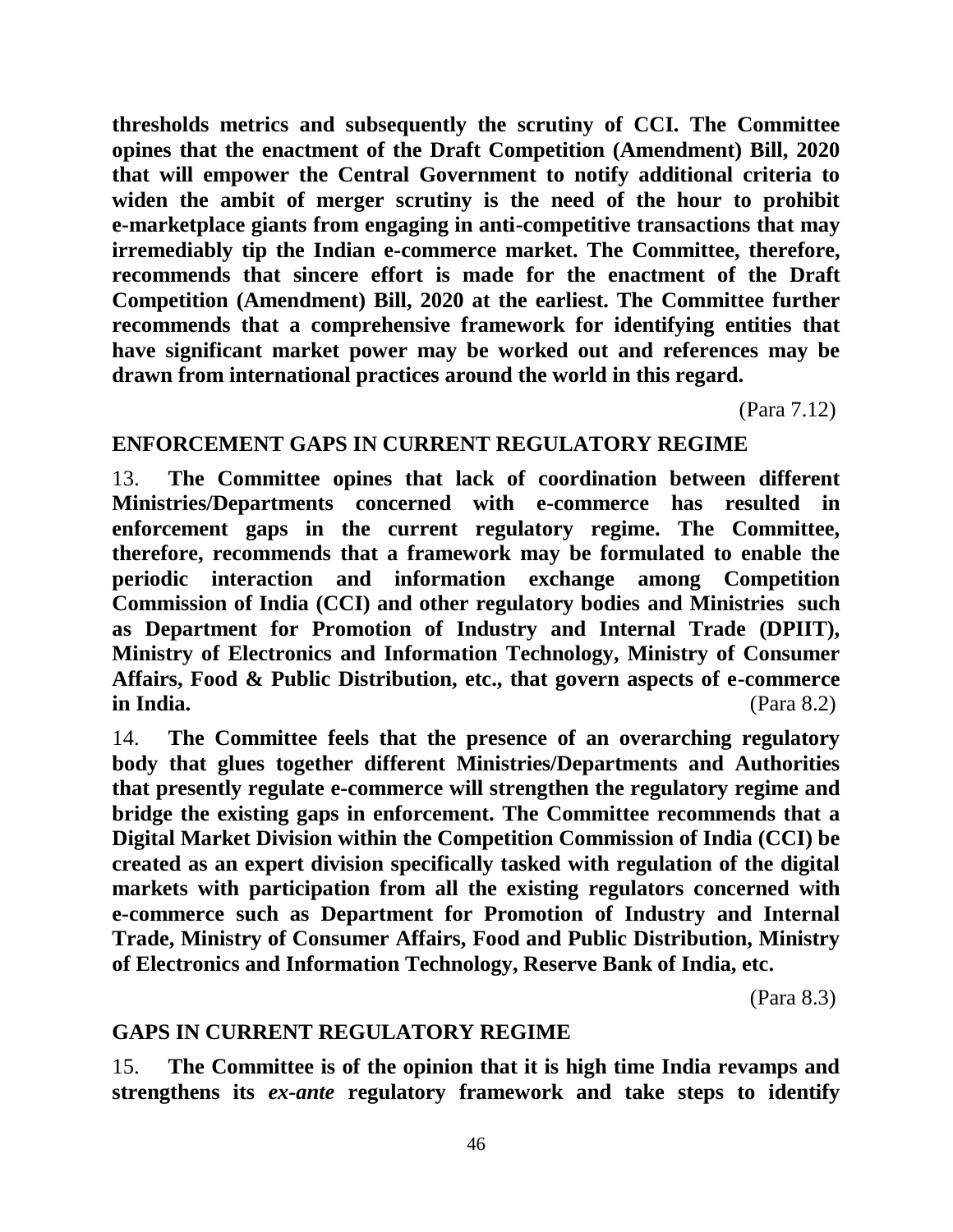**entities that act as gatekeeper platforms and set a threshold for qualifying as gatekeeper. The Committee recommends that the Competition Act, 2002 be amended to prescribe additional quantitative criteria such as number of registered/active consumers and sellers on the platform, number of transactions taking place and volume of revenue generated to identify entities that act as a gatekeeper platform. Further, in line with international emerging practices, criteria such as assessment of resources of the platform, volumes of data aggregated, and its bargaining position** *vis-à-vis* **its business users and consumers, its gatekeeping function and ability to set the rules of the ecosystem may also be included. The Committee further recommends that an obligation must be placed on platforms to** *suo moto* **notify the regulator once it reaches the prescribed gatekeeper threshold.** (Para 9.5)

16. **The Committee recommends the Competition Commission of India (CCI) to formulate a mandatory code of conduct that clarifies acceptable conduct between operators of e-marketplaces on the one hand and their business users and consumers on the other after extensive consultation with all stakeholders. The code should be comprised of a set of core principles as well as a list of hardwired do's and don'ts and must be tailored to the business model of the platform. Certain practices that may be prohibited** *ex-ante,*  **subject to the business model of the platform include self-preferencing, discriminatory treatment between business users, using data anticompetitively and including most-favoured nation clauses in contracts between business users and the platform. The Committee further recommends that the code of conduct should also mandate certain practices to be carried out by platforms such as facilitating data interoperability, enabling multi-homing, facilitating data mobility and ensuring transparency in usage of data, in addition to enumerating prohibitions.** (Para 9.7)

17. **The Committee, while appreciating the rise of e-commerce in the pharmacy and health sector, expresses concern at the possible misuse of such avenues for distribution of illegal or unethical medicines or outdated, substituted, or counterfeit medications amid the absence of regulations. Stringent regulation of the e-health and e-pharmacy sector is essential in view of the potential harm it can cause to health of end user in case of misuse. The Committee, therefore, recommends that a comprehensive guideline that encompasses the due diligence measures to be undertaken by the e-pharmacy/e-health platforms, mandatory registration with the appropriate authority for sale of drugs, assigning responsibility on such platforms for the sale of genuine drugs, regulating the sale of controlled drugs, etc., should be formulated in consultation with the stakeholders.** (Para 9.10)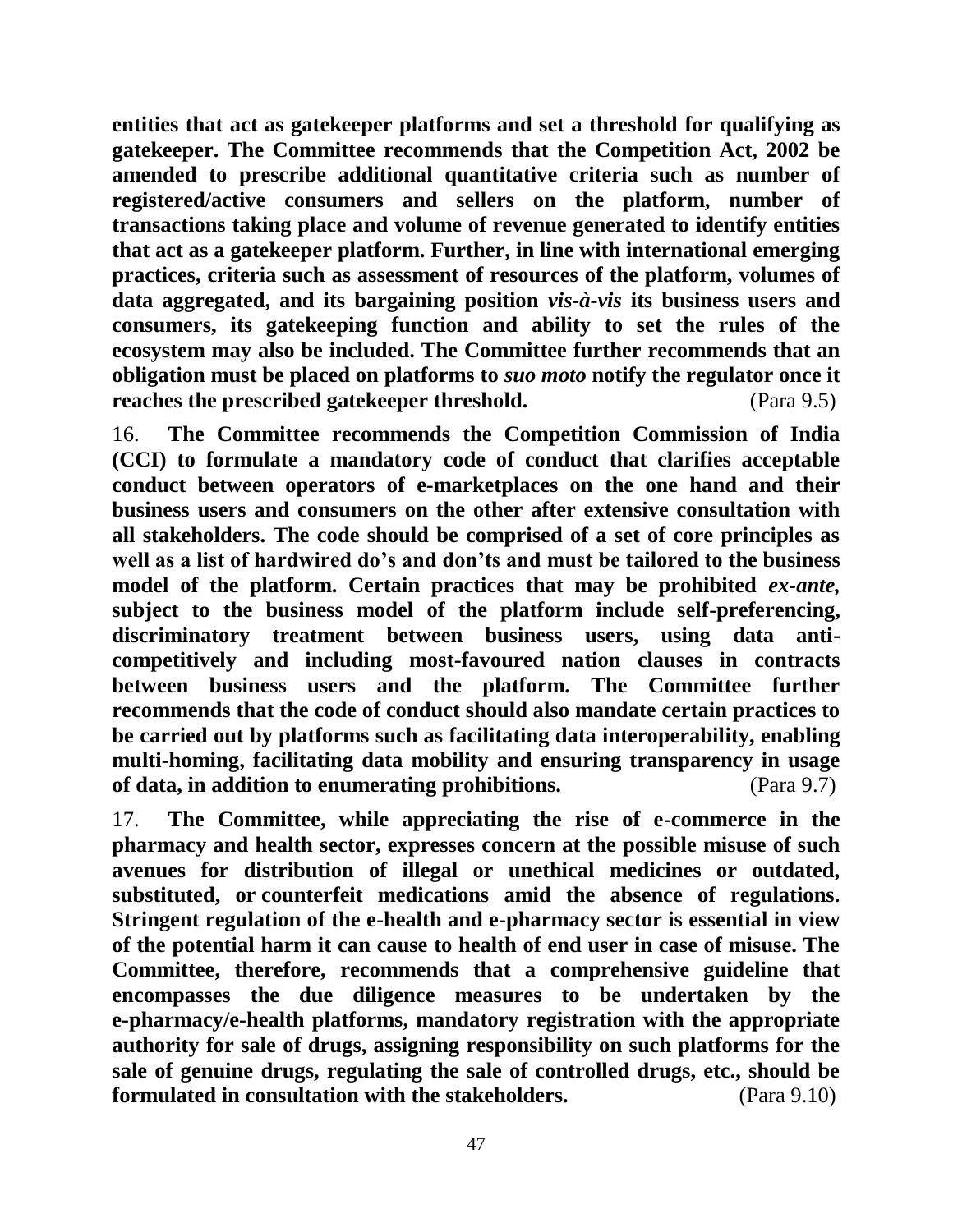18. **The Committee is appalled to observe that the Draft E-Pharmacy Rules have not been finalised till date. The Committee reiterates that undue delay in adopting a definitive regulatory framework results in uncertainty which is not conducive for the fast pace digital markets. The Committee, therefore, recommends the Draft E-Pharmacy Rules are finalised and implemented without further delay.** (Para 9.11)

# **INFORMATION AND COMMUNICATIONS TECHNOLOGY (ICT) INFRASTRUCTURE AND CYBER SECURITY**

19. **The Committee observes that while internet penetration has increased over the years, India still has a long way to realize its full potential and cover maximum population of the country to access internet. The Committee also expresses concern with regard to the quality of internet with slow speed of 4G network, and 5G networks yet to be launched. The Committee, therefore, recommends that Department of Telecommunications takes proactive steps to expand internet connectivity to rural and remote areas, and improve its infrastructure to provide fast and stable internet speed to business users and customers. The Committee further recommends Government to be proactive in aligning its regulatory framework and policy guidelines to promptly adopt technological changes to enable the country to compete with others in the**  digital space. (Para 10.4)

20. **The Committee is perturbed at the absence of a policy and regulatory framework around the use of data which may result in misuse and exploitation of data by a handful of companies which when coupled with network effects might distort competition in e-marketplace. The finalization and enactment of The Personal Data Protection Bill, 2019 is crucial as this will provide the guiding principles for formulation of rules regarding the ownership and storage, use and access and cross border movement of data. The undue delay in the bill may result in failure to capitalise on the virtual treasure trove that data has provided and may result in economic loss to the country. The Committee, therefore, recommends that The Personal Data Protection Bill, 2019 be enacted without further delay. The Committee further recommends that clear guidelines regarding the use and sharing of data generated on e-commerce platforms are formulated and introduced at the earliest.** (Para 10.6)

21. **The Committee is of the view that treatment of personal and nonpersonal data within the same regulatory framework might not be conducive in the process of using data to obtain quantifiable economic benefit. The Committee, therefore, recommends that a separate framework for regulation**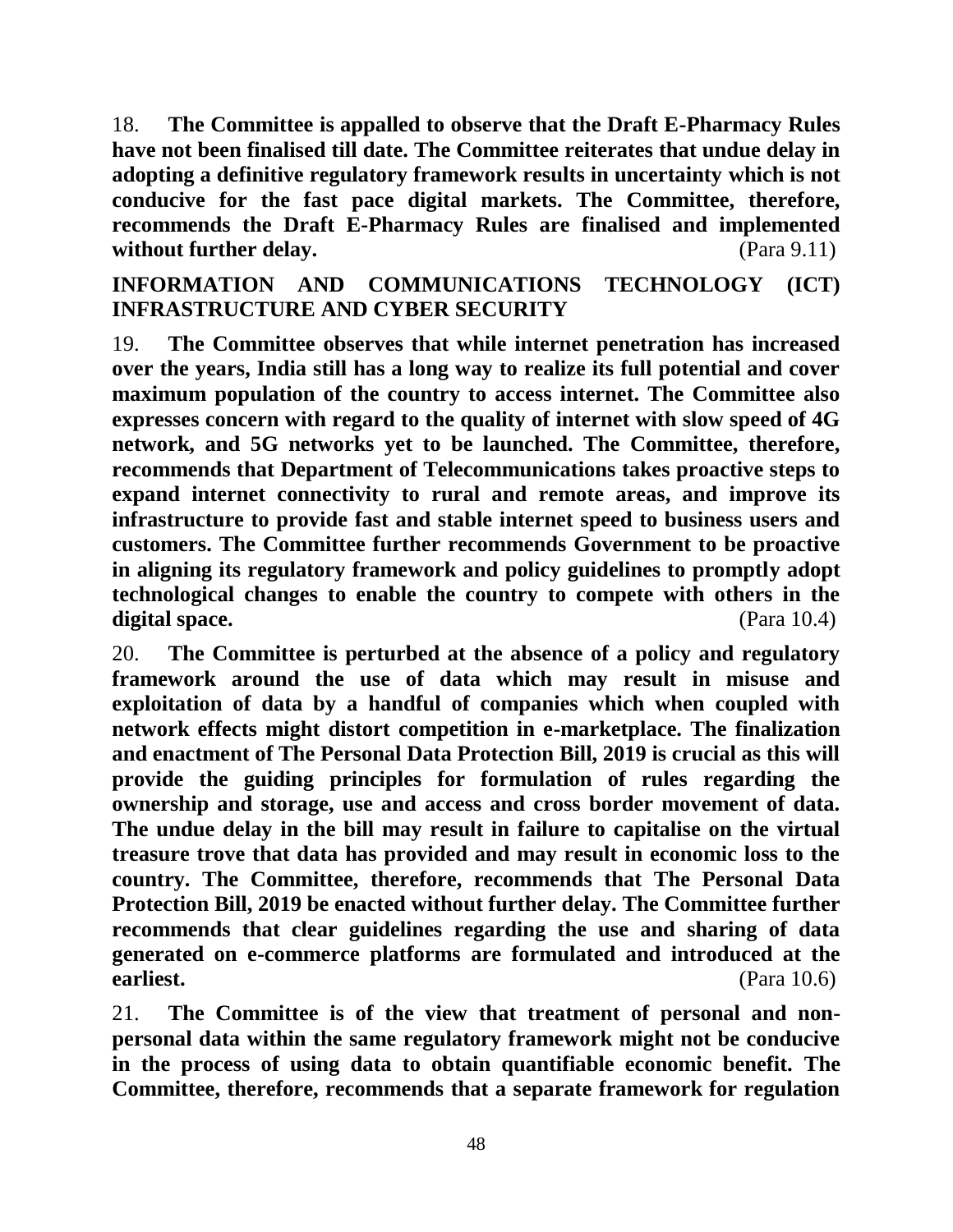**of personal and non-personal data may be formulated in such a way that the Data Protection law exclusively deal with Personal Data and a separate statutory framework be formulated for governing non-personal data.**

(Para 10.7)

22. **The Committee is of the opinion that the rapid digitisation coupled with increasing reliance on digital technology will result in explosion of data thereby requiring expansion of data storage centres. The Committee, therefore, recommends Government to constitute an expert body to prepare a roadmap for expansion of data centres and server farms in the country and to formulate domestic standards of data infrastructure such as towers and tower stations, equipment, optical wires, signal transceivers, antennae, and smart devices etc. The Committee also recommends that research and innovation in the field of AI, IoT, Smart Devices, etc., which feeds on data, be encouraged though enhanced investment in these field.** (Para 10.9)

23. **The Committee is of the opinion that a National Cybercrime Policy or legislation that lays down the framework for addressing all aspects related to cyber crime such as, skilling and training in digital crimes investigation, creation of dedicated cybercrime division, cyber security standards, investigation process and grievance redressal mechanism, capacity building of stakeholders, etc., is required in view of the increasing reliance on digital technology. The Committee, therefore, recommends Government to formulate comprehensive cyber crime policy or legislation in consultation with stakeholders and industry experts. The Committee also recommends Government to keep in mind the interest of the small businesses and enable them to adopt an appropriate cyber security framework.** (Para 10.11)

**PAYMENT SYSTEMS AND FINANCIAL SECURITY**

24. **The Committee observes that the financial security system that is in place for ensuring secure financial transactions and protection of financial data relies heavily on the alertness and financial literacy of the customers. The Committee, therefore, recommends banking institutions and e-commerce platforms to create awareness among customers regarding sharing of sensitive financial data. The Committee further recommends that periodical cyber security audits be undertaken by e-commerce platforms, payment gateways and payment aggregators and financial institutions. The Committee also recommends Government to strengthen the payment infrastructure to mitigate transaction failures and enable seamless financial transactions.**

(Para 11.3)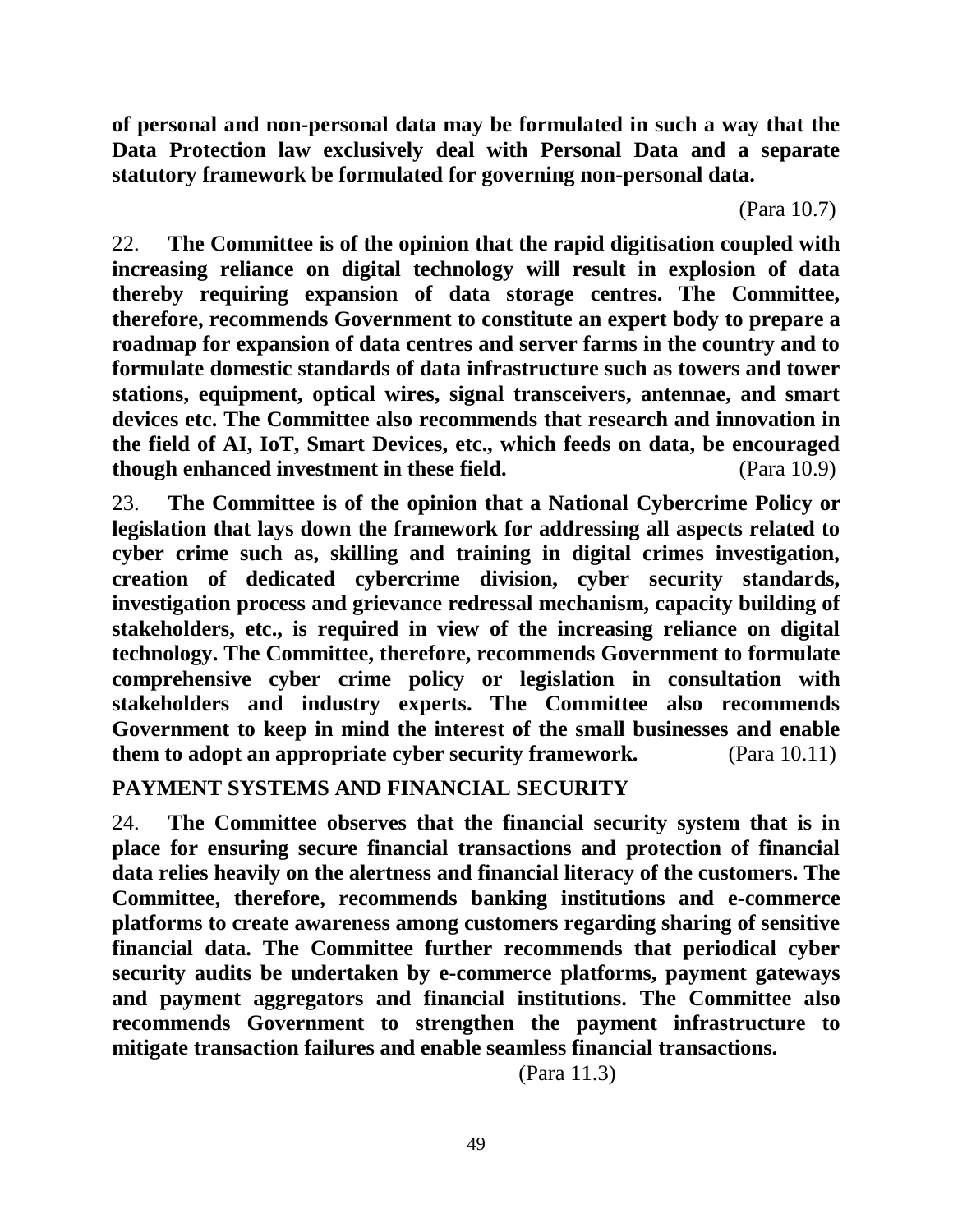25. **The Committee feels that a relook into the Merchant Discount Rate (MDR) in UPI transactions and the structure of Payment Service Provider (PSP) fee is essential as financial transactions** *via* **UPI is expected to increase further in the future. The Committee, therefore, recommends the National Payments Corporation of India (NPCI) and Ministry of Finance to undertake comprehensive stakeholders' consultation in this regard and furnish action taken note on the same.** (Para 11.6)

26. **The Committee opines that ensuring the security of financial transactions through UPI is vital given the fact that majority of e-commerce payment is undertaken through this platform. The Committee, therefore, recommends that security measures/Standard Operating Procedures that are applicable to banks should be made mandatory to UPI based Payment Service Providers (PSPs) to avoid financial frauds on their payment platforms. The Committee further recommends the payment platforms should be held accountable for financial frauds perpetuated on their platforms in case of non-compliance to mandatory security measures.** (Para 11.7)

**IPR INFRINGEMENT IN E-MARKETPLACE**

27. **The Committee is deeply concerned by the prevalence of counterfeit products. The unhindered presence of such products negatively impacts the revenue of genuine manufacturers and the absence of protection to the trademark and copyright products may also act as a deterrent to innovation. The Committee, therefore, recommends that due diligence measures must be imposed on the sellers and platforms to ensure that the products sold on platforms are authentic and do not infringe upon Intellectual Property Rights. The Committee further recommends that the sellers of counterfeit products should be made to pay the loss suffered by genuine rights holder and must be barred from the e-commerce space. The Committee also recommends that the IPR Act be strengthened and detailed guidelines issued under the Act to deal with IPR infringement in the e-commerce space.** (Para 12.2)

### **SAFE HARBOUR AND FALLBACK LIABILITY**

28. **The Committee feels that it will not be in the interest of customers to totally absolve e-commerce marketplaces of their responsibility in maintaining the quality and standard of goods sold on their platforms. The Committee recommends that responsibility should be placed on the e-commerce marketplace and necessitate them to play active role in resolution of issues related to delivery of sub-standard counterfeit products and services on their platforms and require them to act as the intermediary between the customers and sellers. The Committee further recommends that codified guidelines that**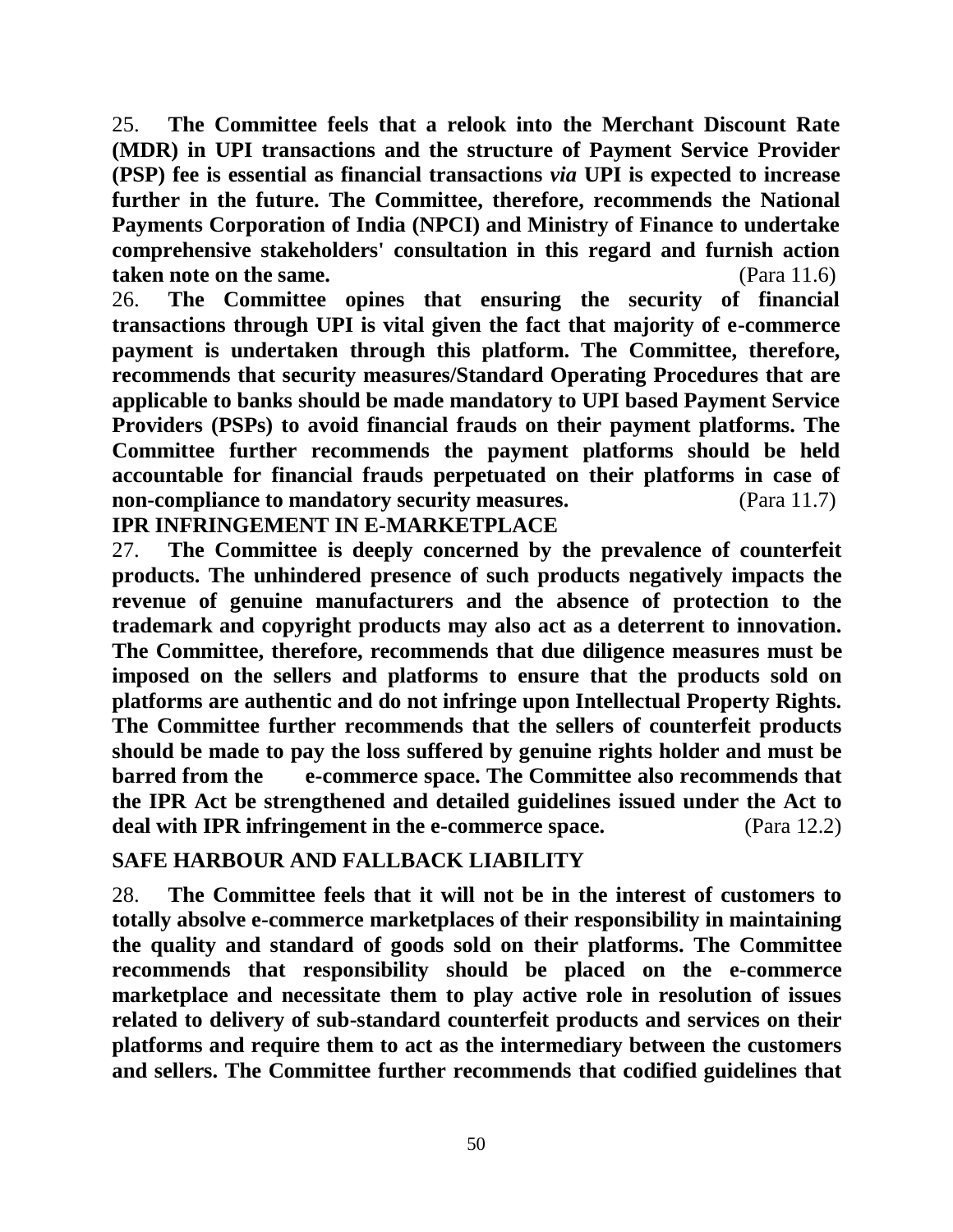**assign roles and responsibilities of the parties involved in the e-commerce transactions should be formulated in a balanced manner and notified.** 

# **GOODS AND SERVICES TAX (GST) REGIME IN E-COMMERCE**

# **DIFFERENTIAL TREATMENT OF OFFLINE AND ONLINE SELLERS**

29. **The Committee observes that the mandatory GST registration has placed undue burden on small sellers doing business through e-commerce platforms. The high dropout rate of 60-70 per cent from online platforms is alarming. The Committee, therefore, recommends that the exemption provided to offline sellers with regard to GST registration be extended to online sellers as well with same applicable threshold limit by the Government. The registration exemption may be provided to the unregistered sellers on an annual basis, on a declaration that their turnover is within the prescribed limit and a declaration by such sellers that they will only sell Intra-State. The Committee further recommends that onboarding of small sellers on online platforms be allowed based on a three way authentication of Aadhaar, Permanent Account Number (PAN) and bank details in place of mandatory GST registration.** (Para 14.4)

**GOODS AND SERVICES TAXES (GST) COMPOSITION SCHEME**

30. **The Committee notes that the exclusion of online sellers under the Goods and Services Taxes (GST) Composition Scheme acts as a barrier to MSMEs in adopting e-marketplace. The Committee opines that the extension of the scheme to online sellers will incentivise MSMEs to adopt e-marketplaces, leverage the benefits of e-marketplaces and also further simplify and streamline the compliance process for MSMEs. The Committee, therefore, recommends to the Government that the scheme be extended to online sellers subject to turnover threshold of Rs. 1.5 crore.** (Para 14.6)

**PERMITTING A VIRTUAL PLACE OF BUSINESS**

31. **The Committee feels that streamlining and aligning of rules in consonance with the requirements of stakeholders and in the ethos of easing business environment is required. The Committee, therefore, recommends that suitable changes be made in the Goods and Services Taxes (GST) Rules to allow online sellers, who utilise warehouse of e-commerce operators to store their goods, to register the warehouse of e-commerce operators across States on the basis of a single Principal Place of Business (PPoB) registration in the home State of the seller instead of mandatory physical PPoB in each State of operation.** (Para 14.8)

(Para 13.4)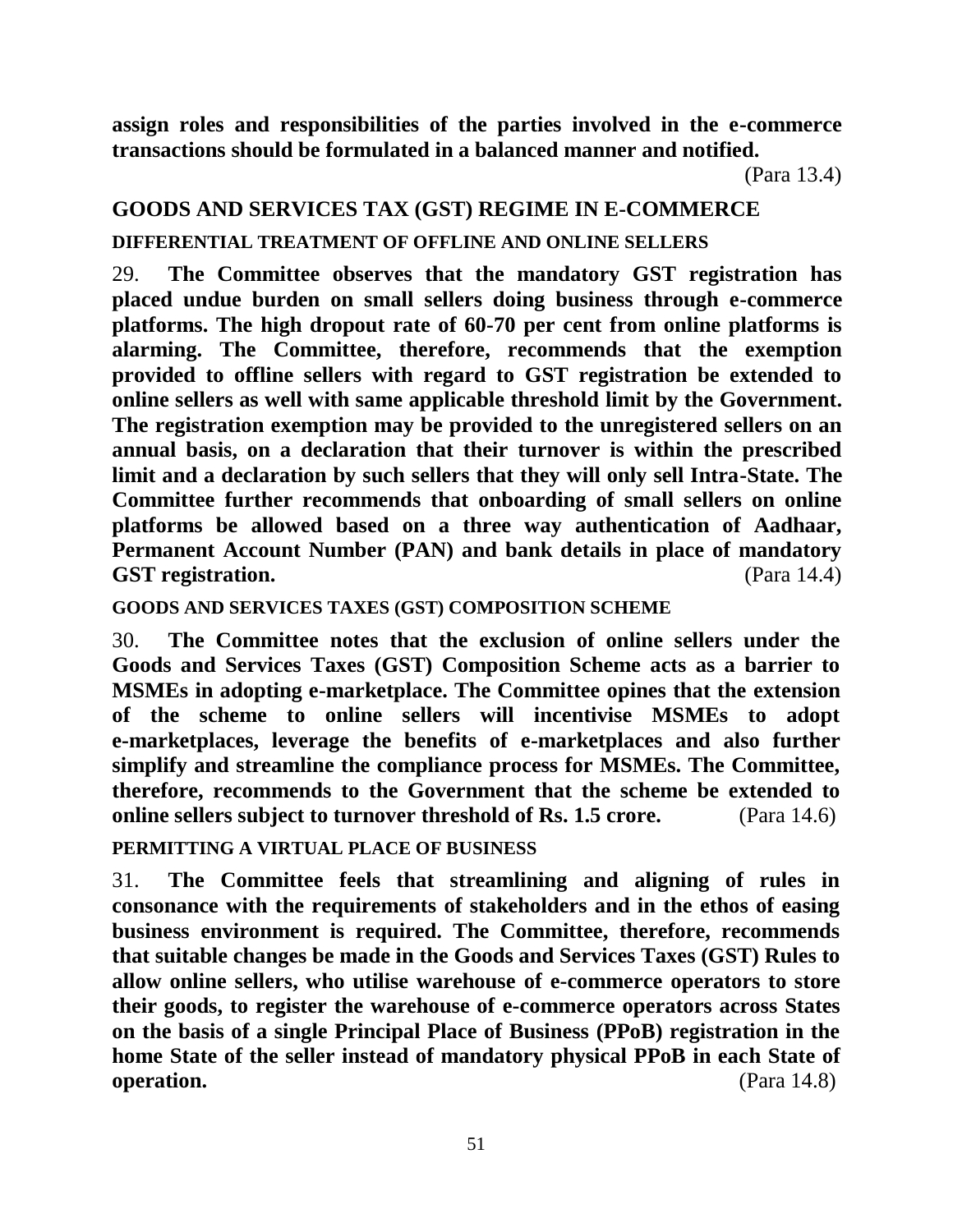#### **STREAMLINING COMPLIANCES**

32. **The Committee opines that the introduction of seller-wise reporting based on Aadhar/PAN by the e-commerce operator in GSTR-8 will ease the compliance process and reduce the compliance burden on sellers, especially small sellers. The Committee, therefore, recommends that the feasibility and practicality of such compliance mechanism be deliberated with the relevant stakeholders.** (Para 14.10)

### **LOGISTICS AND ALLIED INFRASTRUCTURE**

33. **The Committee observes that there exists a gap in connectivity between rural and urban India which has to be bridged for increased penetration and adoption of e-commerce in remote areas. The improvement in roads and highway network will help address the connectivity gap and also build efficiencies that can alleviate some cost externalities such as rising fuel costs in overall context of business sustainability of logistics services companies. The Committee, therefore, recommends Government to accelerate its road and railway infrastructure projects in rural and remote areas to provide seamless logistics movement.** (Para 15.3)

34. **The Committee takes note of the fact that lack of comprehensive policy governing critical areas such as data and automation technology, and nonstandardisation of procedures in logistics process has hindered the development of the sector. The Committee, therefore, recommends Government to formulate enabling policies on such areas for incentivising greater participation of the private sector to build quality digital infrastructure. The Committee further recommends Government to stimulate innovation in disruptive technology such as robotics, locational intelligence, machine learning and Artificial Intelligence (AI) in logistics sector through increased investment in research and development in the sector and also provide tax incentives to private players engaging in such activities. The Committee also recommends the Government to formulate guidelines regarding use of drone technology in e-commerce deliveries.** (Para 15.6)

35. **The Committee recommends Government to provide a single window clearance facility with stipulated timeline of approval and also allow relaxations in regulatory approvals to accelerate the pace of warehousing construction. The Committee also recommends Government to extend support to warehousing sector in the form of capital subsidies for construction of Grade-A warehouses in small towns, facilitate better credit facilities and low-interest rates in warehousing sector and provide tax rebate in procurement of cement and steel for warehouse construction. The Committee**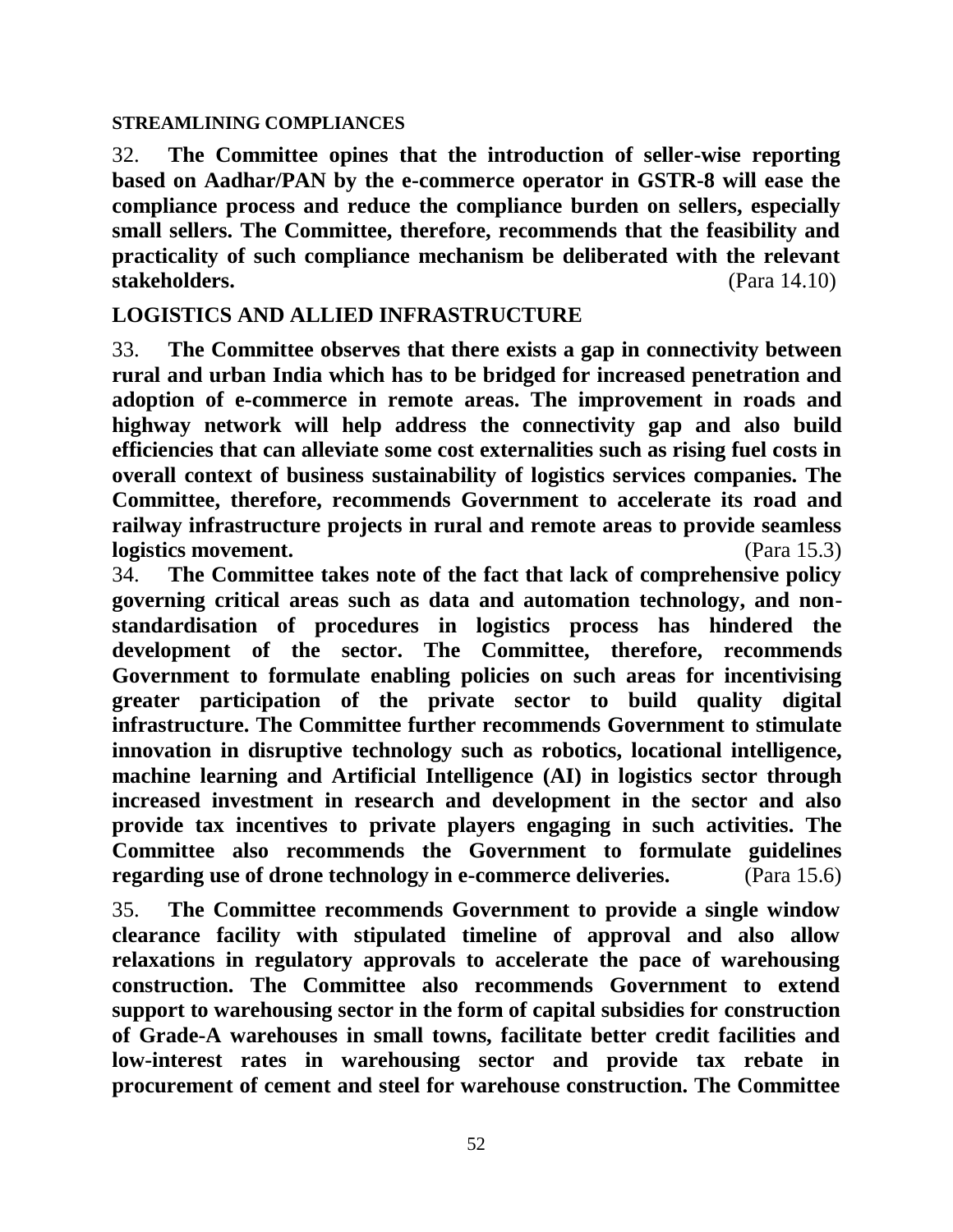**opines that such measures will spur more investment and participation of private players into the warehousing sector, increasing warehousing capacity in fringe areas of major metropolitan trade hubs of the country and high commercial corridors. The Committee further recommends Government to take concerted efforts for accelerated adoption of automated warehousing processes and extend necessary support through increased investment in automation technology.** (Para 15.9)

36. **The Committee opines that while the existing skill gap in the logistic sector is of concern, it also presents ample opportunity for employment generation if addressed with a robust capacity building framework for the employable workforce. The Committee recommends Government to chart out a clear time-based road map in collaboration with industry players by identifying the output and financial outlays for skill development projects, focusing on transportation, warehousing and cold chain sectors. It will be imperative that setting up development centres to provide sector-specific knowledge and exposure to individuals is included in such road map. The Committee also recommends market leaders to pull together their clout and resources to establish an institutionalised infrastructure and create incentives for training by designing and developing certification levels for recruits in collaboration with Government. The Committee, further, recommends Government to provide support to the industry players through Skill India Mission by providing adequate budgetary allocation under the scheme for capacity building in the logistics sector.** (Para 15.11)

37. **The Committee notes with appreciation on the proactive steps taken by the State Governments in facilitating the development of logistics and warehousing infrastructure across the States. The successful implementation of the policy and roadmap prepared by the State Governments will accelerate the growth of e-commerce. The Committee recommends the State Governments to ensure accelerated implementation of the plans and roadmaps outlined by them and continue to act as a facilitator in e-commerce by enabling the development of robust support infrastructure.** (Para 15.13)

38. **The Committee is of the opinion that the accelerated implementation of the Hyderabad-Bengaluru, Hyderabad-Warangal and Hyderabad-Nagpur industrial corridors is crucial in the development of inter-State connectivity and to further augment inter-State movement of goods and services which will be beneficial to the e-commerce markets. The Committee, therefore, recommends the DPIIT to accord priority in the implementation and completion of these crucial projects. The Committee, further, recommends Government to take up on priority basis the setting up of Railway Coach**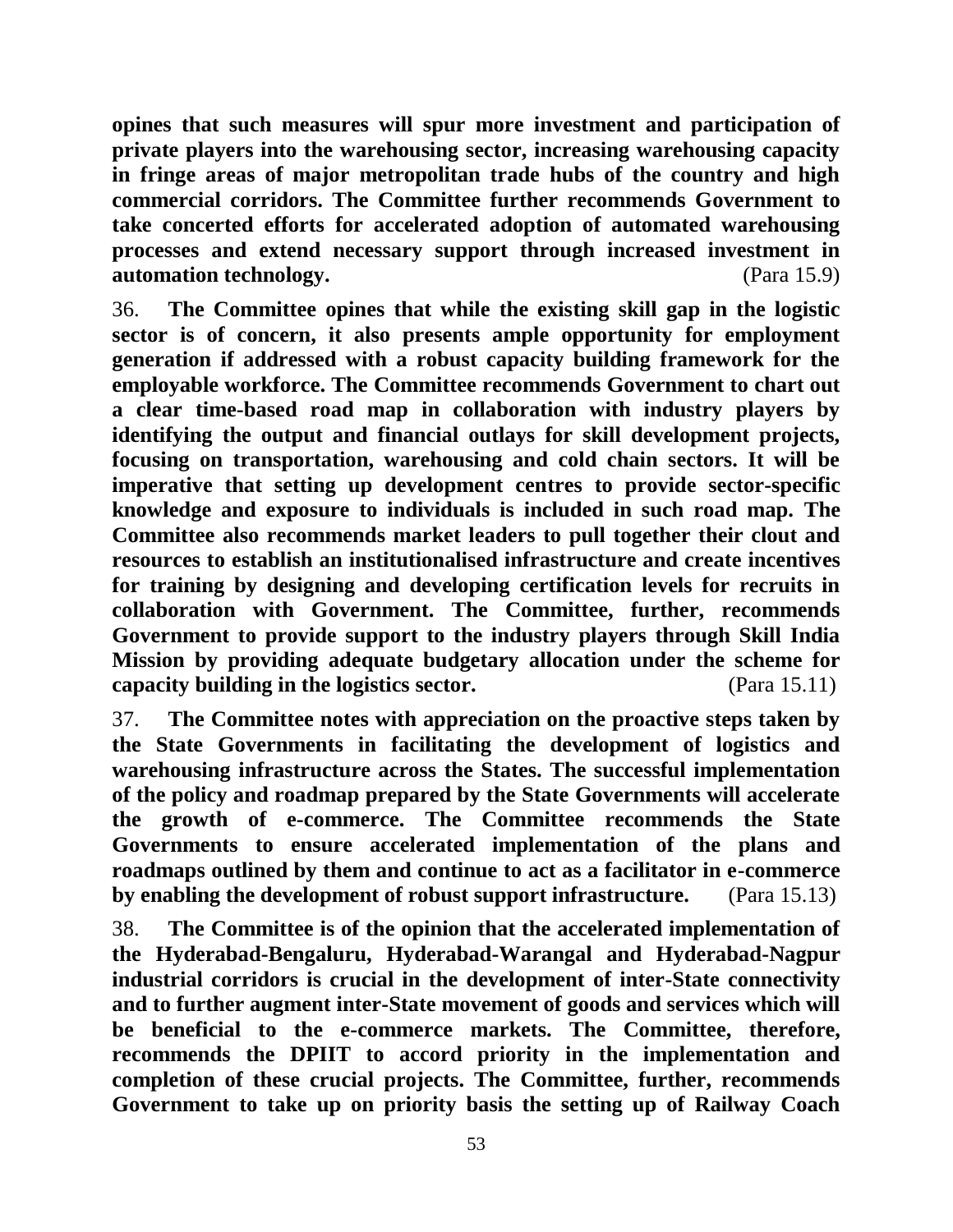**Factory in Warangal, Integrated Steel Plant at Bayyaram and National Institute of Design to provide the much needed economic upliftment to the State of Telangana.** (Para 15.15)

39. **The Committee also recommends Government to make concerted efforts to augment infrastructure related to e-commerce and provide adequate budgetary allocation for the same. The Committee further recommends that existing logistics infrastructure be suitably aligned to cater to the needs of the e-commerce sector.** (Para 15.16)

**COMPETITION ISSUES IN E-COMMERCE MARKETPLACE**

40. **The Committee observes that the underlying cause of the issues and concerns raised by sellers/business users is the lack of neutrality in platforms. In the absence of a clear policy and guidelines that specifically spell out what practices amount to conflict of interest in the e-marketplaces and what are the acceptable conducts of platforms, irrespective of the platforms being funded by foreign or domestic entities, such contestation between platforms and business user are bound to happen. The Committee opines that inculcating a culture of transparency in operations of platforms and formulating a dedicated and comprehensive policy that governs the e-commerce marketplace is the need of the hour. The Committee, therefore, recommends the following actions may be taken to address the competition issues in e-marketplace:**

**(i) A clear definition of marketplace and inventory model of e-commerce should be spelt out in consultation with stakeholders.**

*a) A marketplace e-commerce entity should not sell any goods owned or controlled by it on such e-commerce marketplace platform. All the sellers on the platform should only be third party sellers.* 

*b) An Inventory based e-commerce entity or e-commerce store or webstore should own the inventory of goods or services and sell such goods or services owned by it directly to the consumers on a principal-toprincipal basis. The e-commerce entity should be the only seller on such e-commerce store platform and there should not be any third-party seller on such e-commerce store platform.* 

**(ii) To avoid conflict of interest in the platform and to ensure that marketplace e-commerce does not indulge in inventory based model, e-commerce platforms functioning under the marketplace should not be allowed to have any direct or indirect relationship with entities acting as sellers on the platform.**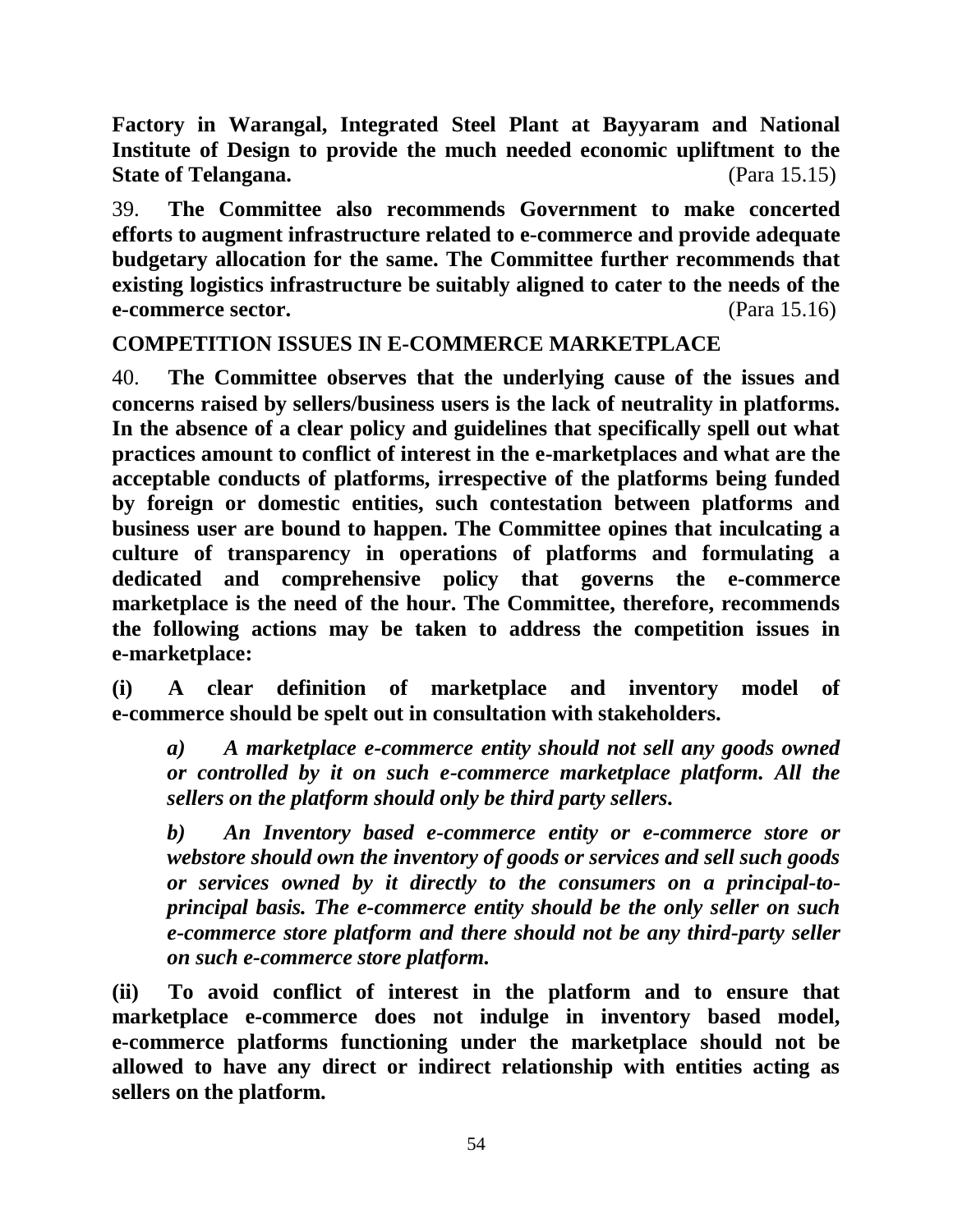**(iii) An e-commerce entity, operating under both marketplace and inventory model must be mandated to use separate branding for each of the platforms.** 

**(iv) An e-commerce entity, operating under the marketplace model, must be prohibited to directly or indirectly license its brand or private label products to third parties selling products on its platform. The restriction should be extended to the marketplace entity's associated enterprises or its related parties.** 

**(v) Arbitrary classification of sellers and buyers and selective application of discounts/incentives to sellers and buyers should be prohibited on e-commerce platforms. Any incentives/discounts provided by platforms should be on a non-discriminatory basis.** (Para 16.9)

41. **The Committee also recommends the following steps to improve transparency in handling of data, search rankings, and contract terms and also to promote innovation and competition in the entire value chain:**

**(i) A clear and transparent policy on data that is collected on platform, the use of such data by the platform and also the potential and actual sharing of such data with third party or related entities should be formulated.** 

**(ii) The e-commerce platforms should publish on its website the criterion and main parameters, the weightage assigned to each parameter in determining the ranking of goods and sellers on its platforms. The relative importance of the parameters should also be published in a plain and intelligible language.** 

**(iii) Marketplaces must disclose the complete terms and conditions of the agreement that are required to become a seller on the platform including but not limited to platform fee, commission, discounts and relaxations, all types of charges and levies amongst others, applicable to all sellers in a particular category. Unilateral revision of terms and conditions which is to the detriment of any concerned stakeholders must be prohibited.** 

**(iv) All services in the supply chain, including but not limited to, cartable menu, logistics, payment gateway, should be unbundled and the sellers seeking registration on the platform should not be coerced, directly or indirectly, to accept the bundled services. The decision to avail such support services should be left at the discretion of the seller.** (Para 16.10)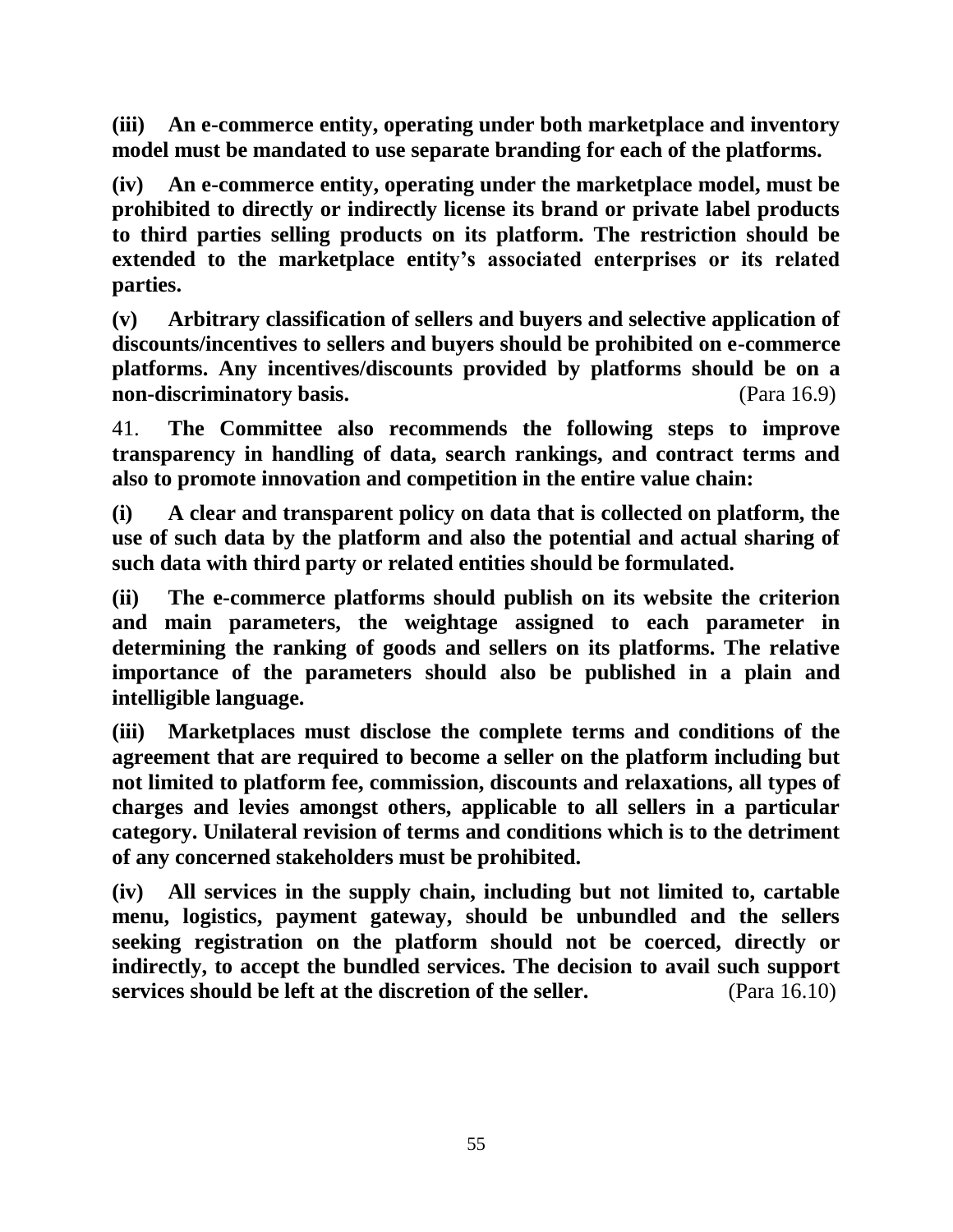### **E-COMMERCE EXPORTS**

42. **The Committee is of the view that giving due cognisance to the crucial role played by e-commerce route in boosting export and making it a part of our export strategy and policy is the need of the hour. The Committee, therefore, recommends that a dedicated chapter on promotion of e-commerce export should be included in the upcoming Foreign Trade Policy. The Committee further recommends that e-commerce exports should also be made a part of the strategy and framework in negotiating Free Trade Agreements (FTAs) with other countries.** (Para 17.2)

43. **The creation of an E-Commerce Export Zones (EEZs), based on the Special Economic Zone (SEZ) model, as a one-stop shop for storage, certification, testing, customs clearance, expedited processing of export incentives, Input Tax Credit (ITC) refunds, and duty drawbacks warrant serious consideration in view of the increasing importance of e-commerce in global trade. This will create a comprehensive ecosystem with world class infrastructural and regulatory facilities, and could help India leapfrog as a significant player in e-commerce exports. The Committee, therefore, recommends the Department for Promotion of Industry and Internal Trade, in consultation with Department of Commerce and other stakeholders to undertake a study on the feasibility and practicality of setting up EEZs in the top export clusters in India.** (Para 17.3)

44. **Creation of awareness and handholding the MSMEs to navigate through the complex customs process is crucial to enable them to sell to global markets through e-commerce platforms. The Committee, therefore, recommends the Department of Commerce, through its Export Promotion Councils, Trade Promotion Organisation, and apex trade bodies to create awareness on the benefits e-commerce exports brings to businesses. The Committee further recommends that dedicated e-commerce exports promotion cells within these entities at District level should be created to disseminate relevant knowledge on destination market, collate demand data and conduct training on e-commerce exports procedure, brand building and digital marketing.** (Para 17.5)

45. **The Committee takes cognisance of the measures taken by the Central Board of Indirect Taxes and Customs (CBIC) for facilitating and promoting e-commerce exports. The Committee, however, is of the opinion that the time taken for clearance of e-commerce exports needs to be further reduced in view of the time sensitive nature of e-commerce exports. The Committee,**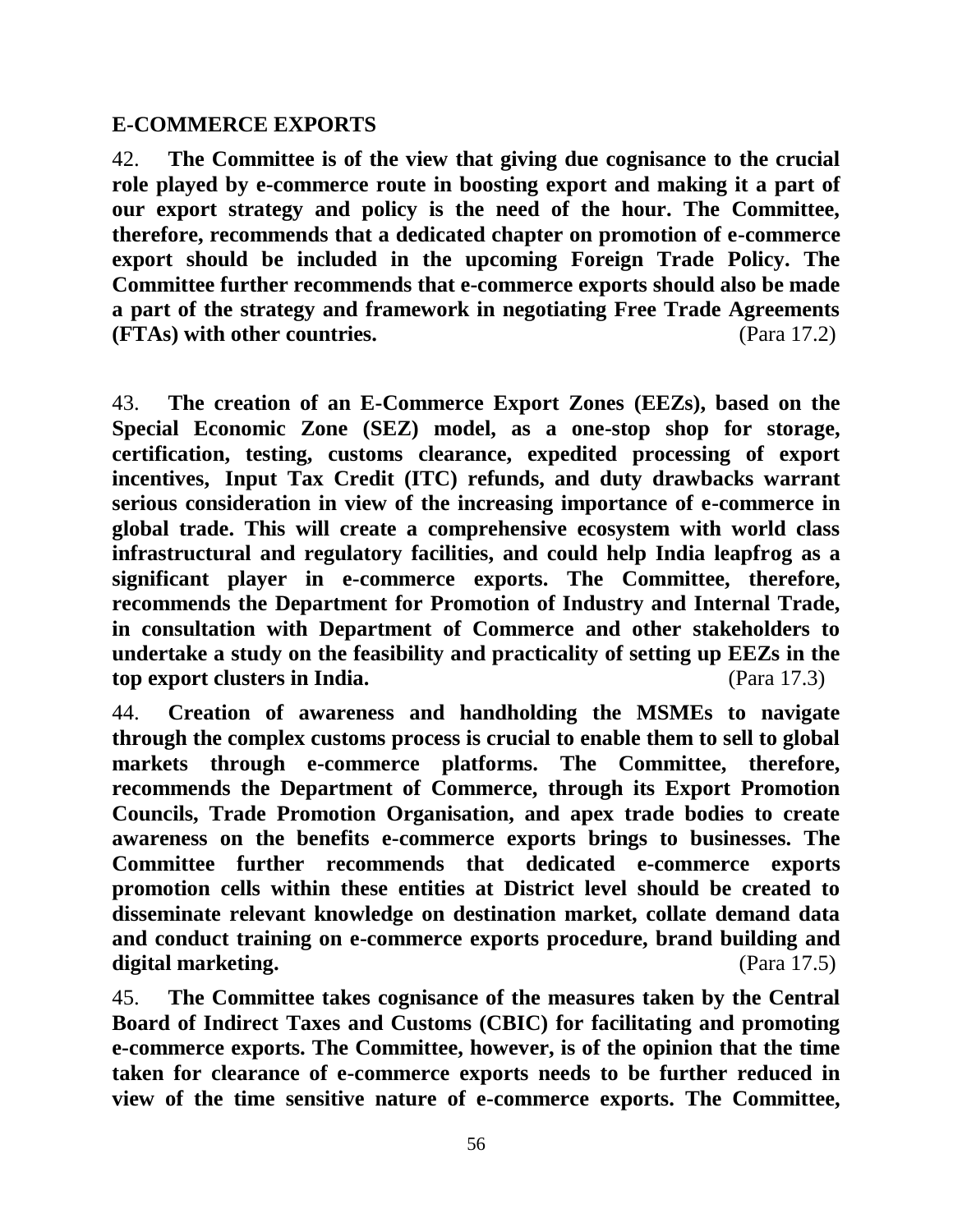**therefore, recommends the establishment of dedicated customs clearance lanes, equipped with barcode system of clearance, for e-commerce exports at all international courier terminals. The Committee further recommends the CBIC to ensure end-to-end digitization of the clearance process to bring about efficiency, repeatability and traceability of transactions. The Committee also recommends the CBIC in coordination with Department of Commerce to take steps to enable e-commerce exports through land borders.** (Para 17.8)

46. **The Committee applauds the proactive steps taken by the CBIC and Department of Post to facilitate e-commerce export through post from rural and remote areas. The innovative hub and spoke model, if implemented efficiently, has the potential to enable the MSMEs to access global markets and boost e-commerce exports from remote areas. The Committee, therefore, recommends the CBIC and Department of Posts to accord priority to the implementation of the model and ensure its completion at the earliest. The Committee further recommends that the presence of Foreign Post Offices (FPOs) should also be expanded across the country, especially to the areas recognised as commercial hubs, as re-routing of the export consignments from post offices to the limited FPOs might extend the delivery timelines.** 

(Para 17.11)

47. **The Committee recommends the Central Board of Indirect Taxes and Customs (CBIC) to formulate and notify a Standard Operating Procedure (SOP) for handling of gems and jewellery in courier mode at the earliest. Thereafter, the CBIC should also instruct all stakeholders, including authorised courier service providers, to accept gems and jewellery export in courier mode.** (Para 17.14)

48. **The Committee takes note of the fact that returns and thereby re-import of products is a regular feature of e-commerce model of business. The Committee opines that restriction in re-import of gems and jewellery will adversely affect the seller's return policy and subsequently the confidence of buyer to purchase the product through e-commerce platforms. The Committee, therefore, recommends the CBIC to look into the matter and suitably amend the Courier Imports and Exports (Electronic Declaration and Processing) Regulations, 2010 to allow re-import of gems and jewellery in courier mode. The Committee further recommends the CBIC to formulate and notify a Standard Operating Procedure (SOP) regarding the same to provide clarity to all stakeholders.** (Para 17.16)

49. **The Committee recommends the CBIC to re-examine the customs rules and procedures and to remove the duplicity in compliance process in**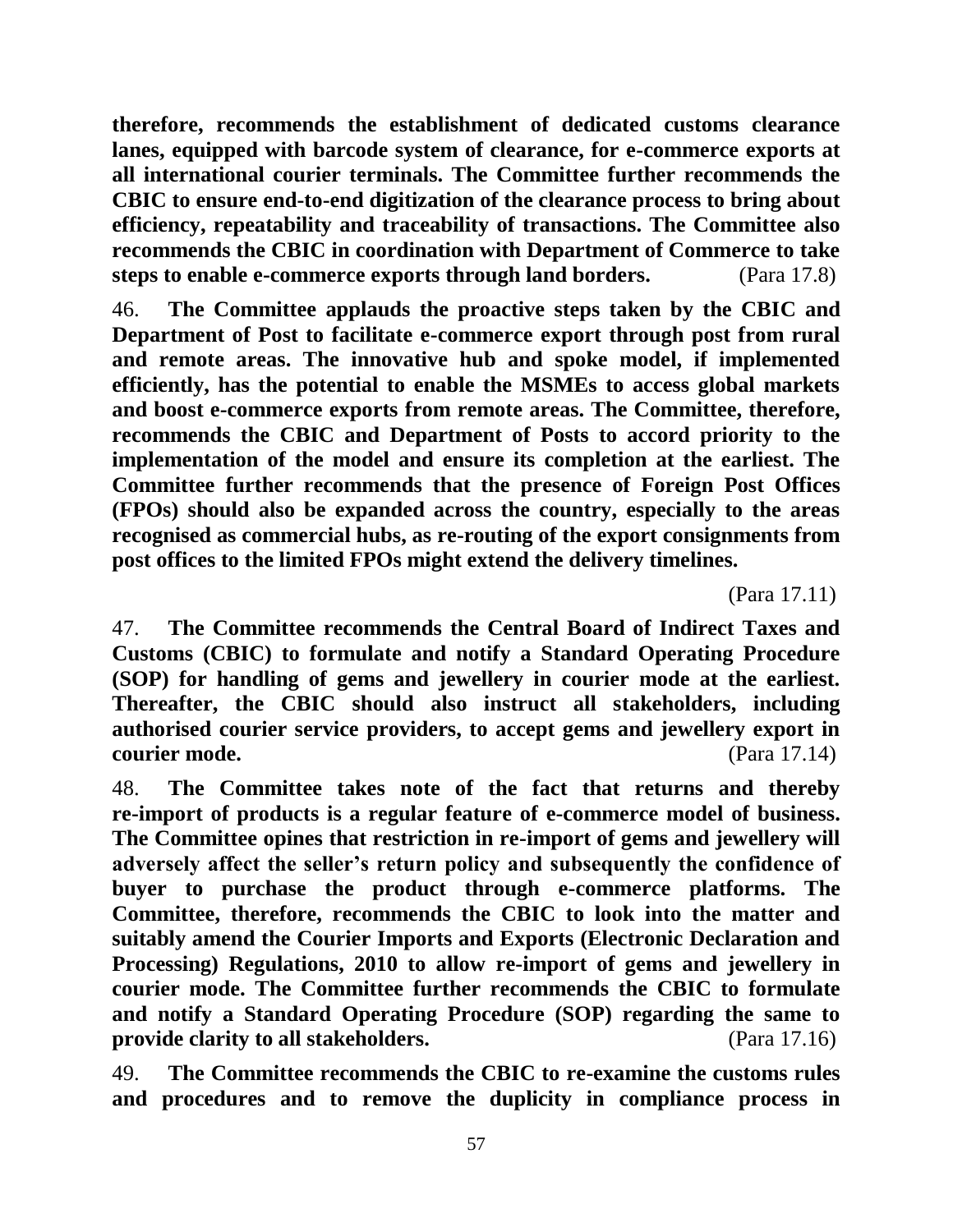**e-commerce exports. The Committee further recommends the CBIC to streamline the customs system and procedure, and formulate a mechanism to differentiate between imported products and products which are being returned after exports.** (Para 17.18)

### **ON-BOARDING MSMEs: DIGITAL LITERACY AND SKILLING**

50. **The Committee notes that majority of the MSMEs and women entrepreneurs are not part of the digital revolution which implies that most of them could not avail the benefits that the e-commerce market offers. The MSMEs and women entrepreneurs need to be equipped with the required skill set and digital capabilities to enable them to successfully tap into the e-commerce market; however, they do not have the financial capacity to acquire the required skill set nor digitise their business. The Committee recommends Government to undertake techno-economic feasibility study of the MSMEs to gauge the existing gaps in the current policies meant for the MSMEs and women entrepreneurs. The Committee further recommends Government to provide a special incentive scheme for digitisation which is targeted specifically at e-commerce business to MSMEs and women entrepreneurs.**

(Para 18.2)

51. **The Committee also recommends Government to leverage the Digital India and Skill India Programmes to design capacity building programmes specifically related to the e-commerce markets, such as, imaging and cataloguing, digital marketing, brand building, e-commerce onboarding, digital payments, etc. The Committee further recommends that such skill training programmes and curriculum are designed in vernacular languages to enable wider reach of such programmes.** (Para 18.3)

52. **The Committee applauds the active and facilitative role played by the State Governments in digitizing the business of MSMEs and also creating a skilled workforce that is suited to the ever expanding digital space. The Committee, however, observes that majority of the MSMEs are still left out of the digital revolution and require continued support of the concerned State Government to enable them to flourish in the digital space. The Committee recommends the State Governments to identify manufacturing and MSME clusters in their State and initiate targeted onboarding programmes in such cluster, leverage the One District One Product Programme to promote targeted products and tap into the expertise of industry stakeholders to promote e-commerce. The Committee further recommends the State**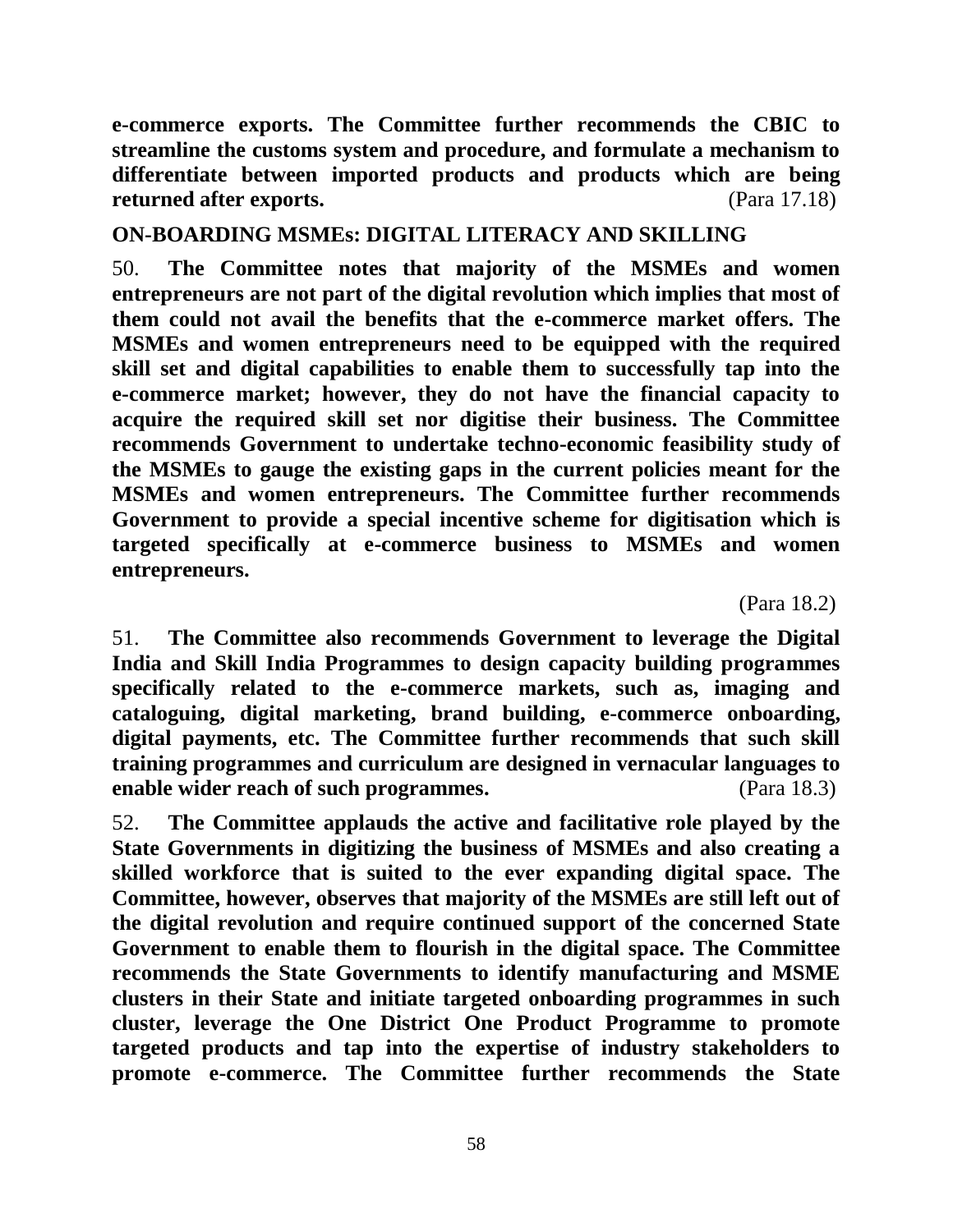**Governments to collaborate with e-commerce platforms to facilitate the inclusion of more vernacular languages on their platforms.** (Para 18.7)

53. **The Committee also observes that e-commerce platforms have provided assistance to MSMEs and local stores to digitize their business and imparted digital and marketing skills through various skill training and on-boarding programmes. The Committee recommends that a comprehensive framework to leverage industry expertise through PPP model for partnering with e-commerce platforms in imparting the required digital and marketing skills in e-commerce business should be included in the upcoming e-commerce policy. The Committee further recommends the Government to introduce a policy in line with the existing Corporate Social Responsibility (CSR) Policy to place an obligation on the large e-commerce companies to provide training to small retailers and onboard them on their platforms.** (Para 18.8)

### **GOVERNMENT e-MARKETPLACE (GeM)**

54. **The Committee applauds the digital platform provided by Department of Commerce to sellers and service providers, including the MSMEs and Self Help Groups (SHGs), to showcase and sell their products. The Committee observes that positive results have been yielded by the platform as can be seen from the value generated through the platform. The Committee, however, feels that the portal has the potential to have a greater impact in the domestic digital marketplace by onbording more number of MSMEs on the platform in view of the fact that only 7,64,547 out of 4.25 crore MSMEs have been onboarded till date. The Committee, therefore, recommends the Department of Commerce to create more awareness about the benefits of the platform and provide training on onboarding and compliance process to enable more MSMEs to be onboard on the GeM platform.** (Para 19.3)

55. **The Committee is of the view that levying of commission increase the operation costs and eats into the already slim profit margin of the MSMEs. Providing exemption to the payment of commission on GeM will incentives more MSMEs to join the platform and enhance their profitability. The Committee, therefore, recommends the Department of Commerce to exempt the MSMEs from payment of 0.5 per cent commission charged on the platform. The Committee also recommends that Government to look into the issue of non-availability of products when the procurement is large in numbers.** (Para 19.5)

# **OPEN NETWORK FOR DIGITAL COMMERCE (ONDC)**

56. **The ONDC is an ambitious and revolutionary initiative that has the potential to categorically alter the e-commerce landscape in India. However,**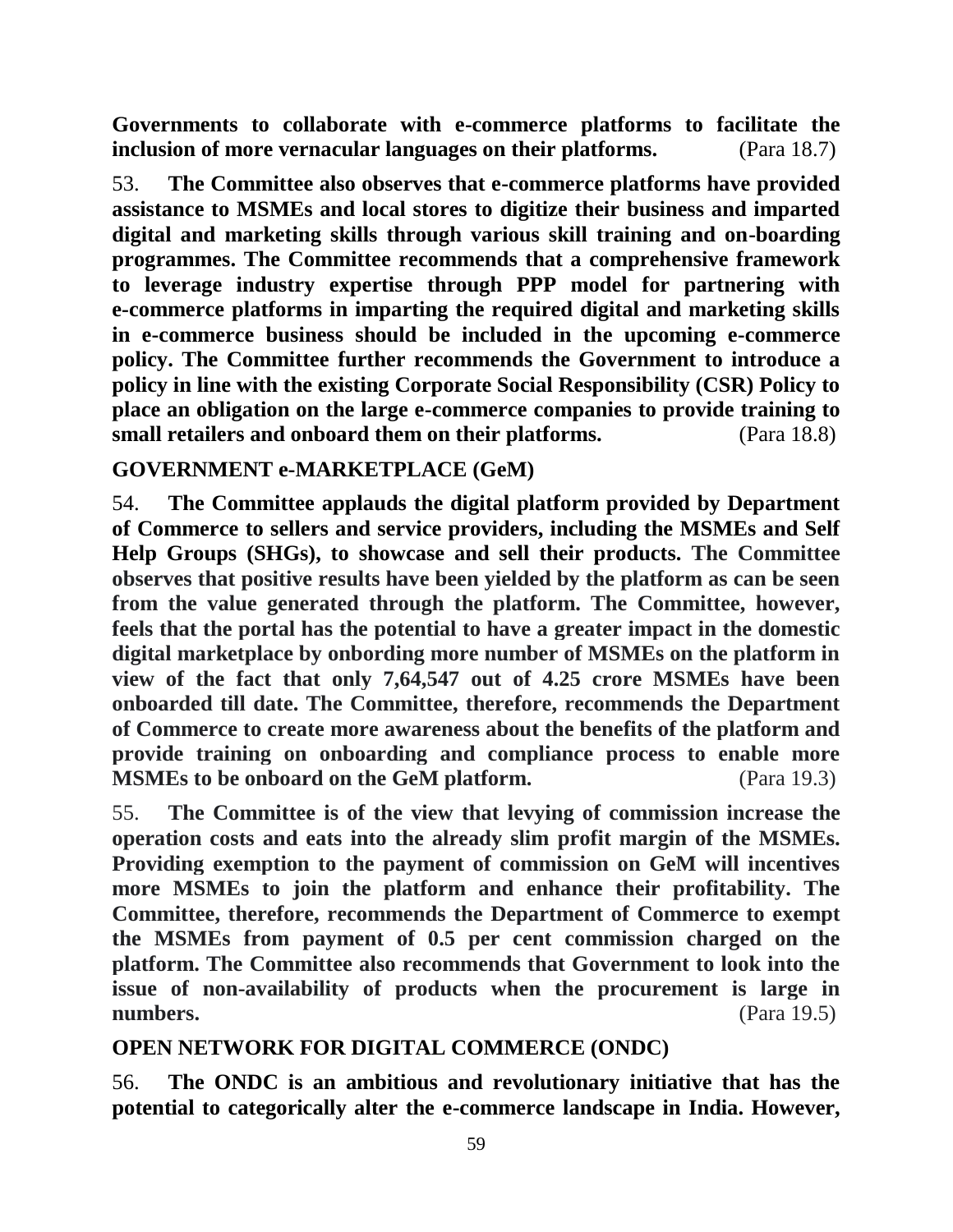**various issues regarding operational strategy, fair competition, technical capability of MSMEs to leverage the network and clarity in assigning liability is yet to be addressed. The Committee, therefore, recommends DPIIT to formulate a concrete strategy to onboard existing e-commerce platforms, ensure a level playing field between local/small business and e-commerce giants, and provide technical support to small and local business to design a technical tool, compatible with ONDC protocol to achieve its intended goal of democratising e-commerce and digital onboarding of MSMEs. The Committee further recommends the Department to provide clarity regarding the issue of liability on the network by assigning definite roles and responsibilities to all the participants, namely, e-commerce platforms, buyers and sellers, and also clarify the extent of application of the e-commerce rules on the network.** (Para 20.3)

### **SUMMATION**

57. **The Committee observes that the absence of a dedicated e-commerce policy has resulted in a fragmented and ineffective regulation. Further, the absence of an enabling policy has resulted in strategy vacuum to effectively benefits from e-commerce. Any further delay in formulating and notifying a dedicated policy may further accentuate the issues in the fast paced digital market. The Committee, therefore, recommends the Department for Promotion of Industry and Internal Trade to finalise the draft National E-Commerce Policy at the earliest.** (Para 21.3)

58. **The presence of a comprehensive policy and regulation is of utmost importance for any sector's strategic growth. At the same time, it is also prudent for policies and regulations to be developed with the effective understanding of the sector's many segments and nuanced challenges. The Department should understand the vibrant and dynamic nature of the overall online commerce ecosystem while formulating policy and regulation, and should be cautious not to implement one-size-fits-all mechanism to regulate the diverse e-commerce models. The Department should drive the industry towards developing standards for the evolving ecosystem, formulate definite mechanisms for e-commerce players to enable self-regulation, and should be receptive to the feedback and inputs from various stakeholders and ecosystem participants. The Government should address the concerns associated with quick commerce like creation of dark stores and the safety of riders.**

(Para 21.5)

59. **The e-commerce policy should ensure the protection of consumer rights and privacy through inclusion of pro-customer regulatory framework and**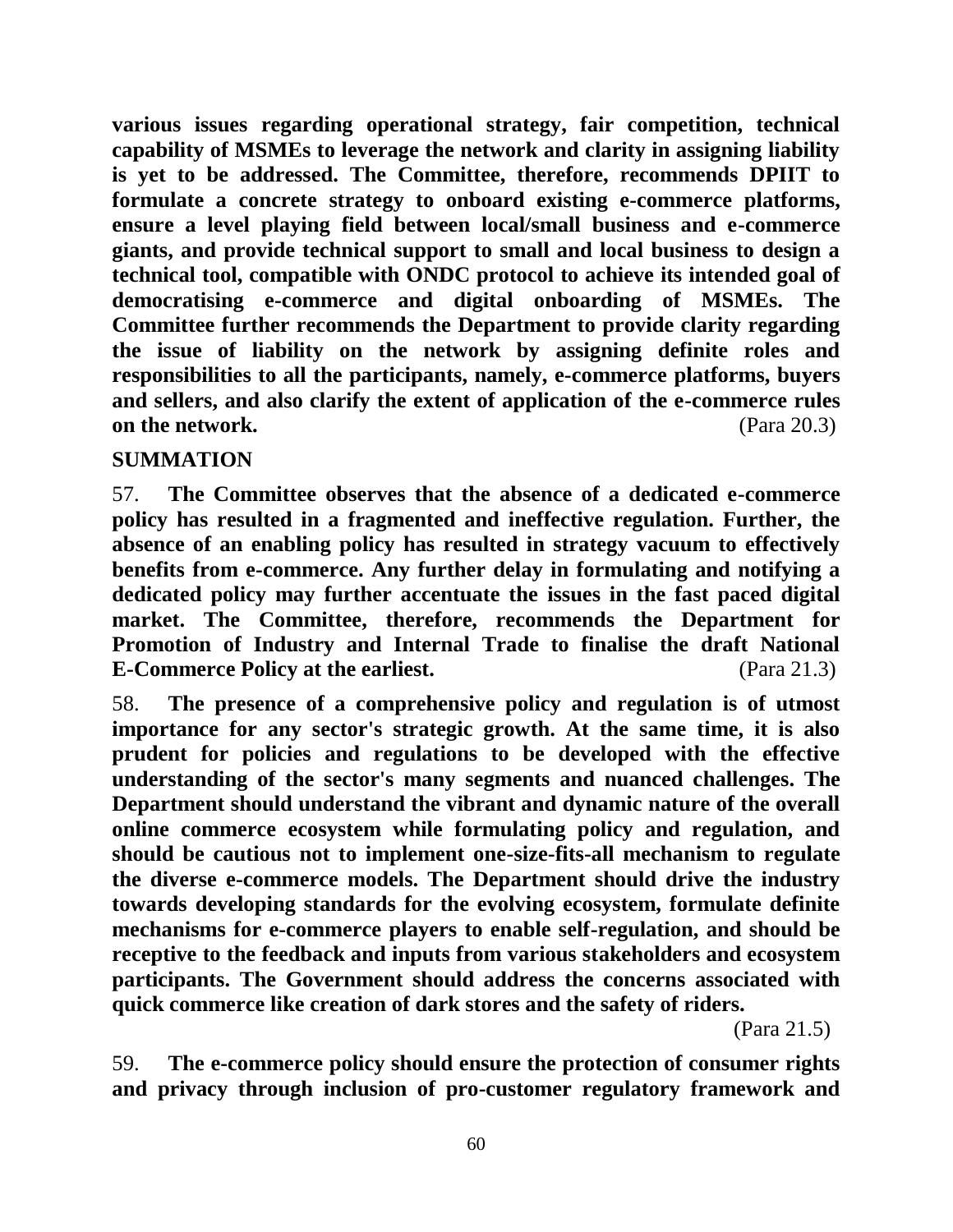**institution of a robust grievance redressal mechanism. It is important that anti-counterfeiting and anti-piracy measures are brought forward in the policy along with stringent enforcement mechanism. Simple and friendly customer support services, timely delivery of products along with easy return and replacement policy should also be taken care of in the e-commerce policy. The policy should also ensure the protection of personal data in consonance with the upcoming Personal Data Protection Bill.** (Para 21.7)

60. **The Department should make sure that issues of competition and contestation between e-commerce platforms and sellers/business users are ironed out in a balance manner. The e-commerce policy should encompass guidelines regarding the ownership, use and sharing of data, spell out the roles and responsibility of all stakeholders and bring about transparency in the operation of e-commerce platforms.** (Para 21.9)

61. **The e-commerce policy should address the concerns of the traditional brick and mortar shops and local business and it should lay out a strategy and road map for onboarding them on the e-commerce platforms. Industry leaders in e-commerce have launched various initiatives to onboard small and medium business and local sellers on their platforms. The Department should tap into the in-hand experience and expertise of industry leaders in formulating strategy for onboarding more sellers on e-commerce platforms. A framework for PPP partnership in onboarding sellers should be included in the e-commerce policy.** (Para 21.11)

62. **The Committee recommends the Department to outline a specific skill development strategy in the e-commerce policy. The strategy should be formulated by gauging the various requirements in the e-commerce value chains and designing a skill training framework to suit such requirements. Private players and stakeholders in the e-commerce value chain should be lured in for implementation of such strategy. Further, in line with increased employment in e-commerce, measures to promote the welfare and protection of contractual workers should be espoused in the policy. The Government should frame suitable social security schemes relating to insurance, working conditions, disability and other benefits, and also formulate appropriate labour laws relating to working hours, holidays, minimum pay, etc., for gig and platform workers, and mandate e-commerce companies to extend such benefits to them.** (Para 21.13)

63. **The Committee recommends the Department to deliberate on the issues faced by business in e-commerce export and device approach to address such issues in the e-commerce policy. An inclusion of an enabling framework, to**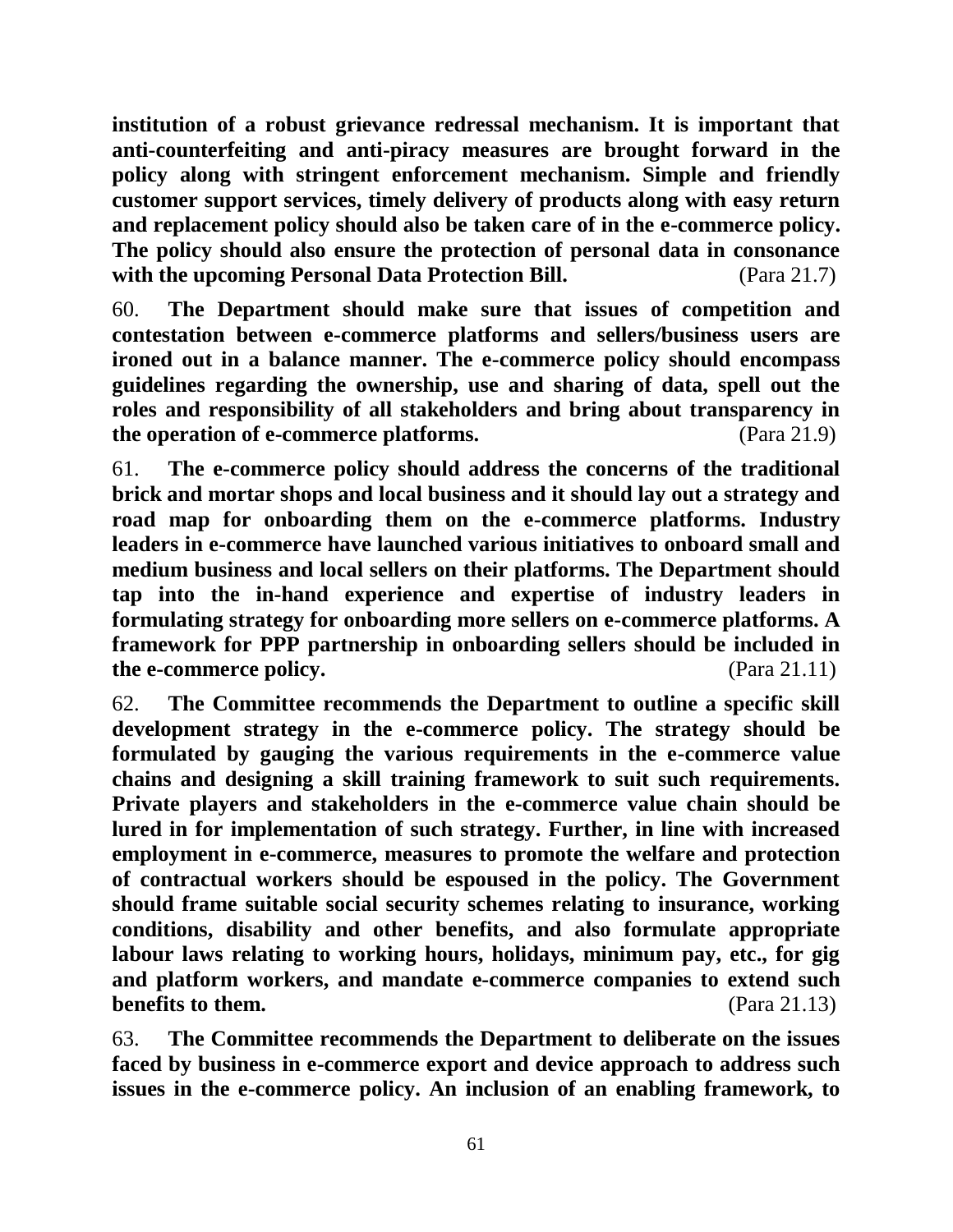**benefit from e-commerce and stimulate more sellers to export their products through e-commerce route, is essential in the e-commerce policy.** (Para 21.15)

64. **The Committee hopes that the Government brings in the much needed reforms in the e-commerce sector in a time bound manner in order to give a fillip to the trade industry while instilling customer confidence and providing a level playing field to the stakeholders.** (Para 21.16)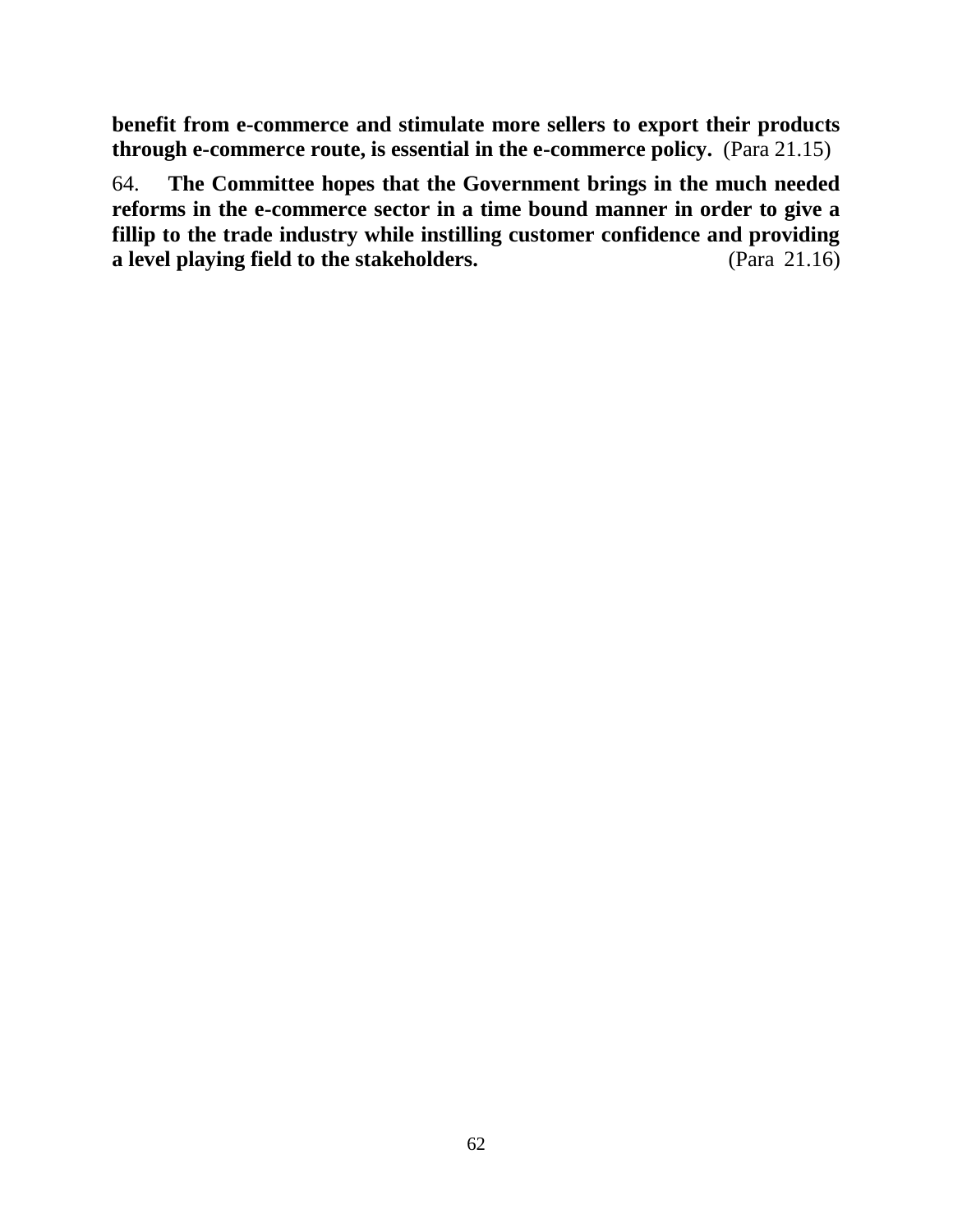# **MINUTES**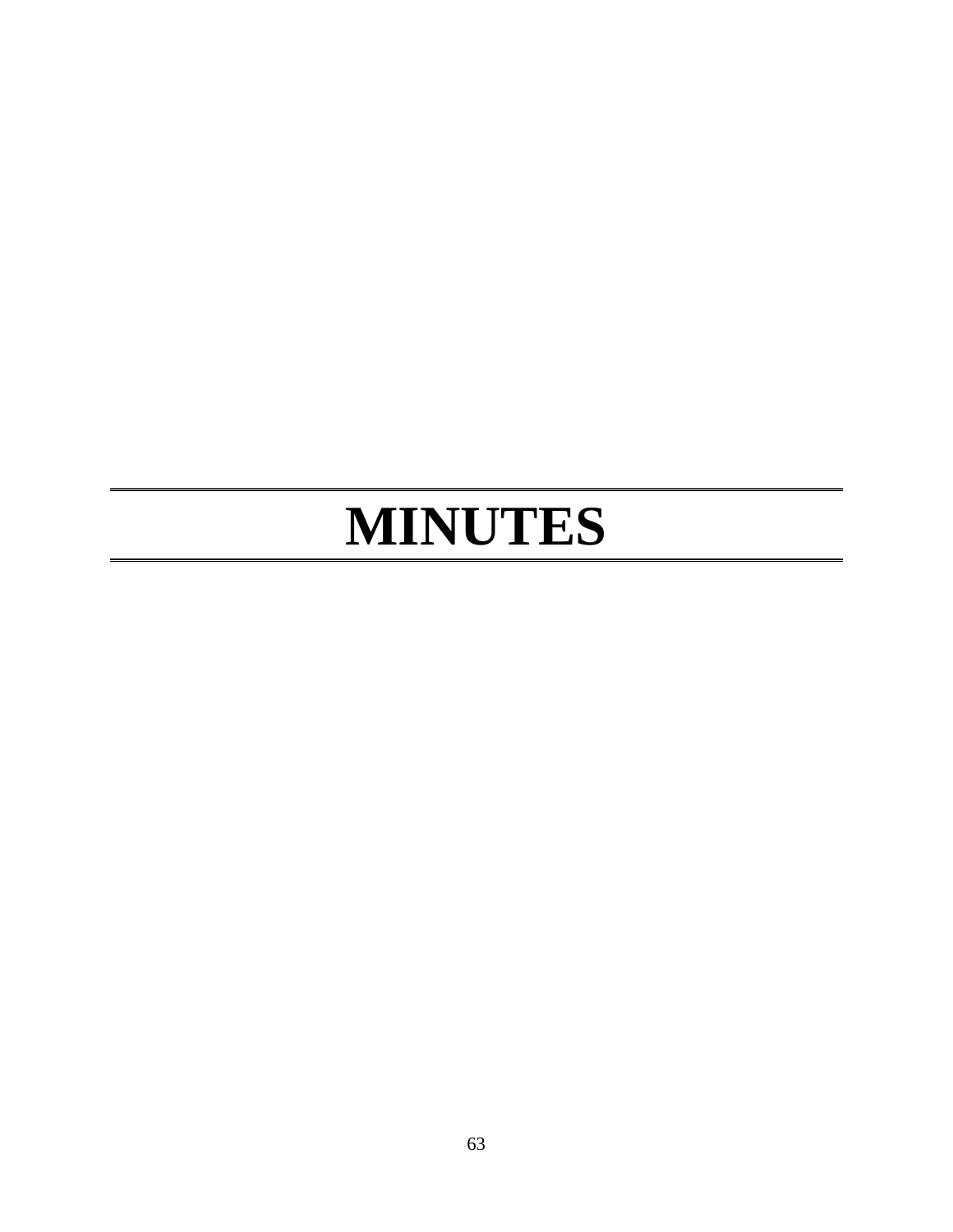# **XVI SIXTEENTH MEETING**

The Department Related Parliamentary Standing Committee on Commerce met at 03.00 P.M. on Tuesday, the 29<sup>th</sup> March, 2022 in Main Committee Room, Ground Floor, Parliament House Annexe, New Delhi.

### **MEMBERS PRESENT**

1. Shri V. Vijayasai Reddy  *Chairman*

# **RAJYA SABHA**

- 2. Shri Anil Desai
- 3. Shrimati Roopa Ganguly
- 4. Shri Naresh Gujral
- 5. Shri Sushil Kumar Gupta
- 6. Shri Deepak Prakash
- 7. Shri Jugalsinh Lokhandwala

# **LOK SABHA**

- 8. Shri Prasun Banerjee
- 9. Shri Raju Bista
- 10. Shri Rajkumar Chahar
- 11. Shri Rameshbhai Lavjibhai Dhaduk
- 12. Shri Santosh Kumar Gangwar
- 13. Shri Manoj Kotak
- 14. Shrimati Manjulata Mandal
- 15. Shri Nakul Kamal Nath
- 16. Dr. Manoj Rajoria

 $\overline{a}$ 

- 17. Shri Nama Nageswara Rao
- 18. Shri Magunta Sreenuvasulu Reddy

# **SECRETARIAT**

Shri S. Jason, Joint Secretary Shri T.N. Pandey, Director

 $*$  1<sup>st</sup> to 15<sup>th</sup> meetings of the Committee pertain to other matters.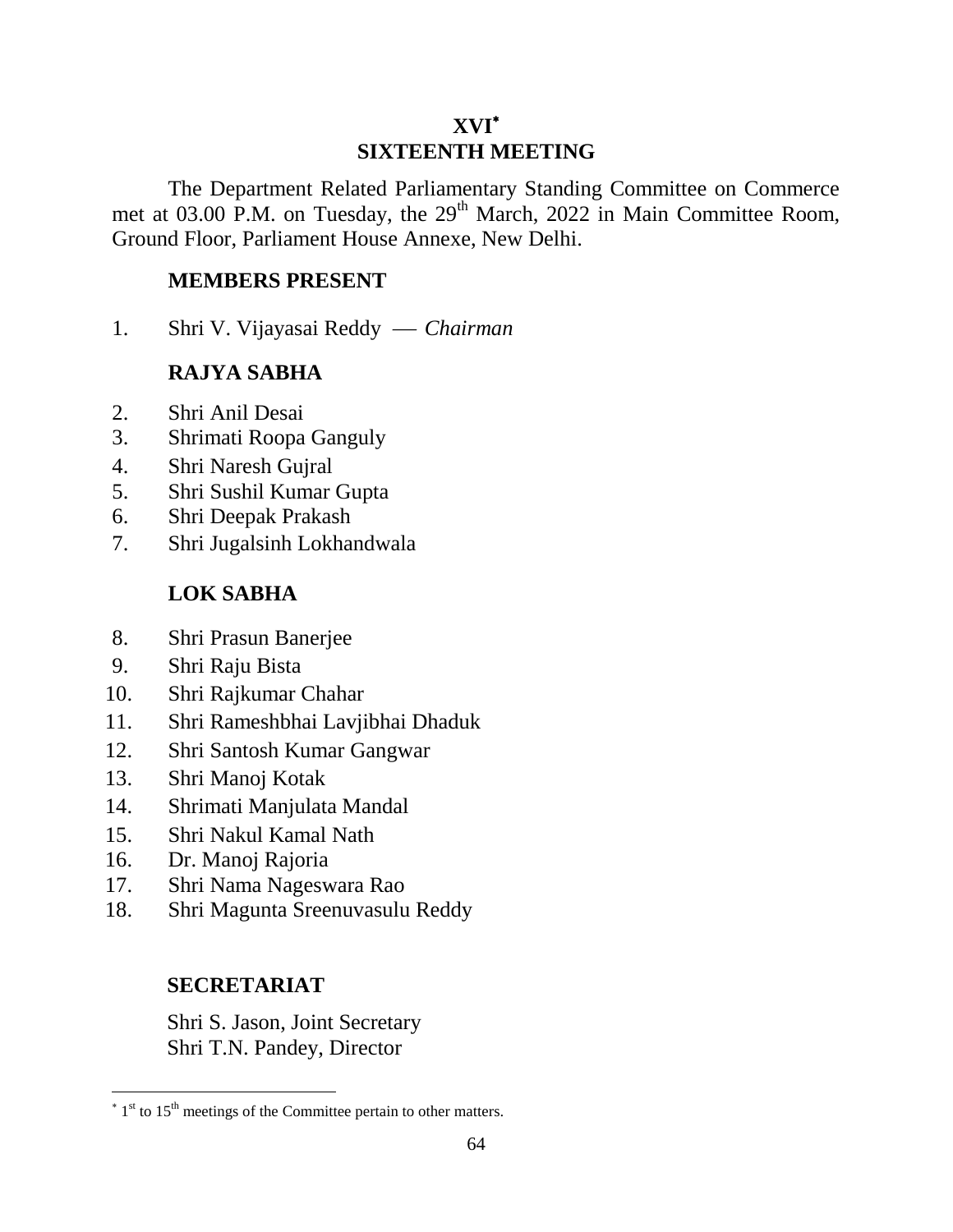Shrimati Nidhi Chaturvedi, Additional Director Shri Kuldip Singh, Under Secretary

#### **WITNESSES**

#### **REPRESENTATIVES OF DEPARTMENT FOR PROMOTION OF INDUSTRY AND INTERNAL TRADE (DPIIT), MINISTRY OF COMMERCE AND INSUSTRY**

1. Shri Anurag Jain, Secretary

2. Ms. Manmeet Kaur Nanda, Joint Secretary

**REPRESENTATIVES OF DEPARTMENT OF CONSUMER AFFAIRS, MINISTRY OF CONSUMER AFFAIRS, FOOD & PUBLIC DISTRIBUTION**

Shri Rohit Kumar Singh, Secretary

#### **REPRESENTATIVES OF CENTRAL BOARD OF INDIRECT TAXES AND CUSTOMS**

- 1. Shri Vimal Kumar Srivastava, Principal Commissioner
- 2. Shri Nimba Ram, Additional Commissioner

## **REPRESENTATIVES OF CENTRAL BOARD OF DIRECT TAXES**

Shri Chetan P.S. Rao, Director

# **REPRESENTATIVES OF MINISTRY OF ELECTRONICS AND INFORMATION TECHNOLOGY**

- 1. Dr. Sathyanaryan, Scientist 'E'
- 2. Shri Ajay Kumar Garg, Director

2. The Chairman, at the outset, welcomed the Members of the Committee and informed them that the Committee would be deliberating on a new subject, namely, Promotion and Regulation of E-Commerce in India. Attention of the Members was also drawn to the Rule (i) of the Rules of Procedure and Conduct of Business in the Council of States (Rajya Sabha) regarding declaration of interests.

3. The Chairman, thereafter, welcomed Secretary, Department for Promotion of Industry and Internal Trade and Secretary, Department of Consumer Affairs and their colleagues to the meeting and sought their views on the subject. He invited suggestion to onboard small and medium enterprises to e-commerce platforms; protect country's interest at international level; set up a dedicated regulator for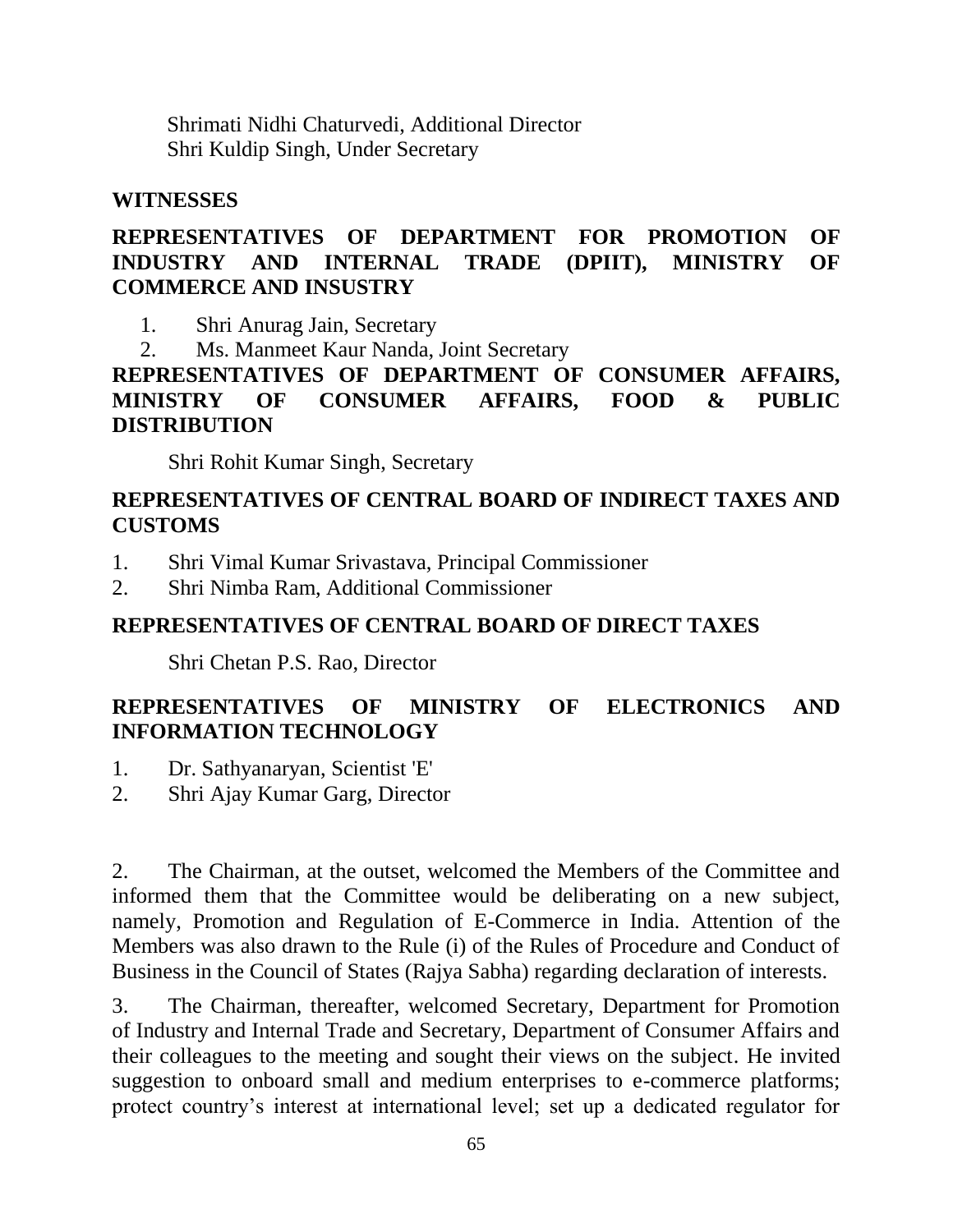e-commerce space to address anomalies; monitor unfair trade practices to maintain transparency; and govern processing and sharing of data generated through e-commerce platforms.

4. Secretary, Department for Promotion of Industry and Internal Trade gave a brief introduction about e-commerce sphere which comprised of two models, namely, marketplace model and inventory-based model which is further divided into single-brand retail, multi-brand retail and food retail sectors. Thereafter, the representatives of Department for Promotion of Industry and Internal Trade made a power point presentation highlighting laws and regulators governing e-Commerce entities, FDI policy in the e-commerce sphere, initiative to promote e-commerce business and salient aspects of draft e-commerce policy. The Committee was informed that the conflict of interest that arises due to control of inventory of vendor by e-marketplace entity will be addressed by providing a clear-cut distinction between marketplace model and inventory based model. It was also apprised that to promote One District One Product initiative, training in rural areas is being imparted for branding, marketing and showcasing of products on e-commerce platforms.

5. The Committee was given to understand that there have been interactions for long-term planning for expansion of e-commerce in the wake of rapidly changing technology and immediate steps needed to cope up with the same. The Committee was briefed about the concept of Open Network for Digital Commerce (ONDC) envisaged to provide facilities on the lines of Unified Payments Interface (UPI) for better opportunities and address monopolistic tendencies occurring in e-commerce ecosystem. It was stated that preventive actions have been taken in the form of pecuniary penalty on companies which are taking consumers for a ride and also authorities have been established to protect consumers' interest such as National Consumer Helpline and Commissions, and Central Consumer Protection Authority. It was submitted that to address the issues of advertisement and video clips added on personnel social media accounts and e-commerce platforms developed and owned by foreign entities, Government has come out with revised intermediary guidelines for having a dedicated Grievance Officer and accountable person of the concerned platform for handling such practices.

6. The Committee also deliberated upon the prospect of incorporating better practices evolved and implemented by developed countries in the arena of e-commerce ecosystem; preventing misuse of sensitive consumers data stored on e-commerce platforms; and developing co-ordination among different Ministries regulating to e-commerce on account of the multi-sector nature of the e-commerce sphere.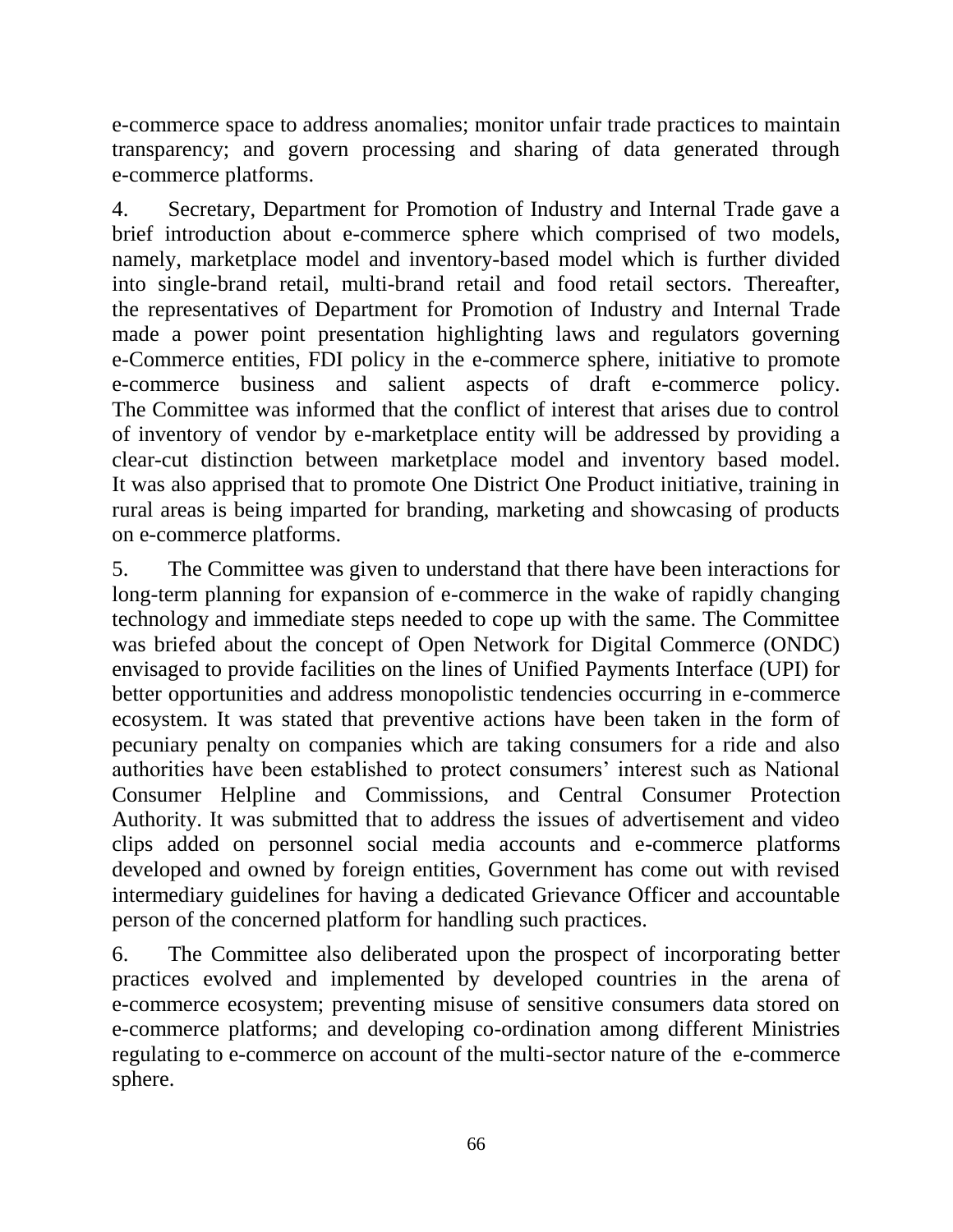7. The Chairman thanked the representatives for the information provided and requested the Department to furnish the replies in writing on the issues not addressed during the interaction.

- 8. A verbatim record of the proceedings of the meeting was kept.
- 9. The Committee then adjourned at 05.00 P.M.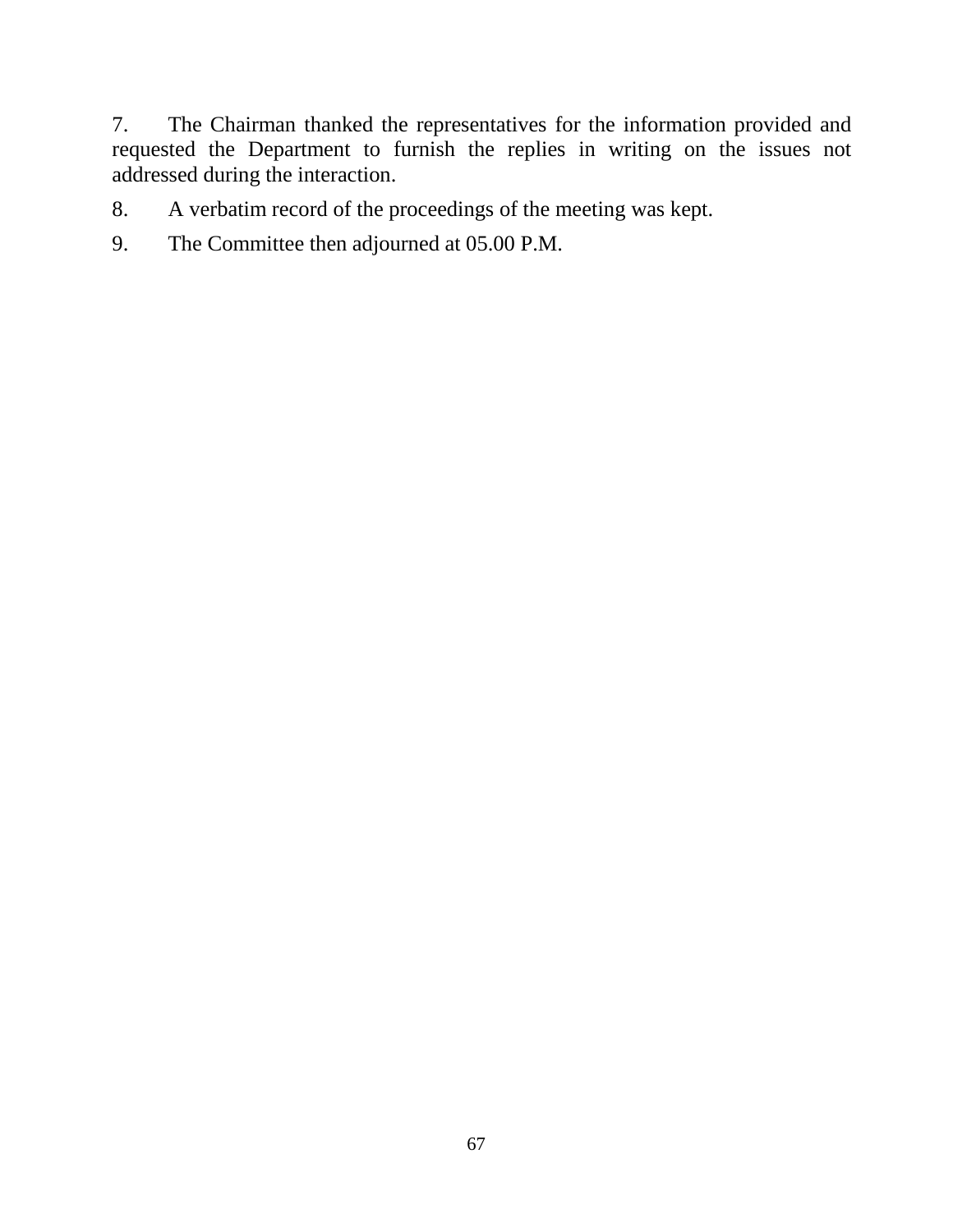# **XVIII EIGHTEENTH MEETING**

The Department Related Parliamentary Standing Committee on Commerce met at 03.00 P.M. on Thursday, the  $12<sup>th</sup>$  May, 2022 in Main Committee Room, Ground Floor, Parliament House Annexe, New Delhi.

#### **MEMBERS PRESENT**

1. Shri V. Vijayasai Reddy — Chairman

## **RAJYA SABHA**

2. Shri P. Bhattacharya

#### **LOK SABHA**

- 3. Shri Prasun Banerjee
- 4. Shri Santosh Kumar Gangwar
- 5. Shri Manoj Kotak
- 6. Dr. Manoj Rajoria
- 7. Shri Ashok Kumar Rawat

#### **SECRETARIAT**

Shri S. Jason, Joint Secretary Shri T.N. Pandey, Director Shrimati Nidhi Chaturvedi, Additional Director Shri Kuldip Singh, Under Secretary

#### **WITNESSES**

 $\overline{a}$ 

## **REPRESENTATIVES OF VIDHI CENTRE FOR LEGAL POLICY**

- 1. Ms. Manjushree RM, Senior Resident Fellow
- 2. Ms. Manmayi Sharma, Research Fellow

## **REPRESENTATIVES OF ECOM EXPRESS**

- 1. Shri Ashish Sikka, Chief Strategy Officer
- 2. Shri Vishwachetan Nadamani, Chief Operating Officer

# **REPRESENTATIVES OF NATIONAL RESTAURANT ASSOCIATION OF INDIA**

3. Shri Kabir Suri, President

 $*$  17<sup>th</sup> meeting of the Committee pertain to other matter.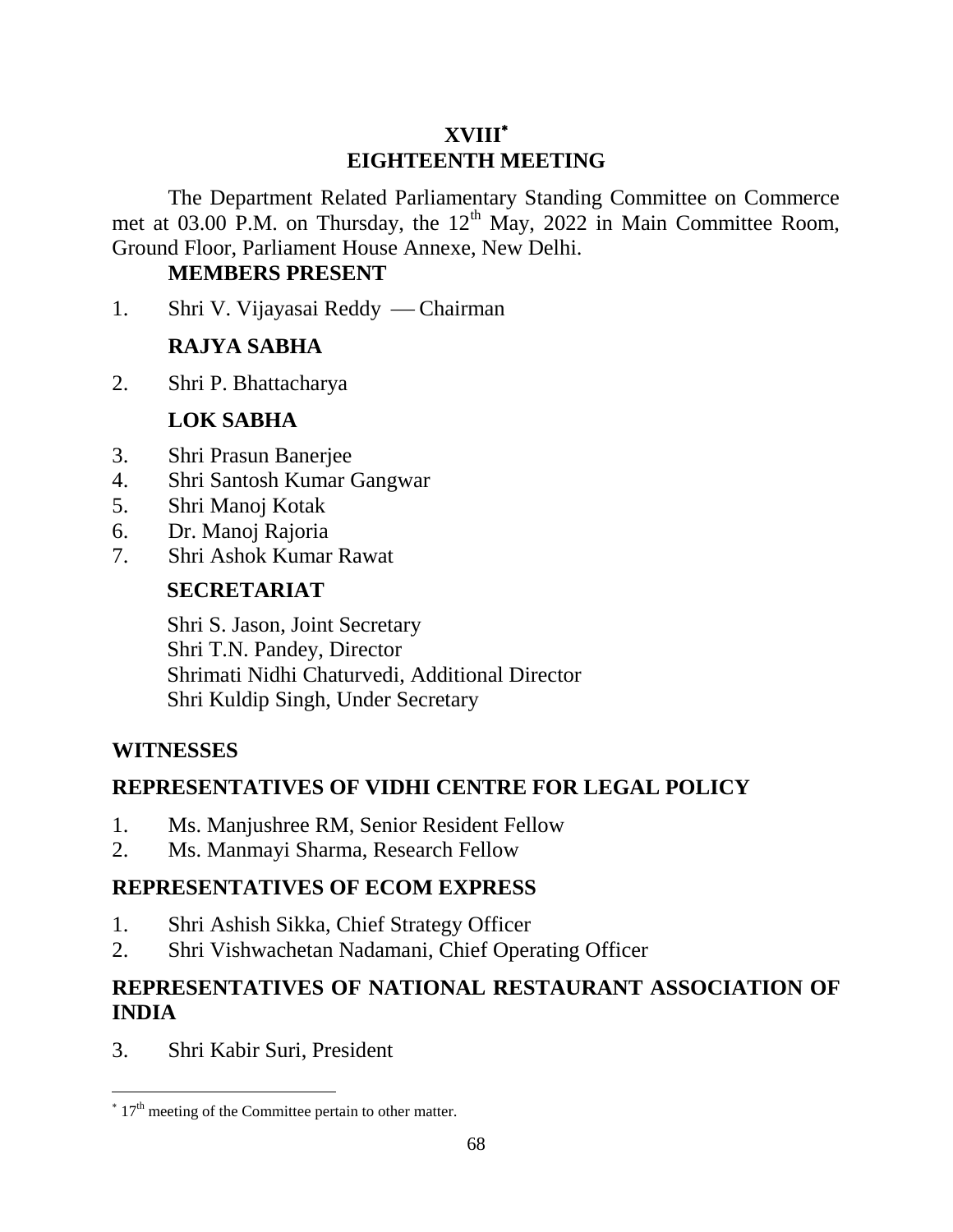- 4. Shri Prakul Kumar, Secretary General
- 5. Shri Thomas Fenn, Member
- 6. Shri Amardeep Singh Ahluwalia, Member
- 7. Shri Mukesh Mehta, Member
- 8. Shri Abir Roy, Member

2. The Chairman, at the outset, welcomed the Members of the Committee and informed them about agenda of the meeting. He then welcomed the representatives of Vidhi Centre for Legal Policy, Ecom Express and National Restaurant Association of India (NRAI), and sought their views on the subject 'Promotion and Regulation of E-Commerce in India'. The Chairman flagged various issues on e-commerce marketplace and also sought suggestions on the steps to be taken for strengthening the regulatory regime in e-commerce, protect Intellectual Property Rights in e-marketplaces and augmenting logistics and warehousing infrastructure in remote and hilly areas.

3. The representatives of Vidhi Centre for Legal Policy informed the Committee that there exists an asymmetric relationship between platform and business users/sellers in e-marketplace. The asymmetric relationship coupled with the absence of a well defined regulatory regime enabled dominant e-commerce platforms to exploit the e-commerce market and resort to anti-competitive practices. They further informed that a nodal body that is tasked with regulation of e-commerce and coordinate with the existing regulatory bodies and various Department/Ministries is essential to streamline e-commerce regulation.

4. The representatives of Ecom Express apprised the Committee about the need for expanding and strengthening the logistics and warehousing infrastructure beyond Tier II cities. They informed that providing subsidy to offset the increasing input cost for warehouse construction will incentivise the expansion of warehousing infrastructure in rural and remote areas. They further informed that there exists a huge skill gap in the logistic sector which needs to be bridged through the coordinated effort of Government and private sector.

5. The representatives of National Restaurant Association of India (NRAI) highlighted issues in e-marketplaces such as, lack of platform neutrality, unfair contract terms in Platform-to-Business (P2B) relation, coerced bundling of services, unfair use of data aggregated on e-commerce platforms, deep discounting, etc. They informed that such issues need to be addressed to enable the e-commerce marketplace to thrive and provide a level playing field in P2B relation in e-marketplace.

6. The Committee then discussed about the market structure in e-commerce which shows a clear pattern of concentration/oligopoly, where a few players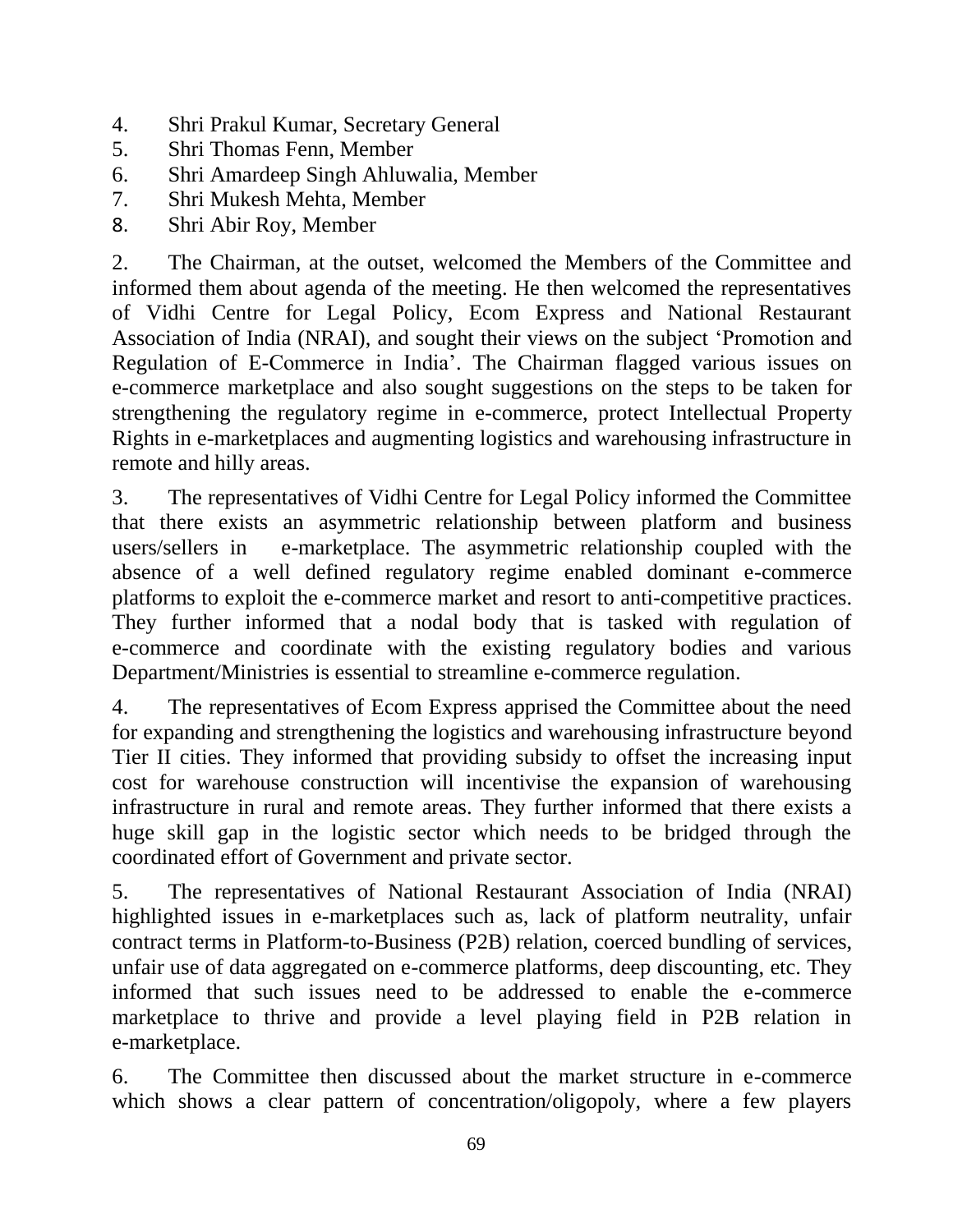dominate the e-commerce marketplace. It was informed that dominance *per se* is not problematic but the absence of stringent rules to regulate dominant players and abuse of dominance by such players distorts competition in the marketplace. It was further informed that the formulation of guidelines that regulate the relationship between platform and business users and clearly lay out unacceptable practices on e-marketplaces is urgently required.

7. The Committee, thereafter, discussed measures to onboard standalone restaurants and food stalls on e-commerce platforms, opacity in search ranking, strengthening *ex-ante* regulation, issues of private labels and cloud kitchens on e-commerce platforms, and diverse business model in e-commerce.

8. The Chairman thanked the representatives for the information provided and requested them to furnish the replies in writing on the issues not addressed during the interaction.

9. A verbatim record of the proceedings of the meeting was kept.

10. The Committee then adjourned at 4.37 P.M.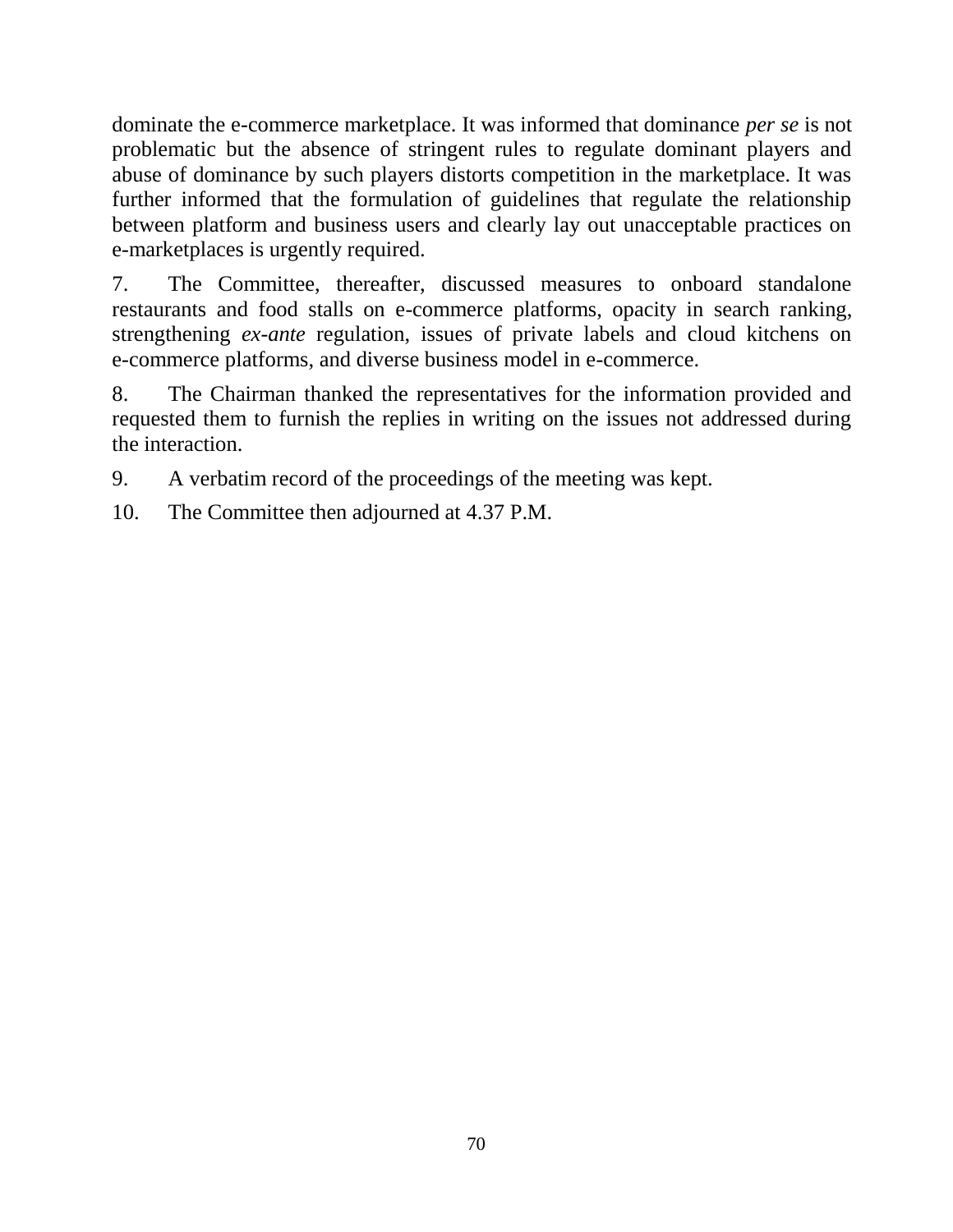### **XIX NINETEENTH MEETING**

The Department Related Parliamentary Standing Committee on Commerce met at 11.00 A.M. on Friday, the 13<sup>th</sup> May, 2022 in Main Committee Room, Ground Floor, Parliament House Annexe, New Delhi.

# **MEMBERS PRESENT**

1. Shri V. Vijayasai Reddy — Chairman

# **RAJYA SABHA**

- 2. Shri Sushil Kumar Gupta
- 3. Shri Om Prakash Mathur

## **LOK SABHA**

- 4. Shri Prasun Banerjee
- 5. Shri Santosh Kumar Gangwar
- 6. Shri Manoj Kotak
- 7. Shri Nama Nageswara Rao

#### **SECRETARIAT**

Shri S. Jason, Joint Secretary Shri T.N. Pandey, Director Shrimati Nidhi Chaturvedi, Additional Director Shri Kuldip Singh, Under Secretary

## **WITNESSES**

# **REPRESENTATIVES OF DEPARTMENT OF REVENUE, MINISTRY OF FINANCE**

- 1. Shri Tarun Bajaj, Secretary
- 2. Shri Sanjay Mangal, Principal Commissioner (GST), CBIC
- 3. Shri Kamlesh Chandra Varshney, Joint Secretary, CBDT
- 4. Shri Vimal Kumar Srivastava, Commissioner (Customs & EP)

2. The Chairman welcomed the members of the Committee and informed them about the agenda of the meeting. Thereafter, he welcomed the Secretary, Department of Revenue and his colleagues to the meeting on the subject 'Promotion and Regulation of E-Commerce in India'.

3. The Chairman sought the views of the Department on differential treatment between online and offline sellers with regard to Goods and Services Tax (GST)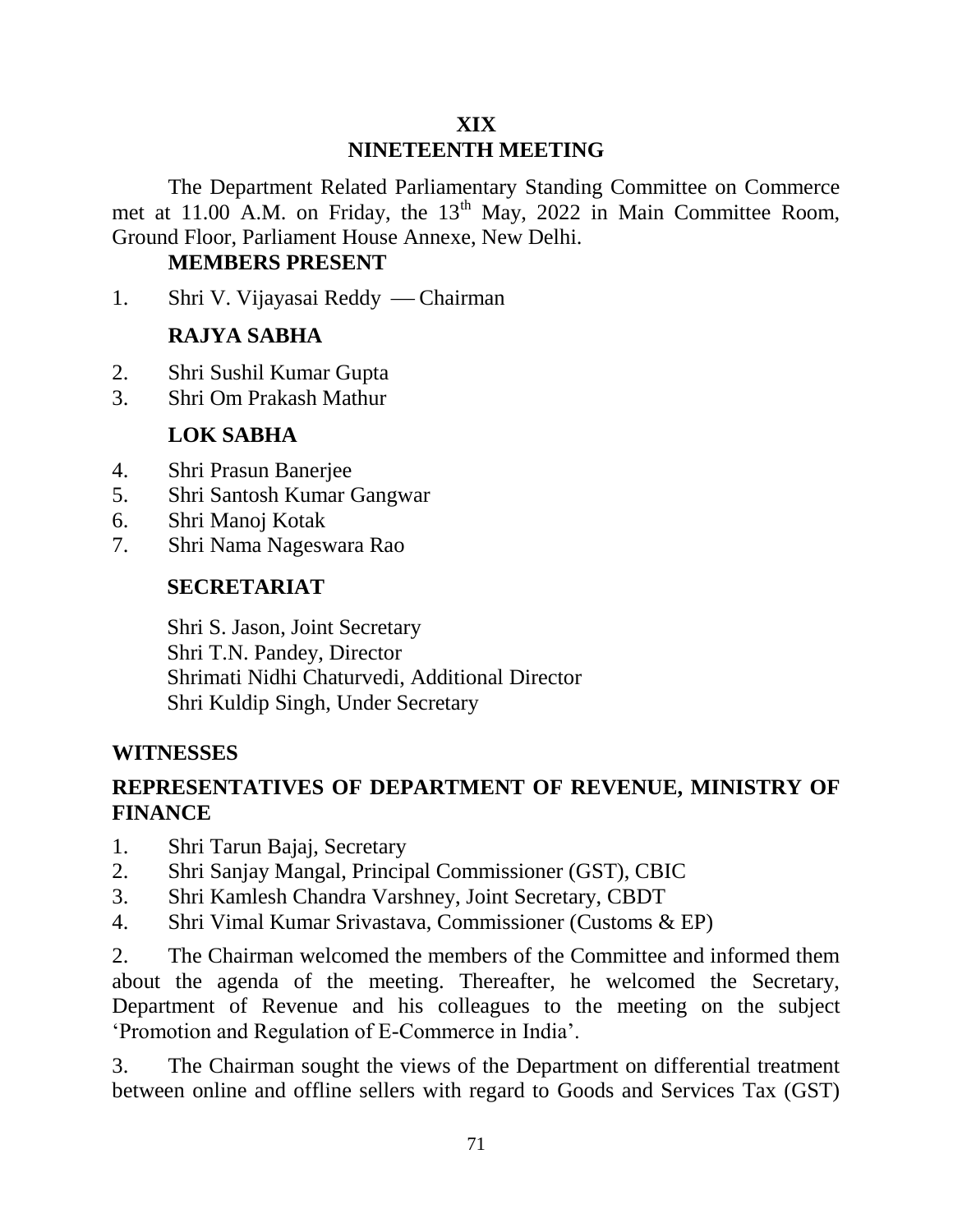registration, extension of Composite GST Scheme to small businesses engaged in online retail and double compliance process on e-commerce exports in case of returns. He also desired to be briefed on the relevant income tax laws and rules applicable to e-commerce and training programmes on GST laws and income tax process for MSMEs.

4. The Secretary, Department of Revenue, informed the Committee that e-commerce operators are mandatorily required to pay Tax Deducted at Source (TDS) at the rate of one per cent which are later returned as tax credit. Further, equilisation levy at the rate of 6 per cent on online advertisement service and 2 per cent on online sales and services are levied to non-resident e-commerce operators who do not have permanent establishment in India.

5. The Committee was informed that e-commerce operators and online sellers are required to mandatorily obtain GST registration and e-commerce operators are required to collect Tax Collected at Source (TCS) at the rate of 1 per cent on the net value of taxable supplies made through it. It was also informed that aggregators, who made only intra-State supply are not required to collect TCS and suppliers who operate through such aggregators are exempted from mandatory GST registration subject to a threshold limit of Rs. 20 lakhs per year.

6. As regards to mandatory GST registration and extension of Composite GST Scheme to online sellers, the Secretary informed that the matter has been deliberated by a Sub-Committee of GST Council. He further elaborated that the proposal for providing registration exemption and extending Composite Scheme to online sellers who undertake only intra-State supply is under consideration.

7. The Committee was also apprised about the measures taken by Central Board of Indirect Taxes & Customs (CBIC) to facilitate e-commerce exports. It was informed that CBIC has taken measures to digitise e-commerce clearance through courier mode. Further, the Electronic Cargo Clearance System and risk management system are implemented at all international courier terminals having courier workload. It was also informed that CBIC has initiated a dialogue with e-commerce operators for sharing of shipment data on pre-arrival basis to facilitate faster custom clearance using risk management system.

8. The Committee, thereafter, deliberated on measures to facilitate gems and jewellery exports through courier mode, international regime for taxation of e-commerce entities, enhance financial inclusion of rural populace, digital literacy of MSMEs, higher adoption of online payments and cyber security in e-commerce transactions.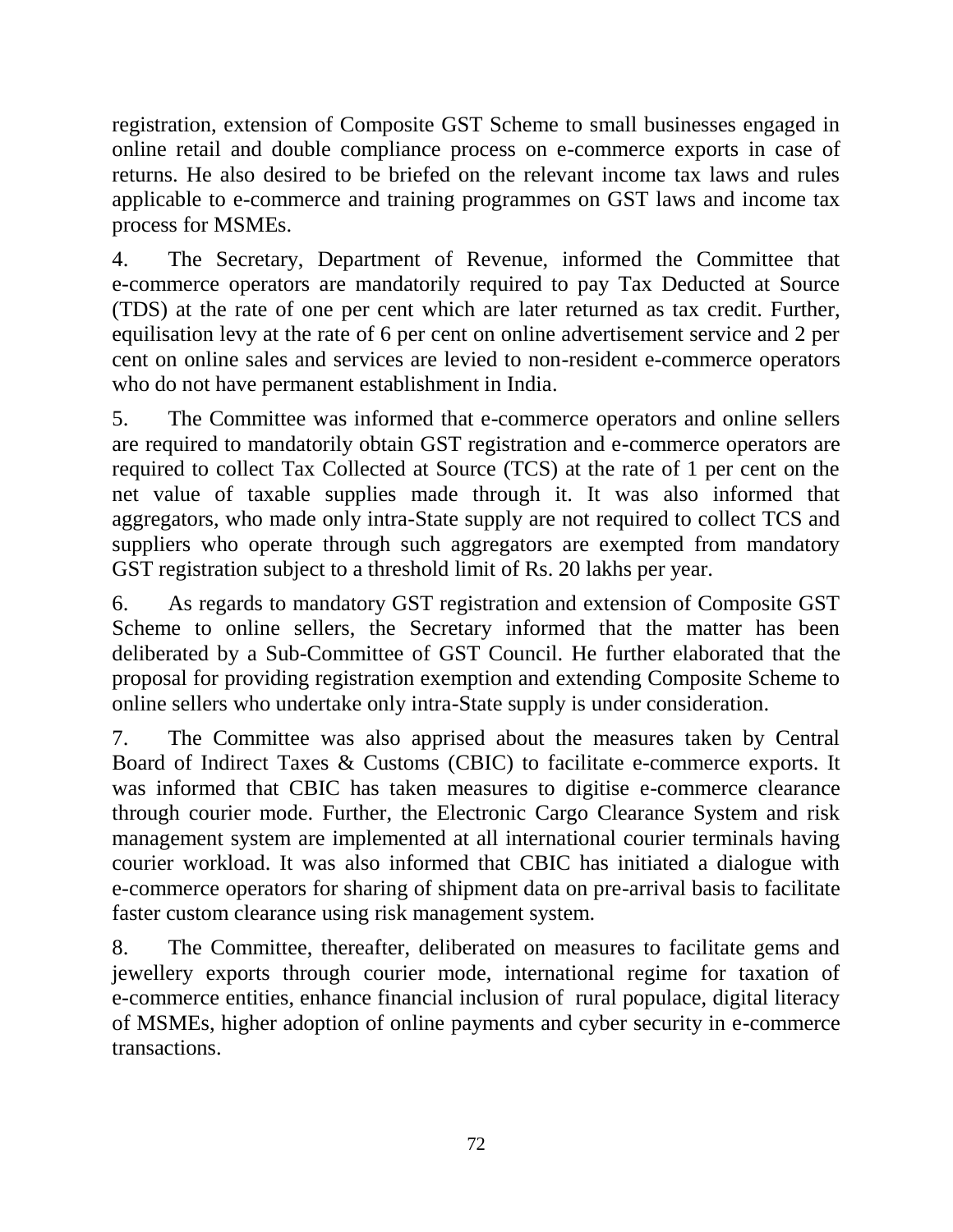9. The Chairman then thanked the Secretary, Department of Revenue and his colleagues for the information on the subject and requested them to provide written replies to the issues not addressed during the meeting.

10. A verbatim record of the proceedings of the meeting was kept.

11. The Committee then adjourned at 12.12 P.M.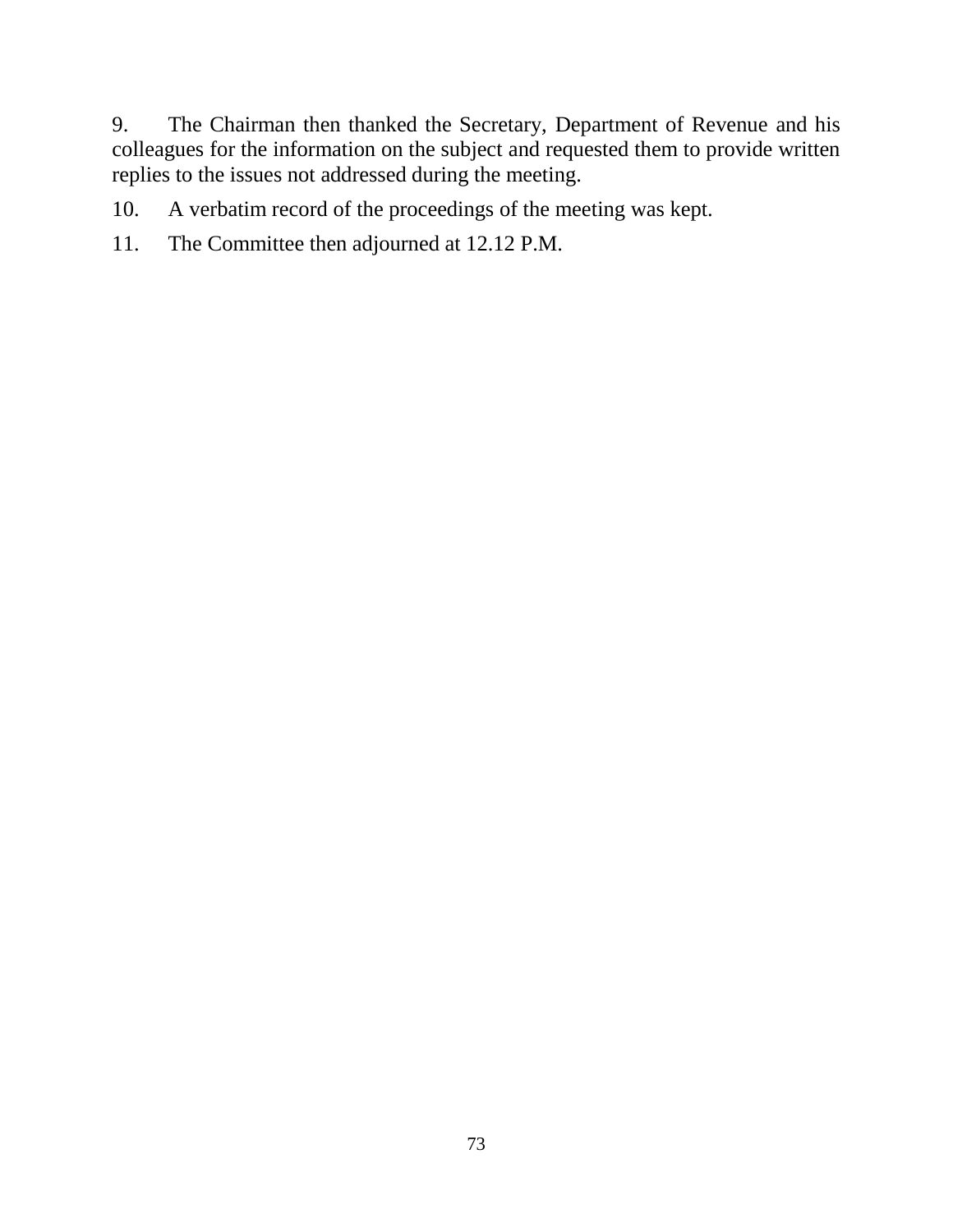# **XX TWENTIETH MEETING**

The Department Related Parliamentary Standing Committee on Commerce met at 1.00 P.M. on Wednesday, the 8<sup>th</sup> June, 2022 in Committee Room No. 4, Block 'A', First Floor, Parliament House Annexe Extension Building, New Delhi.

#### **MEMBERS PRESENT**

1. Shri Magunta Sreenivasulu Reddy — *In the Chair* 

## **RAJYA SABHA**

- 2. Shri Om Prakash Mathur
- 3. Shri Deepak Prakash
- 4. Shri Jugalsinh Lokhandwala

## **LOK SABHA**

- 5. Shri Prasun Banerjee
- 6. Shri Rajkumar Chahar
- 7. Shri Rameshbhai Lavjihbai Dhaduk
- 8. Shri Santosh Kumar Gangwar
- 9. Shri Manoj Kotak
- 10. Shri Ajay Kumar Mandal
- 11. Dr. Gautham Sigamani Pon
- 12. Dr. Manoj Rajoria
- 13. Shri Nama Nageswara Rao
- 14. Shri Kesineni Srinivas (Nani)

## **SECRETARIAT**

Shri S. Jason, Joint Secretary Shri T.N. Pandey, Director Shrimati Nidhi Chaturvedi, Additional Director Shri Kuldip Singh, Under Secretary

2. In the absence of Chairman, Shri Magunta Sreenivasulu Reddy, who had been authorized by the Chairman, presided over the meeting. He welcomed the Members of the Committee and informed about the agenda of the meeting. The Committee, thereafter, took up for consideration the (iii) Draft 172nd Report on Promotion and Regulation of E-Commerce in India. After a brief discussion, the Committee adopted the Draft \*

\_\_\_\_\_\_\_\_\_\_\_\_\_\_\_\_\_ \*\*\* Pertain to other matter.